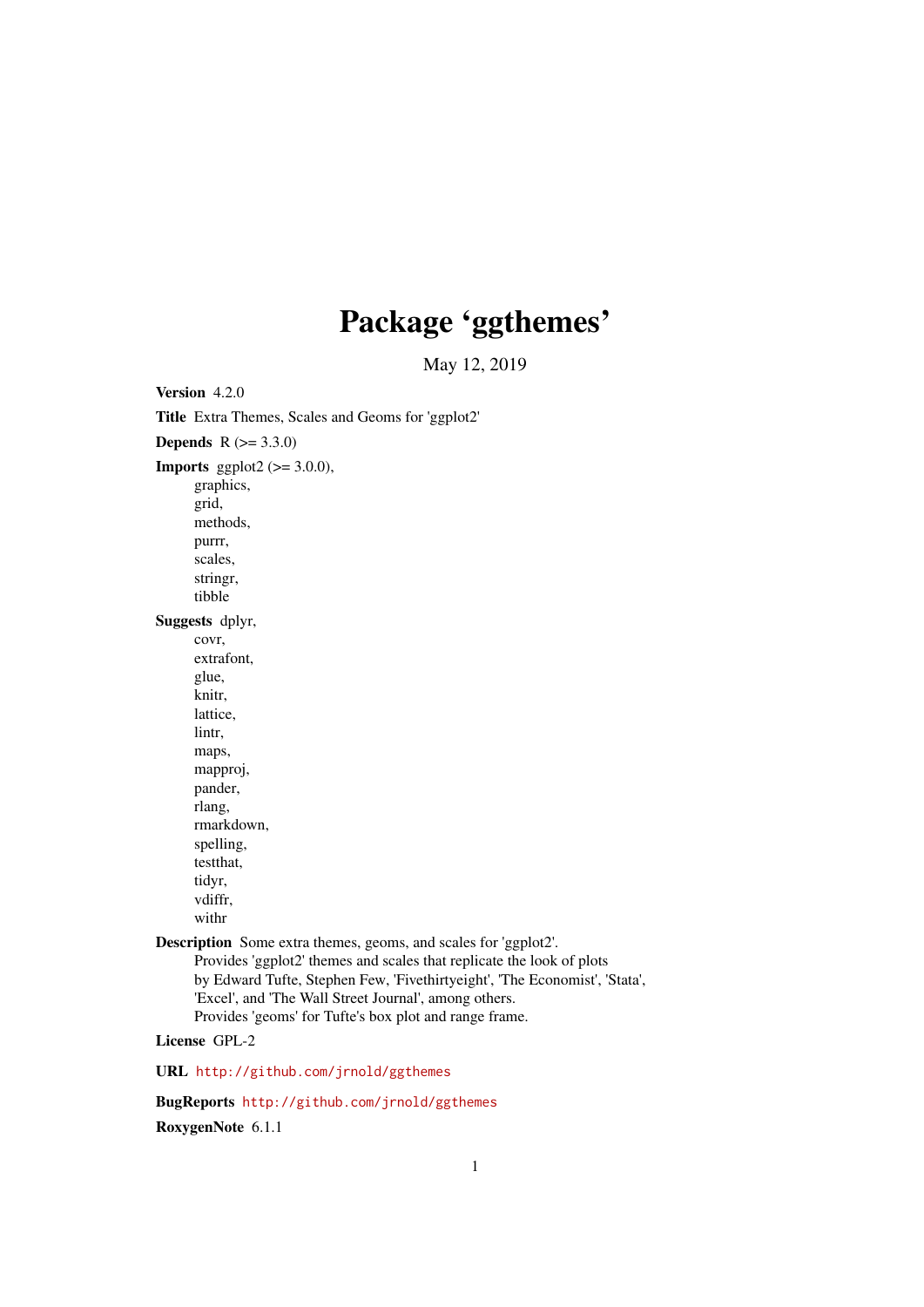LazyData true Language en-US Encoding UTF-8

# R topics documented:

|                  | 3              |
|------------------|----------------|
|                  | 5              |
|                  | 6              |
|                  | 6              |
|                  | $\overline{7}$ |
|                  | 8              |
|                  | 9              |
|                  | 10             |
|                  | 12             |
|                  | 12             |
|                  | 13             |
|                  | 13             |
|                  | 14             |
|                  | 15             |
|                  | 16             |
|                  | <b>16</b>      |
|                  | 17             |
|                  | 18             |
|                  | 20             |
|                  | 20             |
|                  | 21             |
|                  | 21             |
|                  | 22             |
|                  | 22             |
|                  | 24             |
|                  | 24             |
|                  |                |
|                  |                |
|                  |                |
|                  | 30             |
|                  | 31             |
|                  | 33             |
|                  | - 34           |
|                  | 35             |
|                  | 37             |
|                  | 38             |
|                  |                |
|                  | 40             |
|                  | 42             |
|                  | 43             |
|                  | 45             |
| scale_shape_calc | 46             |
|                  | 47             |
|                  | 48             |
| scale shape few  | 49             |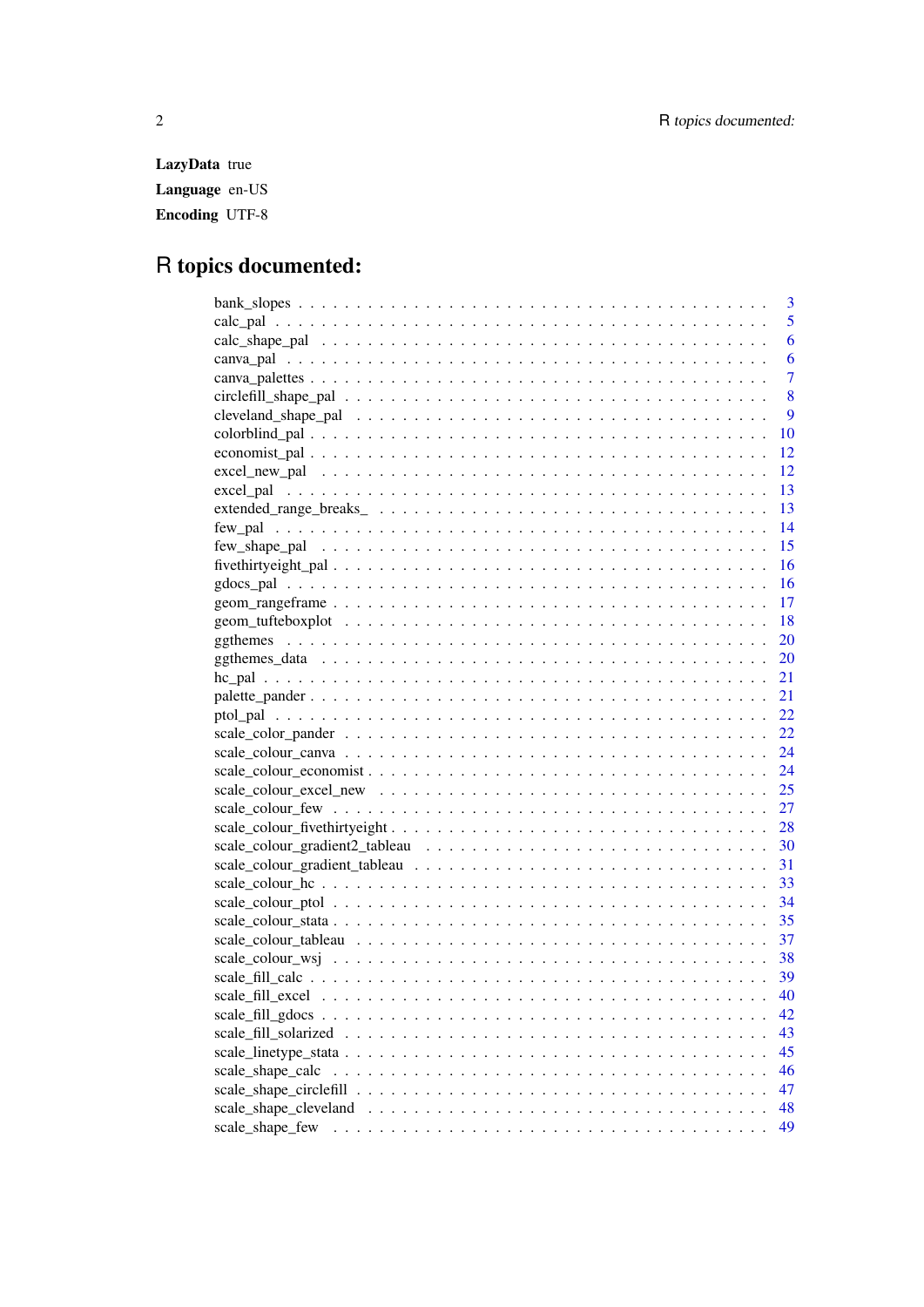<span id="page-2-0"></span>

|              | - 50 |
|--------------|------|
|              | 51   |
|              | 52   |
|              | 53   |
|              | 54   |
|              | 55   |
|              | 55   |
|              | 56   |
|              | 56   |
|              | 57   |
|              | 57   |
|              | 58   |
|              | 60   |
|              | 61   |
|              | 62   |
|              | 62   |
|              | 63   |
|              | 64   |
|              | 65   |
|              | 66   |
|              | 67   |
|              | 68   |
|              | 68   |
|              | 69   |
|              | 69   |
|              | 70   |
|              | 71   |
|              | 72   |
|              | 73   |
|              | 74   |
|              | 75   |
|              | 75   |
|              | 76   |
|              | 77   |
|              | 78   |
|              | 79   |
| <b>Index</b> | 80   |

bank\_slopes *Bank Slopes to 45 degrees*

# Description

Calculate the optimal aspect ratio of a line graph by banking the slopes to 45 degrees as suggested by W.S. Cleveland. This maximizes the ability to visually differentiate differences in slope. This function will calculate the optimal aspect ratio for a line plot using any of the methods described in Herr and Argwala (2006). In their review of the methods they suggest using median absolute slope banking ('ms'), which produces aspect ratios which are generally the median of the various methods provided here.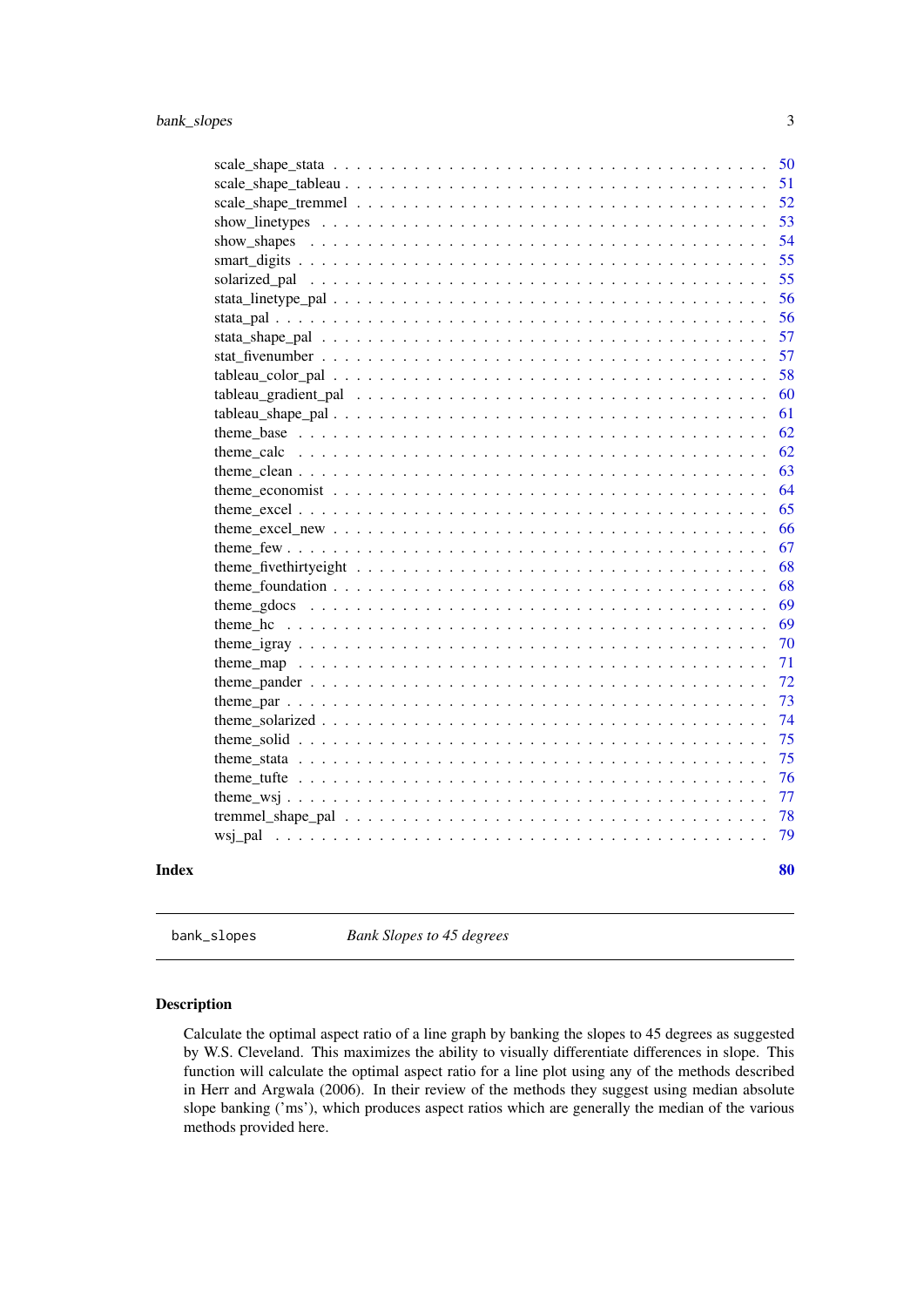#### Usage

```
bank_slopes(x, y, cull = FALSE, weight = NULL, method = c("ms",
  "as"), \ldots)
```
#### Arguments

| X         | x values                                                                                                                                                  |
|-----------|-----------------------------------------------------------------------------------------------------------------------------------------------------------|
| y         | y values                                                                                                                                                  |
| cull      | logical. Remove all slopes of 0 or Inf.                                                                                                                   |
| weight    | No longer used, but kept for backwards compatibility.                                                                                                     |
| method    | One of 'ms' (Median Absolute Slope) or 'as' (Average Absolute Slope). Other<br>options are no longer supported, and will use 'ms' instead with a warning. |
| $\ddotsc$ | No longer used, but kept for backwards compatibility.                                                                                                     |

# Value

numeric The aspect ratio  $(x, y)$ .

# Methods

As written, all of these methods calculate the aspect ratio  $(x / y)$ , but bank\_slopes will return  $(y / y)$ x) to be compatible with link[ggplot2]{coord\_fixed()}.

# Median Absolute Slopes Banking

Let the aspect ratio be  $\alpha = \frac{w}{h}$  then the median absolute slop banking is the  $\alpha$  such that,

$$
median\left|\frac{s_i}{\alpha}\right|=1
$$

Let  $R_z = z_{max} - z_{min}$  for  $z = x, y$ , and  $M = median||s_i||$ . Then,

$$
\alpha = M \frac{R_x}{R_y}
$$

#### Average Absolute Slope Banking

Let the aspect ratio be  $\alpha = \frac{w}{h}$ , then the mean absolute slope banking is the  $\alpha$  such that,

$$
mean\left|\frac{s_i}{\alpha}\right| = 1
$$

Heer and Agrawala (2006) and Cleveland discuss several other methods including average (weighted) orientation, and global and local orientation resolution. These are no longer implemented in this function. In general, either the median or average absolute slopes will produce reasonable results without requiring optimization.

#### References

Cleveland, W. S., M. E. McGill, and R. McGill. The Shape Parameter of a Two-Variable Graph. Journal of the American Statistical Association, 83:289-300, 1988

Heer, Jeffrey and Maneesh Agrawala, 2006. 'Multi-Scale Banking to 45' IEEE Transactions On Visualization And Computer Graphics.

Cleveland, W. S. 1993. 'A Model for Studying Display Methods of Statistical Graphs.' Journal of Computational and Statistical Graphics.

Cleveland, W. S. 1994. The Elements of Graphing Data, Revised Edition.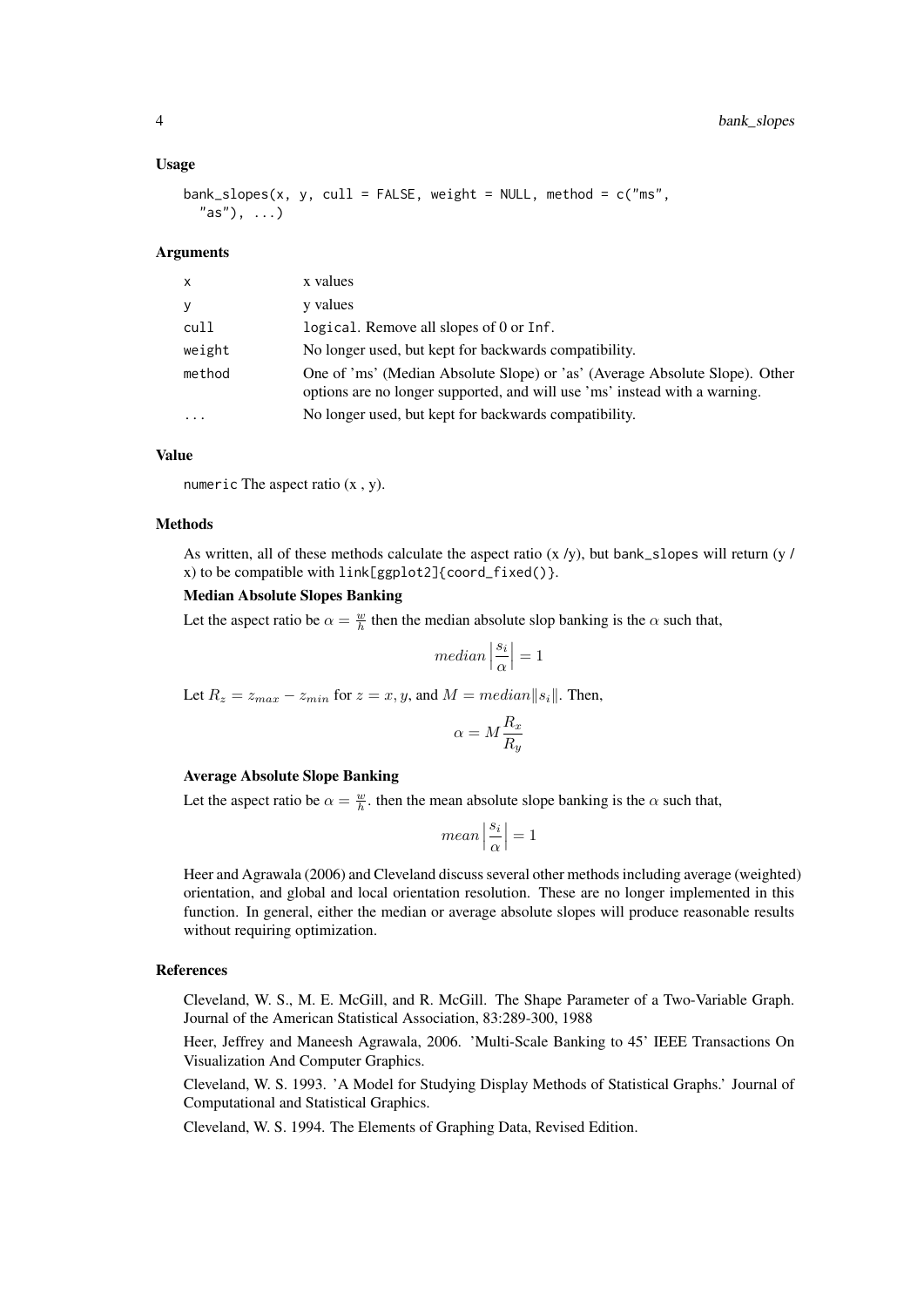<span id="page-4-0"></span>calc\_pal 5

# See Also

[banking\(](#page-0-0))

# Examples

```
library("ggplot2")
```

```
# Use the classic sunspot data from Cleveland's original paper
x <- seq_along(sunspot.year)
y <- as.numeric(sunspot.year)
# Without banking
m \leq - ggplot(data.frame(x = x, y = y), aes(x = x, y = y)) +
   geom_line()
m
## Using the default method, Median Absolute Slope
ratio <- bank_slopes(x, y)
m + coord_fixed(ratio = ratio)
## Using culling
## Average Absolute Slope
bank_slopes(x, y, method = "as")
```
#### calc\_pal *Calc color palette (discrete)*

#### Description

Color palettes from LibreOffice Calc. This palette has 12 values.

#### Usage

calc\_pal()

# See Also

Other colour calc: [scale\\_fill\\_calc](#page-38-1)

# Examples

library("scales")

show\_col(calc\_pal()(12))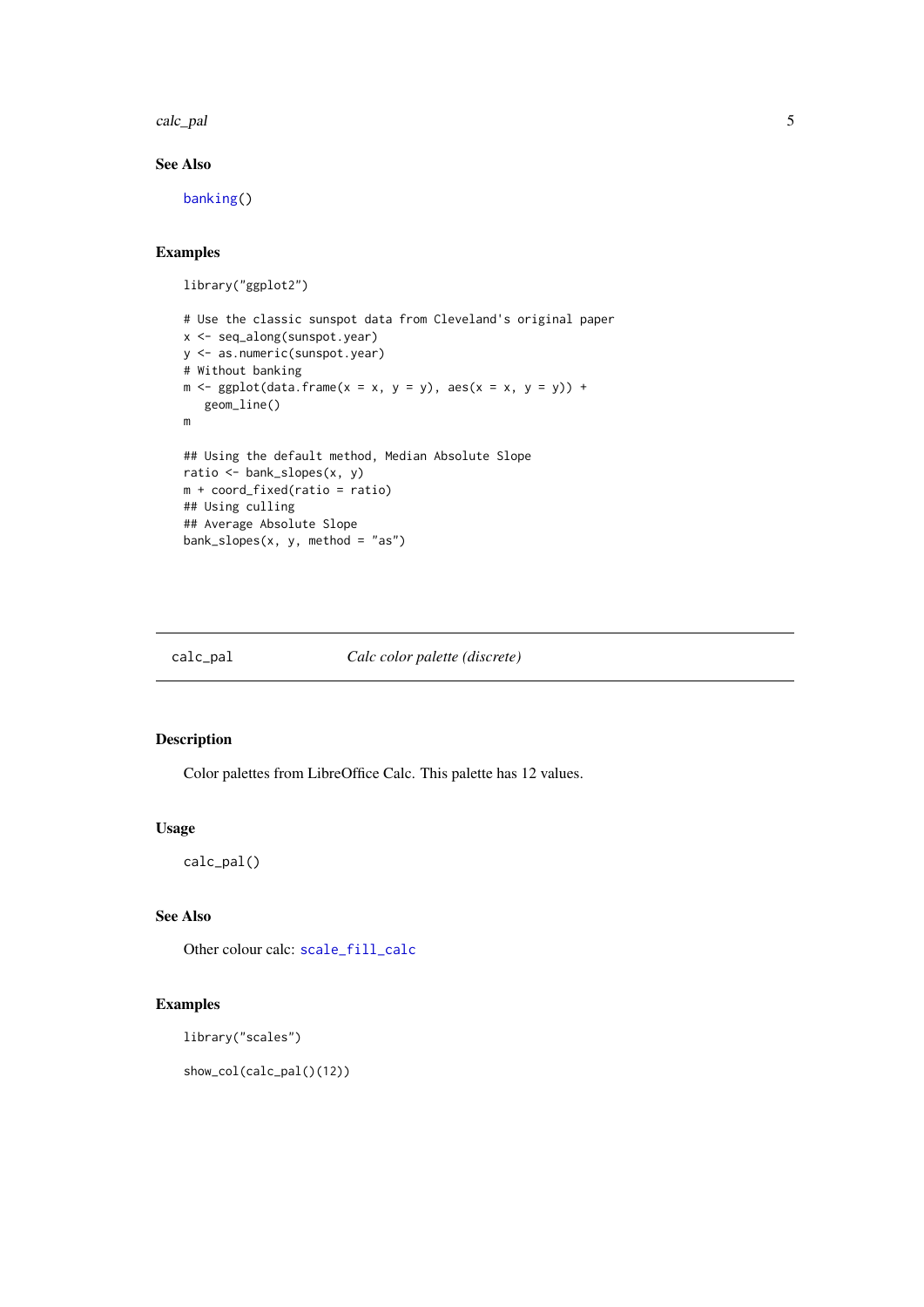<span id="page-5-0"></span>

# Description

Shape palette based on the shapes used in LibreOffice Calc.

#### Usage

```
calc_shape_pal()
```
# See Also

Other shapes calc: [scale\\_shape\\_calc](#page-45-1)

# Examples

library("ggplot2")

## Not run: show\_shapes(calc\_shape\_pal()(13))

## End(Not run)

canva\_pal *Canva.com color palettes*

# Description

150+ color palettes from canva.com. See [canva\\_palettes\(](#page-6-1)).

#### Usage

```
canva_pal(palette = "Fresh and bright")
```
# Arguments

palette Palette name. See the names of [canva\\_palettes\(](#page-6-1)) for valid names.

# Value

A function that takes a single value, the number of colors to use.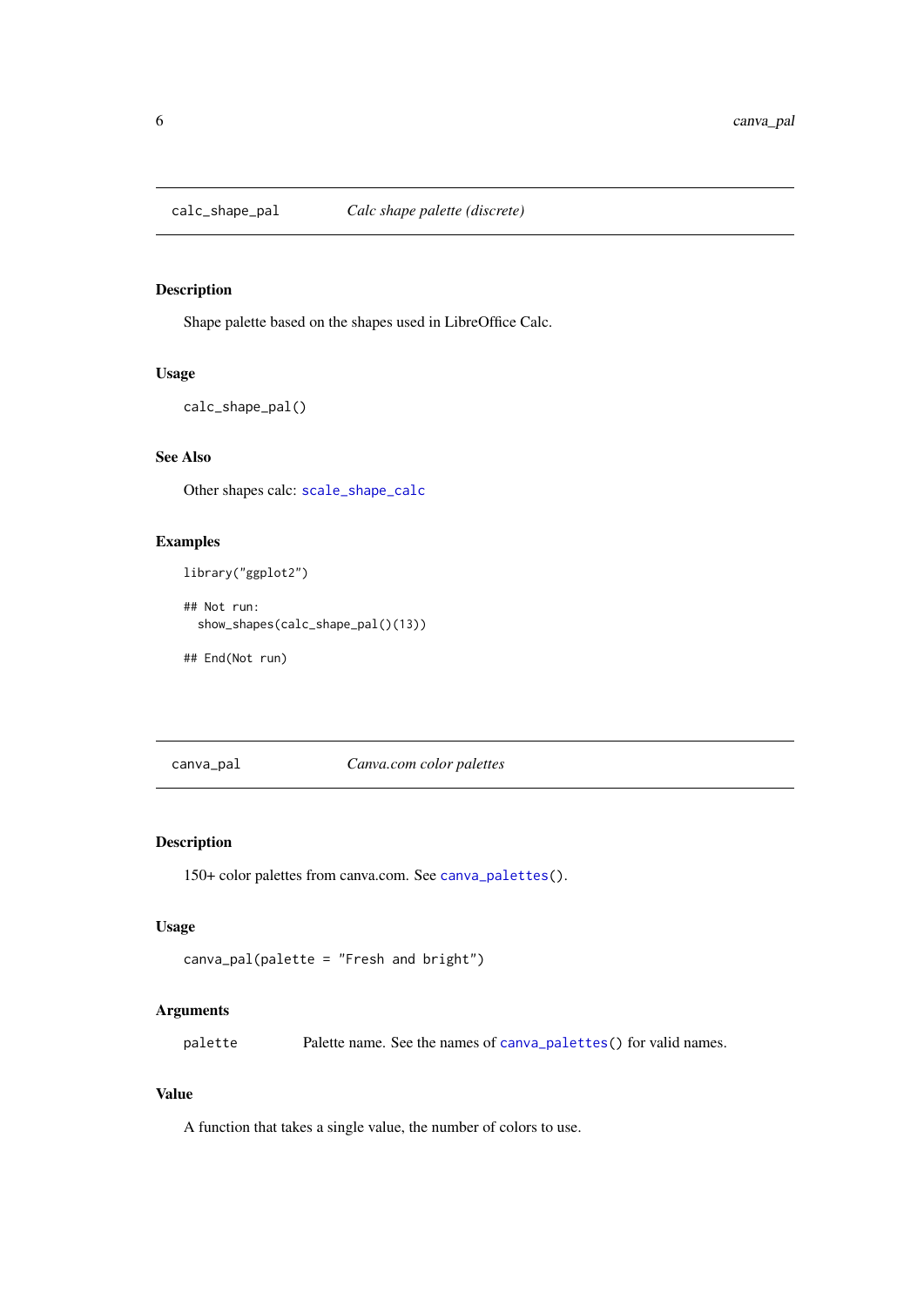# <span id="page-6-0"></span>canva\_palettes 7

#### Examples

```
require("ggplot2")
require("tibble")
if (require("purrr") && require("scales") && require("dplyr")) {
        canva_df <- map2_df(
                canva_palettes,
                names(canva_palettes),
                 ~ tibble(
                         colors = .x,
                         .id = seq_along(colors),
                         palette = .y
                )
        )
        ggplot(canva_df, aes(
                y = palette,
                x = .id,
                fill = colors
        )) +geom_raster() +
                scale_fill_identity(guide = FALSE) +
                 theme_minimal() +
                 theme(panel.grid = element_blank(),
                       axis.text.x = element_blank() +
                \text{labs}(x = \text{""}, y = \text{""})show_col(canva_pal("Fresh and bright")(4))
        show_col(canva_pal("Cool blues")(4))
        show_col(canva_pal("Modern and crisp")(4))
}
```
<span id="page-6-1"></span>canva\_palettes *150 Color Palettes from Canva*

#### Description

150 four-color palettes by the [canva.com](https://designschool.canva.com) design school. These palettes were derived from photos and "impactful websites".

#### Usage

```
canva_palettes
```
# Format

A named list of character vector. The names are the palette names. The values of the character vectors are hex colors, e.g. "#f98866".

# Source

<http://makeadifferencewithdata.com/wp-content/uploads/2016/12/color-palettes.txt>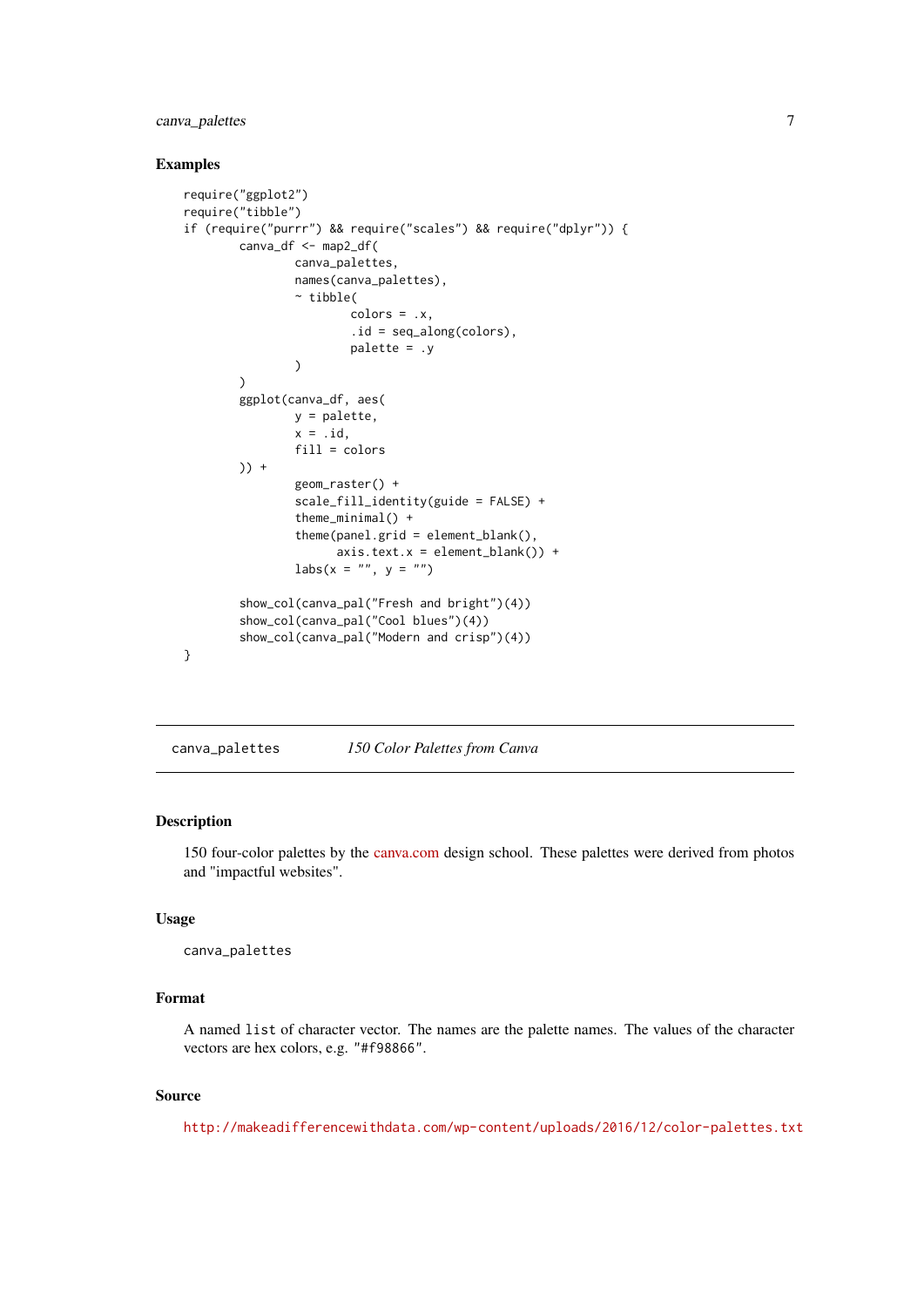#### <span id="page-7-0"></span>References

- Janie Kliever, [100 Brilliant Color Combinations and How to Apply Them to Your Designs,](https://designschool.canva.com/blog/100-color-combinations/) *Canva.com*, June 20, 2015.
- Mary Stribley, [Website Color Schemes: The Palettes of 50 Visually Impactful Websites to](https://designschool.canva.com/blog/website-color-schemes/) [Inspire You,](https://designschool.canva.com/blog/website-color-schemes/) *Canva.com*, January 26, 2016.
- Pablo Saenz de Tejeda, [150 paletas de colores para Tableau,](http://makeadifferencewithdata.com/2017/01/150-paletas-colores-tableau/) January 1, 2017.
- Schwabish, Jonathan. [150+ Color Palettes for Excel,](https://policyviz.com/2017/01/12/150-color-palettes-for-excel/) *PolicyViz*, January 12, 2017.

#### Examples

```
require("ggplot2")
require("tibble")
if (require("purrr") && require("scales") && require("dplyr")) {
        canva_df <- map2_df(
                canva_palettes,
                names(canva_palettes),
                 ~ tibble(
                         colors = .x,
                         .id = seq_along(colors),
                         palette = .y
                 )
        \lambdaggplot(canva_df, aes(
                y = palette,
                x = .id,
                 fill = colors
        )) +
                 geom_raster() +
                 scale_fill_identity(guide = FALSE) +
                 theme_minimal() +
                 theme(panel.grid = element_blank(),
                       axis.text.x = element_blank()) +\text{labs}(x = \text{""}, y = \text{""})show_col(canva_pal("Fresh and bright")(4))
        show_col(canva_pal("Cool blues")(4))
        show_col(canva_pal("Modern and crisp")(4))
}
```
<span id="page-7-1"></span>circlefill\_shape\_pal *Filled Circle Shape palette (discrete)*

#### Description

Shape palette with circles varying by amount of fill. This uses the set of 3 circle fill values in Lewandowsky and Spence (1989): solid, hollow, half-filled, with two additional fill amounts: threequarters, and one-quarter.

# Usage

```
circlefill_shape_pal()
```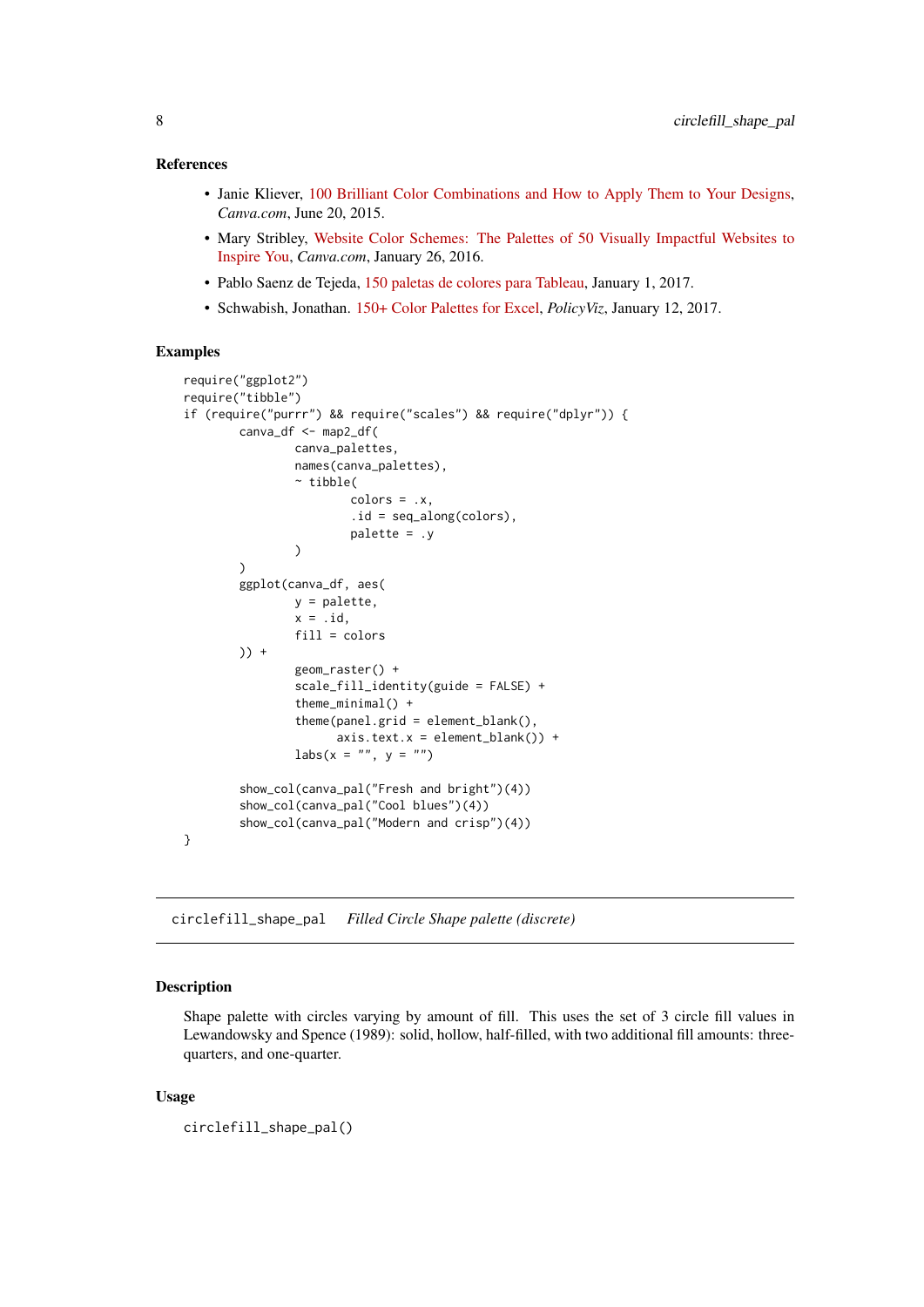#### <span id="page-8-0"></span>Details

This palette supports up to five values.

#### References

Lewandowsky, Stephan and Ian Spence (1989) "Discriminating Strata in Scatterplots", Journal of the American Statistical Association, <http://www.jstor.org/stable/2289649>

#### See Also

Other shapes: [cleveland\\_shape\\_pal](#page-8-1), [scale\\_shape\\_circlefill](#page-46-1), [scale\\_shape\\_cleveland](#page-47-1), [scale\\_shape\\_tremmel](#page-51-1), [tremmel\\_shape\\_pal](#page-77-1)

#### Examples

```
library("ggplot2")
```

```
p \leftarrow \text{ggplot}(\text{mtcars}, \text{aes}(x = mpg, y = hp, \text{shape} = \text{factor}(cyl))) +geom_point()
p + scale_shape_tremmel()
p + scale_shape_circlefill()
```

```
p + scale_shape_cleveland()
```

```
p + scale_shape_cleveland(overlap = TRUE)
```
<span id="page-8-1"></span>cleveland\_shape\_pal *Shape palette from Cleveland "Elements of Graphing Data" (discrete).*

#### Description

Shape palettes for overlapping and non-overlapping points.

#### Usage

cleveland\_shape\_pal(overlap = TRUE)

#### Arguments

overlap logical Use the scale for overlapping points?

#### Note

In the *Elements of Graphing Data*, W.S. Cleveland suggests two shape palettes for scatter plots: one for overlapping data and another for non-overlapping data. The symbols for overlapping data relies on pattern discrimination, while the symbols for non-overlapping data vary the amount of fill. This palette attempts to create these palettes. However, I found that these were hard to replicate. Using the R shapes and unicode fonts: the symbols can vary in size, they are dependent of the fonts used, and there does not exist a unicode symbol for a circle with a vertical line. If someone can improve this palette, please let me know.

Following Tremmel (1995), I replace the circle with a vertical line with an encircled plus sign.

The palette cleveland\_shape\_pal() supports up to five values.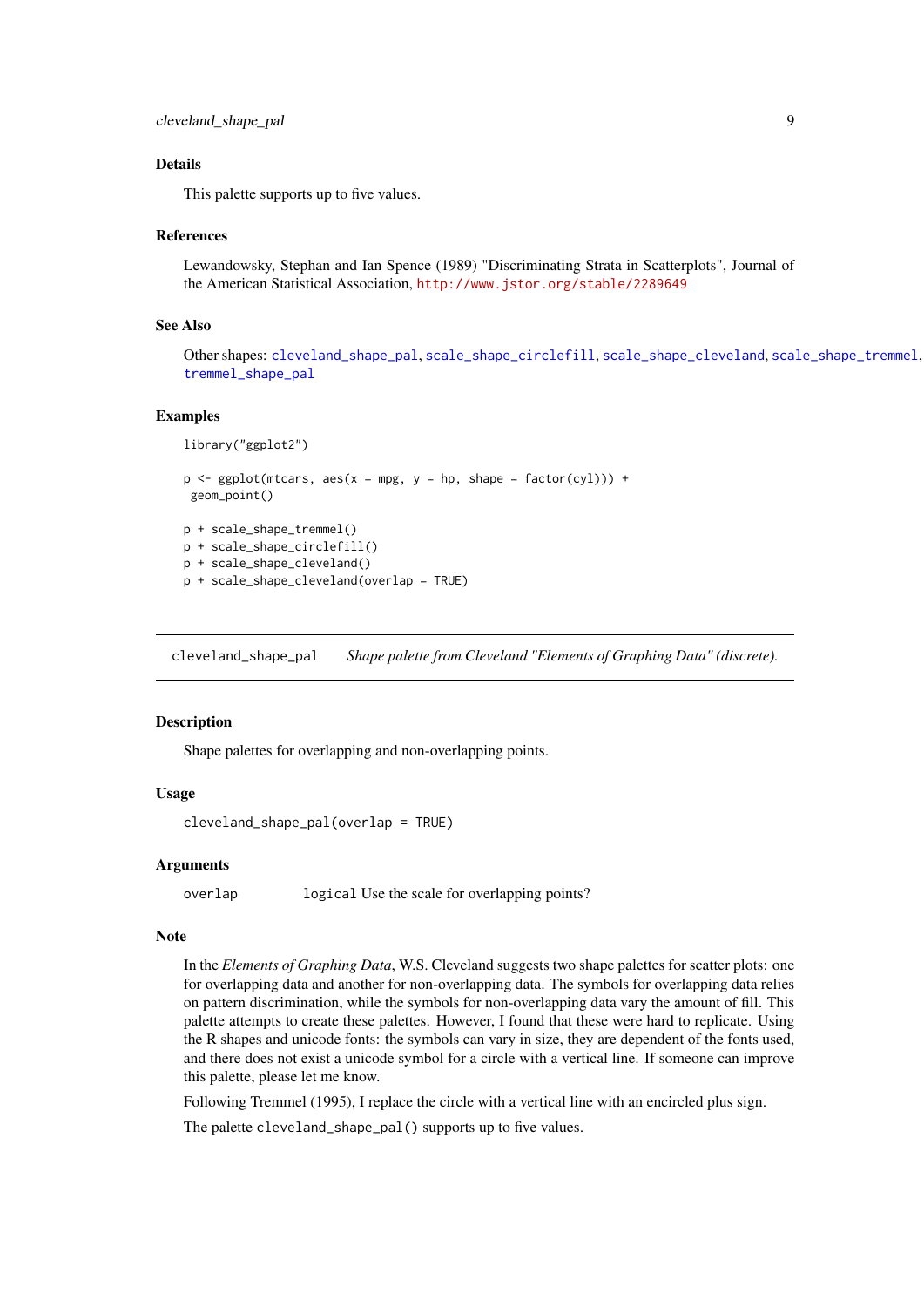#### References

Cleveland WS. *The Elements of Graphing Data*. Revised Edition. Hobart Press, Summit, NJ, 1994, pp. 154-164, 234-239.

Tremmel, Lothar, (1995) "The Visual Separability of Plotting Symbols in Scatterplots", *Journal of Computational and Graphical Statistics*, <http://www.jstor.org/stable/1390760>

# See Also

Other shapes: [circlefill\\_shape\\_pal](#page-7-1), [scale\\_shape\\_circlefill](#page-46-1), [scale\\_shape\\_cleveland](#page-47-1), [scale\\_shape\\_tremmel](#page-51-1), [tremmel\\_shape\\_pal](#page-77-1)

#### Examples

### (discrete).

```
library("ggplot2")
p <- ggplot(mtcars) +
     geom\_point(aes(x = wt, y = mp, shape = factor(gear))) +facet_wrap(~am) +
     theme_bw()
# overlapping symbol palette
p + scale_shape_cleveland()
# non-overlapping symbol palette
p + scale_shape_cleveland(overlap = FALSE)
```
colorblind\_pal *Colorblind Color Palette (Discrete) and Scales*

# Description

An eight-color colorblind safe qualitative discrete palette.

#### Usage

```
colorblind_pal()
```
scale\_colour\_colorblind(...)

scale\_color\_colorblind(...)

scale\_fill\_colorblind(...)

#### Arguments

... Arguments passed on to discrete\_scale

palette A palette function that when called with a single integer argument (the number of levels in the scale) returns the values that they should take.

breaks One of:

- NULL for no breaks
- waiver() for the default breaks computed by the transformation object

<span id="page-9-0"></span>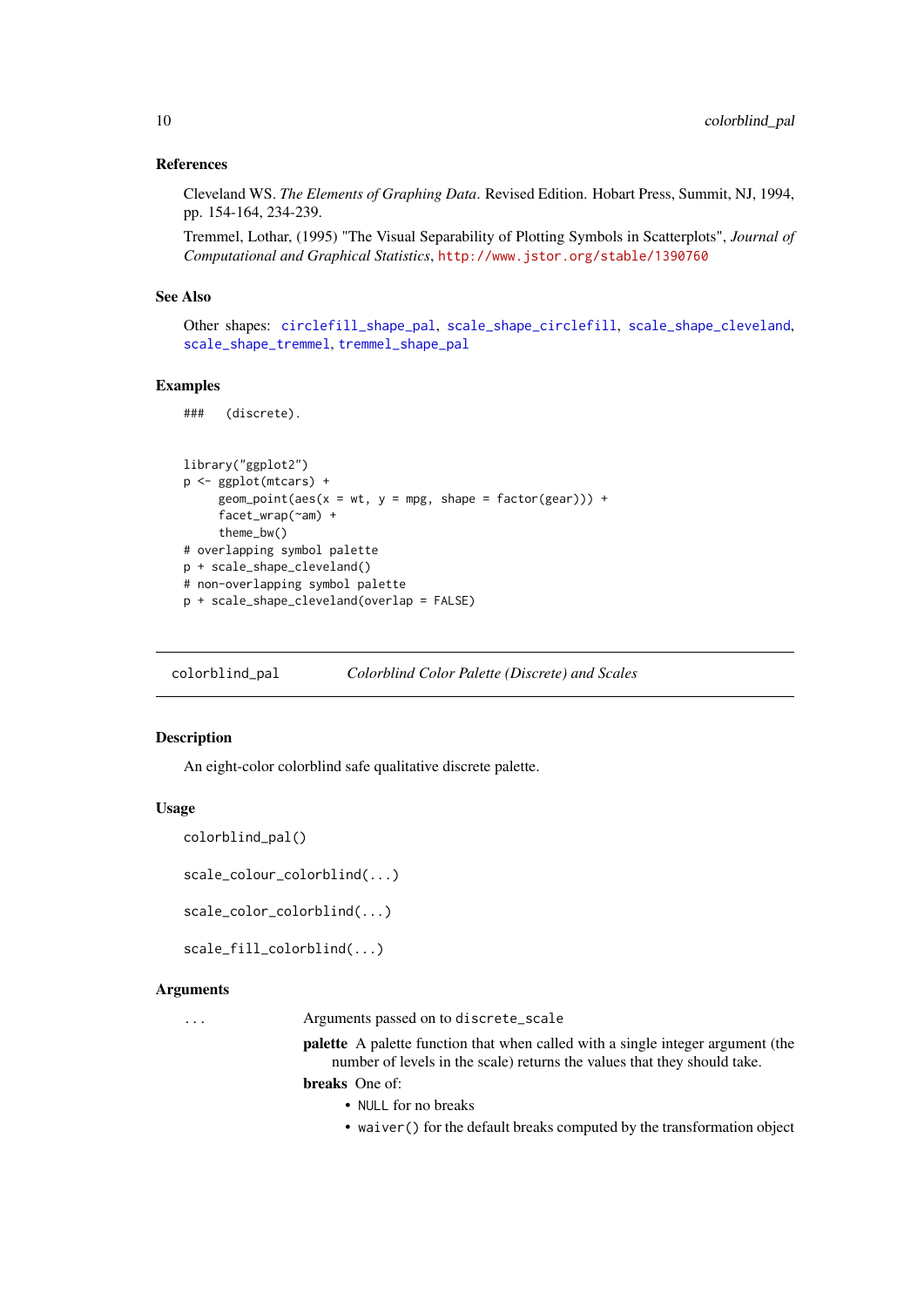- A character vector of breaks
- A function that takes the limits as input and returns breaks as output

limits A character vector that defines possible values of the scale and their order.

- drop Should unused factor levels be omitted from the scale? The default, TRUE, uses the levels that appear in the data; FALSE uses all the levels in the factor.
- na.translate Unlike continuous scales, discrete scales can easily show missing values, and do so by default. If you want to remove missing values from a discrete scale, specify na.translate = FALSE.
- na.value If na.translate = TRUE, what value aesthetic value should missing be displayed as? Does not apply to position scales where NA is always placed at the far right.

scale\_name The name of the scale

name The name of the scale. Used as the axis or legend title. If waiver(), the default, the name of the scale is taken from the first mapping used for that aesthetic. If NULL, the legend title will be omitted.

labels One of:

- NULL for no labels
- waiver() for the default labels computed by the transformation object
- A character vector giving labels (must be same length as breaks)
- A function that takes the breaks as input and returns labels as output
- expand Vector of range expansion constants used to add some padding around the data, to ensure that they are placed some distance away from the axes. Use the convenience function [expand\\_scale\(\)](#page-0-0) to generate the values for the expand argument. The defaults are to expand the scale by 5% on each side for continuous variables, and by 0.6 units on each side for discrete variables.
- guide A function used to create a guide or its name. See [guides\(\)](#page-0-0) for more info.
- position The position of the axis. "left" or "right" for vertical scales, "top" or "bottom" for horizontal scales

super The super class to use for the constructed scale

## References

Chang, W. ["Cookbook for R"](http://www.cookbook-r.com/Graphs/Colors_(ggplot2)/#a-colorblind-friendly-palette) http://jfly.iam.u-tokyo.ac.jp/color

#### See Also

The dichromat package, [dichromat\\_pal\(](#page-0-0)), and [scale\\_color\\_tableau\(](#page-36-1)) for other colorblind palettes.

#### Examples

```
library("ggplot2")
library("scales")
show_col(colorblind_pal()(8))
p \leftarrow \text{ggplot}(\text{mtcars}) + \text{geom\_point}(\text{aes}(x = wt, y = mpg,color = factor(gear)) + facet_wrap(\text{ram})p + theme_igray() + scale_colour_colorblind()
```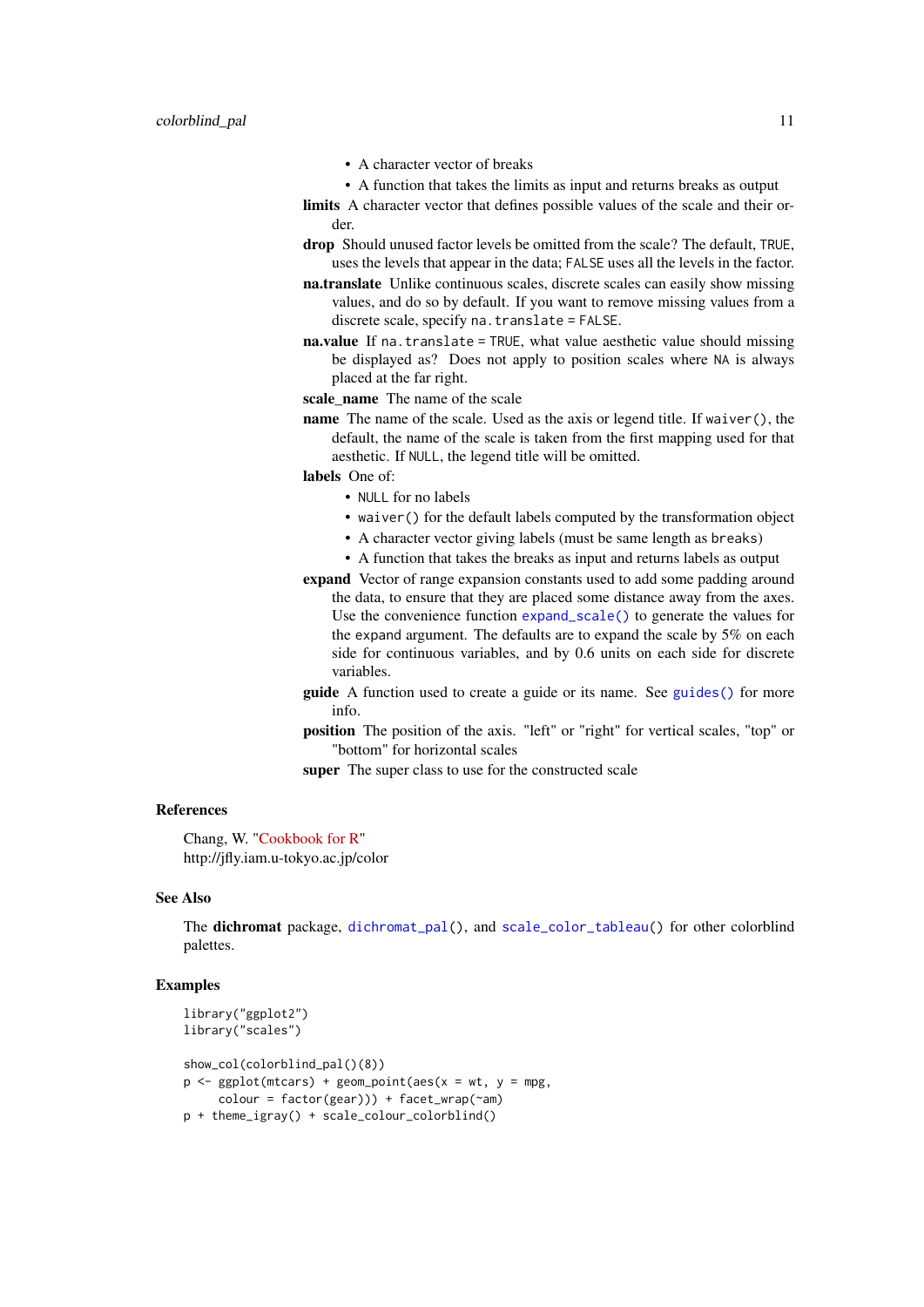<span id="page-11-2"></span><span id="page-11-0"></span>

#### Description

The hues in the palette are blues, grays, and greens. Red is not included in these palettes and should be used to indicate important data.

#### Usage

```
economist_pal(fill = TRUE)
```
#### Arguments

fill Use the fill palette.

#### See Also

Other colour economist: [scale\\_colour\\_economist](#page-23-1)

#### Examples

library("scales")

```
show_col(economist_pal()(6))
## fill palette
show_col(economist_pal(fill = TRUE)(6))
```
<span id="page-11-1"></span>excel\_new\_pal *Excel (current versions) color palettes (discrete)*

#### Description

Color palettes used by current versions of Microsoft Office and Excel.

#### Usage

```
excel_new_pal(theme = "Office Theme")
```
#### Arguments

theme The name of the Office theme or color theme (not to be confused with ggplot2 themes) from which to derive the color palette. Available themes include: "Atlas", "Badge", "Berlin", "Celestial", "Crop", "Depth", "Droplet", "Facet", "Feathered", "Gallery", "Headlines", "Integral", "Ion Boardroom", "Ion", "Madison", "Main Event", "Mesh", "Office Theme", "Organic", "Parallax", "Parcel", "Retrospect", "Savon", "Slice", "Vapor Trail", "View", "Wisp", "Wood Type", "Aspect", "Blue Green", "Blue II", "Blue Warm", "Blue", "Grayscale", "Green Yellow", "Green", "Marquee", "Median", "Office 2007-2010", "Orange Red", "Orange", "Paper", "Red Orange", "Red Violet", "Red", "Slipstream", "Violet II", "Violet", "Yellow Orange", "Yellow"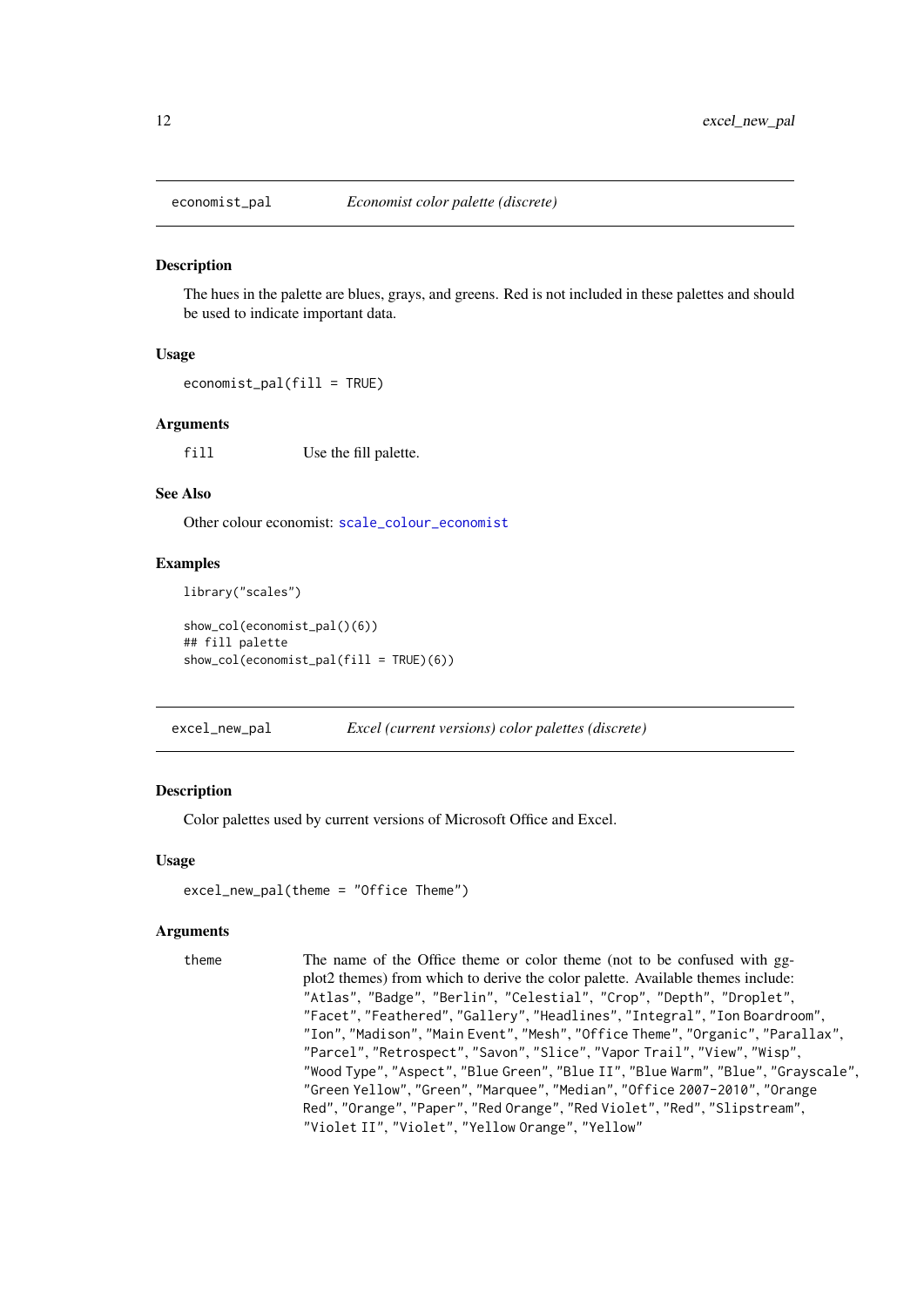#### <span id="page-12-0"></span>excel\_pal 13

#### See Also

Other colour excel: [excel\\_pal](#page-12-1), [scale\\_colour\\_excel\\_new](#page-24-1), [scale\\_fill\\_excel](#page-39-1)

# Examples

```
library("scales")
for (i in names(ggthemes::ggthemes_data$excel$palettes)) {
  show_col(excel_new_pal(theme = i))(6)
}
```
<span id="page-12-1"></span>

excel\_pal *Excel 97 ugly color palettes (discrete)*

### Description

The color palettes used in Microsoft Excel 97 (and up until Excel 2007). Use this for that classic ugly look and feel. For ironic purposes only. 3D bars and pies not included. Please never use this color palette.

# Usage

excel\_pal(line = TRUE)

#### Arguments

line If TRUE, use the palette for lines and points. Otherwise, use the palette for area.

# See Also

Other colour excel: [excel\\_new\\_pal](#page-11-1), [scale\\_colour\\_excel\\_new](#page-24-1), [scale\\_fill\\_excel](#page-39-1)

#### Examples

```
library("scales")
```
show\_col(excel\_pal()(7)) show\_col(excel\_pal(line = FALSE)(7))

extended\_range\_breaks\_

*Pretty axis breaks inclusive of extreme values*

## Description

This function returns pretty axis breaks that always include the extreme values of the data. This works by calling the extended Wilkinson algorithm (Talbot et. al, 2010), constrained to solutions interior to the data range. Then, the minimum and maximum labels are moved to the minimum and maximum of the data range.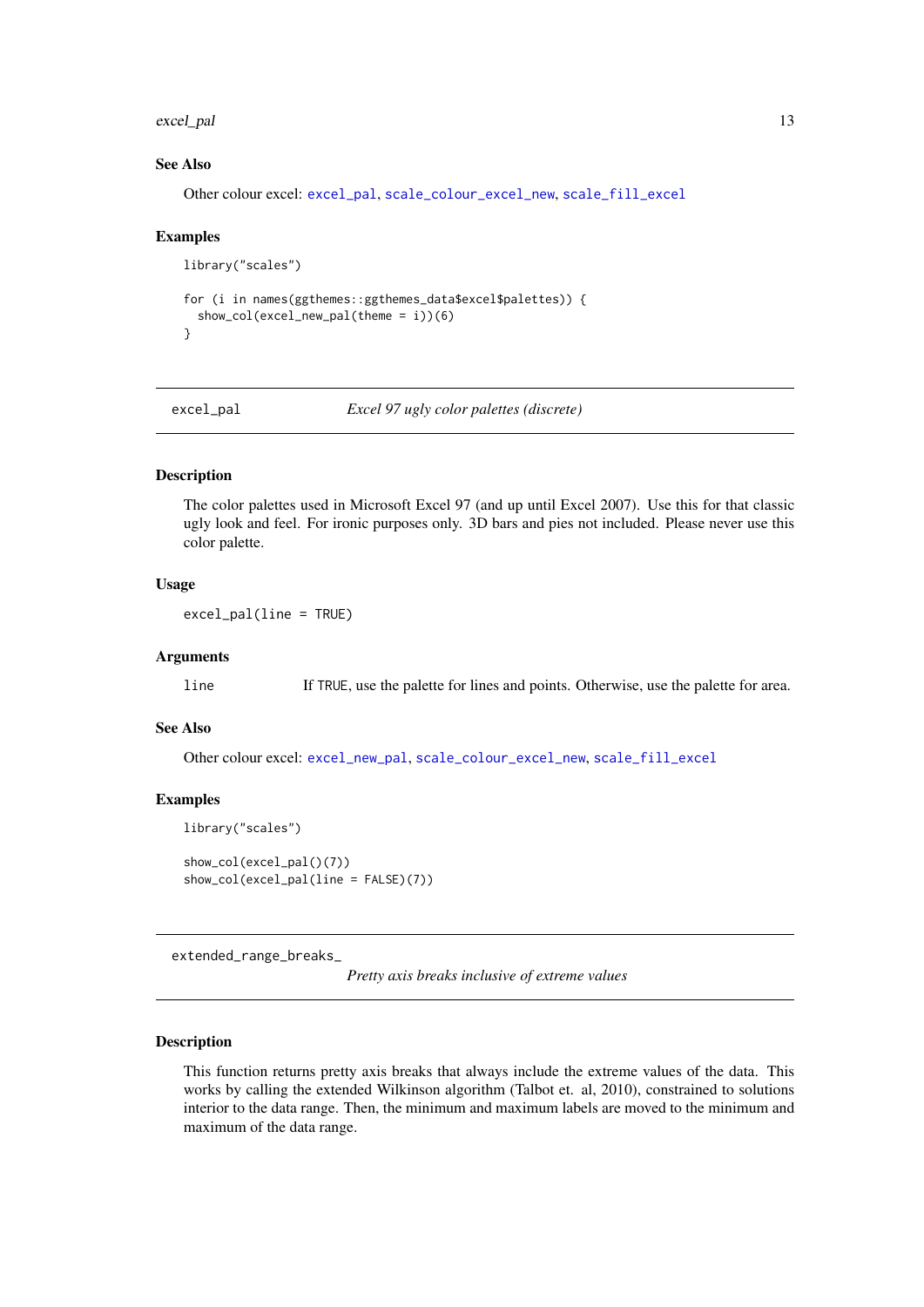#### Usage

extended\_range\_breaks\_(dmin, dmax,  $n = 5$ ,  $Q = c(1, 5, 2, 2.5, 4, 3)$ ,  $w = c(0.25, 0.2, 0.5, 0.05)$ 

extended\_range\_breaks( $n = 5, ...$ )

#### Arguments

| dmin              | minimum of the data range                                                                                |
|-------------------|----------------------------------------------------------------------------------------------------------|
| dmax              | maximum of the data range                                                                                |
| n                 | desired number of breaks                                                                                 |
| 0                 | set of nice numbers                                                                                      |
| W                 | weights applied to the four optimization components (simplicity, coverage, den-<br>sity, and legibility) |
| $\cdot\cdot\cdot$ | other arguments passed to extended_range_breaks_()                                                       |

# Details

extended\_range\_breaks implements the algorithm and returns the break values. scales\_extended\_range\_breaks uses the conventions of the scales package, and returns a function.

#### Value

For extended\_range\_breaks, the vector of axis label locations. For scales\_extended\_range\_breaks, a function which takes a single argument, a vector of data, and returns the vector of axis label locations.

A function which returns breaks given a vector.

#### Author(s)

Justin Talbot <jtalbot@stanford.edu>, Jeffrey B. Arnold, Baptiste Auguie

#### References

Talbot, J., Lin, S., Hanrahan, P. (2010) An Extension of Wilkinson's Algorithm for Positioning Tick Labels on Axes, InfoVis 2010.

<span id="page-13-1"></span>few\_pal *Color Palettes Few "Show Me the Numbers"*

#### Description

Qualitative color palettes from Stephen Few (2012) *Show Me the Numbers*. There are three palettes: Light, Medium, and Dark. Each palette comprises nine colors: gray, blue, orange, green, pink, brown, purple, yellow, red. For  $n = 1$ , gray is used. For  $n > 1$ , the eight non-gray colors are used.

#### Usage

few\_pal(palette = "Medium")

<span id="page-13-0"></span>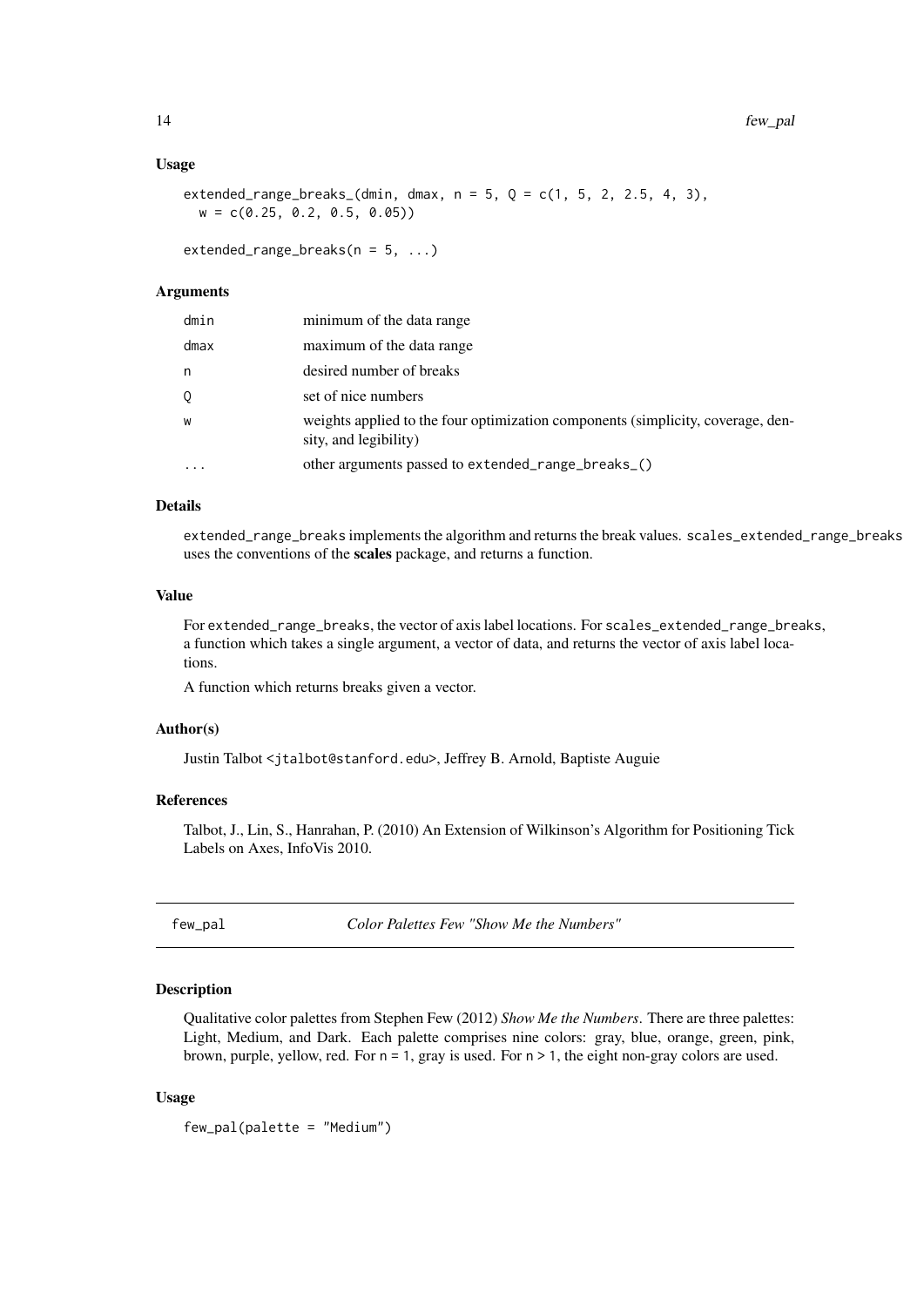<span id="page-14-0"></span>few\_shape\_pal 15

# Arguments

palette One of

### Details

Use the light palette for filled areas, such as bar charts. Use the medium palette for points and lines. Use the dark palette for highlighting specific points or for small and thin lines and points.

#### References

Few, S. (2012) *Show Me the Numbers: Designing Tables and Graphs to Enlighten*. 2nd edition. Analytics Press.

["Practical Rules for Using Color in Charts".](http://www.perceptualedge.com/articles/visual_business_intelligence/rules_for_using_color.pdf)

#### See Also

Other colour few: [scale\\_colour\\_few](#page-26-1)

#### Examples

library("scales")

```
show_col(few_pal()(7))
show_col(few_pal("Dark")(7))
show_col(few_pal("Light")(7))
```
few\_shape\_pal *Shape palette from "Show Me the Numbers" (discrete)*

# Description

Shape palette from Stephen Few's, "Show Me the Numbers". The shape palette consists of five shapes: circle, square, triangle, plus, times.

# Usage

few\_shape\_pal()

# References

Few, S. (2012) *Show Me the Numbers: Designing Tables and Graphs to Enlighten*, Analytics Press, p. 208.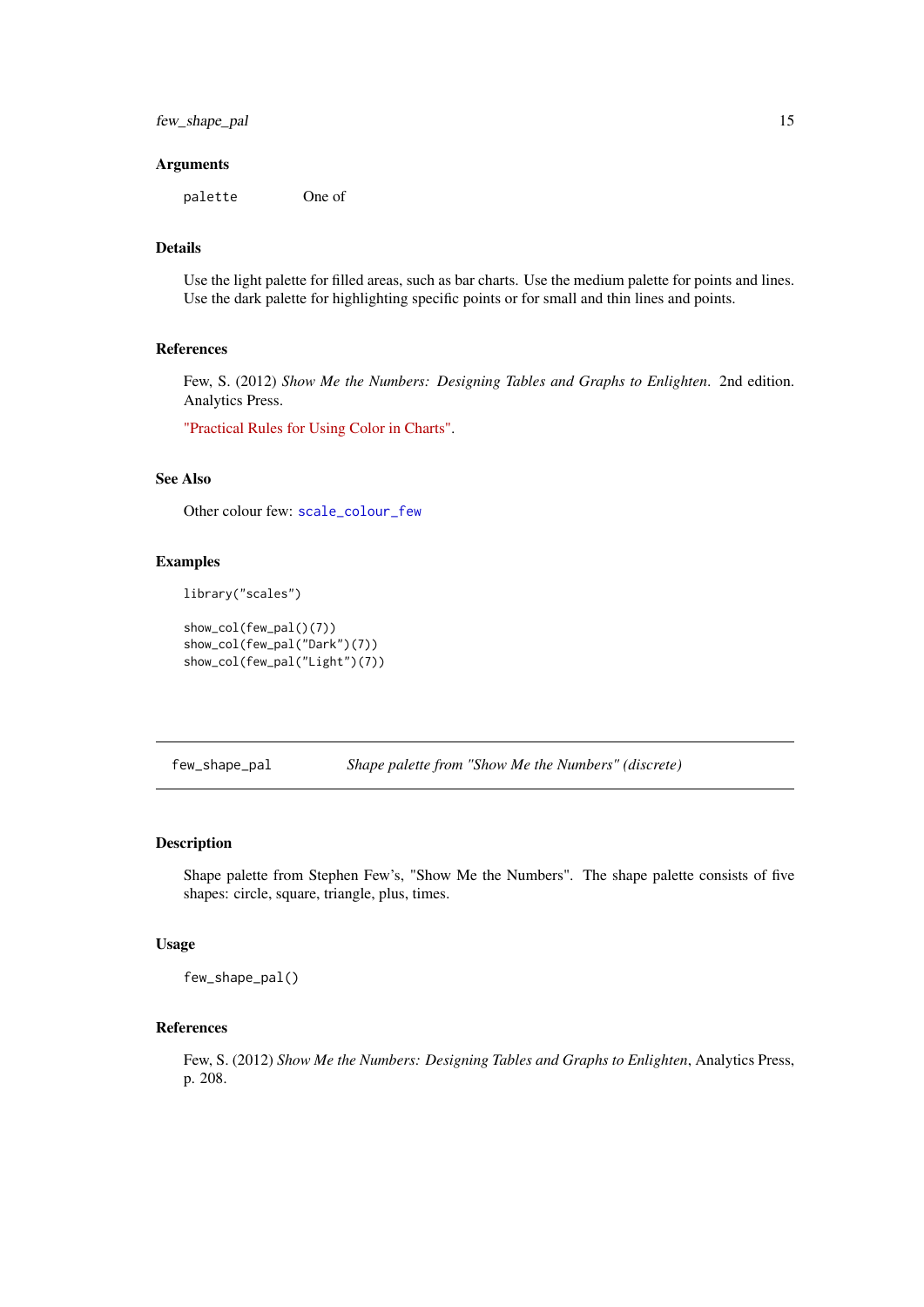<span id="page-15-1"></span><span id="page-15-0"></span>fivethirtyeight\_pal *fivethirtyeight.com color palette*

# Description

The standard three-color fivethirtyeight.com palette for line plots comprises blue, red, and green.

# Usage

```
fivethirtyeight_pal()
```
# See Also

Other colour fivethirtyeight: [scale\\_colour\\_fivethirtyeight](#page-27-1)

# Examples

```
library("scales")
```
show\_col(fivethirtyeight\_pal()(3))

gdocs\_pal *Google Docs color palette (discrete)*

# Description

Color palettes from Google Docs. This palette includes 20 colors.

# Usage

gdocs\_pal()

## See Also

Other colour gdocs: [scale\\_fill\\_gdocs](#page-41-1)

# Examples

library("scales")

show\_col(gdocs\_pal()(20))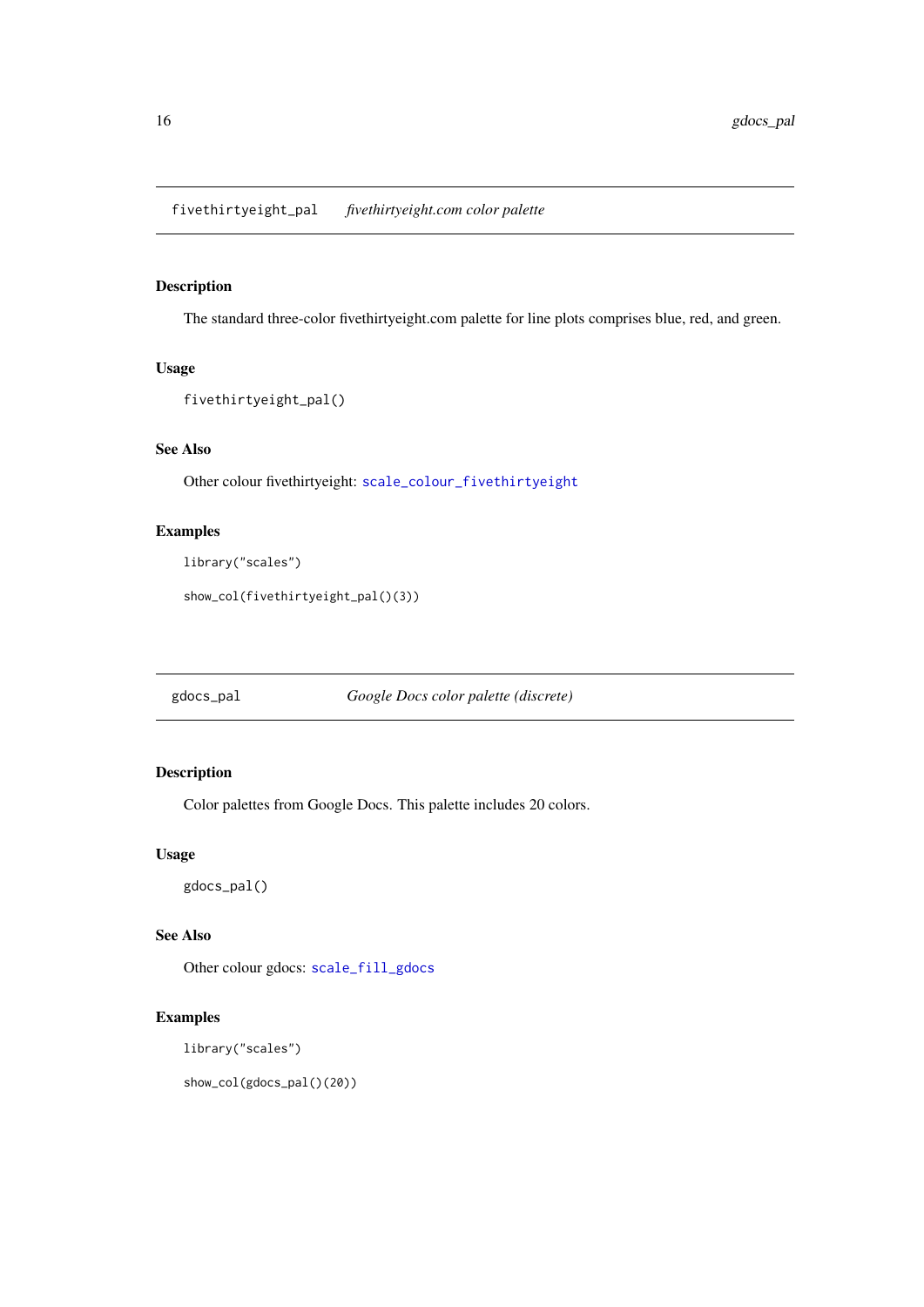<span id="page-16-1"></span><span id="page-16-0"></span>geom\_rangeframe *Range Frames*

# Description

Axis lines which extend to the maximum and minimum of the plotted data.

# Usage

```
geom_rangeframe(mapping = NULL, data = NULL, stat = "identity",
  position = "identity", ..., sides = "bl", na.rm = FALSE,
  show.legend = NA, inherit.aes = TRUE)
```
# Arguments

| mapping     | Set of aesthetic mappings created by aes() or aes_(). If specified and inherit.aes<br>= TRUE (the default), it is combined with the default mapping at the top level of<br>the plot. You must supply mapping if there is no plot mapping.              |
|-------------|--------------------------------------------------------------------------------------------------------------------------------------------------------------------------------------------------------------------------------------------------------|
| data        | The data to be displayed in this layer. There are three options:                                                                                                                                                                                       |
|             | If NULL, the default, the data is inherited from the plot data as specified in the<br>call to $ggplot()$ .                                                                                                                                             |
|             | A data. frame, or other object, will override the plot data. All objects will be<br>fortified to produce a data frame. See fortify() for which variables will be<br>created.                                                                           |
|             | A function will be called with a single argument, the plot data. The return<br>value must be a data. frame, and will be used as the layer data.                                                                                                        |
| stat        | The statistical transformation to use on the data for this layer, as a string.                                                                                                                                                                         |
| position    | Position adjustment, either as a string, or the result of a call to a position adjust-<br>ment function.                                                                                                                                               |
| .           | Other arguments passed on to layer (). These are often aesthetics, used to set<br>an aesthetic to a fixed value, like colour = "red" or size = 3. They may also<br>be parameters to the paired geom/stat.                                              |
| sides       | A string that controls which sides of the plot the frames appear on. It can be set<br>to a string containing any of 'trbl', for top, right, bottom, and left.                                                                                          |
| na.rm       | If FALSE, the default, missing values are removed with a warning. If TRUE,<br>missing values are silently removed.                                                                                                                                     |
| show.legend | logical. Should this layer be included in the legends? NA, the default, includes if<br>any aesthetics are mapped. FALSE never includes, and TRUE always includes. It<br>can also be a named logical vector to finely select the aesthetics to display. |
| inherit.aes | If FALSE, overrides the default aesthetics, rather than combining with them.<br>This is most useful for helper functions that define both data and aesthetics and<br>shouldn't inherit behaviour from the default plot specification, e.g. borders().  |

# Aesthetics

- colour
- size
- linetype
- alpha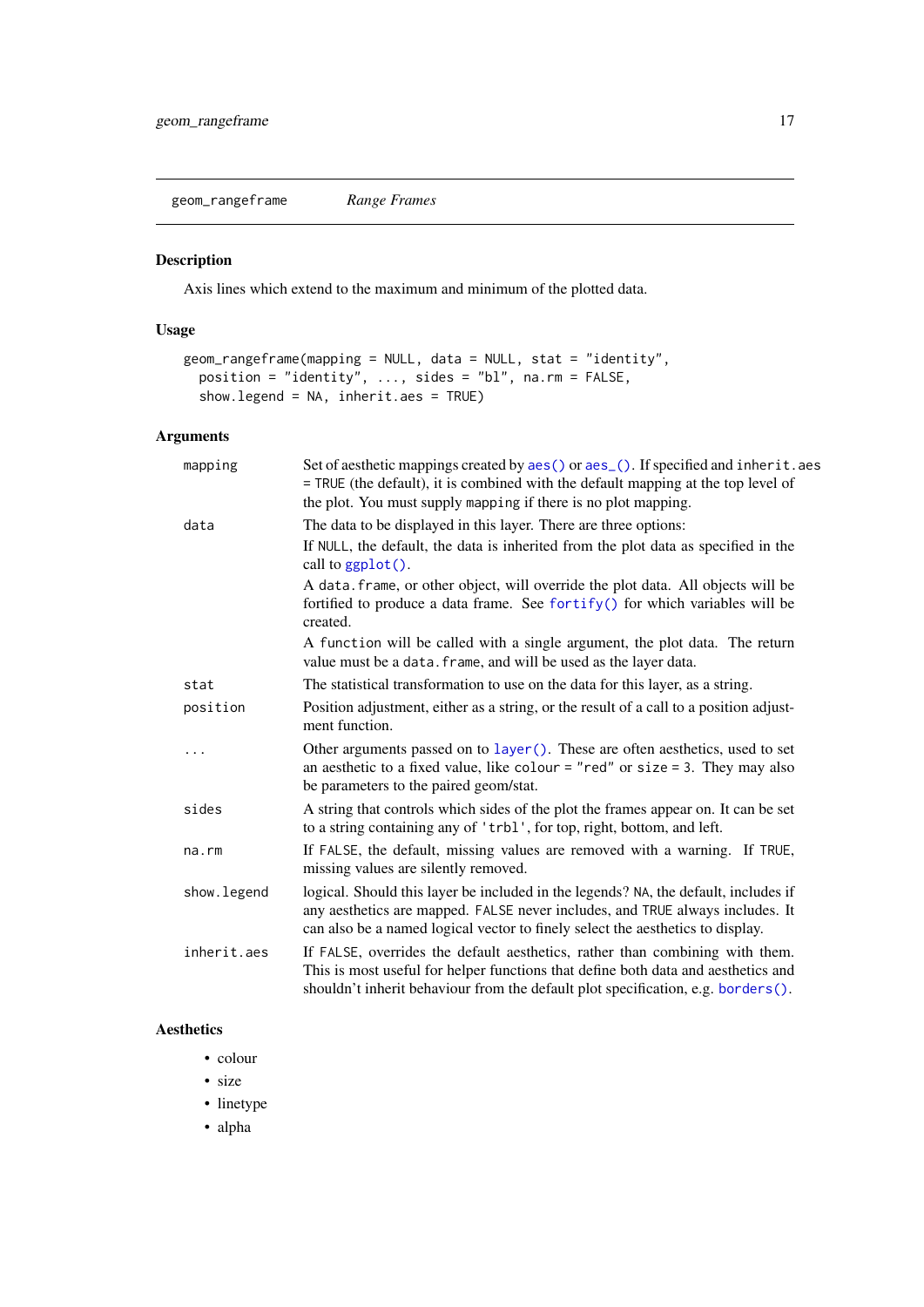#### References

Tufte, Edward R. (2001) The Visual Display of Quantitative Information, Chapter 6.

#### See Also

Other geom tufte: [geom\\_tufteboxplot](#page-17-1)

#### Examples

```
library("ggplot2")
ggplot(mtcars, aes(wt, mpg)) +
geom_point() +
 geom_rangeframe() +
 theme_tufte()
```
<span id="page-17-1"></span>geom\_tufteboxplot *Tufte's Box Plot*

#### Description

Edward Tufte's revisions of the box plot as described in *The Visual Display of Quantitative Information*. This functions provides several box plot variants:

- A point indicating the median, a gap indicating the interquartile range, and lines for whiskers.
- An offset line indicating the interquartile range and a gap indicating the median.
- A line indicating the interquartile range, a gap indicating the median, and points indicating the minimum and maximum values
- A wide line indicating the interquartile range, a gap indicating the median, and lines indicating the minimum and maximum.

# Usage

```
geom_tufteboxplot(mapping = NULL, data = NULL, stat = "fivenumber",
 position = "dodge", outlier.colour = "black", outlier.shape = 19,
 outlier.size = 1.5, outlier.stroke = 0.5, voffset = 0.01,
 hoffset = 0.005, na.rm = FALSE, show.legend = NA,
  inherit.aes = TRUE, median.type = "point", whisker.type = "line",
  ...)
```
#### Arguments

| mapping | Set of aesthetic mappings created by aes () or aes (). If specified and inherit.aes<br>$=$ TRUE (the default), it is combined with the default mapping at the top level of<br>the plot. You must supply mapping if there is no plot mapping.                                                                                                                 |
|---------|--------------------------------------------------------------------------------------------------------------------------------------------------------------------------------------------------------------------------------------------------------------------------------------------------------------------------------------------------------------|
| data    | The data to be displayed in this layer. There are three options:<br>If NULL, the default, the data is inherited from the plot data as specified in the<br>call to $graph()$ .<br>A data frame, or other object, will override the plot data. All objects will be<br>fortified to produce a data frame. See fortify() for which variables will be<br>created. |

<span id="page-17-0"></span>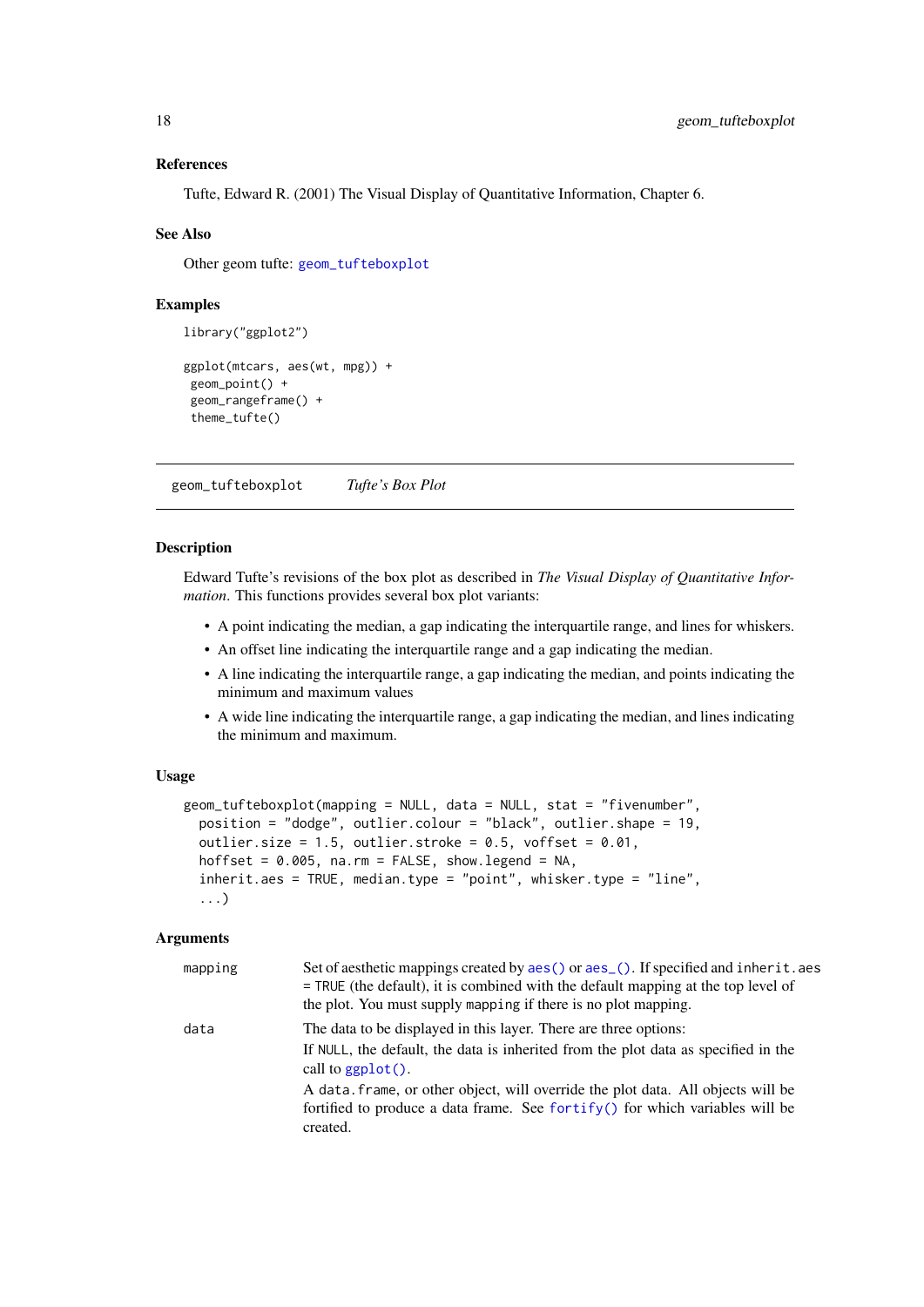|               | A function will be called with a single argument, the plot data. The return<br>value must be a data. frame, and will be used as the layer data.                                                                                                        |
|---------------|--------------------------------------------------------------------------------------------------------------------------------------------------------------------------------------------------------------------------------------------------------|
| stat          | The statistical transformation to use on the data for this layer, as a string.                                                                                                                                                                         |
| position      | Position adjustment, either as a string, or the result of a call to a position adjust-<br>ment function.                                                                                                                                               |
|               | outlier.colour colour for outlying points                                                                                                                                                                                                              |
| outlier.shape | shape of outlying points                                                                                                                                                                                                                               |
| outlier.size  | size of outlying points                                                                                                                                                                                                                                |
|               | outlier.stroke stroke for outlying points                                                                                                                                                                                                              |
| voffset       | controls the size of the gap in the line representing the median when median. type<br>= 'line'. This is a fraction of the range of y.                                                                                                                  |
| hoffset       | controls how much the interquartile line is offset from the whiskers when median. type<br>$=$ 'line'. This is a fraction of the range of x.                                                                                                            |
| $na$ . $rm$   | If FALSE, the default, missing values are removed with a warning. If TRUE,<br>missing values are silently removed.                                                                                                                                     |
| show. legend  | logical. Should this layer be included in the legends? NA, the default, includes if<br>any aesthetics are mapped. FALSE never includes, and TRUE always includes. It<br>can also be a named logical vector to finely select the aesthetics to display. |
| inherit.aes   | If FALSE, overrides the default aesthetics, rather than combining with them.<br>This is most useful for helper functions that define both data and aesthetics and<br>shouldn't inherit behaviour from the default plot specification, e.g. borders().  |
| median.type   | If 'point', then the median is represented by a point, and the interquartile range<br>by a gap in the line. If median.type='line', then the interquartile range is<br>represented by a line, possibly offset, and the median by a gap in the line.     |
| whisker.type  | If 'line', then whiskers are represented by lines. If 'point', then whiskers are<br>represented by points at ymin and ymax.                                                                                                                            |
| .             | Other arguments passed on to layer(). These are often aesthetics, used to set<br>an aesthetic to a fixed value, like colour = "red" or size = 3. They may also<br>be parameters to the paired geom/stat.                                               |

# Aesthetics

- x [required]
- y [required]
- colour
- size
- linetype
- shape
- fill
- alpha

#### References

Tufte, Edward R. (2001) The Visual Display of Quantitative Information, Chapter 6.

McGill, R., Tukey, J. W. and Larsen, W. A. (1978) Variations of box plots. The American Statistician 32, 12-16.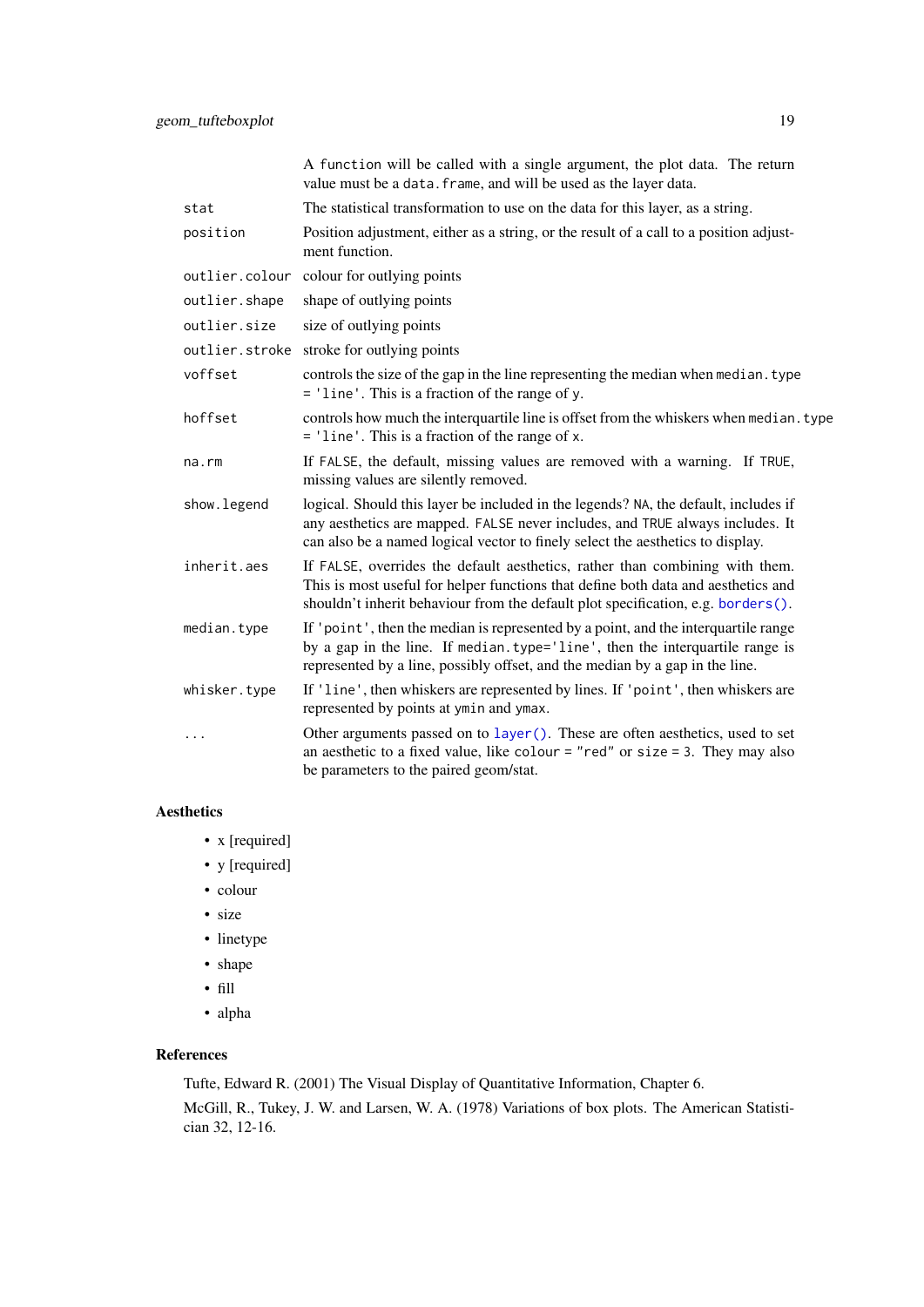#### See Also

[geom\\_boxplot\(](#page-0-0))

Other geom tufte: [geom\\_rangeframe](#page-16-1)

# Examples

library("ggplot2")

```
p <- ggplot(mtcars, aes(factor(cyl), mpg))
# with a point for the median and lines for whiskers
p + geom_tufteboxplot()
# with a line for the interquartile range and points for whiskers
p + geom_tufteboxplot(median.type = "line", whisker.type = "point", hoffset = 0)
# with a wide line for the interquartile range and lines for whiskers
p + geom_tufteboxplot(median.type = "line", hoffset = 0, width = 3)# with an offset line for the interquartile range and lines for whiskers
p + geom_tufteboxplot(median.type = "line")
# combined with theme_tufte
p + geom_tufteboxplot() +
  theme_tufte() +
  theme(axis.ticks.x = element_blank())
```
ggthemes *ggthemes*

# Description

This package contains extra themes, scales, and geoms, and functions for and related to ggplot2. See <https://jrnold.github.io/ggthemes/> for documentation.

ggthemes\_data *Palette and theme data*

#### Description

The ggthemes environment contains various values used in themes and palettes. This is undocumented and subject to change.

# Usage

ggthemes\_data

## Format

A list object.

<span id="page-19-0"></span>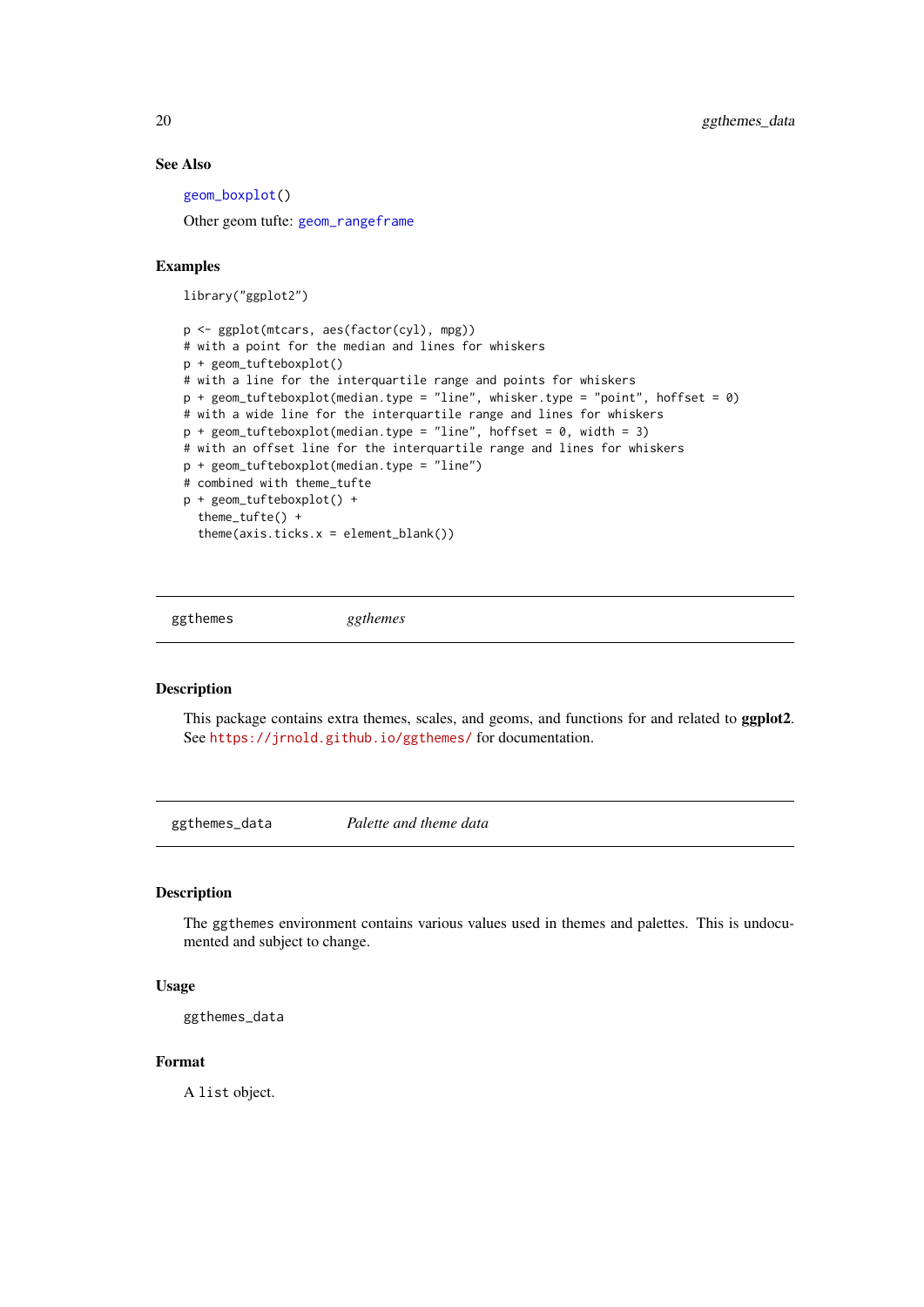<span id="page-20-2"></span><span id="page-20-0"></span>

#### Description

The Highcharts JS uses many different color palettes in its plots. This collects a few of them.

# Usage

```
hc_pal(palette = "default")
```
# Arguments

palette character The name of the Highcharts theme to use.

# Palettes

The following palettes are defined,

- [default](http://www.highcharts.com/demo)
- [dark-unica](http://www.highcharts.com/demo/line-basic/dark-unica)

#### See Also

Other colour hc: [scale\\_colour\\_hc](#page-32-1)

<span id="page-20-1"></span>palette\_pander *Color palette from the pander package*

# Description

The pander ships with a default colorblind and printer-friendly color palette borrowed from http://jfly.iam.utokyo.ac.jp/color/.

#### Usage

```
palette_pander(n, random_order = FALSE)
```
# Arguments

|              | number of colors. This palette supports up to eight colors.                                      |
|--------------|--------------------------------------------------------------------------------------------------|
| random order | if the palette should be reordered randomly before rendering each plot to get<br>colorful images |

# See Also

Other colour pander: [scale\\_color\\_pander](#page-21-1)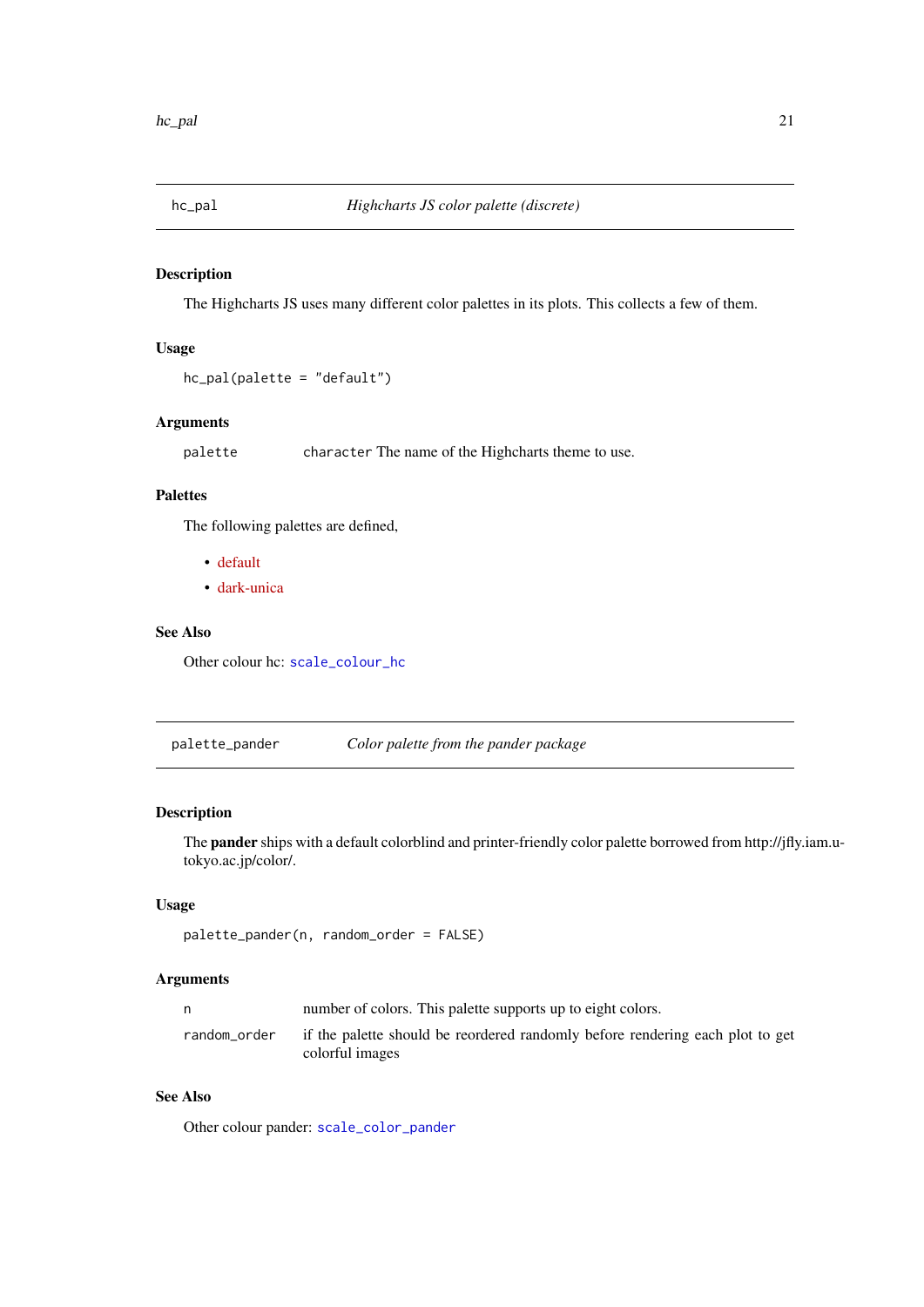# Examples

## Not run: palette\_pander(TRUE)

## End(Not run)

<span id="page-21-2"></span>ptol\_pal *Color Palettes from Paul Tol's "Colour Schemes"*

# Description

Qualitative color palettes from Paul Tol, ["Colour Schemes".](https://personal.sron.nl/~pault/)

#### Usage

ptol\_pal()

# Details

Incorporation of the palette into an R package was originally inspired by Peter Carl's [Paul Tol 21 Gun Salute](https://tradeblotter.wordpress.com/2013/02/28/the-paul-tol-21-color-salute/)

#### References

Paul Tol. 2012. "Colour Schemes." SRON Technical Note, SRON/EPS/TN/09-002. [https://](https://personal.sron.nl/~pault/data/colourschemes.pdf) [personal.sron.nl/~pault/data/colourschemes.pdf](https://personal.sron.nl/~pault/data/colourschemes.pdf)

# See Also

Other colour ptol: [scale\\_colour\\_ptol](#page-33-1)

# Examples

library("scales")

```
show_col(ptol_pal()(6))
show_col(ptol_pal()(4))
show_col(ptol_pal()(12))
```
<span id="page-21-1"></span>scale\_color\_pander *Color scale from the pander package*

# Description

The pander ships with a default colorblind and printer-friendly color palette borrowed from http://jfly.iam.utokyo.ac.jp/color/.

<span id="page-21-0"></span>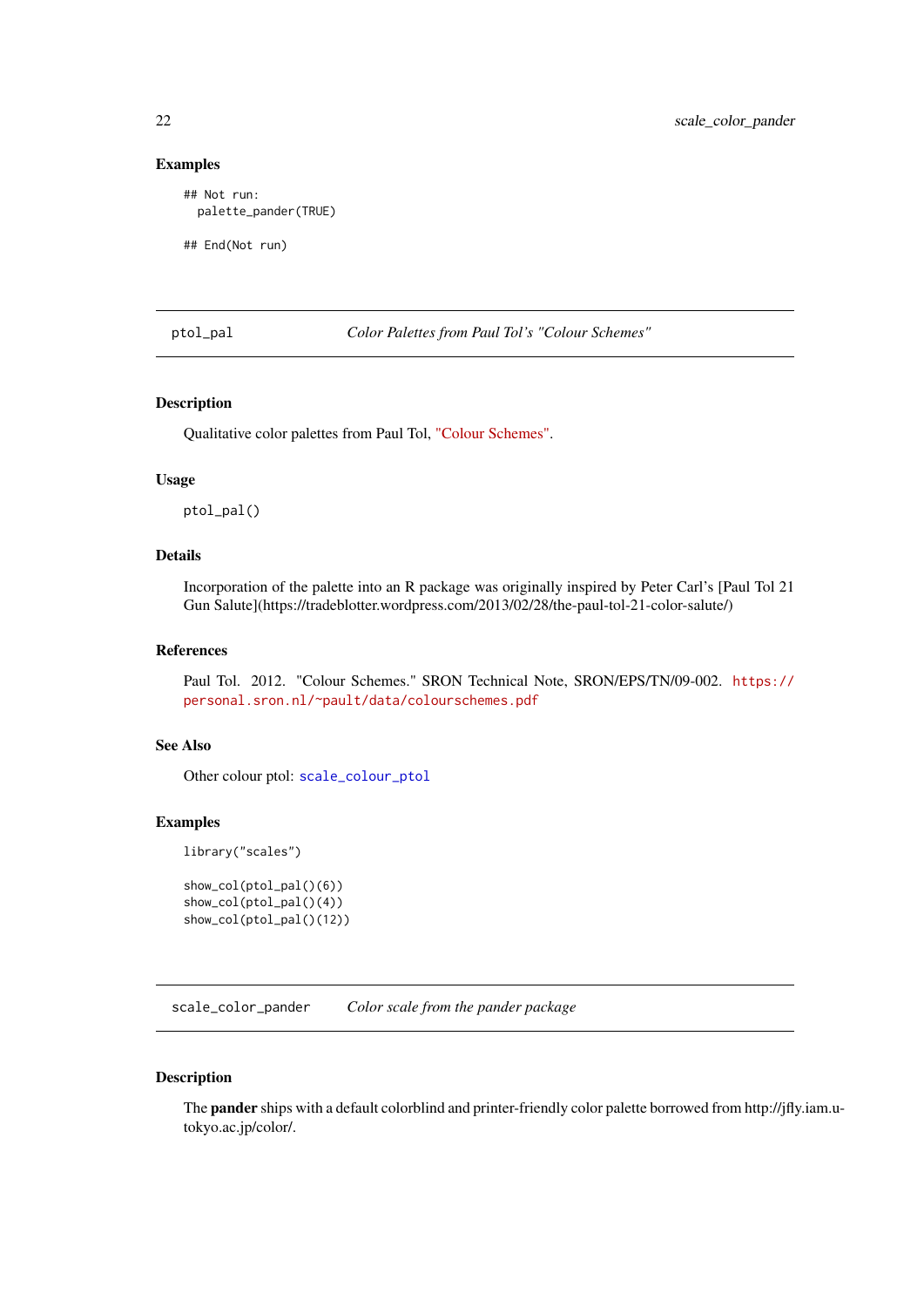#### Usage

```
scale_color_pander(...)
```
scale\_colour\_pander(...)

```
scale fill pander( \ldots)
```
#### Arguments

... Arguments passed on to discrete\_scale

palette A palette function that when called with a single integer argument (the number of levels in the scale) returns the values that they should take.

breaks One of:

- NULL for no breaks
- waiver() for the default breaks computed by the transformation object
- A character vector of breaks
- A function that takes the limits as input and returns breaks as output
- limits A character vector that defines possible values of the scale and their order.
- drop Should unused factor levels be omitted from the scale? The default, TRUE, uses the levels that appear in the data; FALSE uses all the levels in the factor.
- na.translate Unlike continuous scales, discrete scales can easily show missing values, and do so by default. If you want to remove missing values from a discrete scale, specify na.translate = FALSE.
- na.value If na.translate = TRUE, what value aesthetic value should missing be displayed as? Does not apply to position scales where NA is always placed at the far right.
- scale\_name The name of the scale
- name The name of the scale. Used as the axis or legend title. If waiver(), the default, the name of the scale is taken from the first mapping used for that aesthetic. If NULL, the legend title will be omitted.

# labels One of:

- NULL for no labels
- waiver() for the default labels computed by the transformation object
- A character vector giving labels (must be same length as breaks)
- A function that takes the breaks as input and returns labels as output
- expand Vector of range expansion constants used to add some padding around the data, to ensure that they are placed some distance away from the axes. Use the convenience function [expand\\_scale\(\)](#page-0-0) to generate the values for the expand argument. The defaults are to expand the scale by 5% on each side for continuous variables, and by 0.6 units on each side for discrete variables.
- guide A function used to create a guide or its name. See [guides\(\)](#page-0-0) for more info.
- position The position of the axis. "left" or "right" for vertical scales, "top" or "bottom" for horizontal scales
- super The super class to use for the constructed scale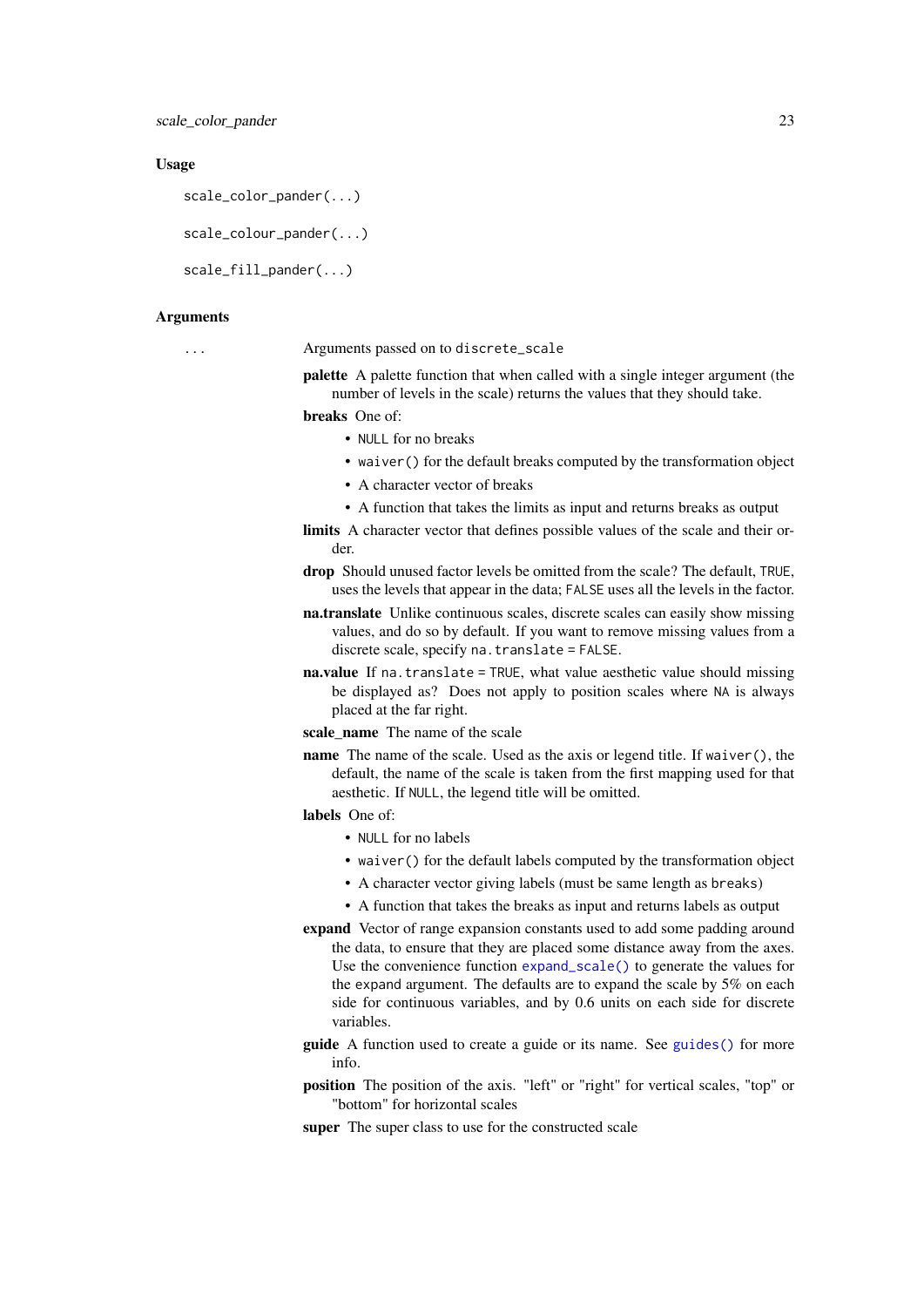# <span id="page-23-0"></span>See Also

[theme\\_pander\(](#page-71-1)) Other colour pander: [palette\\_pander](#page-20-1)

scale\_colour\_canva *Discrete color scale using canva.com color palettes*

#### Description

Color scale for canva.com color palettes described in [canva\\_palettes\(](#page-6-1)).

#### Usage

```
scale_colour_canva(..., palette = "Fresh and bright")
scale_color_canva(..., palette = "Fresh and bright")
scale_fill_canva(..., palette = "Fresh and bright")
```
# Arguments

| $\cdot$ | Arguments passed to discrete_scale().                            |
|---------|------------------------------------------------------------------|
| palette | Palette name. See the names of canva_palettes() for valid names. |

```
scale_colour_economist
```
*Economist color scales*

# Description

Color scales using the colors in the Economist graphics.

# Usage

```
scale_colour_economist(...)
```
scale\_color\_economist(...)

```
scale_fill_economist(...)
```
#### Arguments

... Arguments passed on to discrete\_scale

palette A palette function that when called with a single integer argument (the number of levels in the scale) returns the values that they should take.

breaks One of:

- NULL for no breaks
- waiver() for the default breaks computed by the transformation object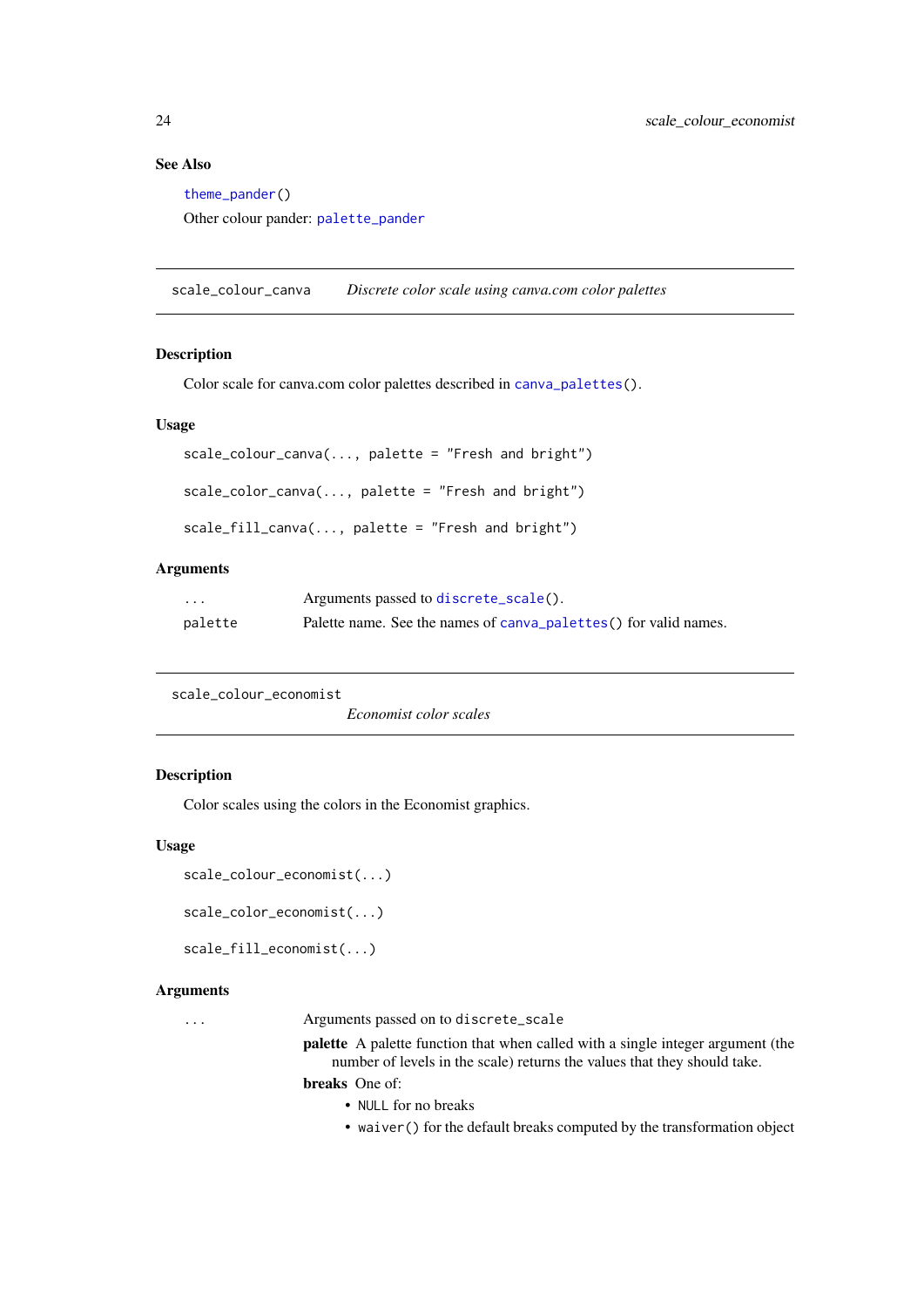- A character vector of breaks
- A function that takes the limits as input and returns breaks as output
- <span id="page-24-0"></span>limits A character vector that defines possible values of the scale and their order.
- drop Should unused factor levels be omitted from the scale? The default, TRUE, uses the levels that appear in the data; FALSE uses all the levels in the factor.
- na.translate Unlike continuous scales, discrete scales can easily show missing values, and do so by default. If you want to remove missing values from a discrete scale, specify na.translate = FALSE.
- na.value If na.translate = TRUE, what value aesthetic value should missing be displayed as? Does not apply to position scales where NA is always placed at the far right.
- scale\_name The name of the scale
- name The name of the scale. Used as the axis or legend title. If waiver(), the default, the name of the scale is taken from the first mapping used for that aesthetic. If NULL, the legend title will be omitted.
- labels One of:
	- NULL for no labels
	- waiver() for the default labels computed by the transformation object
	- A character vector giving labels (must be same length as breaks)
	- A function that takes the breaks as input and returns labels as output
- expand Vector of range expansion constants used to add some padding around the data, to ensure that they are placed some distance away from the axes. Use the convenience function [expand\\_scale\(\)](#page-0-0) to generate the values for the expand argument. The defaults are to expand the scale by 5% on each side for continuous variables, and by 0.6 units on each side for discrete variables.
- guide A function used to create a guide or its name. See [guides\(\)](#page-0-0) for more info.
- position The position of the axis. "left" or "right" for vertical scales, "top" or "bottom" for horizontal scales

super The super class to use for the constructed scale

#### See Also

[theme\\_economist\(](#page-63-1)) for examples.

Other colour economist: [economist\\_pal](#page-11-2)

<span id="page-24-1"></span>scale\_colour\_excel\_new

*Excel (current versions) color scales*

#### Description

Discrete color scales used in current versions of Microsoft Office and Excel.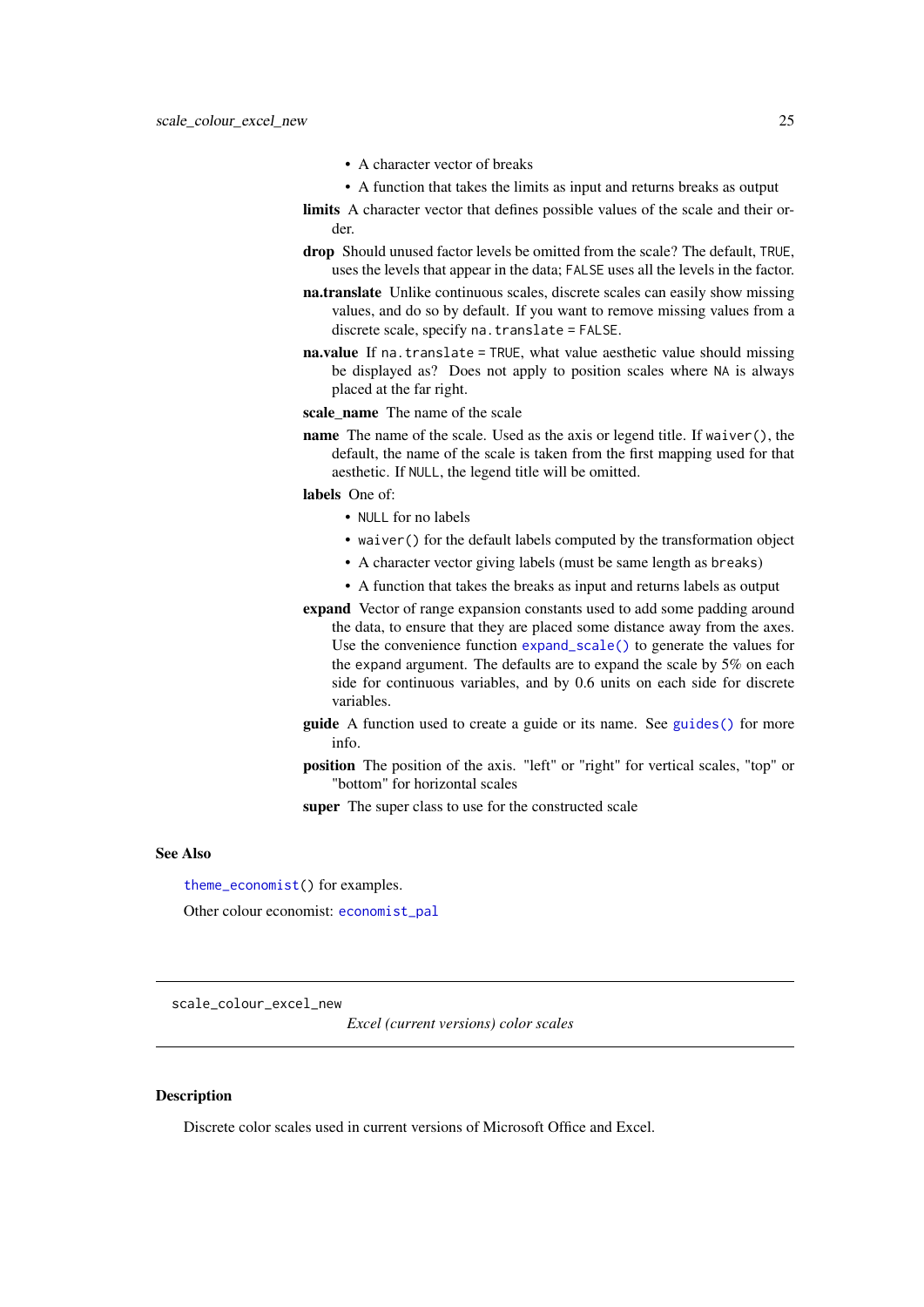#### Usage

```
scale_colour_excel_new(theme = "Office Theme", ...)
scale_color_excel_new(theme = "Office Theme", ...)
scale_fill_excel_new(theme = "Office Theme", ...)
```
#### Arguments

theme The name of the Office theme or color theme (not to be confused with ggplot2 themes) from which to derive the color palette. Available themes include: "Atlas", "Badge", "Berlin", "Celestial", "Crop", "Depth", "Droplet", "Facet", "Feathered", "Gallery", "Headlines", "Integral", "Ion Boardroom", "Ion", "Madison", "Main Event", "Mesh", "Office Theme", "Organic", "Parallax", "Parcel", "Retrospect", "Savon", "Slice", "Vapor Trail", "View", "Wisp", "Wood Type", "Aspect", "Blue Green", "Blue II", "Blue Warm", "Blue", "Grayscale", "Green Yellow", "Green", "Marquee", "Median", "Office 2007-2010", "Orange Red", "Orange", "Paper", "Red Orange", "Red Violet", "Red", "Slipstream", "Violet II", "Violet", "Yellow Orange", "Yellow"

# ... Arguments passed on to discrete\_scale

palette A palette function that when called with a single integer argument (the number of levels in the scale) returns the values that they should take.

breaks One of:

- NULL for no breaks
- waiver() for the default breaks computed by the transformation object
- A character vector of breaks
- A function that takes the limits as input and returns breaks as output
- limits A character vector that defines possible values of the scale and their order.
- drop Should unused factor levels be omitted from the scale? The default, TRUE, uses the levels that appear in the data; FALSE uses all the levels in the factor.
- na.translate Unlike continuous scales, discrete scales can easily show missing values, and do so by default. If you want to remove missing values from a discrete scale, specify na.translate = FALSE.
- na.value If na.translate = TRUE, what value aesthetic value should missing be displayed as? Does not apply to position scales where NA is always placed at the far right.
- scale\_name The name of the scale
- name The name of the scale. Used as the axis or legend title. If waiver(), the default, the name of the scale is taken from the first mapping used for that aesthetic. If NULL, the legend title will be omitted.

# labels One of:

- NULL for no labels
- waiver() for the default labels computed by the transformation object
- A character vector giving labels (must be same length as breaks)
- A function that takes the breaks as input and returns labels as output
- expand Vector of range expansion constants used to add some padding around the data, to ensure that they are placed some distance away from the axes.
	- Use the convenience function [expand\\_scale\(\)](#page-0-0) to generate the values for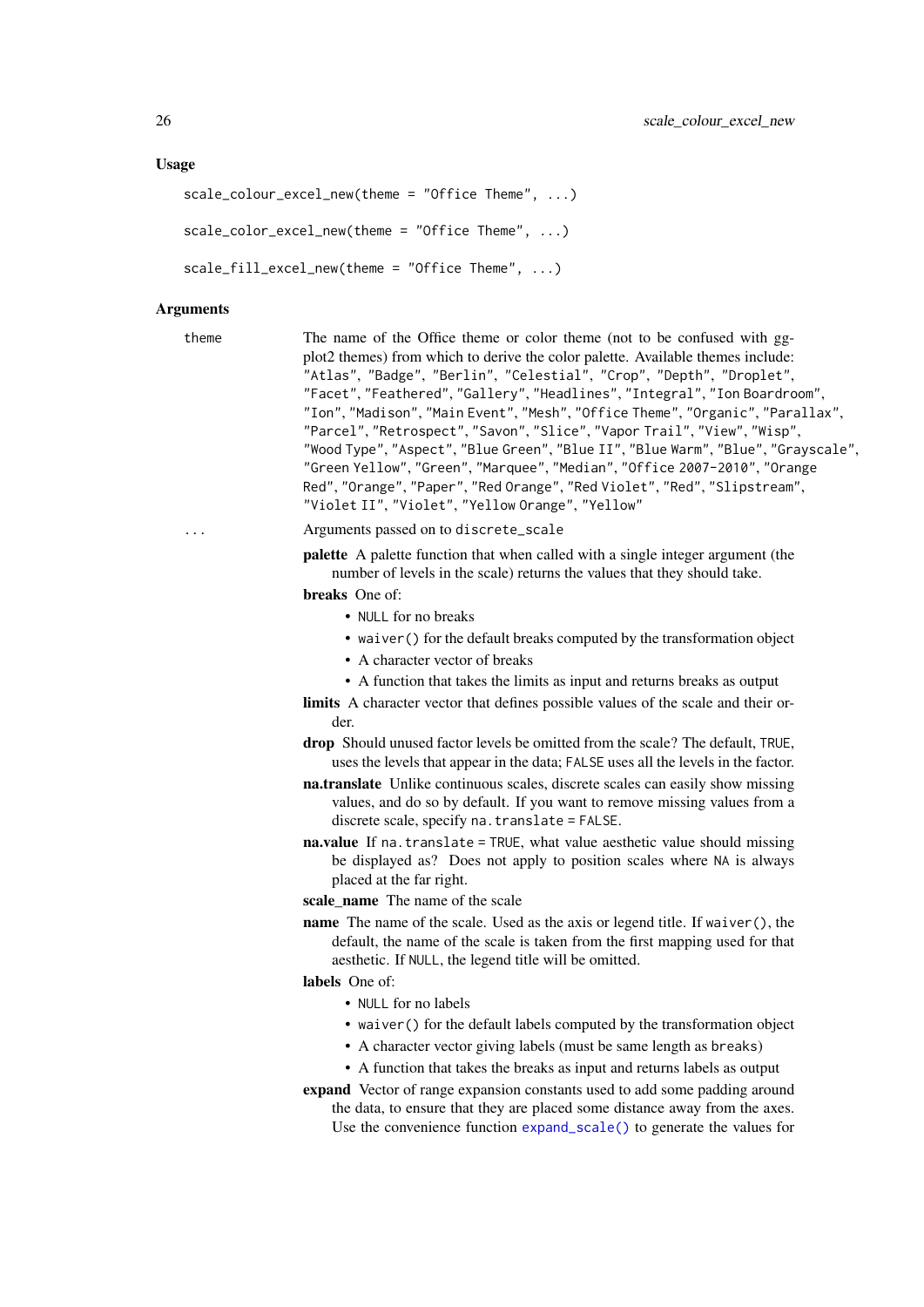the expand argument. The defaults are to expand the scale by 5% on each side for continuous variables, and by 0.6 units on each side for discrete variables.

- <span id="page-26-0"></span>guide A function used to create a guide or its name. See [guides\(\)](#page-0-0) for more info.
- position The position of the axis. "left" or "right" for vertical scales, "top" or "bottom" for horizontal scales

super The super class to use for the constructed scale

# See Also

Other colour excel: [excel\\_new\\_pal](#page-11-1), [excel\\_pal](#page-12-1), [scale\\_fill\\_excel](#page-39-1)

# Examples

```
library("ggplot2")
p <- ggplot(mtcars) +
     geom\_point(aes(x = wt, y = mpg, colour = factor(gear))) +facet_wrap(~am)
p + theme_excel_new() + scale_colour_excel_new()
```
<span id="page-26-1"></span>scale\_colour\_few *Color scales from Few's "Practical Rules for Using Color in Charts"*

#### Description

See [few\\_pal\(](#page-13-1)).

# Usage

```
scale_colour_few(palette = "Medium", ...)
scale_color_few(palette = "Medium", ...)
```
scale\_fill\_few(palette = "Light", ...)

# Arguments

| palette | One of                                                                                                                                                             |
|---------|--------------------------------------------------------------------------------------------------------------------------------------------------------------------|
| $\cdot$ | Arguments passed on to discrete_scale                                                                                                                              |
|         | <b>palette</b> A palette function that when called with a single integer argument (the<br>number of levels in the scale) returns the values that they should take. |
|         | <b>breaks</b> One of:                                                                                                                                              |
|         | • NULL for no breaks                                                                                                                                               |
|         | • waiver () for the default breaks computed by the transformation object                                                                                           |
|         | • A character vector of breaks                                                                                                                                     |
|         | • A function that takes the limits as input and returns breaks as output                                                                                           |
|         | <b>limits</b> A character vector that defines possible values of the scale and their or-<br>der.                                                                   |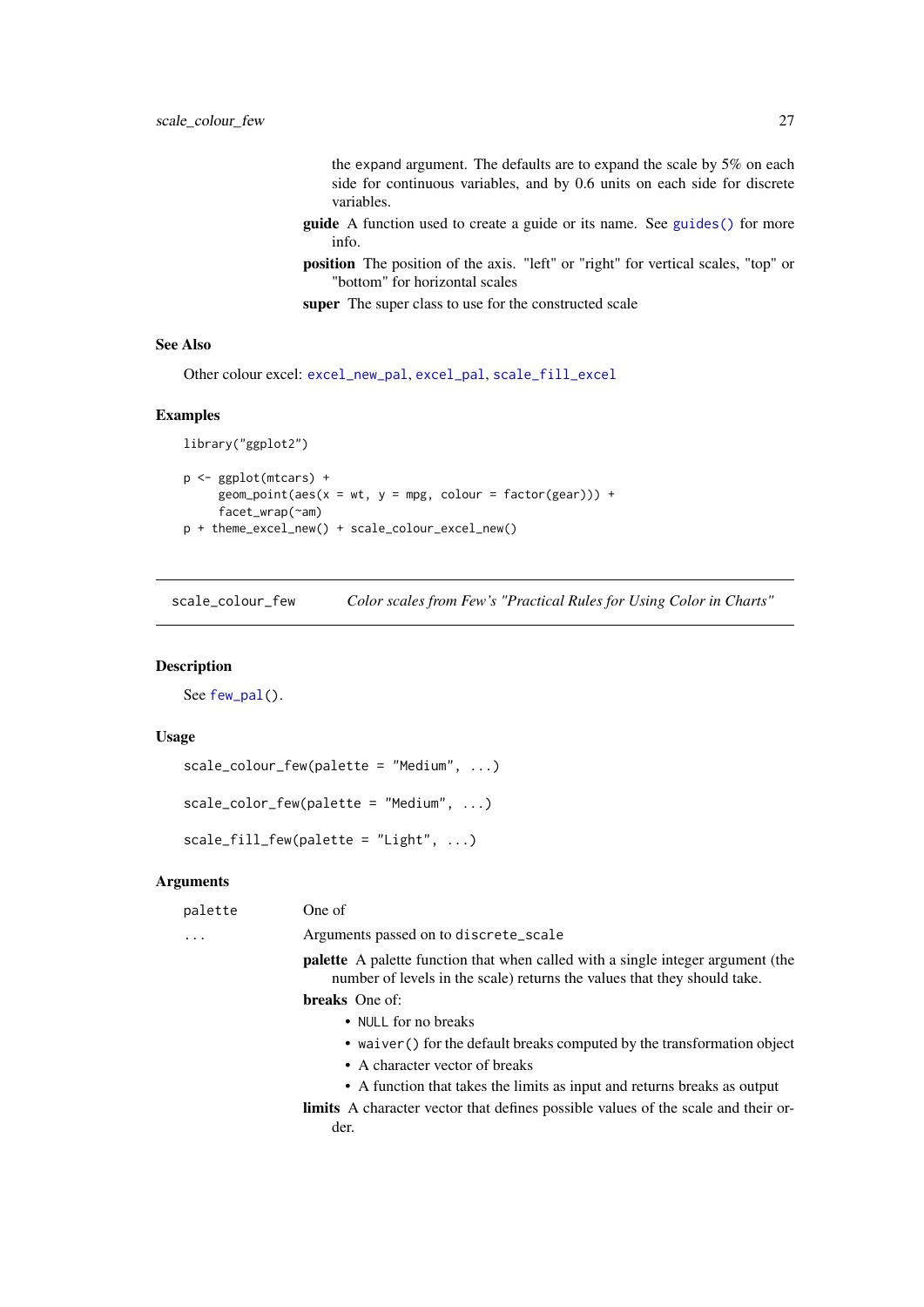- <span id="page-27-0"></span>drop Should unused factor levels be omitted from the scale? The default, TRUE, uses the levels that appear in the data; FALSE uses all the levels in the factor.
- na.translate Unlike continuous scales, discrete scales can easily show missing values, and do so by default. If you want to remove missing values from a discrete scale, specify na.translate = FALSE.
- na.value If na.translate = TRUE, what value aesthetic value should missing be displayed as? Does not apply to position scales where NA is always placed at the far right.
- scale\_name The name of the scale
- name The name of the scale. Used as the axis or legend title. If waiver(), the default, the name of the scale is taken from the first mapping used for that aesthetic. If NULL, the legend title will be omitted.

labels One of:

- NULL for no labels
- waiver() for the default labels computed by the transformation object
- A character vector giving labels (must be same length as breaks)
- A function that takes the breaks as input and returns labels as output
- expand Vector of range expansion constants used to add some padding around the data, to ensure that they are placed some distance away from the axes. Use the convenience function [expand\\_scale\(\)](#page-0-0) to generate the values for the expand argument. The defaults are to expand the scale by 5% on each side for continuous variables, and by 0.6 units on each side for discrete variables.
- guide A function used to create a guide or its name. See [guides\(\)](#page-0-0) for more info.
- position The position of the axis. "left" or "right" for vertical scales, "top" or "bottom" for horizontal scales
- super The super class to use for the constructed scale

# See Also

Other colour few: [few\\_pal](#page-13-1)

<span id="page-27-1"></span>scale\_colour\_fivethirtyeight

*fivethirtyeight.com color scales*

# **Description**

Color scales using the colors in the fivethirtyeight graphics.

# Usage

```
scale_colour_fivethirtyeight(...)
```
scale\_color\_fivethirtyeight(...)

scale\_fill\_fivethirtyeight(...)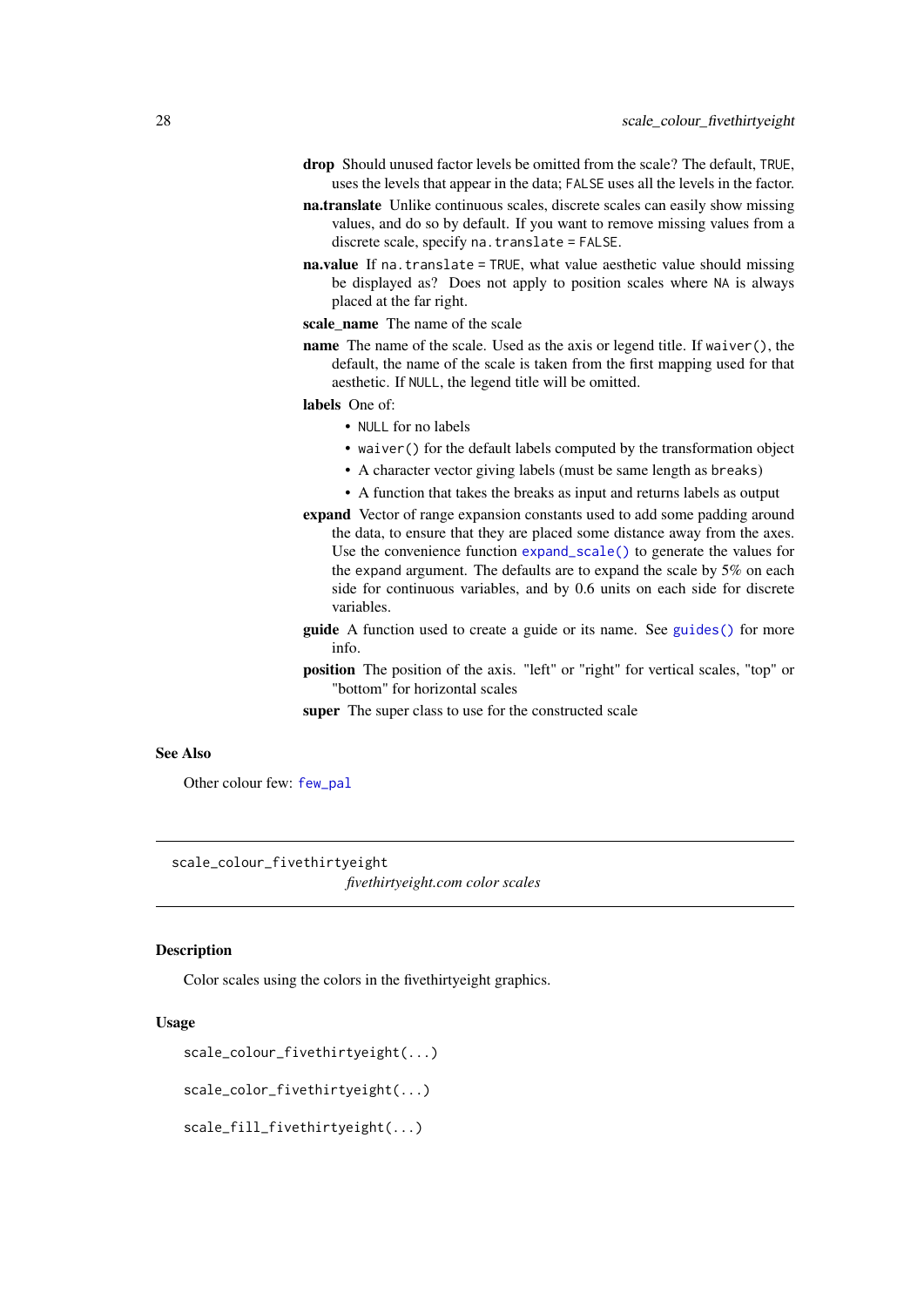#### Arguments

... Arguments passed on to discrete\_scale

palette A palette function that when called with a single integer argument (the number of levels in the scale) returns the values that they should take.

breaks One of:

- NULL for no breaks
- waiver() for the default breaks computed by the transformation object
- A character vector of breaks
- A function that takes the limits as input and returns breaks as output
- limits A character vector that defines possible values of the scale and their order.
- drop Should unused factor levels be omitted from the scale? The default, TRUE, uses the levels that appear in the data; FALSE uses all the levels in the factor.
- na.translate Unlike continuous scales, discrete scales can easily show missing values, and do so by default. If you want to remove missing values from a discrete scale, specify na.translate = FALSE.
- na.value If na.translate = TRUE, what value aesthetic value should missing be displayed as? Does not apply to position scales where NA is always placed at the far right.
- scale\_name The name of the scale
- name The name of the scale. Used as the axis or legend title. If waiver(), the default, the name of the scale is taken from the first mapping used for that aesthetic. If NULL, the legend title will be omitted.

### labels One of:

- NULL for no labels
- waiver() for the default labels computed by the transformation object
- A character vector giving labels (must be same length as breaks)
- A function that takes the breaks as input and returns labels as output
- expand Vector of range expansion constants used to add some padding around the data, to ensure that they are placed some distance away from the axes. Use the convenience function [expand\\_scale\(\)](#page-0-0) to generate the values for the expand argument. The defaults are to expand the scale by 5% on each side for continuous variables, and by 0.6 units on each side for discrete variables.
- guide A function used to create a guide or its name. See [guides\(\)](#page-0-0) for more info.
- position The position of the axis. "left" or "right" for vertical scales, "top" or "bottom" for horizontal scales

super The super class to use for the constructed scale

#### See Also

[theme\\_fivethirtyeight\(](#page-67-1)) for examples.

Other colour fivethirtyeight: [fivethirtyeight\\_pal](#page-15-1)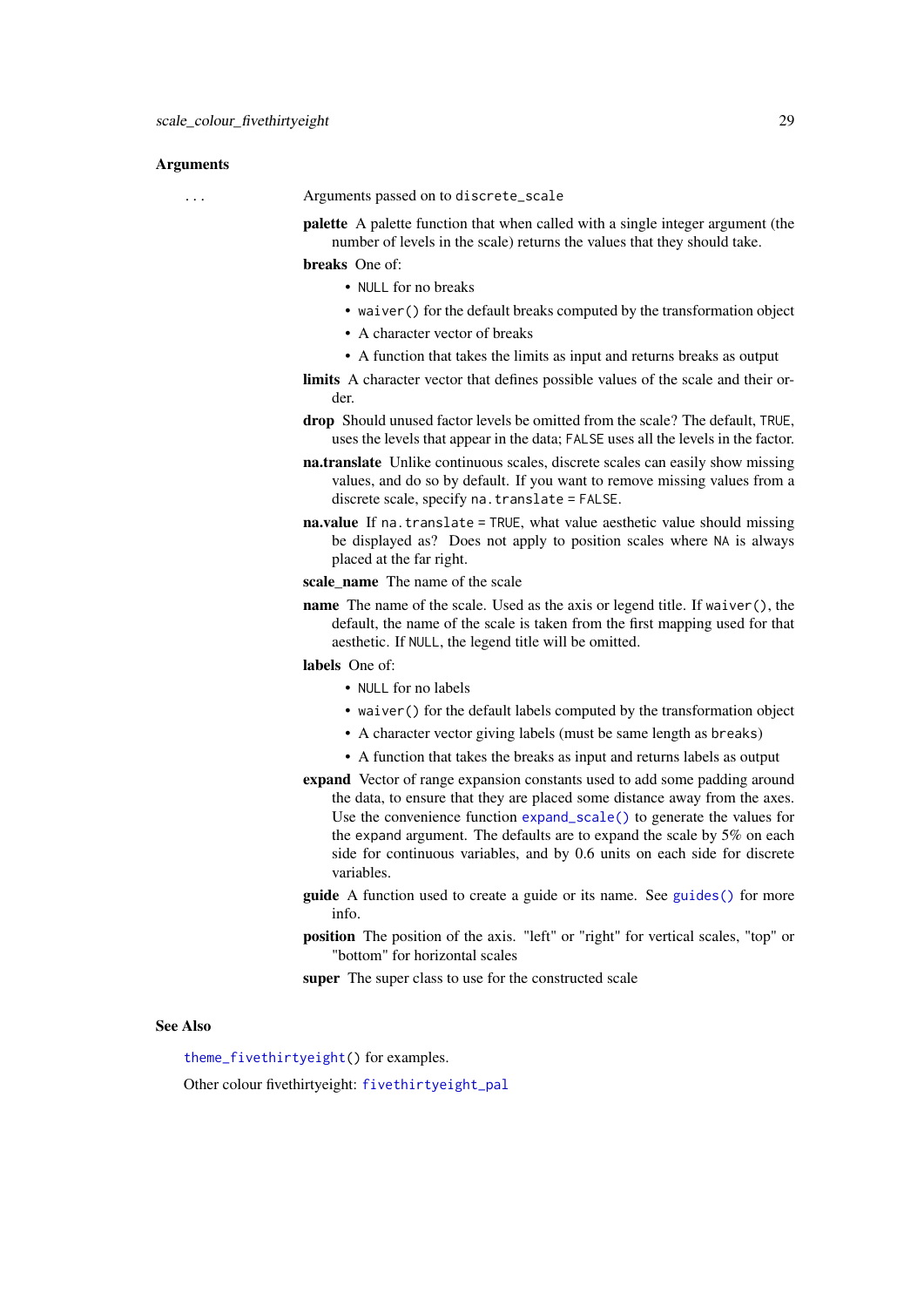#### <span id="page-29-1"></span><span id="page-29-0"></span>scale\_colour\_gradient2\_tableau

*Tableau diverging colour scales (continuous)*

#### Description

Continuous color scales using the diverging color scales in Tableau. See [scale\\_colour\\_tableau\(\)](#page-36-2) for Tabaleau discrete color scales, and [scale\\_colour\\_gradient\\_tableau\(\)](#page-30-1) for sequential color scales.

# Usage

```
scale_colour_gradient2_tableau(palette = "Orange-Blue Diverging", ...,
 na.value = "grey50", guide = "colourbar")
scale_fill_gradient2_tableau(palette = "Orange-Blue Diverging", ...,
 na.value = "grey50", guide = "colourbar")
```

```
scale_color_gradient2_tableau(palette = "Orange-Blue Diverging", ...,
 na.value = "grey50", guide = "colourbar")
```
# Arguments

| palette  | Palette name.                                                                                                                                                                                                                                                                                                                                                                                                                                                                                                                                                                                                                                                                                                                                                                                                              |
|----------|----------------------------------------------------------------------------------------------------------------------------------------------------------------------------------------------------------------------------------------------------------------------------------------------------------------------------------------------------------------------------------------------------------------------------------------------------------------------------------------------------------------------------------------------------------------------------------------------------------------------------------------------------------------------------------------------------------------------------------------------------------------------------------------------------------------------------|
|          | • "ordered-sequential""Blue-Green Sequential", "Blue Light", "Orange<br>Light", "Blue", "Orange", "Green", "Red", "Purple", "Brown", "Gray",<br>"Gray Warm", "Blue-Teal", "Orange-Gold", "Green-Gold", "Red-Gold",<br>"Classic Green", "Classic Gray", "Classic Blue", "Classic Red", "Classic<br>Orange", "Classic Area Red", "Classic Area Green", "Classic Area-Brown"                                                                                                                                                                                                                                                                                                                                                                                                                                                  |
|          | • "ordered-diverging""Orange-Blue Diverging", "Red-Green Diverging",<br>"Green-Blue Diverging", "Red-Blue Diverging", "Red-Black Diverging",<br>"Gold-Purple Diverging", "Red-Green-Gold Diverging", "Sunset-Sunrise<br>Diverging", "Orange-Blue-White Diverging", "Red-Green-White Diverging",<br>"Green-Blue-White Diverging", "Red-Blue-White Diverging", "Red-Black-White<br>Diverging", "Orange-Blue Light Diverging", "Temperature Diverging",<br>"Classic Red-Green", "Classic Red-Blue", "Classic Red-Black", "Classic<br>Area Red-Green", "Classic Orange-Blue", "Classic Green-Blue", "Classic<br>Red-White-Green", "Classic Red-White-Black", "Classic Orange-White-Blue",<br>"Classic Red-White-Black Light", "Classic Orange-White-Blue Light",<br>"Classic Red-White-Green Light", "Classic Red-Green Light" |
| .        | Arguments passed to tableau_gradient_pal.                                                                                                                                                                                                                                                                                                                                                                                                                                                                                                                                                                                                                                                                                                                                                                                  |
| na.value | Colour to use for missing values                                                                                                                                                                                                                                                                                                                                                                                                                                                                                                                                                                                                                                                                                                                                                                                           |
| guide    | Type of legend. Use 'colourbar' for continuous colour bar, or 'legend' for<br>discrete colour legend.                                                                                                                                                                                                                                                                                                                                                                                                                                                                                                                                                                                                                                                                                                                      |

# See Also

Other colour tableau: [scale\\_colour\\_gradient\\_tableau](#page-30-1), [scale\\_colour\\_tableau](#page-36-2), [tableau\\_color\\_pal](#page-57-1), [tableau\\_gradient\\_pal](#page-59-1)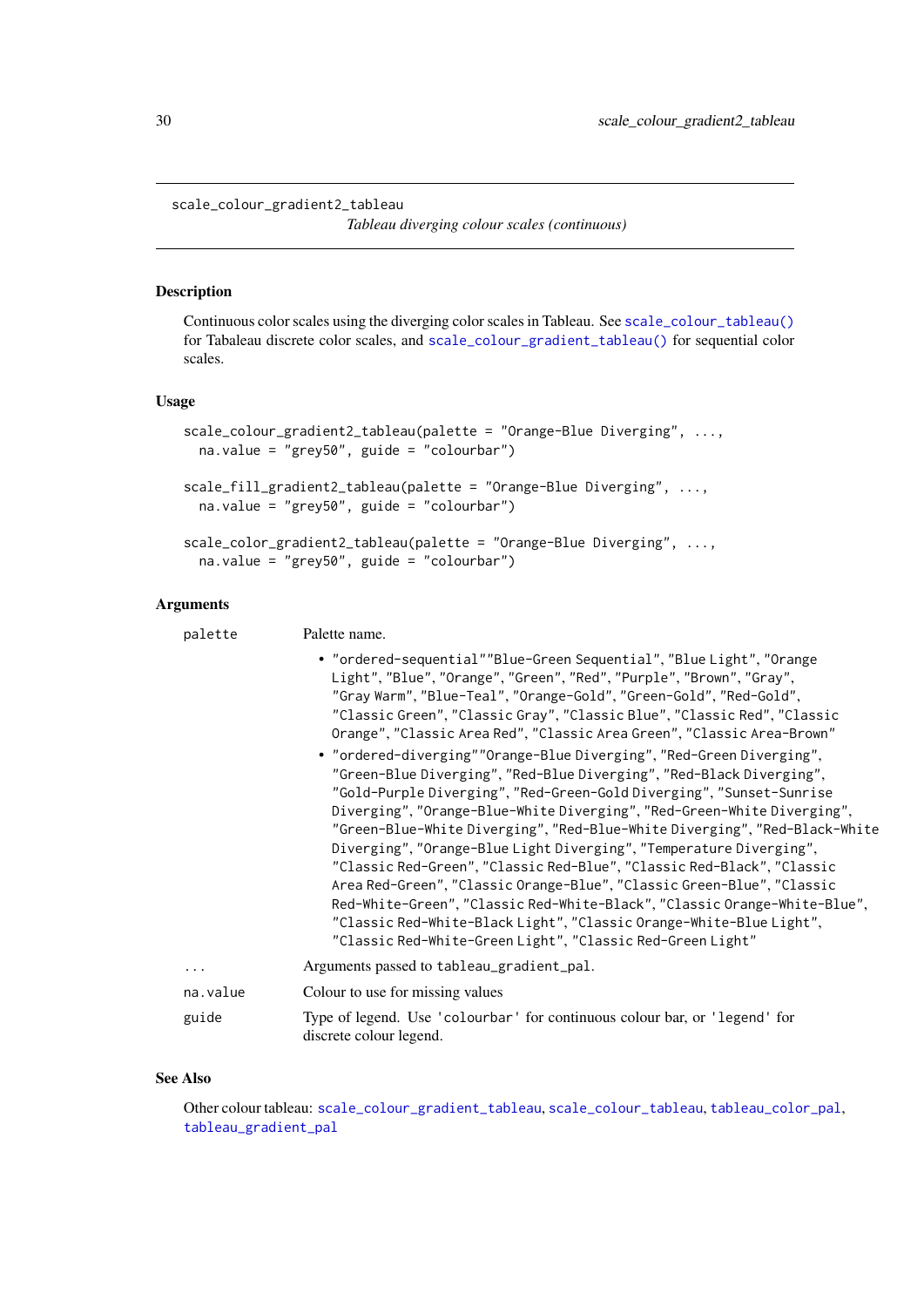<span id="page-30-0"></span>scale\_colour\_gradient\_tableau 31

#### Examples

```
library("ggplot2")
df <- data.frame(
 x = runif(100),
  y = runif(100),
 z1 = rnorm(100),
 z2 = abs(rnorm(100)))
p <- ggplot(df, aes(x, y)) + geom_point(aes(colour = z2))
palettes <-
  ggthemes_data[["tableau"]][["color-palettes"]][["ordered-diverging"]]
for (palette in head(names(palettes))) {
 print(p + scale_colour_gradient2_tableau(palette) +
        ggtitle(palette))
}
# If you need to reverse a palette, use a transformation
p + scale_colour_gradient2_tableau(trans = "reverse")
```
<span id="page-30-1"></span>scale\_colour\_gradient\_tableau

*Tableau sequential colour scales (continuous)*

# Description

Continuous color scales using the sequential color palettes in Tableau. See [scale\\_colour\\_tableau\(\)](#page-36-2) for Tableau discrete color scales, and [scale\\_colour\\_gradient2\\_tableau\(\)](#page-29-1) for diverging color scales.

# Usage

```
scale_colour_gradient_tableau(palette = "Blue", ...,
 na.value = "grey50", guide = "colourbar")
scale_fill_gradient_tableau(palette = "Blue", ..., na.value = "grey50",
  guide = "colourbar")
scale_color_gradient_tableau(palette = "Blue", ...,
 na.value = "grey50", guide = "colourbar")
scale_color_continuous_tableau(palette = "Blue", ...,
 na.value = "grey50", guide = "colourbar")
scale_fill_continuous_tableau(palette = "Blue", ...,
 na.value = "grey50", guide = "colourbar")
```
#### Arguments

palette Palette name.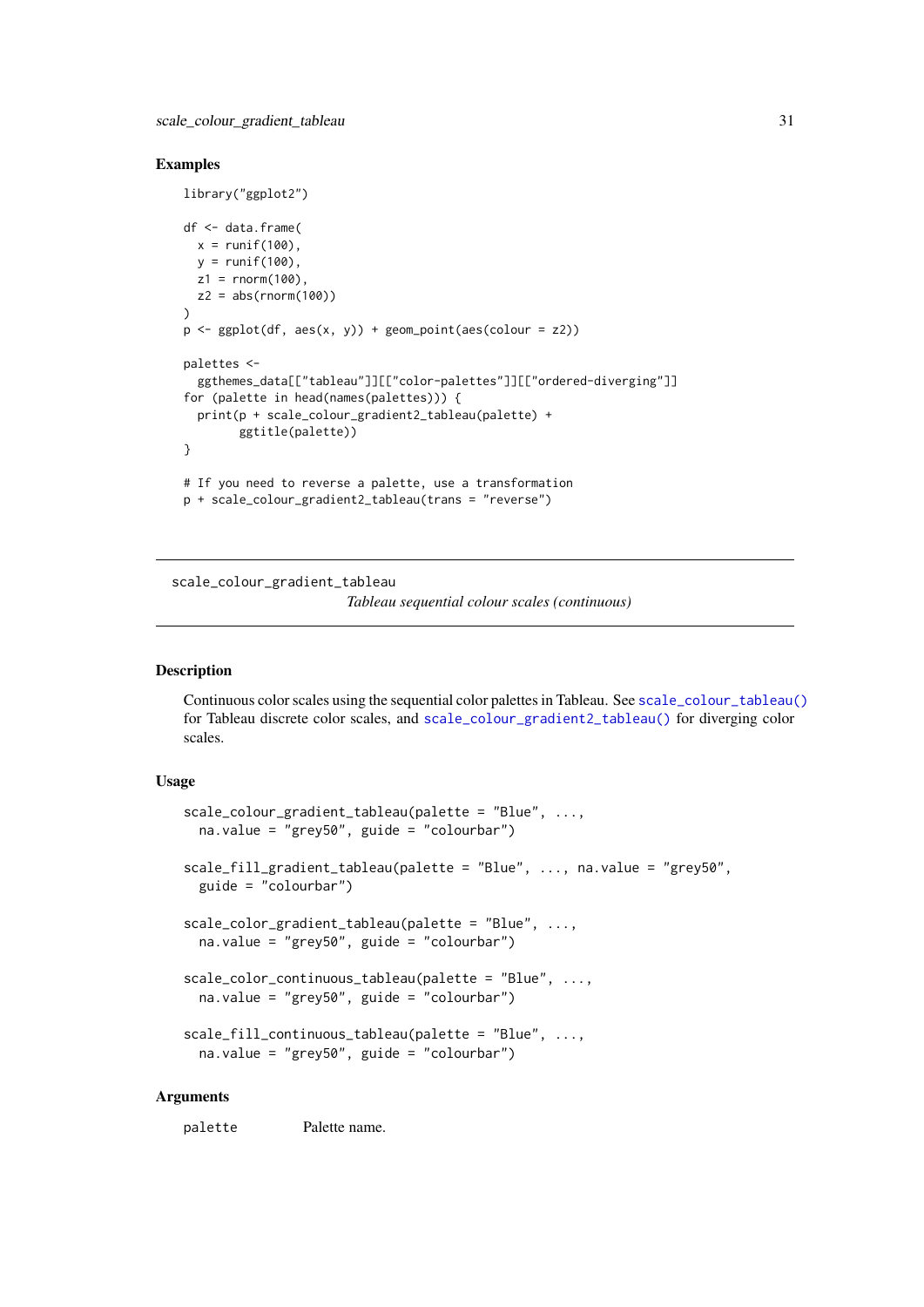|          | • "ordered-sequential""Blue-Green Sequential", "Blue Light", "Orange<br>Light", "Blue", "Orange", "Green", "Red", "Purple", "Brown", "Gray",<br>"Gray Warm", "Blue-Teal", "Orange-Gold", "Green-Gold", "Red-Gold",<br>"Classic Green", "Classic Gray", "Classic Blue", "Classic Red", "Classic<br>Orange", "Classic Area Red", "Classic Area Green", "Classic Area-Brown"<br>• "ordered-diverging""Orange-Blue Diverging", "Red-Green Diverging",<br>"Green-Blue Diverging", "Red-Blue Diverging", "Red-Black Diverging",<br>"Gold-Purple Diverging", "Red-Green-Gold Diverging", "Sunset-Sunrise<br>Diverging", "Orange-Blue-White Diverging", "Red-Green-White Diverging",<br>"Green-Blue-White Diverging", "Red-Blue-White Diverging", "Red-Black-White<br>Diverging", "Orange-Blue Light Diverging", "Temperature Diverging",<br>"Classic Red-Green", "Classic Red-Blue", "Classic Red-Black", "Classic<br>Area Red-Green", "Classic Orange-Blue", "Classic Green-Blue", "Classic<br>Red-White-Green", "Classic Red-White-Black", "Classic Orange-White-Blue",<br>"Classic Red-White-Black Light", "Classic Orange-White-Blue Light",<br>"Classic Red-White-Green Light", "Classic Red-Green Light" |
|----------|---------------------------------------------------------------------------------------------------------------------------------------------------------------------------------------------------------------------------------------------------------------------------------------------------------------------------------------------------------------------------------------------------------------------------------------------------------------------------------------------------------------------------------------------------------------------------------------------------------------------------------------------------------------------------------------------------------------------------------------------------------------------------------------------------------------------------------------------------------------------------------------------------------------------------------------------------------------------------------------------------------------------------------------------------------------------------------------------------------------------------------------------------------------------------------------------------------|
| .        | Arguments passed to tableau_gradient_pal.                                                                                                                                                                                                                                                                                                                                                                                                                                                                                                                                                                                                                                                                                                                                                                                                                                                                                                                                                                                                                                                                                                                                                               |
| na.value | Colour to use for missing values                                                                                                                                                                                                                                                                                                                                                                                                                                                                                                                                                                                                                                                                                                                                                                                                                                                                                                                                                                                                                                                                                                                                                                        |
| guide    | Type of legend. Use 'colourbar' for continuous colour bar, or 'legend' for<br>discrete colour legend.                                                                                                                                                                                                                                                                                                                                                                                                                                                                                                                                                                                                                                                                                                                                                                                                                                                                                                                                                                                                                                                                                                   |

# See Also

Other colour tableau: [scale\\_colour\\_gradient2\\_tableau](#page-29-1), [scale\\_colour\\_tableau](#page-36-2), [tableau\\_color\\_pal](#page-57-1), [tableau\\_gradient\\_pal](#page-59-1)

# Examples

```
library("ggplot2")
df <- data.frame(
 x = runif(100),
  y = runif(100),
 z1 = rnorm(100),
 z2 = abs(rnorm(100)))
p \leftarrow \text{ggplot}(df, \text{aes}(x, y)) +geom_point(aes(colour = z2)) +
     theme_igray()
palettes <-
  ggthemes_data[["tableau"]][["color-palettes"]][["ordered-sequential"]]
for (palette in head(names(palettes))) {
  print(p + scale_colour_gradient_tableau(palette) +
          ggtitle(palette))
}
```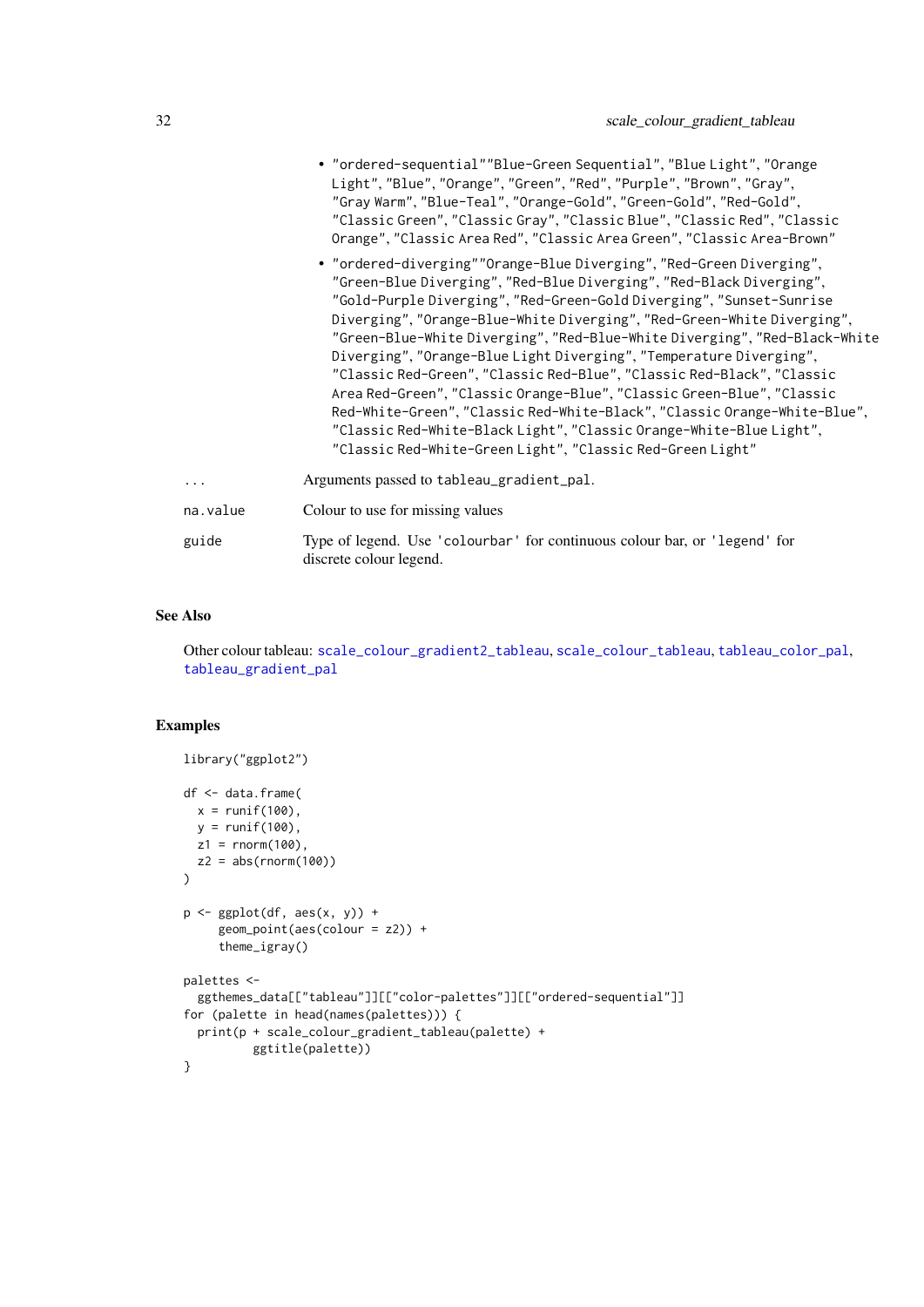# <span id="page-32-1"></span><span id="page-32-0"></span>Description

Colour and fill scales which use the palettes in  $hc\_pal()$  and are meant for use with [theme\\_hc\(](#page-68-1)).

# Usage

```
scale_colour_hc(palette = "default", ...)
```

```
scale\_color_hc(palette = "default", ...)
```

```
scale_fill_hc(palette = "default", ...)
```
# Arguments

| palette | character The name of the Highcharts theme to use.                                                                                                                                                                             |
|---------|--------------------------------------------------------------------------------------------------------------------------------------------------------------------------------------------------------------------------------|
| .       | Arguments passed on to discrete_scale                                                                                                                                                                                          |
|         | palette A palette function that when called with a single integer argument (the<br>number of levels in the scale) returns the values that they should take.                                                                    |
|         | breaks One of:                                                                                                                                                                                                                 |
|         | • NULL for no breaks                                                                                                                                                                                                           |
|         | • waiver () for the default breaks computed by the transformation object                                                                                                                                                       |
|         | • A character vector of breaks                                                                                                                                                                                                 |
|         | • A function that takes the limits as input and returns breaks as output                                                                                                                                                       |
|         | limits A character vector that defines possible values of the scale and their or-<br>der.                                                                                                                                      |
|         | <b>drop</b> Should unused factor levels be omitted from the scale? The default, TRUE,<br>uses the levels that appear in the data; FALSE uses all the levels in the factor.                                                     |
|         | na.translate Unlike continuous scales, discrete scales can easily show missing<br>values, and do so by default. If you want to remove missing values from a<br>discrete scale, specify na. translate = FALSE.                  |
|         | na.value If na.translate = TRUE, what value aesthetic value should missing<br>be displayed as? Does not apply to position scales where NA is always<br>placed at the far right.                                                |
|         | scale_name The name of the scale                                                                                                                                                                                               |
|         | <b>name</b> The name of the scale. Used as the axis or legend title. If waiver(), the<br>default, the name of the scale is taken from the first mapping used for that<br>aesthetic. If NULL, the legend title will be omitted. |
|         | labels One of:                                                                                                                                                                                                                 |
|         | • NULL for no labels                                                                                                                                                                                                           |
|         | • waiver () for the default labels computed by the transformation object                                                                                                                                                       |
|         | • A character vector giving labels (must be same length as breaks)                                                                                                                                                             |
|         | • A function that takes the breaks as input and returns labels as output                                                                                                                                                       |
|         |                                                                                                                                                                                                                                |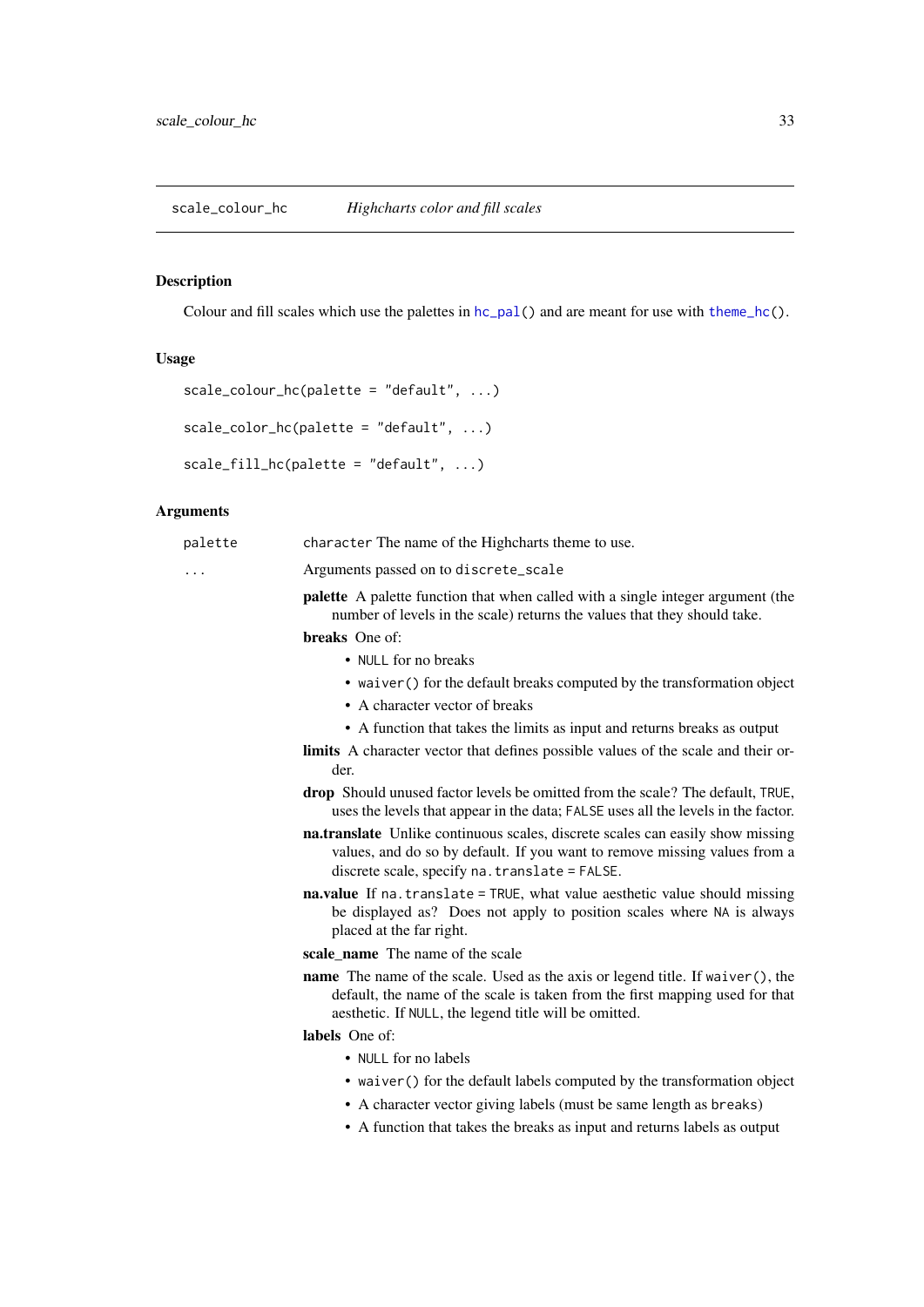- <span id="page-33-0"></span>expand Vector of range expansion constants used to add some padding around the data, to ensure that they are placed some distance away from the axes. Use the convenience function [expand\\_scale\(\)](#page-0-0) to generate the values for the expand argument. The defaults are to expand the scale by 5% on each side for continuous variables, and by 0.6 units on each side for discrete variables.
- guide A function used to create a guide or its name. See [guides\(\)](#page-0-0) for more info.
- position The position of the axis. "left" or "right" for vertical scales, "top" or "bottom" for horizontal scales

super The super class to use for the constructed scale

#### See Also

Other colour hc: [hc\\_pal](#page-20-2)

<span id="page-33-1"></span>scale\_colour\_ptol *Color Scales from Paul Tol's "Colour Schemes*

#### Description

See [ptol\\_pal\(](#page-21-2)). These palettes support up to 12 values.

#### Usage

```
scale_colour_ptol(...)
```

```
scale_color_ptol(...)
```
scale\_fill\_ptol(...)

#### Arguments

... Arguments passed on to discrete\_scale

palette A palette function that when called with a single integer argument (the number of levels in the scale) returns the values that they should take.

breaks One of:

- NULL for no breaks
- waiver() for the default breaks computed by the transformation object
- A character vector of breaks
- A function that takes the limits as input and returns breaks as output
- limits A character vector that defines possible values of the scale and their order.
- drop Should unused factor levels be omitted from the scale? The default, TRUE, uses the levels that appear in the data; FALSE uses all the levels in the factor.
- na.translate Unlike continuous scales, discrete scales can easily show missing values, and do so by default. If you want to remove missing values from a discrete scale, specify na.translate = FALSE.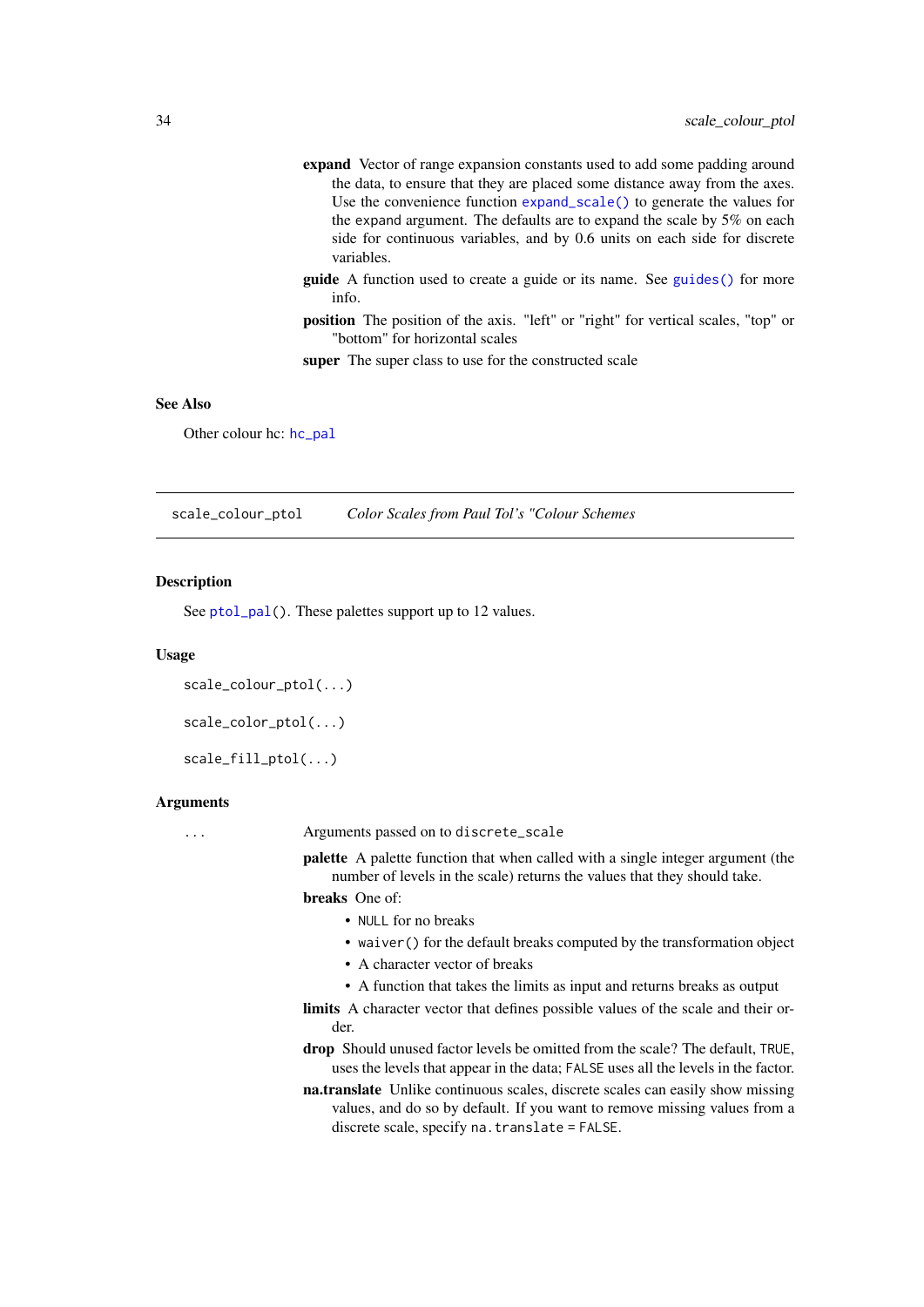<span id="page-34-0"></span>na.value If na.translate = TRUE, what value aesthetic value should missing be displayed as? Does not apply to position scales where NA is always placed at the far right.

scale\_name The name of the scale

name The name of the scale. Used as the axis or legend title. If waiver(), the default, the name of the scale is taken from the first mapping used for that aesthetic. If NULL, the legend title will be omitted.

labels One of:

- NULL for no labels
- waiver() for the default labels computed by the transformation object
- A character vector giving labels (must be same length as breaks)
- A function that takes the breaks as input and returns labels as output
- expand Vector of range expansion constants used to add some padding around the data, to ensure that they are placed some distance away from the axes. Use the convenience function [expand\\_scale\(\)](#page-0-0) to generate the values for the expand argument. The defaults are to expand the scale by 5% on each side for continuous variables, and by 0.6 units on each side for discrete variables.
- guide A function used to create a guide or its name. See [guides\(\)](#page-0-0) for more info.
- position The position of the axis. "left" or "right" for vertical scales, "top" or "bottom" for horizontal scales

super The super class to use for the constructed scale

#### See Also

Other colour ptol: [ptol\\_pal](#page-21-2)

#### Examples

```
library("ggplot2")
```

```
p2 \leq - ggplot(mtcars, aes(x = wt, y = mpg, colour = factor(gear))) +geom_point() +
  geom_smooth(method = "lm", se = FALSE) +
  scale_color_ptol("cyl") +
  theme_minimal() +
  ggtitle("Cars")
ggplot(diamonds, aes(x = clarity, fill = cut)) +geom_bar() +
  scale_fill_ptol() +
  theme_minimal()
```
scale\_colour\_stata *Stata color scales*

#### **Description**

See [stata\\_pal\(](#page-55-1)) for details.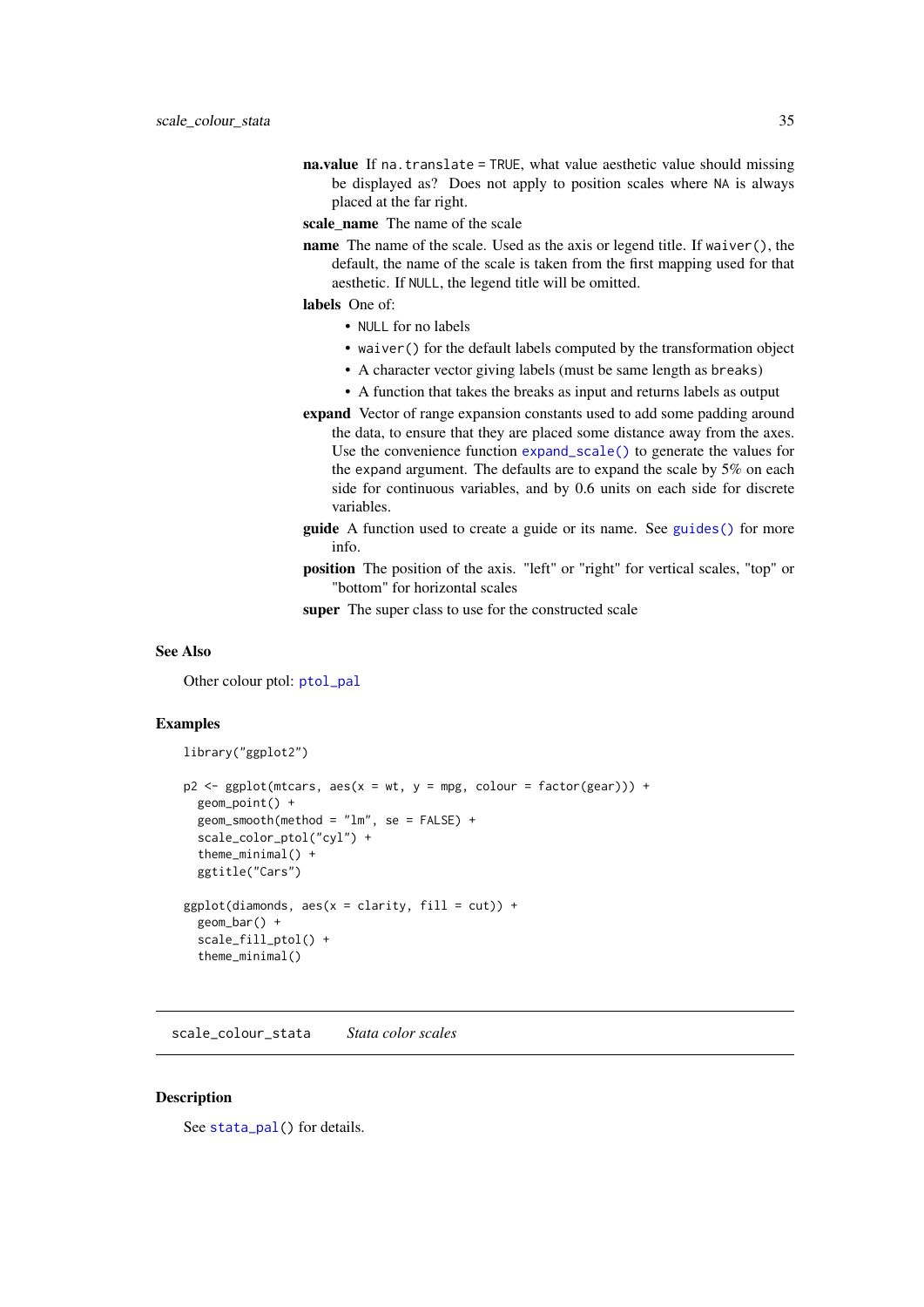#### Usage

```
scale_colour_stata(scheme = "s2color", ...)
```

```
scale_fill_stata(scheme = "s2color", ...)
```

```
scale_color_stata(scheme = "s2color", ...)
```
#### Arguments

scheme character. One of "s2color", "s1rcolor", "s1color", or "mono".

... Arguments passed on to discrete\_scale

palette A palette function that when called with a single integer argument (the number of levels in the scale) returns the values that they should take.

breaks One of:

- NULL for no breaks
- waiver() for the default breaks computed by the transformation object
- A character vector of breaks
- A function that takes the limits as input and returns breaks as output
- limits A character vector that defines possible values of the scale and their order.
- drop Should unused factor levels be omitted from the scale? The default, TRUE, uses the levels that appear in the data; FALSE uses all the levels in the factor.
- na.translate Unlike continuous scales, discrete scales can easily show missing values, and do so by default. If you want to remove missing values from a discrete scale, specify na.translate = FALSE.
- na.value If na.translate = TRUE, what value aesthetic value should missing be displayed as? Does not apply to position scales where NA is always placed at the far right.
- scale name The name of the scale
- name The name of the scale. Used as the axis or legend title. If waiver(), the default, the name of the scale is taken from the first mapping used for that aesthetic. If NULL, the legend title will be omitted.

labels One of:

- NULL for no labels
- waiver() for the default labels computed by the transformation object
- A character vector giving labels (must be same length as breaks)
- A function that takes the breaks as input and returns labels as output
- expand Vector of range expansion constants used to add some padding around the data, to ensure that they are placed some distance away from the axes. Use the convenience function [expand\\_scale\(\)](#page-0-0) to generate the values for the expand argument. The defaults are to expand the scale by 5% on each side for continuous variables, and by 0.6 units on each side for discrete variables.
- guide A function used to create a guide or its name. See [guides\(\)](#page-0-0) for more info.
- position The position of the axis. "left" or "right" for vertical scales, "top" or "bottom" for horizontal scales
- super The super class to use for the constructed scale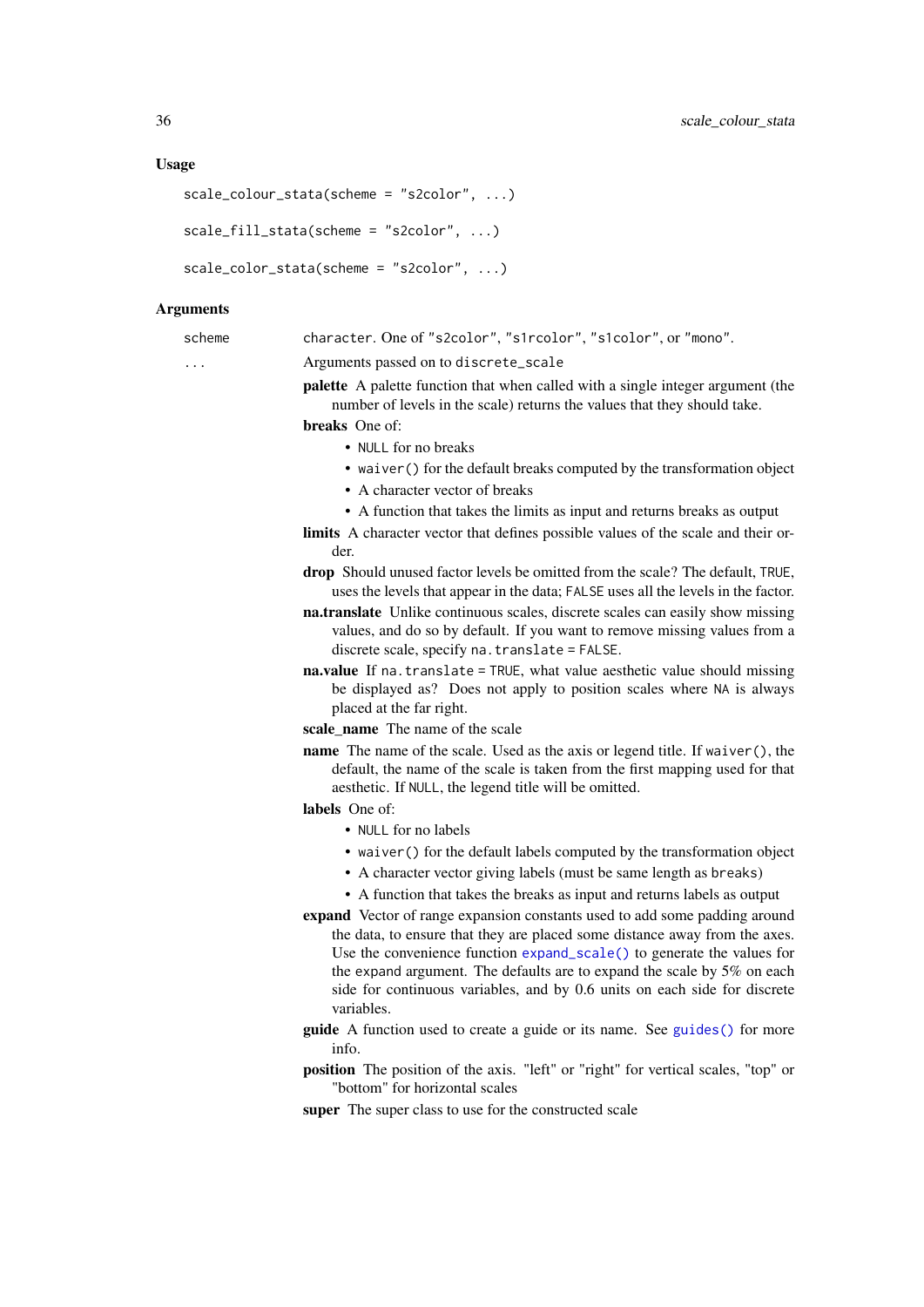<span id="page-36-0"></span>scale\_colour\_tableau *Tableau color scales (discrete)*

### Description

Categorical (qualitative) color scales used in Tableau. Use the function [scale\\_colour\\_gradient\\_tableau\(\)](#page-30-0) for the sequential and [scale\\_colour\\_gradient2\\_tableau\(\)](#page-29-0) for the diverging continuous color scales from Tableu.

### Usage

```
scale_colour_tableau(palette = "Tableau 10", type = "regular",
 direction = 1, ...)
scale_fill_tableau(palette = "Tableau 10", type = "regular",
 direction = 1, ...)
scale_color_tableau(palette = "Tableau 10", type = "regular",
```

```
direction = 1, ...)
```
# Arguments

| palette   | Palette name. See tableau_color_pal() for available palettes.                               |  |
|-----------|---------------------------------------------------------------------------------------------|--|
| type      | Palette type. One of "regular", "sequential", or "diverging". See tableau_color_pal().      |  |
| direction | If 1, the default, then use the original order of colors. If -1, then reverse the<br>order. |  |
| $\ddots$  | Other arguments passed on to discrete_scale().                                              |  |

# See Also

[tableau\\_color\\_pal\(](#page-57-0)) for references.

```
Other colour tableau: scale_colour_gradient2_tableau, scale_colour_gradient_tableau,
tableau_color_pal, tableau_gradient_pal
```
### Examples

library("ggplot2")

```
p <- ggplot(mtcars) +
  geom\_point(aes(x = wt, y = mpg, colour = factor(gear))) +facet_wrap(~am) +
  theme_igray()
palettes <- ggthemes_data[["tableau"]][["color-palettes"]][["regular"]]
for (palette in head(names(palettes), 3L)) {
  print(p + scale_colour_tableau(palette) +
          ggtitle(palette))
}
# the order of colour can be reversed
p + scale_color_tableau(direction = -1)
```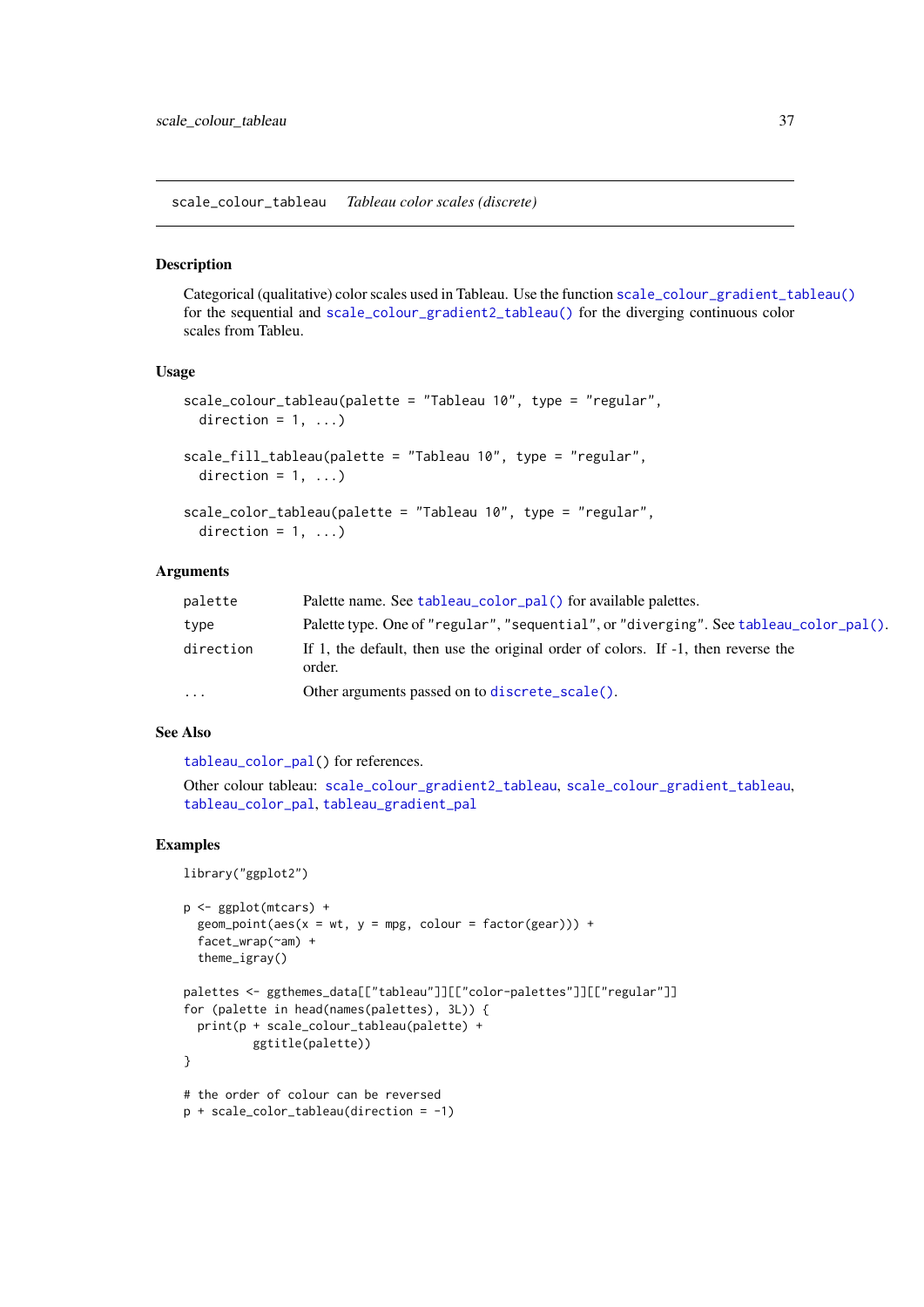# Description

Colour and fill scales which use the palettes in [wsj\\_pal\(](#page-78-0)). These scales should be used with [theme\\_wsj\(](#page-76-0)).

# Usage

```
scale_colour_wsj(palette = "colors6", ...)
```

```
scale_color_wsj(palette = "colors6", ...)
```

```
scale_fill\_wsj(palette = "colors6", ...)
```

| palette | character The color palette to use: . "rgby", "red_green", "black_green",<br>"dem_rep", "colors6"                                                                                                                              |
|---------|--------------------------------------------------------------------------------------------------------------------------------------------------------------------------------------------------------------------------------|
| .       | Arguments passed on to discrete_scale                                                                                                                                                                                          |
|         | <b>palette</b> A palette function that when called with a single integer argument (the<br>number of levels in the scale) returns the values that they should take.                                                             |
|         | breaks One of:                                                                                                                                                                                                                 |
|         | • NULL for no breaks                                                                                                                                                                                                           |
|         | • waiver () for the default breaks computed by the transformation object<br>• A character vector of breaks                                                                                                                     |
|         | • A function that takes the limits as input and returns breaks as output                                                                                                                                                       |
|         | <b>limits</b> A character vector that defines possible values of the scale and their or-<br>der.                                                                                                                               |
|         | drop Should unused factor levels be omitted from the scale? The default, TRUE,<br>uses the levels that appear in the data; FALSE uses all the levels in the factor.                                                            |
|         | na.translate Unlike continuous scales, discrete scales can easily show missing<br>values, and do so by default. If you want to remove missing values from a<br>discrete scale, specify na. translate = FALSE.                  |
|         | na.value If na.translate = TRUE, what value aesthetic value should missing<br>be displayed as? Does not apply to position scales where NA is always<br>placed at the far right.                                                |
|         | scale name The name of the scale                                                                                                                                                                                               |
|         | <b>name</b> The name of the scale. Used as the axis or legend title. If waiver(), the<br>default, the name of the scale is taken from the first mapping used for that<br>aesthetic. If NULL, the legend title will be omitted. |
|         | labels One of:                                                                                                                                                                                                                 |
|         | • NULL for no labels                                                                                                                                                                                                           |
|         | • waiver () for the default labels computed by the transformation object                                                                                                                                                       |
|         | • A character vector giving labels (must be same length as breaks)                                                                                                                                                             |
|         | • A function that takes the breaks as input and returns labels as output                                                                                                                                                       |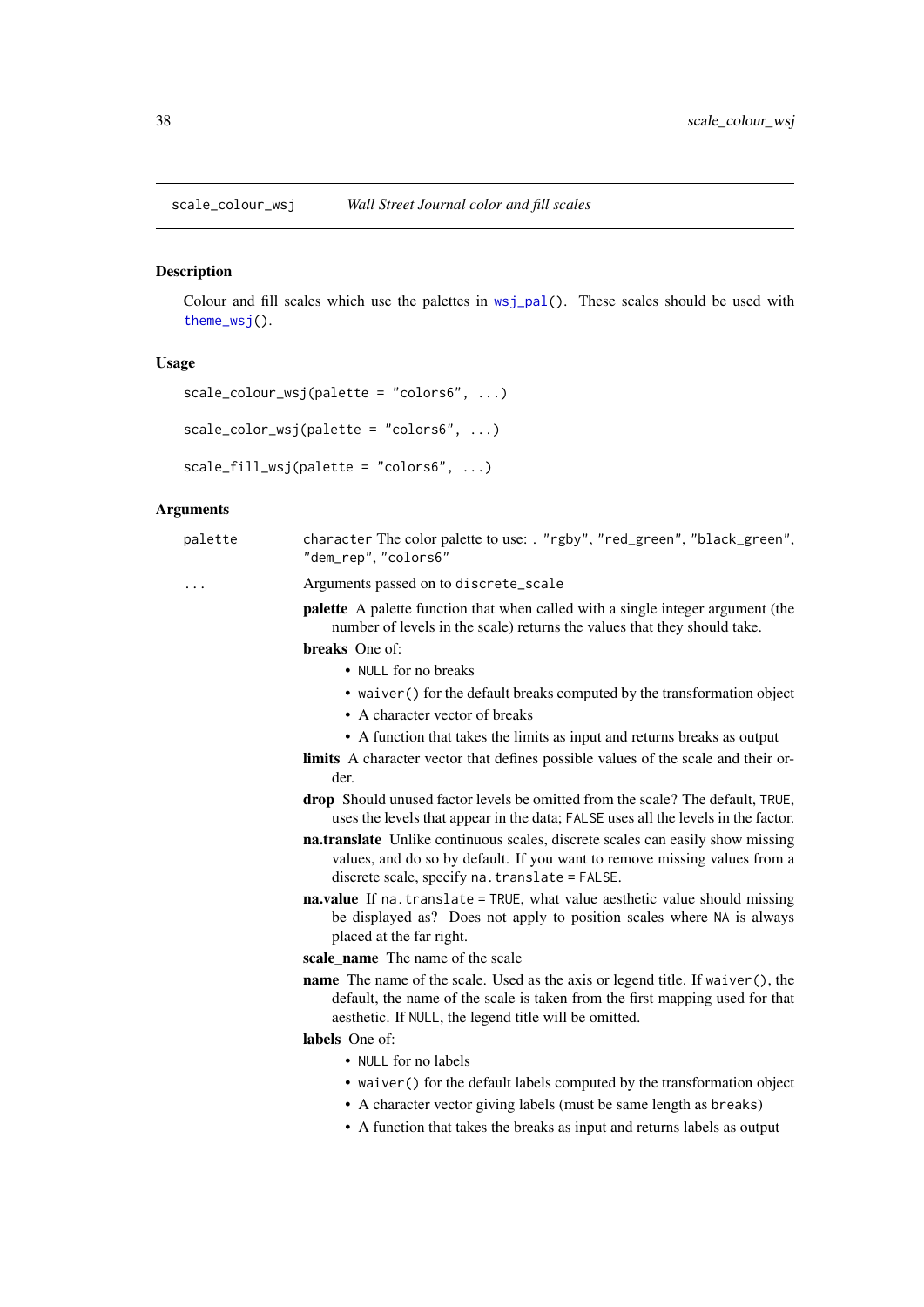- expand Vector of range expansion constants used to add some padding around the data, to ensure that they are placed some distance away from the axes. Use the convenience function [expand\\_scale\(\)](#page-0-0) to generate the values for the expand argument. The defaults are to expand the scale by 5% on each side for continuous variables, and by 0.6 units on each side for discrete variables.
- guide A function used to create a guide or its name. See [guides\(\)](#page-0-0) for more info.
- position The position of the axis. "left" or "right" for vertical scales, "top" or "bottom" for horizontal scales

super The super class to use for the constructed scale

## See Also

Other colour wsj: [wsj\\_pal](#page-78-0)

scale\_fill\_calc *LibreOffice Calc color scales*

### Description

Color scales from LibreOffice Calc.

# Usage

scale\_fill\_calc(...)

scale\_colour\_calc(...)

scale\_color\_calc(...)

### Arguments

... Arguments passed on to discrete\_scale

palette A palette function that when called with a single integer argument (the number of levels in the scale) returns the values that they should take.

breaks One of:

- NULL for no breaks
- waiver() for the default breaks computed by the transformation object
- A character vector of breaks
- A function that takes the limits as input and returns breaks as output
- limits A character vector that defines possible values of the scale and their order.
- drop Should unused factor levels be omitted from the scale? The default, TRUE, uses the levels that appear in the data; FALSE uses all the levels in the factor.
- na.translate Unlike continuous scales, discrete scales can easily show missing values, and do so by default. If you want to remove missing values from a discrete scale, specify na.translate = FALSE.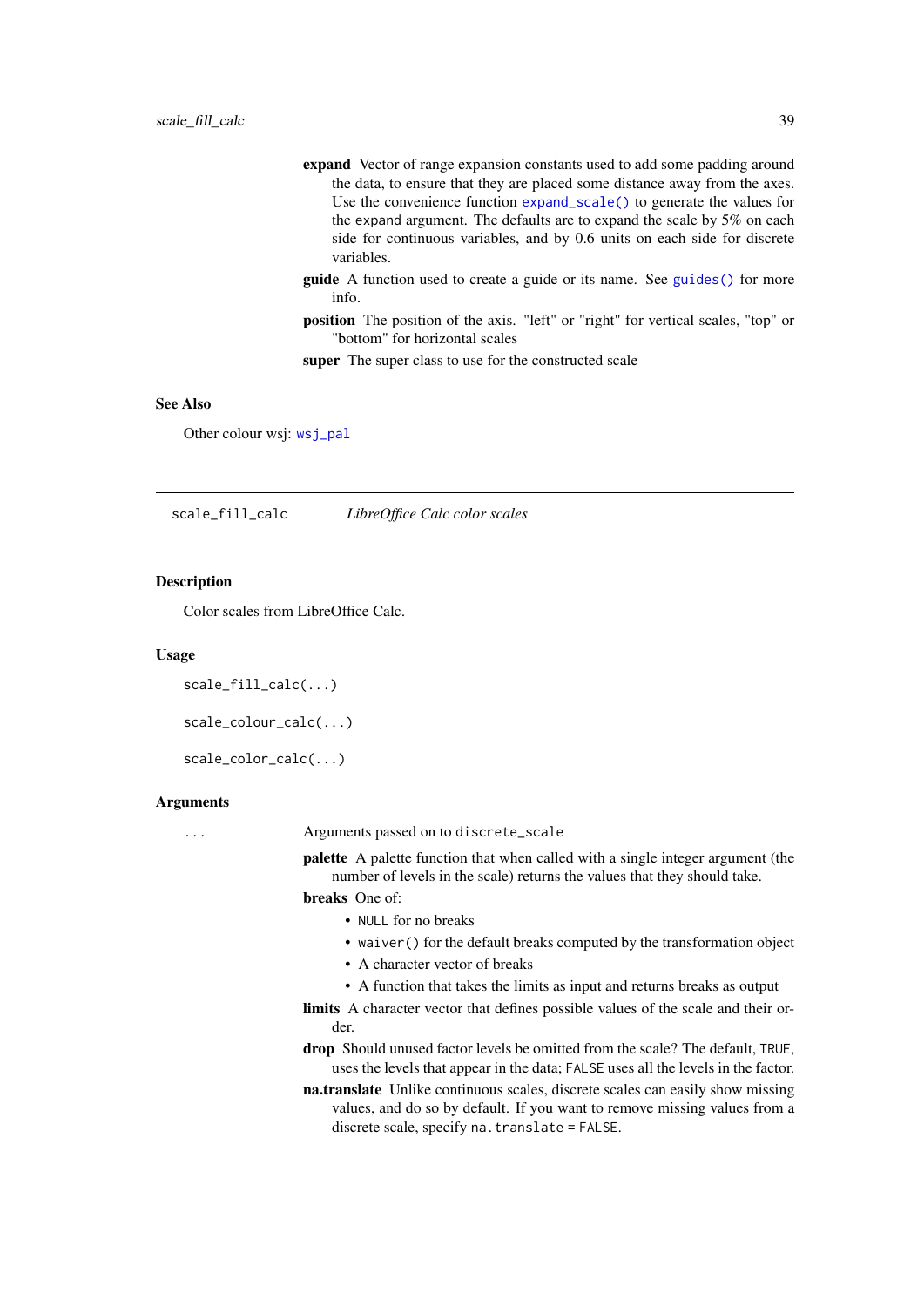- na.value If na.translate = TRUE, what value aesthetic value should missing be displayed as? Does not apply to position scales where NA is always placed at the far right.
- scale\_name The name of the scale
- name The name of the scale. Used as the axis or legend title. If waiver(), the default, the name of the scale is taken from the first mapping used for that aesthetic. If NULL, the legend title will be omitted.
- labels One of:
	- NULL for no labels
	- waiver() for the default labels computed by the transformation object
	- A character vector giving labels (must be same length as breaks)
	- A function that takes the breaks as input and returns labels as output
- expand Vector of range expansion constants used to add some padding around the data, to ensure that they are placed some distance away from the axes. Use the convenience function [expand\\_scale\(\)](#page-0-0) to generate the values for the expand argument. The defaults are to expand the scale by 5% on each side for continuous variables, and by 0.6 units on each side for discrete variables.
- guide A function used to create a guide or its name. See [guides\(\)](#page-0-0) for more info.
- position The position of the axis. "left" or "right" for vertical scales, "top" or "bottom" for horizontal scales
- super The super class to use for the constructed scale

### See Also

See [theme\\_calc\(](#page-61-0)) for examples.

Other colour calc: [calc\\_pal](#page-4-0)

scale\_fill\_excel *Excel 97 ugly color scales*

### <span id="page-39-0"></span>Description

The classic "ugly" color scales from Excel 97.

## Usage

```
scale_fill_excel(...)
```
scale\_colour\_excel(...)

scale\_color\_excel(...)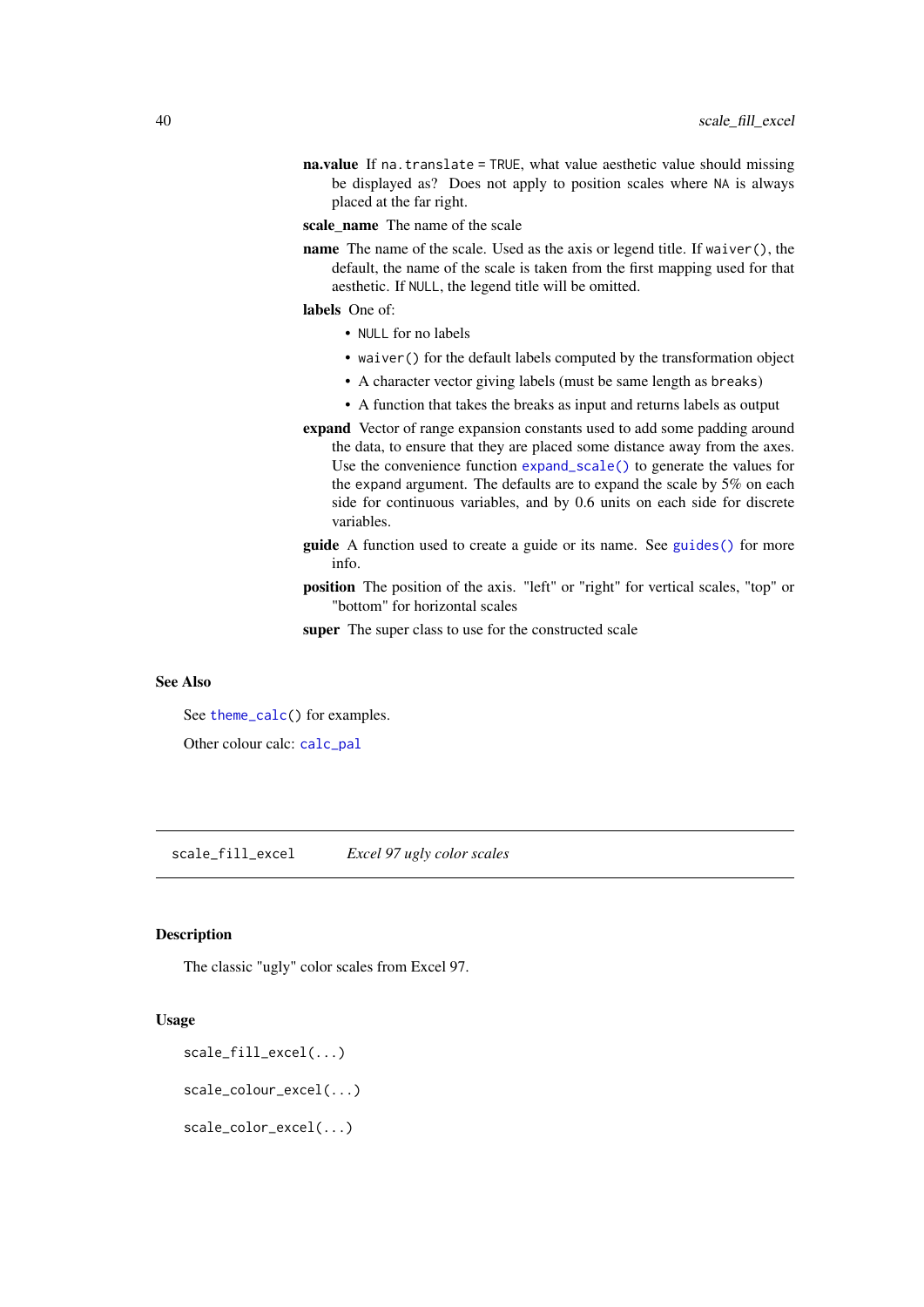## Arguments

... Arguments passed on to discrete\_scale

palette A palette function that when called with a single integer argument (the number of levels in the scale) returns the values that they should take.

breaks One of:

- NULL for no breaks
- waiver() for the default breaks computed by the transformation object
- A character vector of breaks
- A function that takes the limits as input and returns breaks as output

limits A character vector that defines possible values of the scale and their order.

- drop Should unused factor levels be omitted from the scale? The default, TRUE, uses the levels that appear in the data; FALSE uses all the levels in the factor.
- na.translate Unlike continuous scales, discrete scales can easily show missing values, and do so by default. If you want to remove missing values from a discrete scale, specify na.translate = FALSE.

na.value If na.translate = TRUE, what value aesthetic value should missing be displayed as? Does not apply to position scales where NA is always placed at the far right.

- scale name The name of the scale
- name The name of the scale. Used as the axis or legend title. If waiver(), the default, the name of the scale is taken from the first mapping used for that aesthetic. If NULL, the legend title will be omitted.

labels One of:

- NULL for no labels
- waiver() for the default labels computed by the transformation object
- A character vector giving labels (must be same length as breaks)
- A function that takes the breaks as input and returns labels as output
- expand Vector of range expansion constants used to add some padding around the data, to ensure that they are placed some distance away from the axes. Use the convenience function [expand\\_scale\(\)](#page-0-0) to generate the values for the expand argument. The defaults are to expand the scale by 5% on each side for continuous variables, and by 0.6 units on each side for discrete variables.
- guide A function used to create a guide or its name. See [guides\(\)](#page-0-0) for more info.
- position The position of the axis. "left" or "right" for vertical scales, "top" or "bottom" for horizontal scales

super The super class to use for the constructed scale

## See Also

Other colour excel: [excel\\_new\\_pal](#page-11-0), [excel\\_pal](#page-12-0), [scale\\_colour\\_excel\\_new](#page-24-0)

#### Examples

library("ggplot2")

# Line and scatter plot colors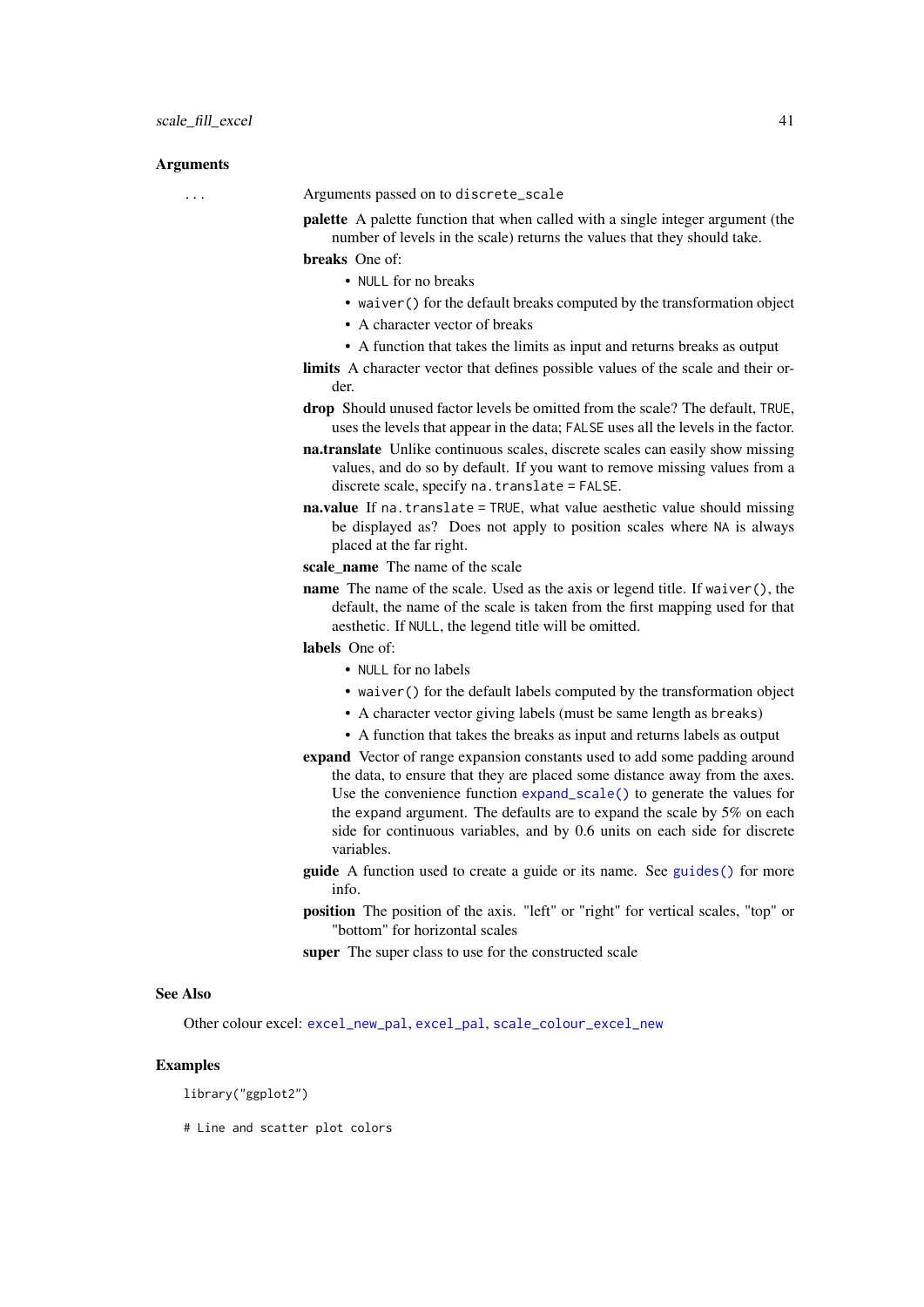```
p <- ggplot(mtcars) +
     geom\_point(aes(x = wt, y = mpg, colour = factor(gear))) +facet_wrap(~am)
p + theme_excel() + scale_colour_excel()
# Bar plot (area/fill) colors
ggplot(mpg, aes(x = class, fill = dry)) +geom_bar() +
  scale_fill_excel() +
  theme excel()
```
scale\_fill\_gdocs *Google Docs color scales*

### Description

Color scales from Google Docs.

## Usage

```
scale_fill_gdocs(...)
```

```
scale_colour_gdocs(...)
```
scale\_color\_gdocs(...)

### Arguments

... Arguments passed on to discrete\_scale

palette A palette function that when called with a single integer argument (the number of levels in the scale) returns the values that they should take.

### breaks One of:

- NULL for no breaks
- waiver() for the default breaks computed by the transformation object
- A character vector of breaks
- A function that takes the limits as input and returns breaks as output
- limits A character vector that defines possible values of the scale and their order.
- drop Should unused factor levels be omitted from the scale? The default, TRUE, uses the levels that appear in the data; FALSE uses all the levels in the factor.
- na.translate Unlike continuous scales, discrete scales can easily show missing values, and do so by default. If you want to remove missing values from a discrete scale, specify na.translate = FALSE.
- na.value If na.translate = TRUE, what value aesthetic value should missing be displayed as? Does not apply to position scales where NA is always placed at the far right.
- scale name The name of the scale
- name The name of the scale. Used as the axis or legend title. If waiver(), the default, the name of the scale is taken from the first mapping used for that aesthetic. If NULL, the legend title will be omitted.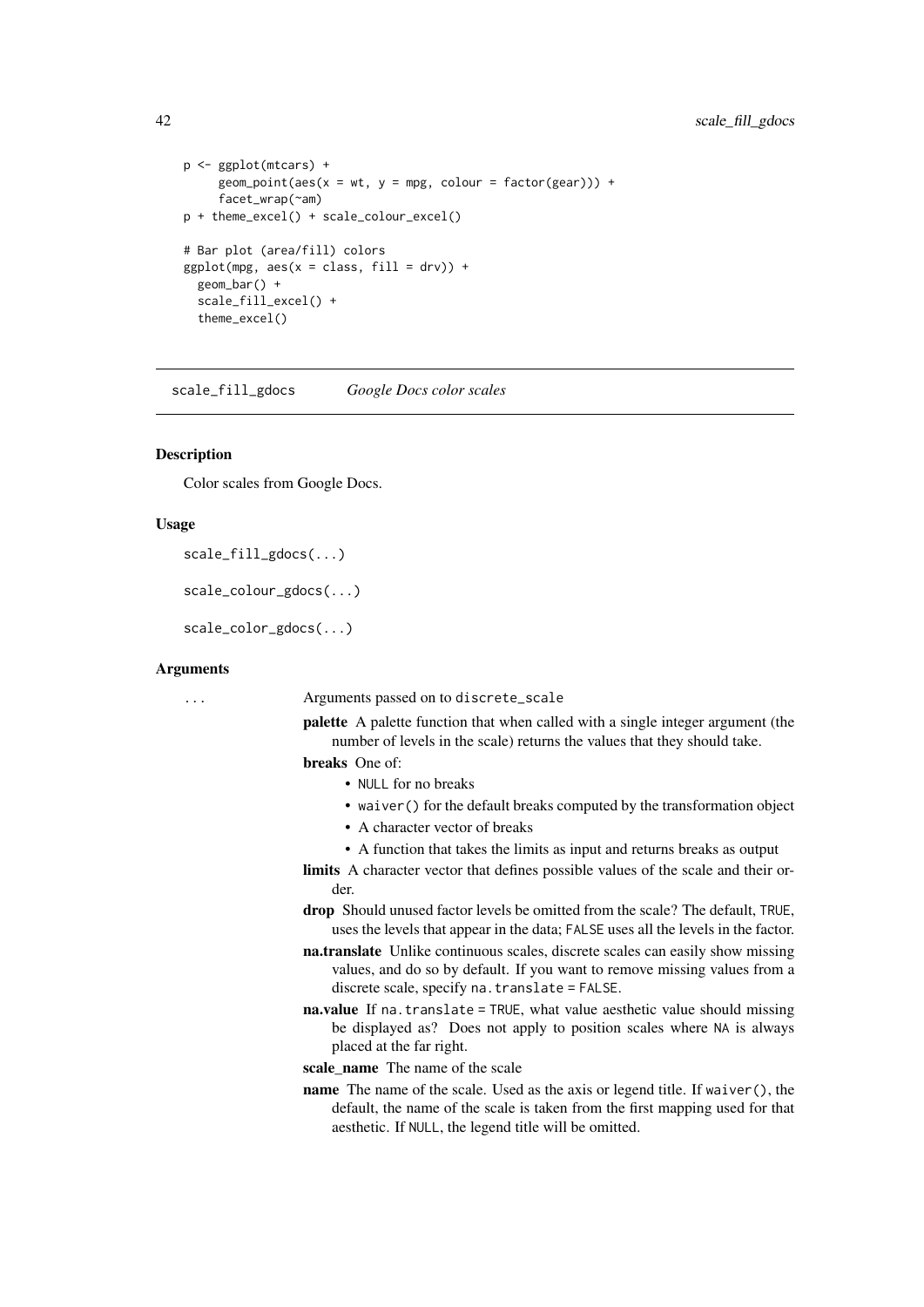# labels One of:

- NULL for no labels
- waiver() for the default labels computed by the transformation object
- A character vector giving labels (must be same length as breaks)
- A function that takes the breaks as input and returns labels as output
- expand Vector of range expansion constants used to add some padding around the data, to ensure that they are placed some distance away from the axes. Use the convenience function [expand\\_scale\(\)](#page-0-0) to generate the values for the expand argument. The defaults are to expand the scale by 5% on each side for continuous variables, and by 0.6 units on each side for discrete variables.
- guide A function used to create a guide or its name. See [guides\(\)](#page-0-0) for more info.
- position The position of the axis. "left" or "right" for vertical scales, "top" or "bottom" for horizontal scales

super The super class to use for the constructed scale

# See Also

See [theme\\_gdocs\(](#page-68-0)) for examples.

Other colour gdocs: [gdocs\\_pal](#page-15-0)

<span id="page-42-0"></span>scale\_fill\_solarized *Solarized color scales*

## Description

See [solarized\\_pal\(](#page-54-0)) for details.

# Usage

```
scale_fill_solarized(accent = "blue", ...)
```

```
scale_colour_solarized(accent = "blue", ...)
```

```
scale_color_solarized(accent = "blue", ...)
```

| accent   | character Starting color.                                                                                                                                          |
|----------|--------------------------------------------------------------------------------------------------------------------------------------------------------------------|
| $\cdots$ | Arguments passed on to discrete_scale                                                                                                                              |
|          | <b>palette</b> A palette function that when called with a single integer argument (the<br>number of levels in the scale) returns the values that they should take. |
|          | <b>breaks</b> One of:                                                                                                                                              |
|          |                                                                                                                                                                    |

- NULL for no breaks
- waiver() for the default breaks computed by the transformation object
- A character vector of breaks
- A function that takes the limits as input and returns breaks as output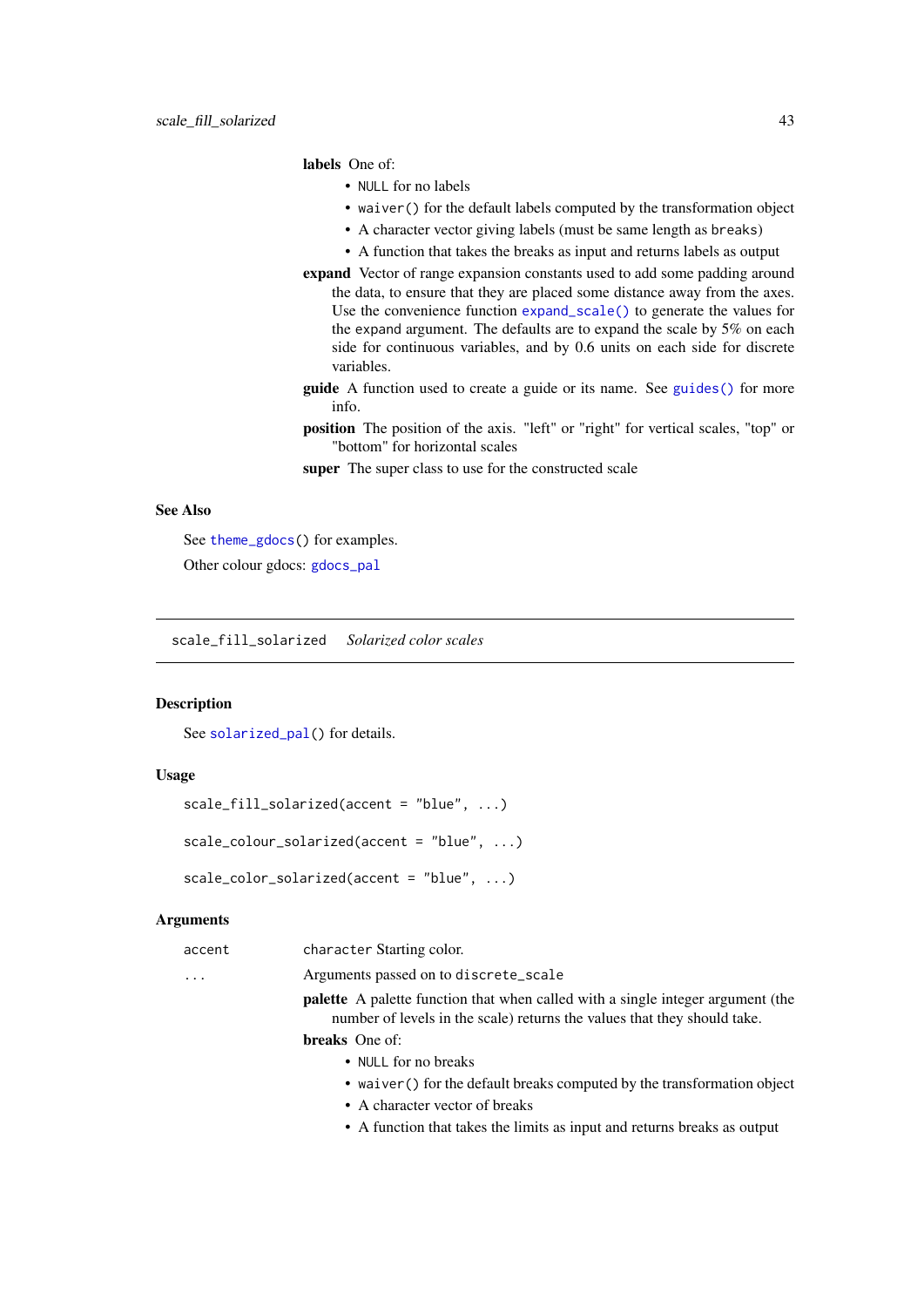- limits A character vector that defines possible values of the scale and their order.
- drop Should unused factor levels be omitted from the scale? The default, TRUE, uses the levels that appear in the data; FALSE uses all the levels in the factor.
- na.translate Unlike continuous scales, discrete scales can easily show missing values, and do so by default. If you want to remove missing values from a discrete scale, specify na.translate = FALSE.
- na.value If na.translate = TRUE, what value aesthetic value should missing be displayed as? Does not apply to position scales where NA is always placed at the far right.
- scale name The name of the scale
- name The name of the scale. Used as the axis or legend title. If waiver(), the default, the name of the scale is taken from the first mapping used for that aesthetic. If NULL, the legend title will be omitted.
- labels One of:
	- NULL for no labels
	- waiver() for the default labels computed by the transformation object
	- A character vector giving labels (must be same length as breaks)
	- A function that takes the breaks as input and returns labels as output
- expand Vector of range expansion constants used to add some padding around the data, to ensure that they are placed some distance away from the axes. Use the convenience function [expand\\_scale\(\)](#page-0-0) to generate the values for the expand argument. The defaults are to expand the scale by 5% on each side for continuous variables, and by 0.6 units on each side for discrete variables.
- guide A function used to create a guide or its name. See [guides\(\)](#page-0-0) for more info.
- position The position of the axis. "left" or "right" for vertical scales, "top" or "bottom" for horizontal scales

super The super class to use for the constructed scale

# See Also

Other solarized colour: [solarized\\_pal](#page-54-0)

### Examples

library("ggplot2")

```
p <- ggplot(mtcars) +
     geom\_point(aes(x = wt, y = mpg, colour = factor(gear))) +facet wrap(~am)
p + theme_solarized() +
  scale_colour_solarized()
```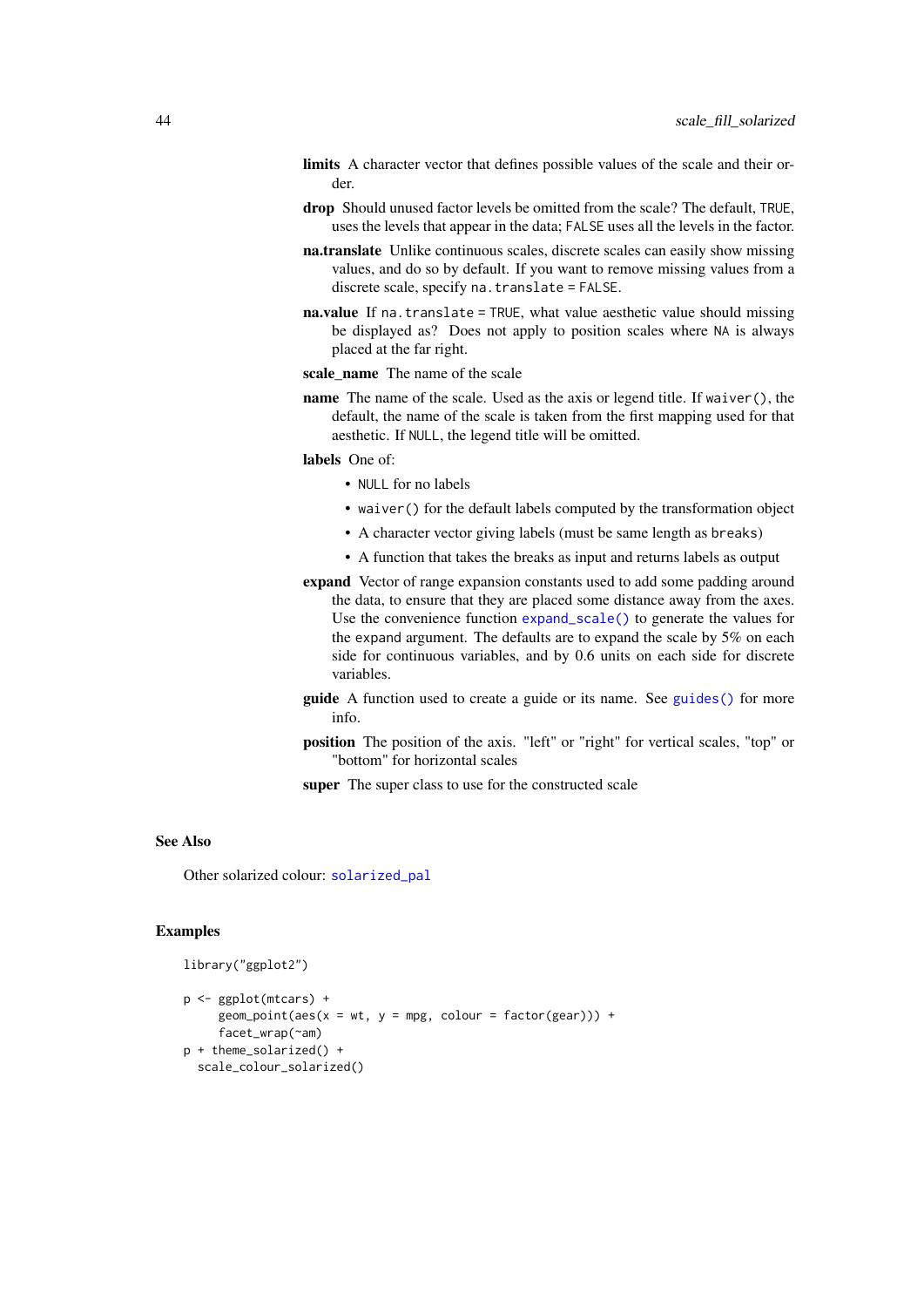<span id="page-44-0"></span>scale\_linetype\_stata *Stata linetype palette (discrete)*

### Description

See [stata\\_linetype\\_pal\(](#page-55-0)) for details.

### Usage

```
scale_linetype_stata(...)
```
#### Arguments

... Arguments passed on to discrete\_scale

palette A palette function that when called with a single integer argument (the number of levels in the scale) returns the values that they should take.

breaks One of:

- NULL for no breaks
- waiver() for the default breaks computed by the transformation object
- A character vector of breaks
- A function that takes the limits as input and returns breaks as output

limits A character vector that defines possible values of the scale and their order.

- drop Should unused factor levels be omitted from the scale? The default, TRUE, uses the levels that appear in the data; FALSE uses all the levels in the factor.
- na.translate Unlike continuous scales, discrete scales can easily show missing values, and do so by default. If you want to remove missing values from a discrete scale, specify na.translate = FALSE.
- na.value If na.translate = TRUE, what value aesthetic value should missing be displayed as? Does not apply to position scales where NA is always placed at the far right.

aesthetics The names of the aesthetics that this scale works with

scale name The name of the scale

name The name of the scale. Used as the axis or legend title. If waiver(), the default, the name of the scale is taken from the first mapping used for that aesthetic. If NULL, the legend title will be omitted.

## labels One of:

- NULL for no labels
- waiver() for the default labels computed by the transformation object
- A character vector giving labels (must be same length as breaks)
- A function that takes the breaks as input and returns labels as output
- guide A function used to create a guide or its name. See [guides\(\)](#page-0-0) for more info.

super The super class to use for the constructed scale

## See Also

Other linetype stata: [stata\\_linetype\\_pal](#page-55-0)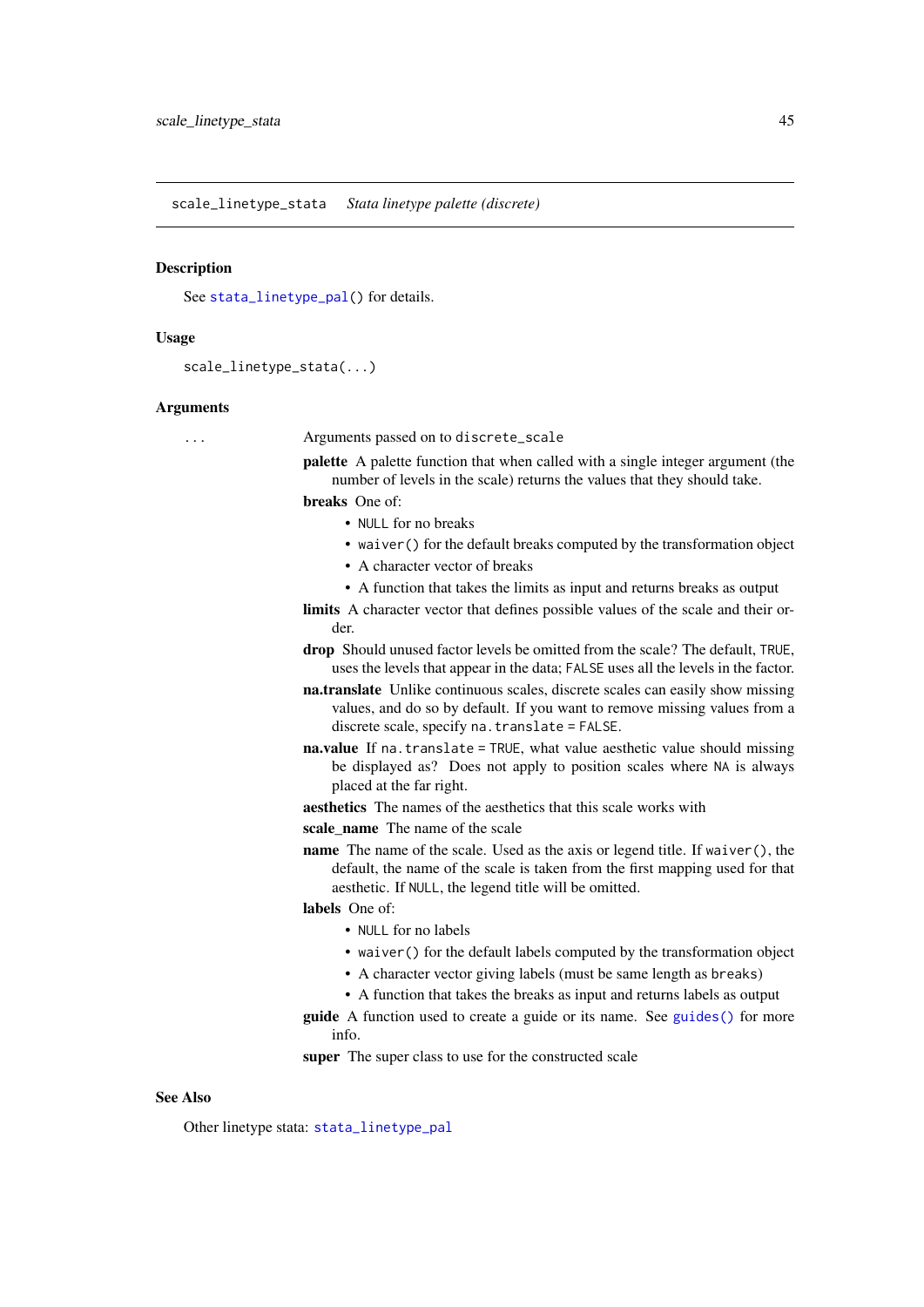### Examples

```
require("ggplot2")
if (require("tidyr") && require("dplyr")) {
  rescale01 <- function(x) {
   (x - min(x)) / diff(range(x))}
  gather(economics, variable, value, -date) %>%
   group_by(variable) %>%
   mutate(value = rescale01(value)) %>%
   ggplot(aes(x = date, y = value, linetype = variable)) +geom_line() +
   scale_linetype_stata()
}
```
scale\_shape\_calc *Calc shape scale*

### Description

See [calc\\_shape\\_pal\(](#page-5-0)) for details.

### Usage

```
scale_shape_calc(...)
```
### Arguments

... Arguments passed on to discrete\_scale

palette A palette function that when called with a single integer argument (the number of levels in the scale) returns the values that they should take.

#### breaks One of:

- NULL for no breaks
- waiver() for the default breaks computed by the transformation object
- A character vector of breaks
- A function that takes the limits as input and returns breaks as output
- limits A character vector that defines possible values of the scale and their order.
- drop Should unused factor levels be omitted from the scale? The default, TRUE, uses the levels that appear in the data; FALSE uses all the levels in the factor.
- na.translate Unlike continuous scales, discrete scales can easily show missing values, and do so by default. If you want to remove missing values from a discrete scale, specify na.translate = FALSE.
- na.value If na.translate = TRUE, what value aesthetic value should missing be displayed as? Does not apply to position scales where NA is always placed at the far right.

aesthetics The names of the aesthetics that this scale works with

scale\_name The name of the scale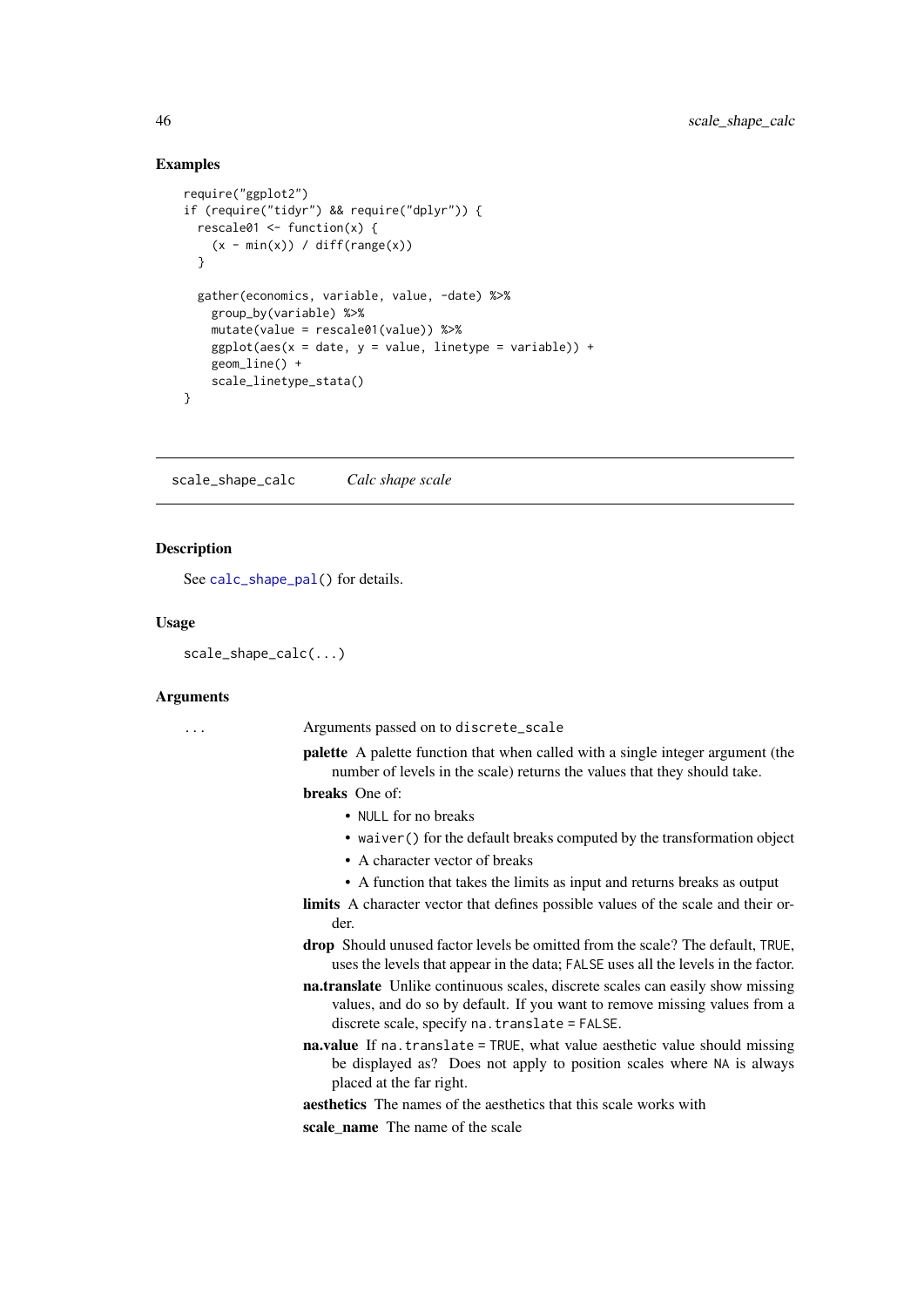name The name of the scale. Used as the axis or legend title. If waiver(), the default, the name of the scale is taken from the first mapping used for that aesthetic. If NULL, the legend title will be omitted.

# labels One of:

- NULL for no labels
- waiver() for the default labels computed by the transformation object
- A character vector giving labels (must be same length as breaks)
- A function that takes the breaks as input and returns labels as output

guide A function used to create a guide or its name. See [guides\(\)](#page-0-0) for more info.

super The super class to use for the constructed scale

### See Also

[theme\\_calc\(](#page-61-0)) for examples. Other shapes calc: [calc\\_shape\\_pal](#page-5-0)

<span id="page-46-0"></span>scale\_shape\_circlefill

*Filled Circle Shape palette (discrete)*

### Description

Filled Circle Shape palette (discrete)

#### Usage

```
scale_shape_circlefill(...)
```
### Arguments

... Arguments passed on to discrete\_scale

palette A palette function that when called with a single integer argument (the number of levels in the scale) returns the values that they should take.

breaks One of:

- NULL for no breaks
	- waiver() for the default breaks computed by the transformation object
	- A character vector of breaks
	- A function that takes the limits as input and returns breaks as output
- limits A character vector that defines possible values of the scale and their order.
- drop Should unused factor levels be omitted from the scale? The default, TRUE, uses the levels that appear in the data; FALSE uses all the levels in the factor.
- na.translate Unlike continuous scales, discrete scales can easily show missing values, and do so by default. If you want to remove missing values from a discrete scale, specify na.translate = FALSE.
- na.value If na.translate = TRUE, what value aesthetic value should missing be displayed as? Does not apply to position scales where NA is always placed at the far right.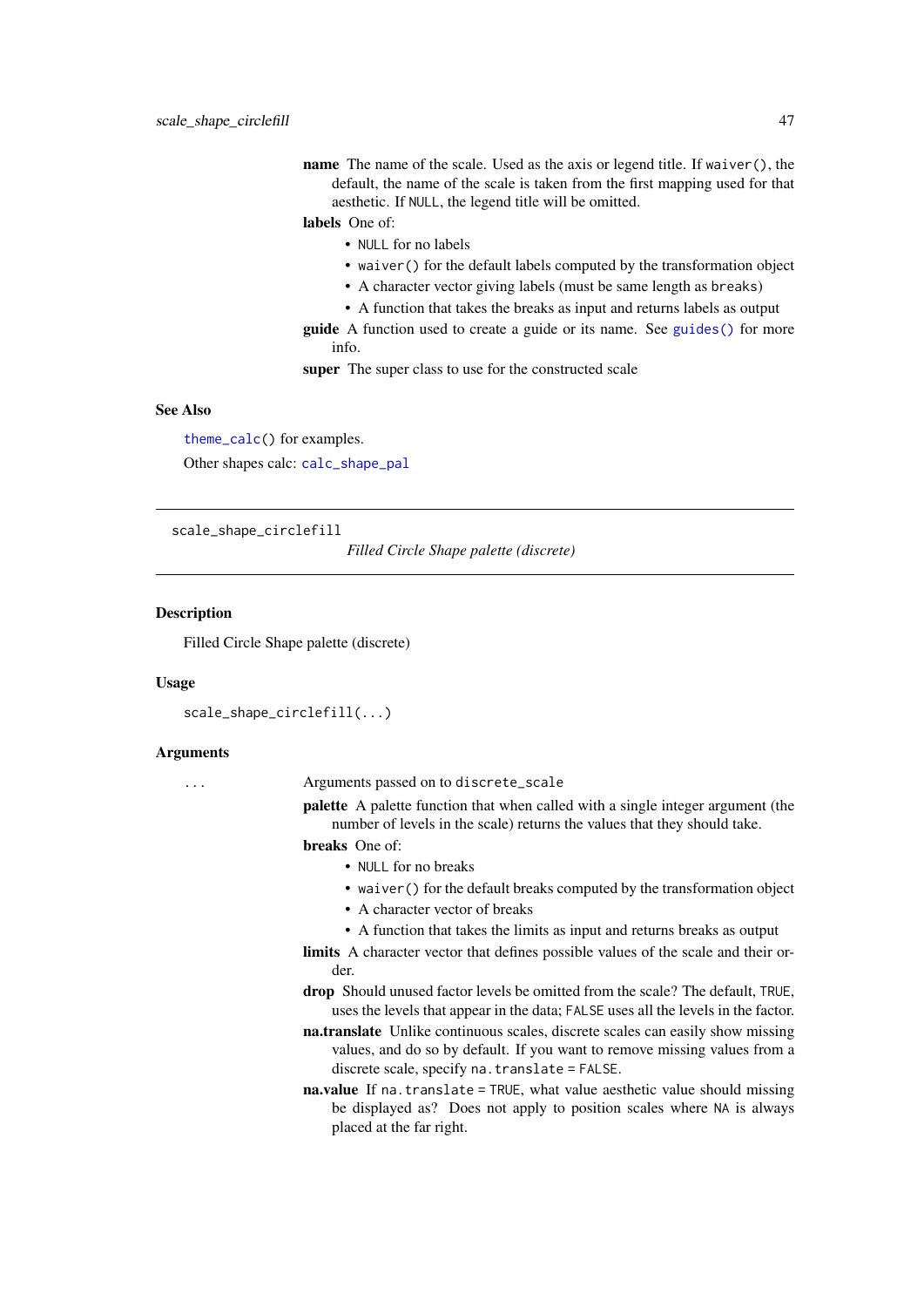aesthetics The names of the aesthetics that this scale works with

scale name The name of the scale

name The name of the scale. Used as the axis or legend title. If waiver(), the default, the name of the scale is taken from the first mapping used for that aesthetic. If NULL, the legend title will be omitted.

labels One of:

- NULL for no labels
- waiver() for the default labels computed by the transformation object
- A character vector giving labels (must be same length as breaks)
- A function that takes the breaks as input and returns labels as output
- guide A function used to create a guide or its name. See [guides\(\)](#page-0-0) for more info.

super The super class to use for the constructed scale

## See Also

[circlefill\\_shape\\_pal\(](#page-7-0)) for a description of the palette.

Other shapes: [circlefill\\_shape\\_pal](#page-7-0), [cleveland\\_shape\\_pal](#page-8-0), [scale\\_shape\\_cleveland](#page-47-0), [scale\\_shape\\_tremmel](#page-51-0), [tremmel\\_shape\\_pal](#page-77-0)

<span id="page-47-0"></span>scale\_shape\_cleveland *Shape scales from Cleveland "Elements of Graphing Data"*

## Description

Shape scales from Cleveland "Elements of Graphing Data"

## Usage

```
scale_shape_cleveland(overlap = TRUE, ...)
```

| overlap | logical Use the scale for overlapping points?                                                                                                                              |
|---------|----------------------------------------------------------------------------------------------------------------------------------------------------------------------------|
| .       | Arguments passed on to discrete_scale                                                                                                                                      |
|         | <b>palette</b> A palette function that when called with a single integer argument (the<br>number of levels in the scale) returns the values that they should take.         |
|         | <b>breaks</b> One of:                                                                                                                                                      |
|         | • NULL for no breaks                                                                                                                                                       |
|         | • waiver () for the default breaks computed by the transformation object                                                                                                   |
|         | • A character vector of breaks                                                                                                                                             |
|         | • A function that takes the limits as input and returns breaks as output                                                                                                   |
|         | <b>limits</b> A character vector that defines possible values of the scale and their or-<br>der.                                                                           |
|         | <b>drop</b> Should unused factor levels be omitted from the scale? The default, TRUE,<br>uses the levels that appear in the data; FALSE uses all the levels in the factor. |
|         |                                                                                                                                                                            |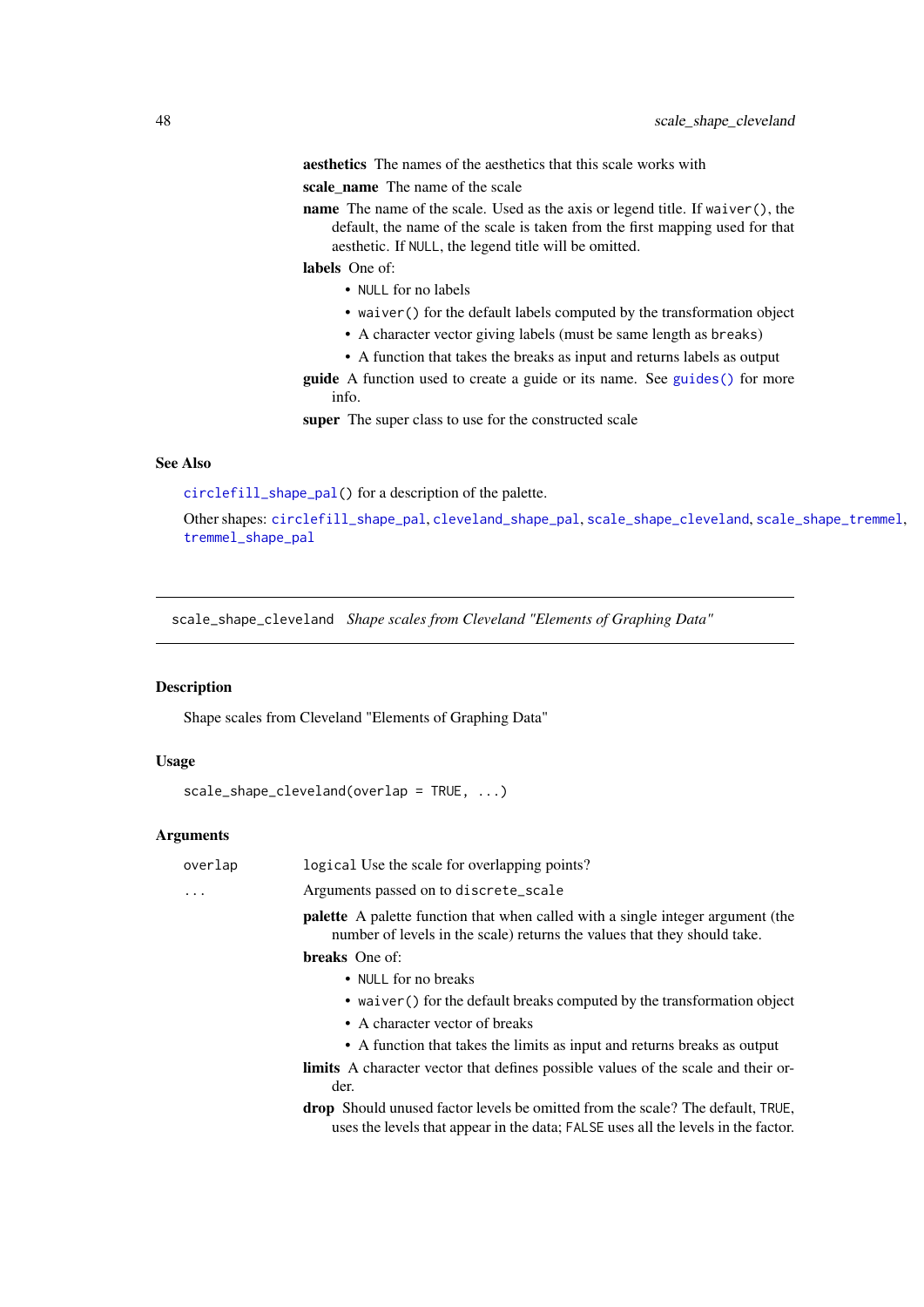- na.translate Unlike continuous scales, discrete scales can easily show missing values, and do so by default. If you want to remove missing values from a discrete scale, specify na.translate = FALSE.
- na.value If na.translate = TRUE, what value aesthetic value should missing be displayed as? Does not apply to position scales where NA is always placed at the far right.

aesthetics The names of the aesthetics that this scale works with

scale name The name of the scale

name The name of the scale. Used as the axis or legend title. If waiver(), the default, the name of the scale is taken from the first mapping used for that aesthetic. If NULL, the legend title will be omitted.

labels One of:

- NULL for no labels
- waiver() for the default labels computed by the transformation object
- A character vector giving labels (must be same length as breaks)
- A function that takes the breaks as input and returns labels as output
- guide A function used to create a guide or its name. See [guides\(\)](#page-0-0) for more info.

super The super class to use for the constructed scale

### References

Cleveland WS. The Elements of Graphing Data. Revised Edition. Hobart Press, Summit, NJ, 1994, pp. 154-164, 234-239.

### See Also

[cleveland\\_shape\\_pal\(](#page-8-0)) for a description of the palette.

Other shapes: [circlefill\\_shape\\_pal](#page-7-0), [cleveland\\_shape\\_pal](#page-8-0), [scale\\_shape\\_circlefill](#page-46-0), [scale\\_shape\\_tremmel](#page-51-0), [tremmel\\_shape\\_pal](#page-77-0)

<span id="page-48-0"></span>scale\_shape\_few *Scales for shapes from "Show Me the Numbers"*

#### Description

scale\_shape\_few() maps discrete variables to up to five easily discernible shapes. It is based on the shape palette suggested in Few (2012).

### Usage

scale\_shape\_few(...)

### Arguments

... Common [discrete\\_scale\(](#page-0-0)) parameters.

### References

Few, S. (2012) *Show Me the Numbers: Designing Tables and Graphs to Enlighten*, Analytics Press, p. 208.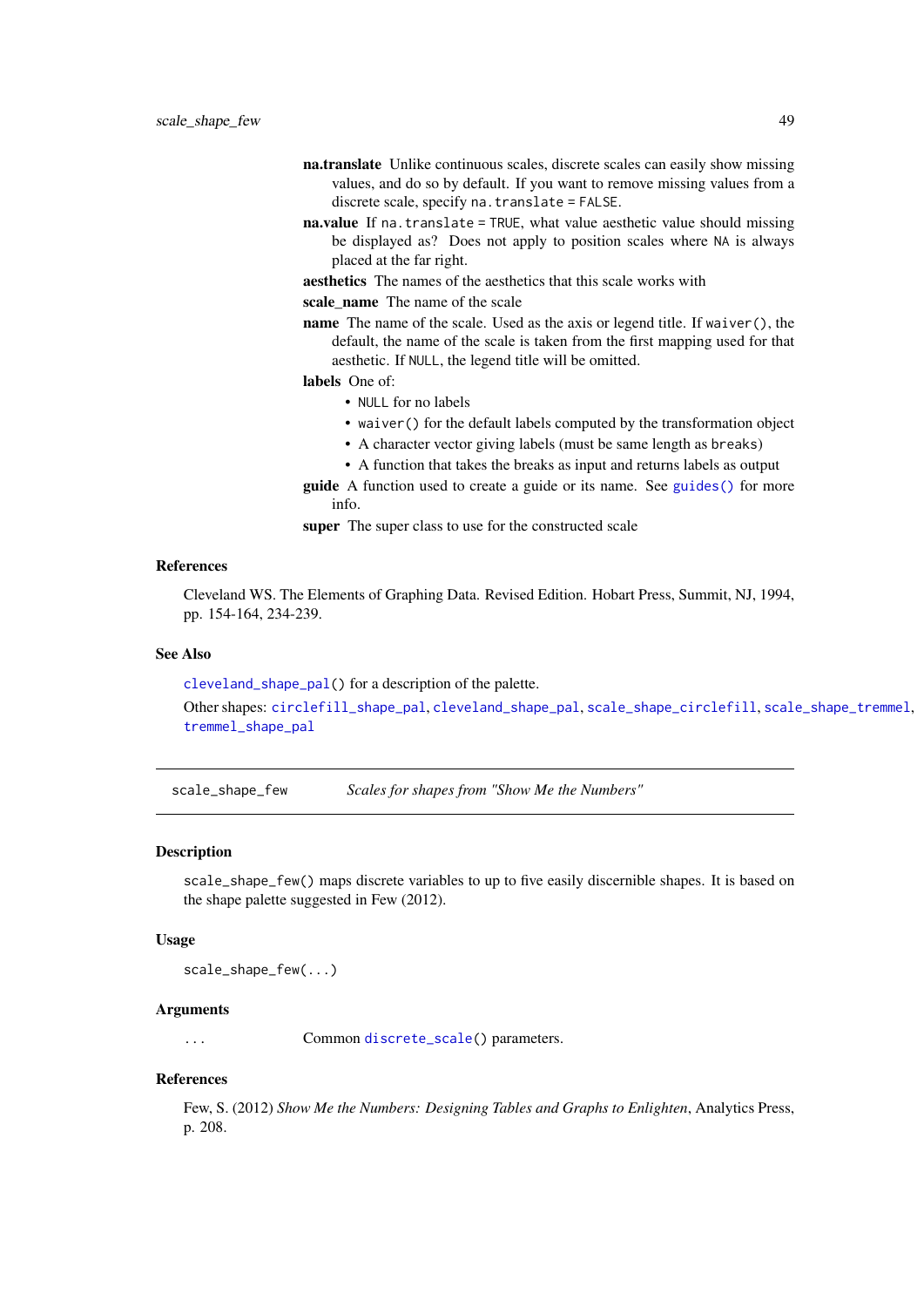### See Also

[scale\\_shape\\_few\(](#page-48-0)) for the shape palette that this scale uses.

<span id="page-49-0"></span>scale\_shape\_stata *Stata shape scale*

### Description

See [stata\\_shape\\_pal\(](#page-56-0)) for details.

### Usage

```
scale_shape_stata(...)
```
#### Arguments

... Arguments passed on to discrete\_scale

palette A palette function that when called with a single integer argument (the number of levels in the scale) returns the values that they should take.

breaks One of:

- NULL for no breaks
- waiver() for the default breaks computed by the transformation object
- A character vector of breaks
- A function that takes the limits as input and returns breaks as output
- limits A character vector that defines possible values of the scale and their order.
- drop Should unused factor levels be omitted from the scale? The default, TRUE, uses the levels that appear in the data; FALSE uses all the levels in the factor.
- na.translate Unlike continuous scales, discrete scales can easily show missing values, and do so by default. If you want to remove missing values from a discrete scale, specify na.translate = FALSE.
- na.value If na.translate = TRUE, what value aesthetic value should missing be displayed as? Does not apply to position scales where NA is always placed at the far right.
- aesthetics The names of the aesthetics that this scale works with

scale name The name of the scale

name The name of the scale. Used as the axis or legend title. If waiver(), the default, the name of the scale is taken from the first mapping used for that aesthetic. If NULL, the legend title will be omitted.

# labels One of:

- NULL for no labels
- waiver() for the default labels computed by the transformation object
- A character vector giving labels (must be same length as breaks)
- A function that takes the breaks as input and returns labels as output
- guide A function used to create a guide or its name. See [guides\(\)](#page-0-0) for more info.

super The super class to use for the constructed scale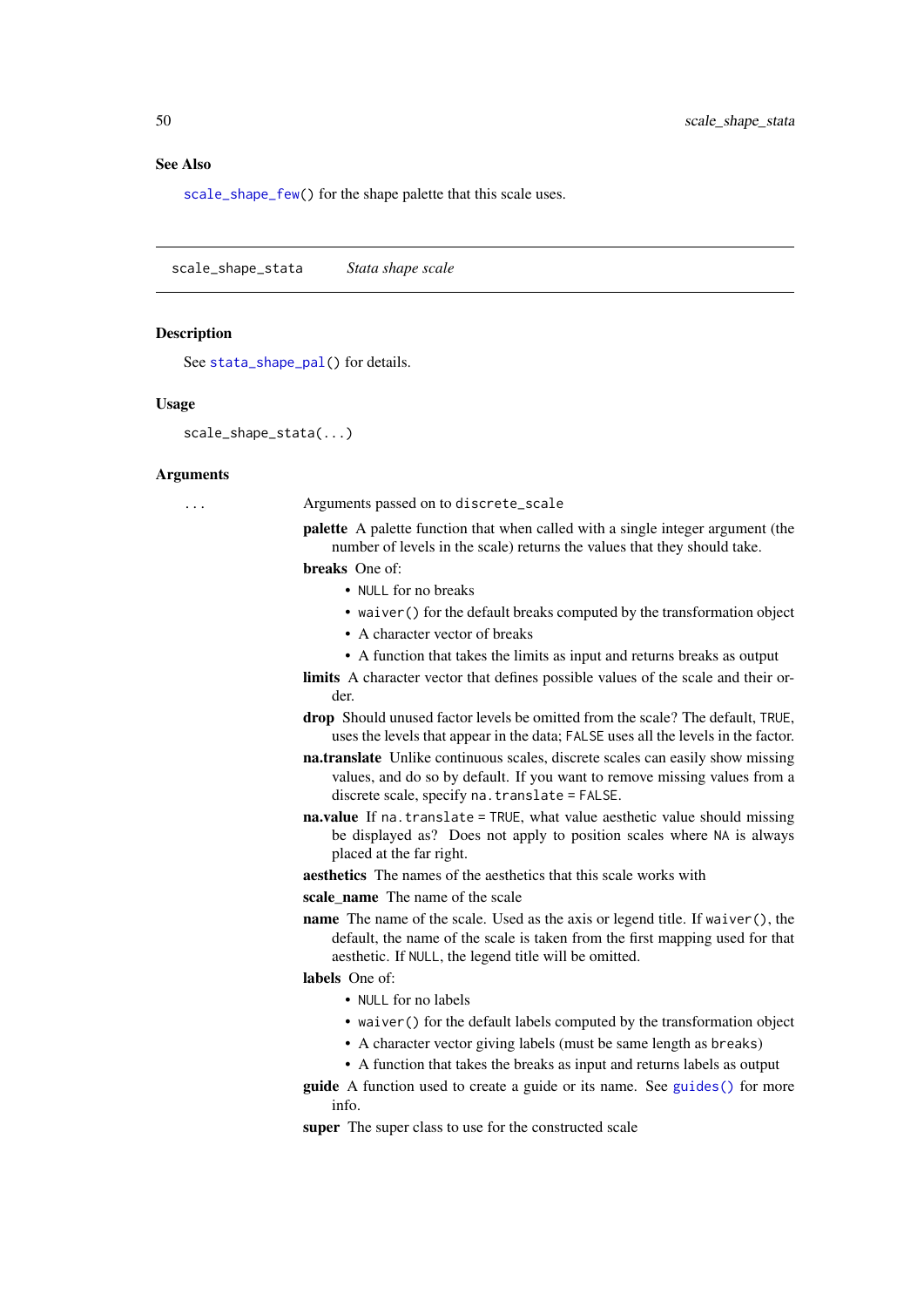# scale\_shape\_tableau 51

# Examples

library("ggplot2")

```
p <- ggplot(mtcars) +
     geom_point(aes(x = wt, y = mpg, shape = factor(gear))) +
     facet_wrap(~am)
p + theme_stata() + scale_shape_stata()
```
<span id="page-50-0"></span>scale\_shape\_tableau *Tableau shape scales*

# Description

See [tableau\\_shape\\_pal\(](#page-60-0)) for details.

# Usage

```
scale_shape_tableau(palette = "default", ...)
```

| palette | Palette name.                                                                                                                                                                                                                  |
|---------|--------------------------------------------------------------------------------------------------------------------------------------------------------------------------------------------------------------------------------|
| .       | Arguments passed on to discrete_scale                                                                                                                                                                                          |
|         | <b>palette</b> A palette function that when called with a single integer argument (the<br>number of levels in the scale) returns the values that they should take.                                                             |
|         | breaks One of:                                                                                                                                                                                                                 |
|         | • NULL for no breaks                                                                                                                                                                                                           |
|         | • waiver () for the default breaks computed by the transformation object                                                                                                                                                       |
|         | • A character vector of breaks                                                                                                                                                                                                 |
|         | • A function that takes the limits as input and returns breaks as output                                                                                                                                                       |
|         | <b>limits</b> A character vector that defines possible values of the scale and their or-<br>der.                                                                                                                               |
|         | <b>drop</b> Should unused factor levels be omitted from the scale? The default, TRUE,<br>uses the levels that appear in the data; FALSE uses all the levels in the factor.                                                     |
|         | na.translate Unlike continuous scales, discrete scales can easily show missing<br>values, and do so by default. If you want to remove missing values from a<br>discrete scale, specify na. translate = FALSE.                  |
|         | na.value If na.translate = TRUE, what value aesthetic value should missing<br>be displayed as? Does not apply to position scales where NA is always<br>placed at the far right.                                                |
|         | <b>aesthetics</b> The names of the aesthetics that this scale works with                                                                                                                                                       |
|         | scale name The name of the scale                                                                                                                                                                                               |
|         | <b>name</b> The name of the scale. Used as the axis or legend title. If waiver(), the<br>default, the name of the scale is taken from the first mapping used for that<br>aesthetic. If NULL, the legend title will be omitted. |
|         | labels One of:                                                                                                                                                                                                                 |
|         | • NULL for no labels                                                                                                                                                                                                           |
|         | • waiver () for the default labels computed by the transformation object                                                                                                                                                       |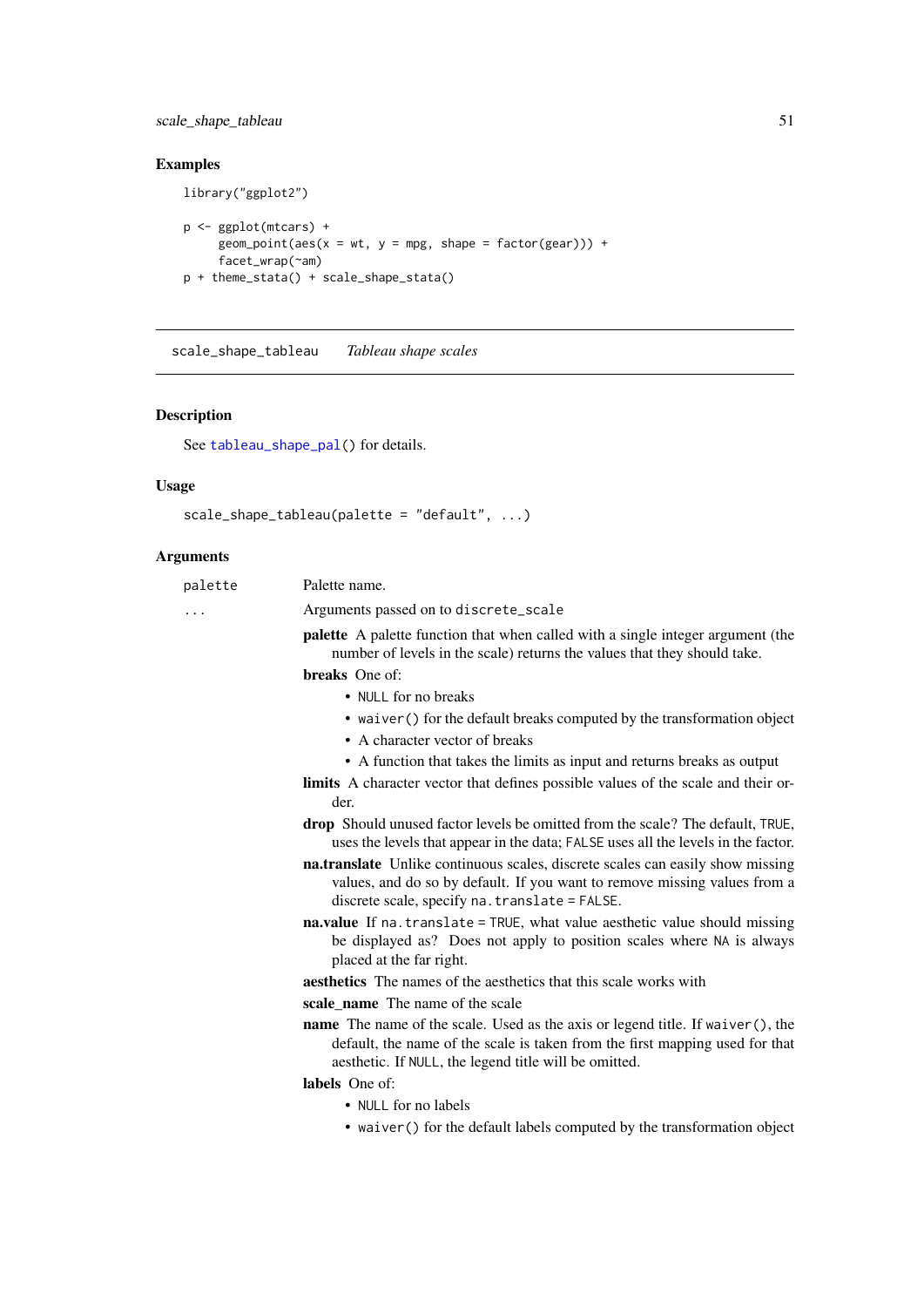- A character vector giving labels (must be same length as breaks)
- A function that takes the breaks as input and returns labels as output
- guide A function used to create a guide or its name. See [guides\(\)](#page-0-0) for more info.

super The super class to use for the constructed scale

## See Also

Other shape tableau: [tableau\\_shape\\_pal](#page-60-0)

# Examples

```
library("ggplot2")
```

```
p <- ggplot(mtcars) +
     geom\_point(aes(x = wt, y = mp, shape = factor(gear))) +facet_wrap(~am)
p + scale_shape_tableau()
```
<span id="page-51-0"></span>scale\_shape\_tremmel *Shape scales from Tremmel (1995)*

# Description

Shape scales from Tremmel (1995)

# Usage

```
scale\_shape\_tremmel(overlap = FALSE, alt = TRUE, ...)
```

| overlap | use an empty circle instead of a solid circle when $n == 2$ .                                                                                                                                                         |
|---------|-----------------------------------------------------------------------------------------------------------------------------------------------------------------------------------------------------------------------|
| alt     | If TRUE, then when $n = 3$ , use a solid circle, plus sign and empty triangle. Oth-<br>erwise use a solid circle, empty circle, and empty triangle.                                                                   |
| .       | Arguments passed on to discrete_scale                                                                                                                                                                                 |
|         | <b>palette</b> A palette function that when called with a single integer argument (the<br>number of levels in the scale) returns the values that they should take.                                                    |
|         | <b>breaks</b> One of:                                                                                                                                                                                                 |
|         | • NULL for no breaks                                                                                                                                                                                                  |
|         | • waiver () for the default breaks computed by the transformation object                                                                                                                                              |
|         | • A character vector of breaks                                                                                                                                                                                        |
|         | • A function that takes the limits as input and returns breaks as output                                                                                                                                              |
|         | <b>limits</b> A character vector that defines possible values of the scale and their or-<br>der.                                                                                                                      |
|         | <b>drop</b> Should unused factor levels be omitted from the scale? The default, TRUE,<br>uses the levels that appear in the data; FALSE uses all the levels in the factor.                                            |
|         | <b>nationalistic</b> Unlike continuous scales, discrete scales can easily show missing<br>values, and do so by default. If you want to remove missing values from a<br>discrete scale, specify na. translate = FALSE. |
|         |                                                                                                                                                                                                                       |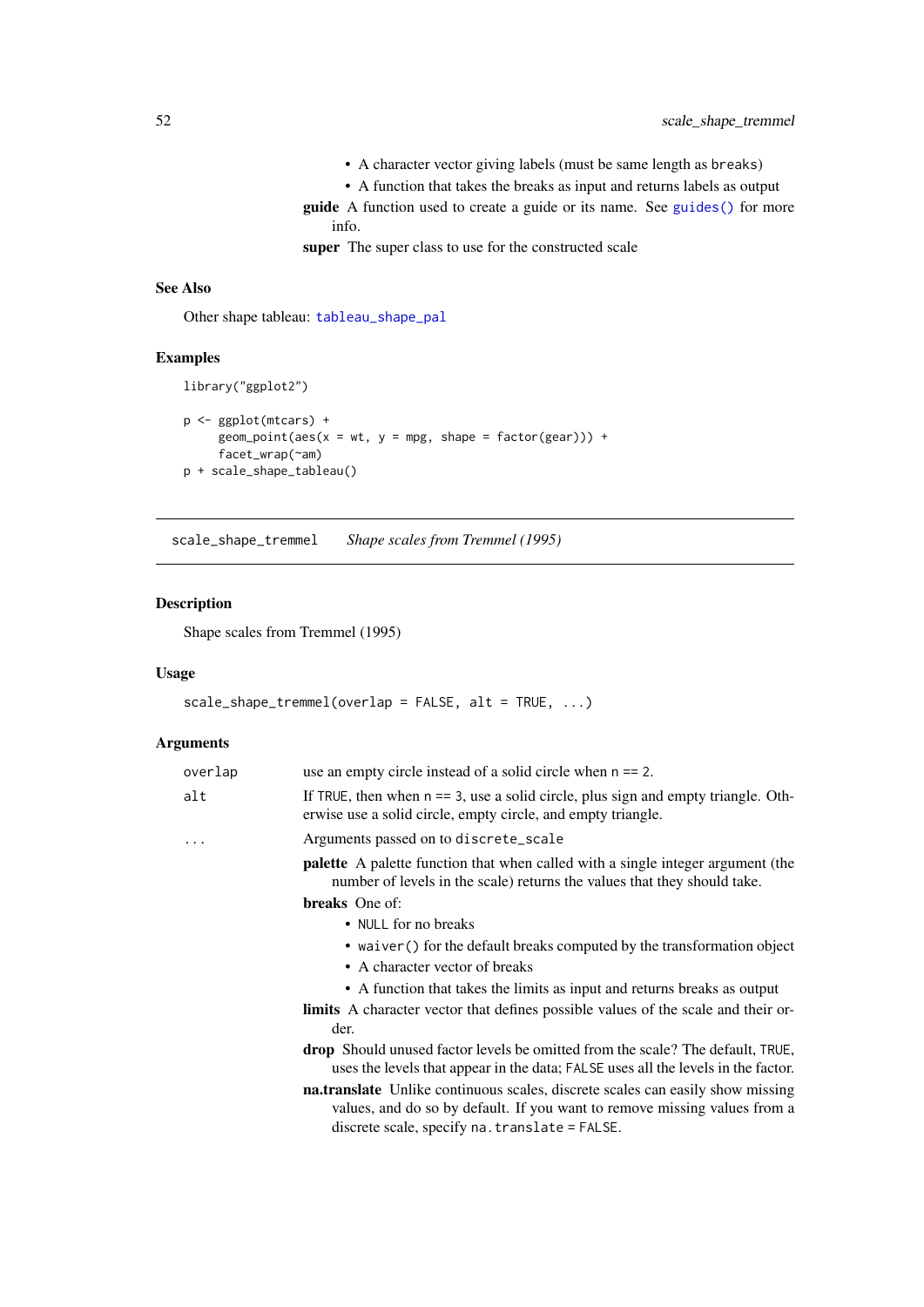- na.value If na.translate = TRUE, what value aesthetic value should missing be displayed as? Does not apply to position scales where NA is always placed at the far right.
- aesthetics The names of the aesthetics that this scale works with

scale name The name of the scale

name The name of the scale. Used as the axis or legend title. If waiver(), the default, the name of the scale is taken from the first mapping used for that aesthetic. If NULL, the legend title will be omitted.

labels One of:

- NULL for no labels
- waiver() for the default labels computed by the transformation object
- A character vector giving labels (must be same length as breaks)
- A function that takes the breaks as input and returns labels as output

guide A function used to create a guide or its name. See [guides\(\)](#page-0-0) for more info.

super The super class to use for the constructed scale

## See Also

[tremmel\\_shape\\_pal\(](#page-77-0)) for a description of the palette.

Other shapes: [circlefill\\_shape\\_pal](#page-7-0), [cleveland\\_shape\\_pal](#page-8-0), [scale\\_shape\\_circlefill](#page-46-0), [scale\\_shape\\_cleveland](#page-47-0) [tremmel\\_shape\\_pal](#page-77-0)

### Examples

library("ggplot2")

```
p \leftarrow ggplot(mtcars, aes(x = mpg, y = hp, shape = factor(cyl))) +geom_point()
```
p + scale\_shape\_tremmel()

```
p + scale_shape_tremmel(alt = TRUE)
```
p + scale\_shape\_tremmel(overlap = TRUE)

<span id="page-52-0"></span>show\_linetypes *Show linetypes*

## **Description**

A quick and dirty way to show linetypes.

### Usage

show\_linetypes(linetypes, labels = TRUE)

| linetypes | A character vector of linetypes. See par().    |
|-----------|------------------------------------------------|
| labels    | Label each line with its linetype (lty) value. |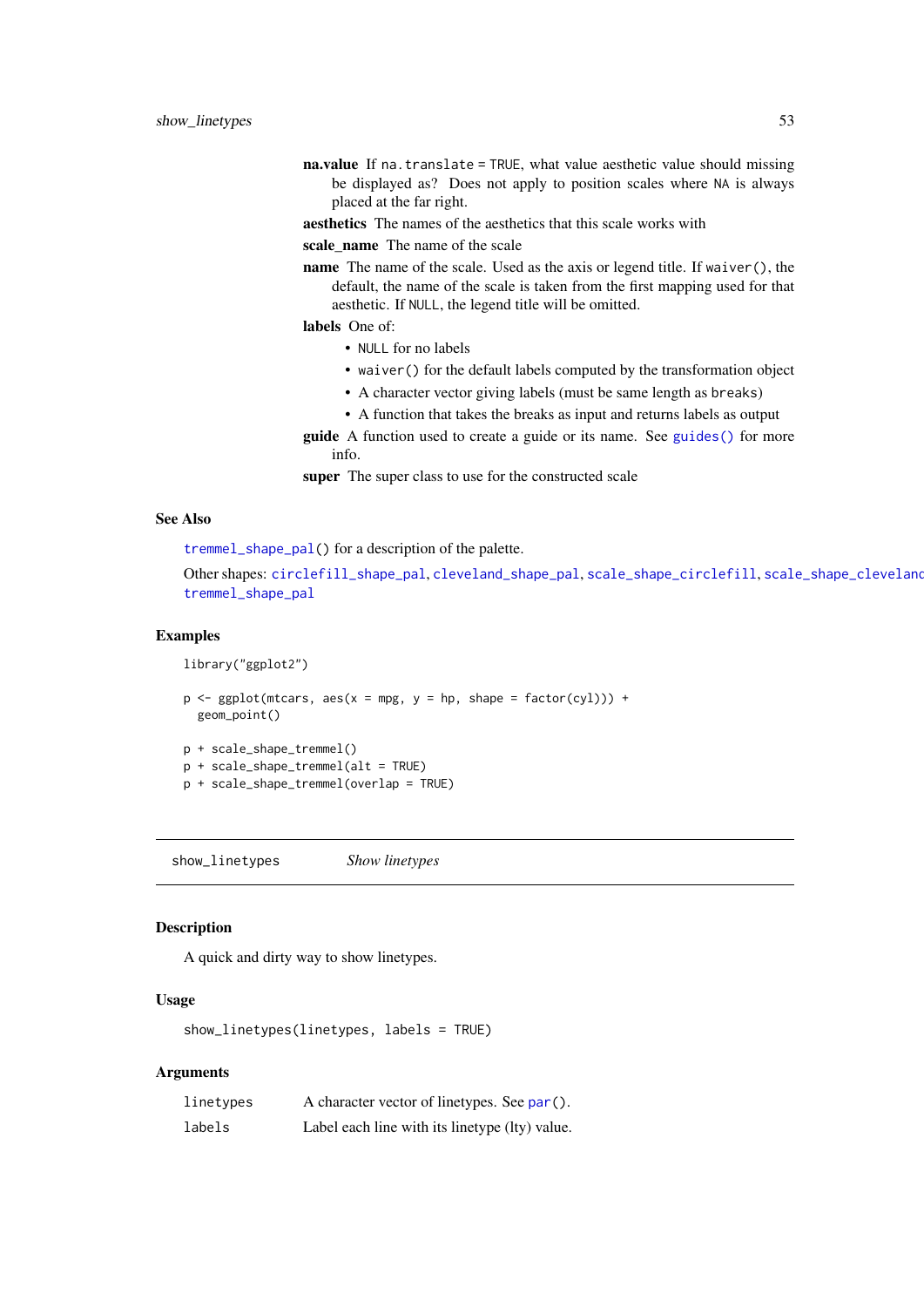### Value

This function called for the side effect of creating a plot. It returns linetypes.

## See Also

[show\\_col\(](#page-0-0)), [show\\_linetypes\(](#page-52-0))

# Examples

library("scales")

```
show_linetypes(linetype_pal()(3))
show_linetypes(linetype_pal()(3), labels = TRUE)
```
show\_shapes *Show shapes*

# Description

A quick and dirty way to show shapes.

## Usage

```
show_shapes(shapes, labels = TRUE)
```
### Arguments

| shapes | A numeric or character vector of shapes. See par(). |
|--------|-----------------------------------------------------|
| labels | Include the plotting character value of the symbol. |

## Value

This function called for the side effect of creating a plot. It returns shapes.

# See Also

[show\\_col\(](#page-0-0)), [show\\_linetypes\(](#page-52-0))

# Examples

```
library("scales")
```

```
show_shapes(shape_pal()(5))
show_shapes(shape_pal()(3), labels = TRUE)
```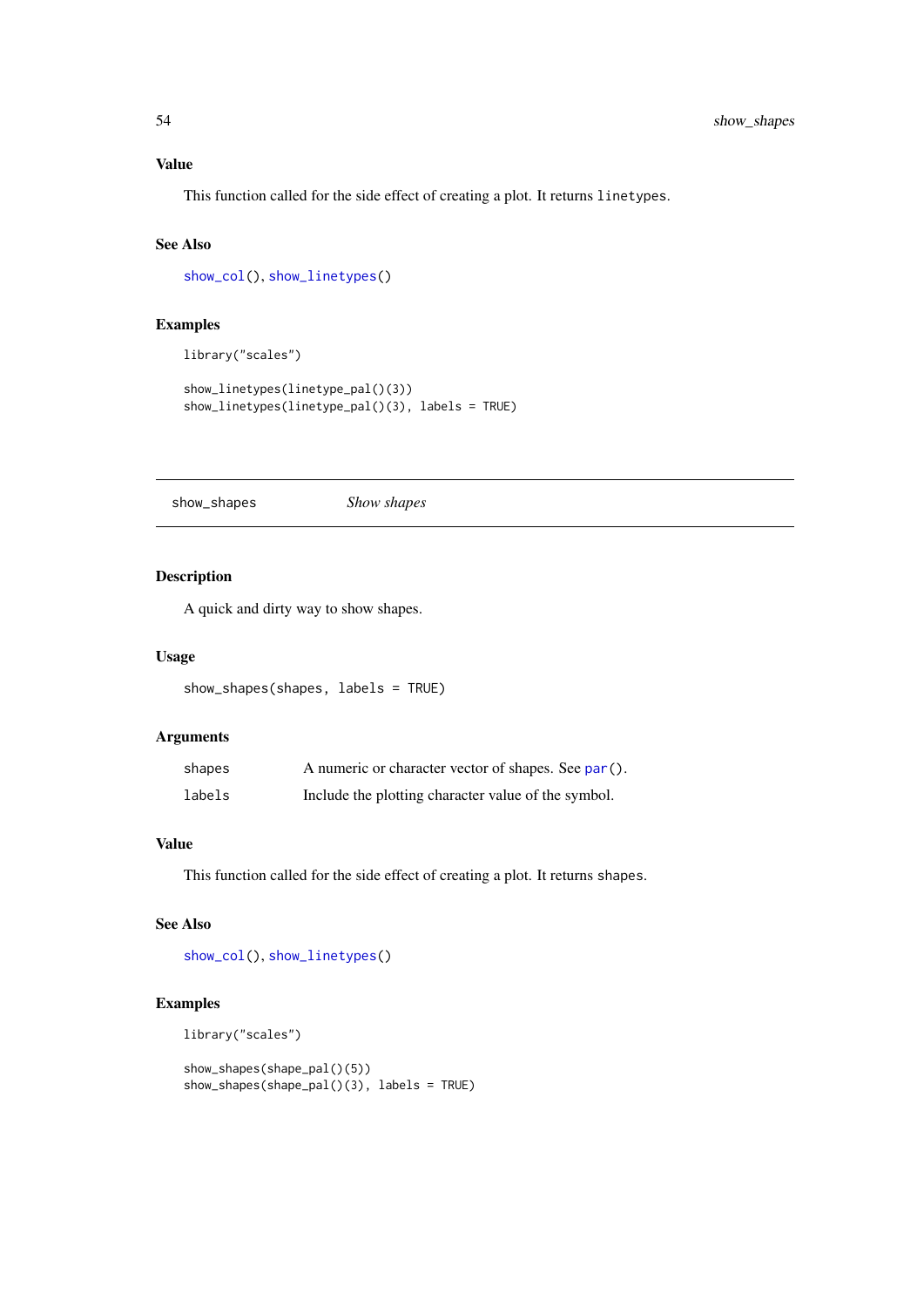### Description

Format numbers with automatic number of digits

## Usage

```
smart_digits(x, ...)
```
smart\_digits\_format(x, ...)

### Arguments

| X        | A numeric vector to format    |
|----------|-------------------------------|
| $\cdots$ | Parameters passed to format() |

### Value

A character vector. smart\_digits\_format() returns a function with a single argument x, a numeric vector, that returns a charactger vector.

# Author(s)

Josh O'Brien, Baptise Auguie, Jeffrey B. Arnold

### References

Josh O'Brien, [http://stackoverflow.com/questions/23169938/select-accuracy-to-displ](http://stackoverflow.com/questions/23169938/select-accuracy-to-display-additional-axis-breaks/23171858#23171858)ay-additional-axis-breaks/ [23171858#23171858](http://stackoverflow.com/questions/23169938/select-accuracy-to-display-additional-axis-breaks/23171858#23171858).

<span id="page-54-0"></span>solarized\_pal *Solarized color palette (discrete)*

# Description

Qualitative color palate based on the Ethan Schoonover's Solarized palette, [http://ethanschoonov](http://ethanschoonover.com/solarized)er. [com/solarized](http://ethanschoonover.com/solarized). This palette supports up to seven values.

### Usage

```
solarized_pal(accent = "blue")
```
# Arguments

accent character Starting color.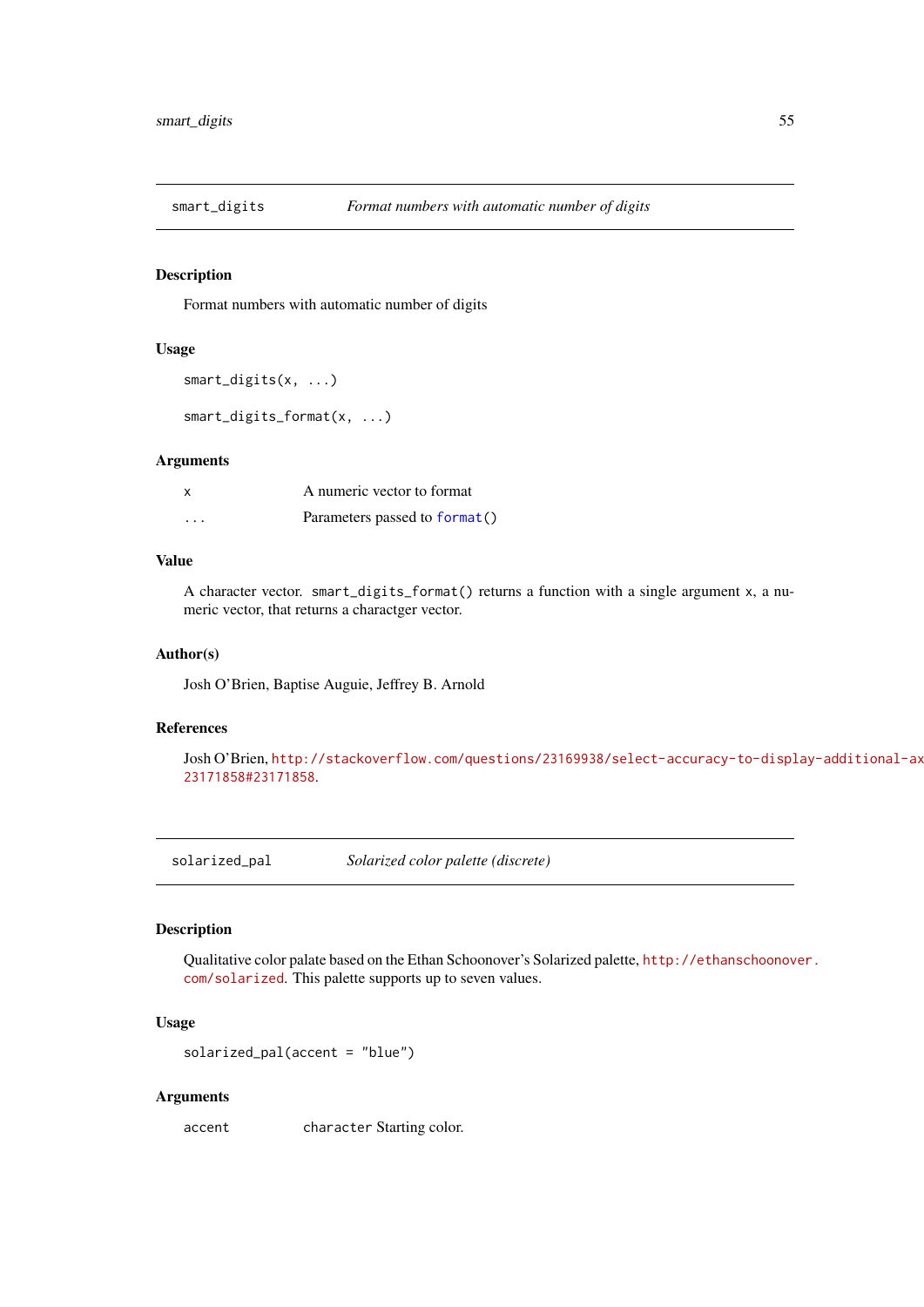### Note

For a given starting color and number of colors in the palette, the other colors are the combination of colors that maximizes the total Euclidean distance between colors in L\*a\*b space.

# See Also

Other solarized colour: [scale\\_fill\\_solarized](#page-42-0)

## Examples

```
library("scales")
show_col(solarized_pal()(2))
show_col(solarized_pal()(3))
show_col(solarized_pal("red")(4))
```
<span id="page-55-0"></span>stata\_linetype\_pal *Stata linetype palette (discrete)*

### Description

Linetype palette based on the linepattern scheme in Stata. This palette supports up to 15 values.

### Usage

```
stata_linetype_pal()
```
## See Also

[scale\\_linetype\\_stata\(](#page-44-0)) Other linetype stata: [scale\\_linetype\\_stata](#page-44-0)

stata\_pal *Stata color palettes (discrete)*

#### Description

Stata color palettes. See Stata documentation for a description of the schemes, [http://www.stata.](http://www.stata.com/help.cgi?schemes) [com/help.cgi?schemes](http://www.stata.com/help.cgi?schemes).

# Usage

stata\_pal(scheme = "s2color")

### Arguments

scheme character. One of "s2color", "s1rcolor", "s1color", or "mono".

# Details

All these palettes support up to 15 values.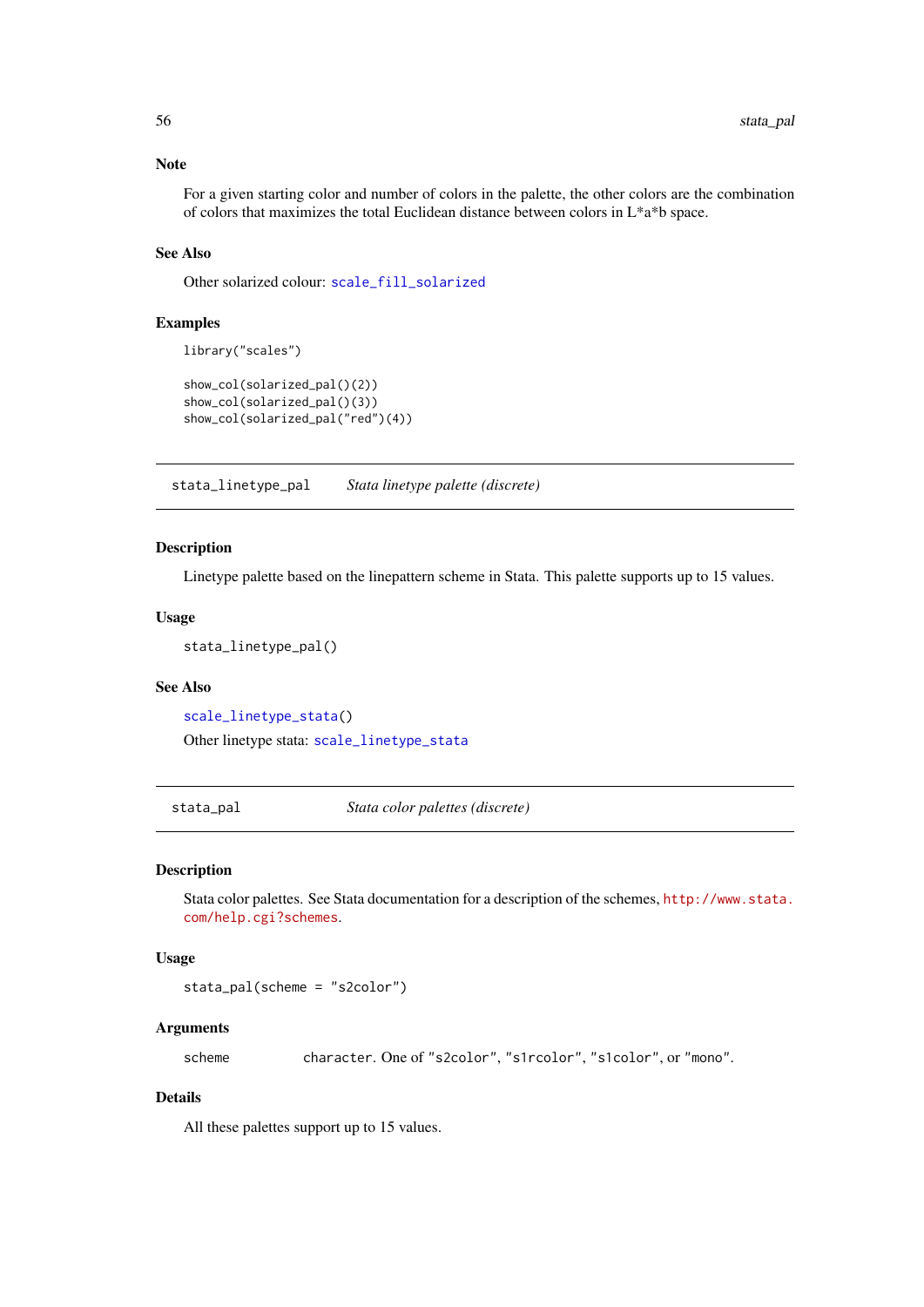### stata\_shape\_pal 57

# Examples

library("scales")

```
show_col(stata_pal("s2color")(15))
show_col(stata_pal("s1rcolor")(15))
show_col(stata_pal("s1color")(15))
show_col(stata_pal("mono")(15))
```
<span id="page-56-0"></span>stata\_shape\_pal *Stata shape palette (discrete)*

# Description

Shape palette based on the symbol palette in Stata used in scheme s2mono. This palette supports up to 10 values.

### Usage

stata\_shape\_pal()

## See Also

See [scale\\_shape\\_stata\(](#page-49-0)) for examples.

stat\_fivenumber *Calculate components of a five-number summary*

## Description

The five number summary of a sample is the minimum, first quartile, median, third quartile, and maximum.

# Usage

```
stat_fivenumber(mapping = NULL, data = NULL, geom = "boxplot",
 probs = c(0, 0.25, 0.5, 0.75, 1), na.rm = FALSE,
 position = "identity", show.legend = NA, inherit.aes = TRUE, \dots)
```

| mapping | Set of aesthetic mappings created by aes () or aes (). If specified and inherit. aes<br>$=$ TRUE (the default), it is combined with the default mapping at the top level of<br>the plot. You must supply mapping if there is no plot mapping. |  |
|---------|-----------------------------------------------------------------------------------------------------------------------------------------------------------------------------------------------------------------------------------------------|--|
| data    | The data to be displayed in this layer. There are three options:                                                                                                                                                                              |  |
|         | If NULL, the default, the data is inherited from the plot data as specified in the<br>call to $ggplot()$ .                                                                                                                                    |  |
|         | A data, frame, or other object, will override the plot data. All objects will be<br>fortified to produce a data frame. See for $\text{trify}()$ for which variables will be<br>created.                                                       |  |
|         | A function will be called with a single argument, the plot data. The return<br>value must be a data. frame, and will be used as the layer data.                                                                                               |  |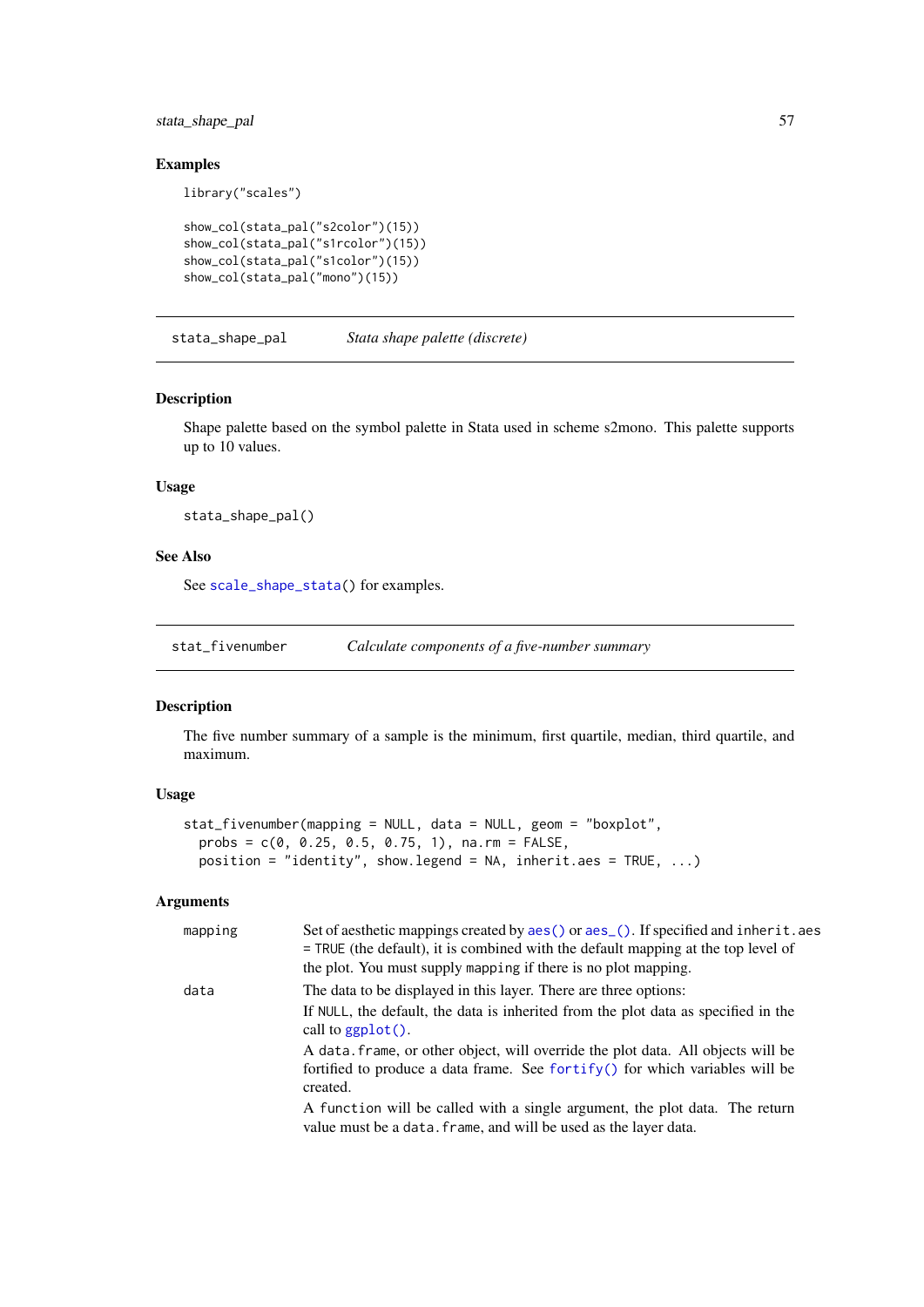| geom        | The geometric object to use display the data                                                                                                                                                                                                              |
|-------------|-----------------------------------------------------------------------------------------------------------------------------------------------------------------------------------------------------------------------------------------------------------|
| probs       | Quantiles to use for the five number summary.                                                                                                                                                                                                             |
| na.rm       | If FALSE (the default), removes missing values with a warning. If TRUE silently<br>removes missing values.                                                                                                                                                |
| position    | Position adjustment, either as a string, or the result of a call to a position adjust-<br>ment function.                                                                                                                                                  |
| show.legend | logical. Should this layer be included in the legends? NA, the default, includes if<br>any aesthetics are mapped. FALSE never includes, and TRUE always includes. It<br>can also be a named logical vector to finely select the aesthetics to display.    |
| inherit.aes | If FALSE, overrides the default aesthetics, rather than combining with them.<br>This is most useful for helper functions that define both data and aesthetics and<br>shouldn't inherit behaviour from the default plot specification, e.g. borders $()$ . |
| .           | Other arguments passed on to layer (). These are often aesthetics, used to set<br>an aesthetic to a fixed value, like colour = "red" or size = 3. They may also<br>be parameters to the paired geom/stat.                                                 |

# Value

A data frame with additional columns:

| width  | width of boxplot          |
|--------|---------------------------|
| min    | minimum                   |
| lower  | lower hinge, 25% quantile |
| middle | median, 50% quantile      |
| upper  | upper hinge, 75% quantile |
| max    | maximum                   |

## See Also

[stat\\_boxplot\(](#page-0-0))

<span id="page-57-0"></span>tableau\_color\_pal *Tableau Color Palettes (discrete)*

# Description

Color palettes used in [Tableau.](http://www.tableausoftware.com/)

# Usage

```
tableau_color_pal(palette = "Tableau 10", type = c("regular",
  "ordered-sequential", "ordered-diverging"), direction = 1)
```

| palette   | Palette name. See Details for available palettes.                                           |
|-----------|---------------------------------------------------------------------------------------------|
| type      | Type of palette. One of "regular", "ordered-diverging", or "ordered-sequential".            |
| direction | If 1, the default, then use the original order of colors. If -1, then reverse the<br>order. |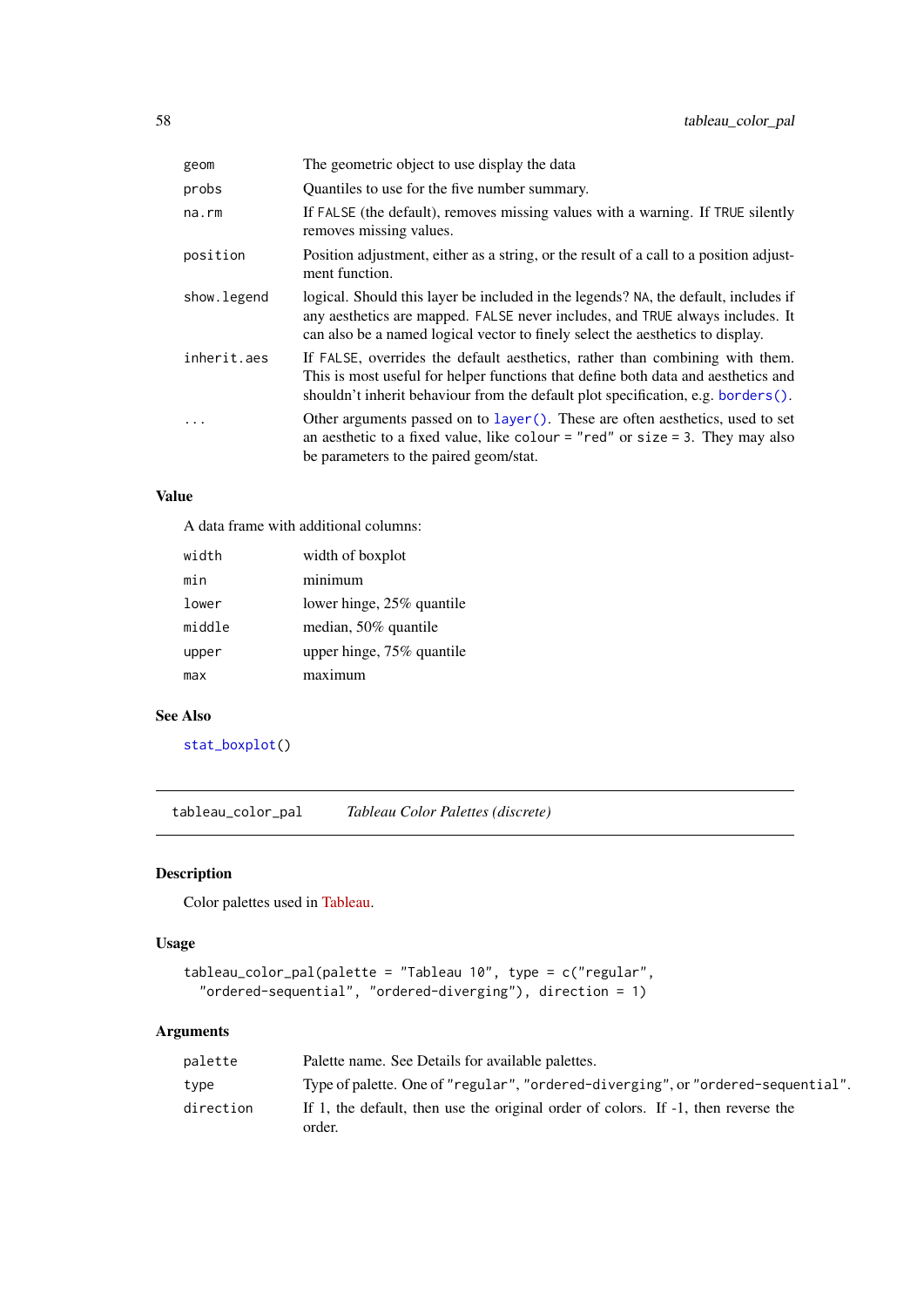#### tableau\_color\_pal 59

### Details

Tableau provides three types of color palettes: "regular" (discrete, qualitative categories), "ordered-sequential", and "ordered-diverging".

- "regular""Tableau 10", "Tableau 20", "Color Blind", "Seattle Grays", "Traffic", "Miller Stone", "Superfishel Stone", "Nuriel Stone", "Jewel Bright", "Summer", "Winter", "Green-Orange-Teal", "Red-Blue-Brown", "Purple-Pink-Gray", "Hue Circle", "Classic 10", "Classic 10 Medium", "Classic 10 Light", "Classic 20", "Classic Gray 5", "Classic Color Blind", "Classic Traffic Light", "Classic Purple-Gray 6", "Classic Purple-Gray 12", "Classic Green-Orange 6", "Classic Green-Orange 12", "Classic Blue-Red 6", "Classic Blue-Red 12", "Classic Cyclic"
- "ordered-diverging""Orange-Blue Diverging", "Red-Green Diverging", "Green-Blue Diverging", "Red-Blue Diverging", "Red-Black Diverging", "Gold-Purple Diverging", "Red-Green-Gold Diverging", "Sunset-Sunrise Diverging", "Orange-Blue-White Diverging", "Red-Green-White Diverging", "Green-Blue-White Diverging", "Red-Blue-White Diverging", "Red-Black-White Diverging", "Orange-Blue Light Diverging", "Temperature Diverging", "Classic Red-Green", "Classic Red-Blue", "Classic Red-Black", "Classic Area Red-Green", "Classic Orange-Blue", "Classic Green-Blue", "Classic Red-White-Green", "Classic Red-White-Black", "Classic Orange-White-Blue", "Classic Red-White-Black Light", "Classic Orange-White-Blue Light", "Classic Red-White-Green Light", "Classic Red-Green Light"
- "ordered-sequential""Blue-Green Sequential", "Blue Light", "Orange Light", "Blue", "Orange", "Green", "Red", "Purple", "Brown", "Gray", "Gray Warm", "Blue-Teal", "Orange-Gold", "Green-Gold", "Red-Gold", "Classic Green", "Classic Gray", "Classic Blue", "Classic Red", "Classic Orange", "Classic Area Red", "Classic Area Green", "Classic Area-Brown"

### References

<http://vis.stanford.edu/color-names/analyzer/>

Maureen Stone, 'Designing Colors for Data' (slides), at the International Symposium on Computational Aesthetics in Graphics, Visualization, and Imaging, Banff, AB, Canada, June 22, 2007 <http://www.stonesc.com/slides/CompAe%202007.pdf>.

Heer, Jeffrey and Maureen Stone, 2012 'Color Naming Models for Color Selection, Image Editing and Palette Design', ACM Human Factors in Computing Systems (CHI) [http://vis.stanford.](http://vis.stanford.edu/files/2012-ColorNameModels-CHI.pdf) [edu/files/2012-ColorNameModels-CHI.pdf](http://vis.stanford.edu/files/2012-ColorNameModels-CHI.pdf).

### See Also

Other colour tableau: [scale\\_colour\\_gradient2\\_tableau](#page-29-0), [scale\\_colour\\_gradient\\_tableau](#page-30-0), [scale\\_colour\\_tableau](#page-36-0), [tableau\\_gradient\\_pal](#page-59-0)

#### Examples

```
library("scales")
```

```
palettes <- ggthemes_data[["tableau"]][["color-palettes"]][["regular"]]
for (palname in names(palettes)) {
 pal <- tableau_color_pal(palname)
  max_n <- attr(pal, "max_n")
  show_col(pal(max_n))
  title(main = palname)
}
```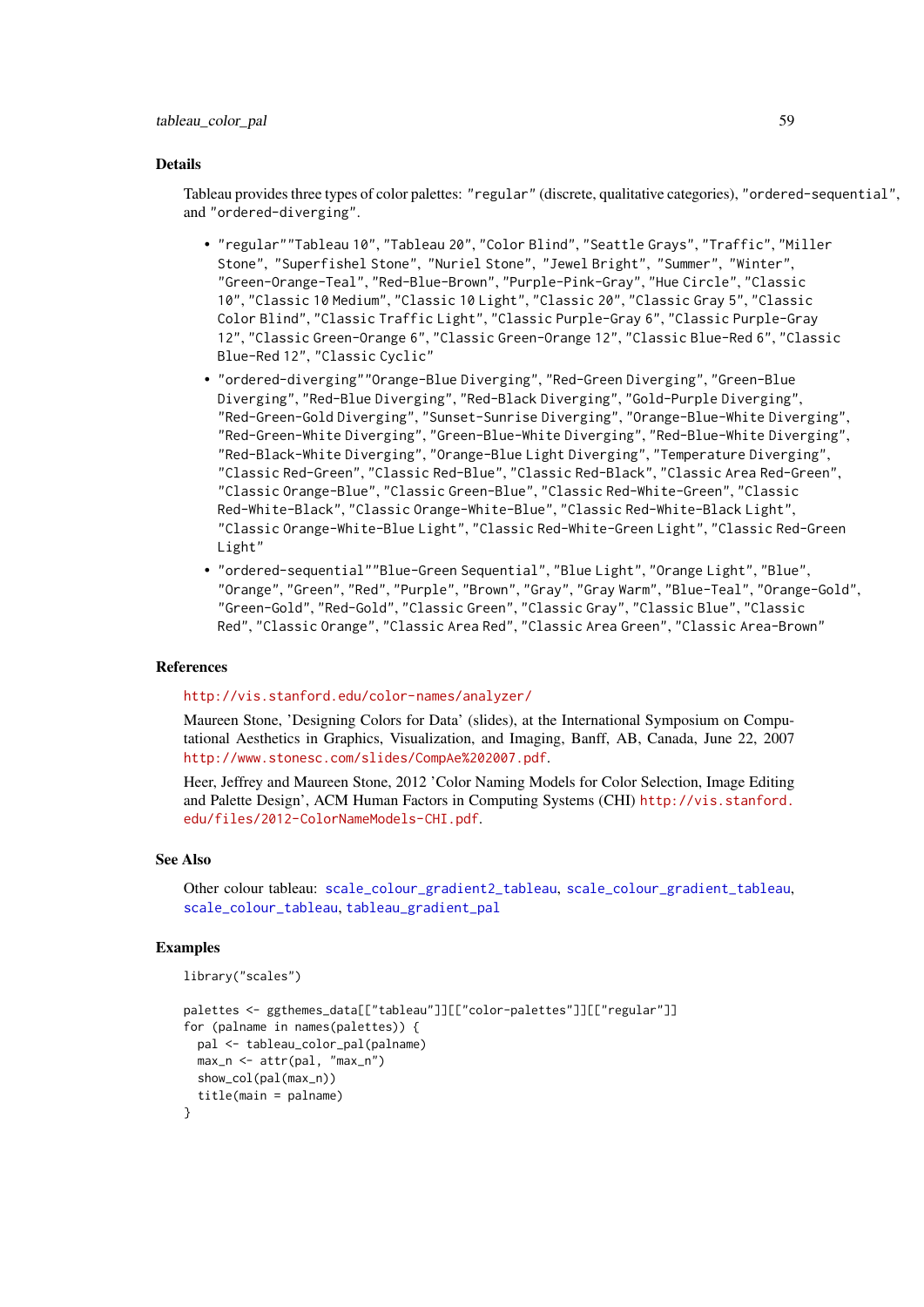<span id="page-59-0"></span>tableau\_gradient\_pal *Tableau colour gradient palettes (continuous)*

## Description

Gradient color palettes using the diverging and sequential continous color palettes in Tableau. See [tableau\\_color\\_pal\(\)](#page-57-0) for discrete color palettes.

### Usage

```
tableau_gradient_pal(palette = "Blue", type = "ordered-sequential")
tableau_seq_gradient_pal(palette = "Blue", ...)
```

```
tableau_div_gradient_pal(palette = "Orange-Blue Diverging", ...)
```
# Arguments

palette Palette name.

|      | • "ordered-sequential""Blue-Green Sequential", "Blue Light", "Orange<br>Light", "Blue", "Orange", "Green", "Red", "Purple", "Brown", "Gray",<br>"Gray Warm", "Blue-Teal", "Orange-Gold", "Green-Gold", "Red-Gold",<br>"Classic Green", "Classic Gray", "Classic Blue", "Classic Red", "Classic<br>Orange", "Classic Area Red", "Classic Area Green", "Classic Area-Brown"                                                                                                                                                                                                                                                                                                                                                                                                                                                  |
|------|----------------------------------------------------------------------------------------------------------------------------------------------------------------------------------------------------------------------------------------------------------------------------------------------------------------------------------------------------------------------------------------------------------------------------------------------------------------------------------------------------------------------------------------------------------------------------------------------------------------------------------------------------------------------------------------------------------------------------------------------------------------------------------------------------------------------------|
|      | • "ordered-diverging""Orange-Blue Diverging", "Red-Green Diverging",<br>"Green-Blue Diverging", "Red-Blue Diverging", "Red-Black Diverging",<br>"Gold-Purple Diverging", "Red-Green-Gold Diverging", "Sunset-Sunrise<br>Diverging", "Orange-Blue-White Diverging", "Red-Green-White Diverging",<br>"Green-Blue-White Diverging", "Red-Blue-White Diverging", "Red-Black-White<br>Diverging", "Orange-Blue Light Diverging", "Temperature Diverging",<br>"Classic Red-Green", "Classic Red-Blue", "Classic Red-Black", "Classic<br>Area Red-Green", "Classic Orange-Blue", "Classic Green-Blue", "Classic<br>Red-White-Green", "Classic Red-White-Black", "Classic Orange-White-Blue",<br>"Classic Red-White-Black Light", "Classic Orange-White-Blue Light",<br>"Classic Red-White-Green Light", "Classic Red-Green Light" |
| type | Palette type, either "ordered-sequential" or "ordered-diverging".                                                                                                                                                                                                                                                                                                                                                                                                                                                                                                                                                                                                                                                                                                                                                          |
| .    | Arguments passed to tableau_gradient_pal.                                                                                                                                                                                                                                                                                                                                                                                                                                                                                                                                                                                                                                                                                                                                                                                  |

### See Also

Other colour tableau: [scale\\_colour\\_gradient2\\_tableau](#page-29-0), [scale\\_colour\\_gradient\\_tableau](#page-30-0), [scale\\_colour\\_tableau](#page-36-0), [tableau\\_color\\_pal](#page-57-0)

## Examples

```
library("scales")
x \leq -\text{seq}(0, 1, \text{length} = 25)r \leftarrow sqrt(out(x \land 2, x \land 2, "+")palettes <-
  ggthemes_data[["tableau"]][["color-palettes"]][["ordered-sequential"]]
```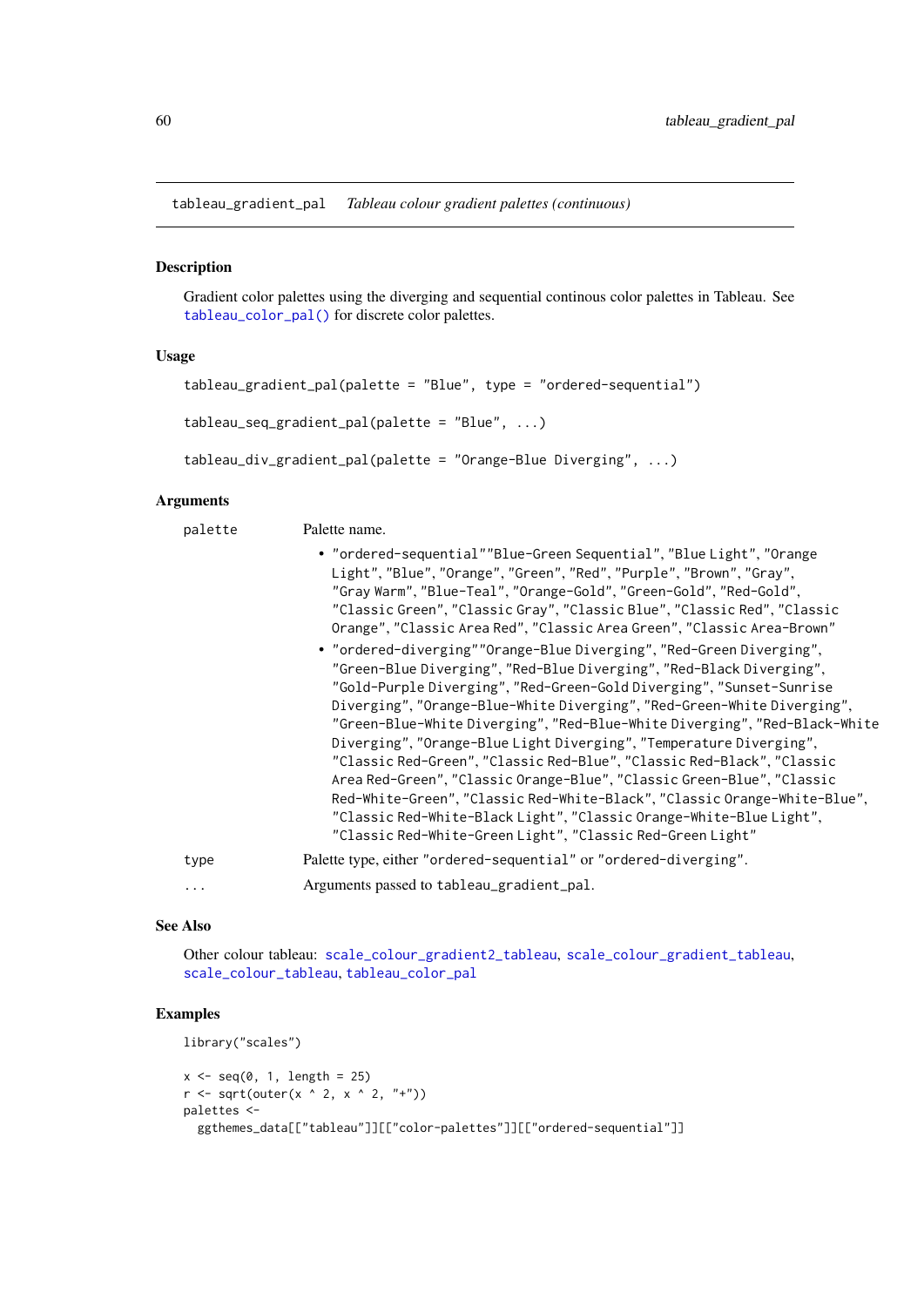```
for (palname in names(palettes)) {
 col \leq tableau_seq_gradient_pal(palname)(seq(0, 1, length = 12))
  image(r, col = col)title(main = palname)
}
```
<span id="page-60-0"></span>tableau\_shape\_pal *Tableau Shape Palettes (discrete)*

## Description

Shape palettes used by [Tableau.](http://www.tableausoftware.com/)

### Usage

```
tableau_shape_pal(palette = c("default", "filled", "proportions"))
```
### Arguments

palette Palette name.

## Details

Not all shape palettes in Tableau are supported. Additionally, these palettes are not exact, and use the best unicode character for the shape palette.

Since these palettes use unicode characters, their look may depend on the font being used, and not all characters may be available.

Shape palettes in Tableau are used to expose images for use a markers in charts, and thus are sometimes groupings of closely related symbols.

#### See Also

Other shape tableau: [scale\\_shape\\_tableau](#page-50-0)

## Examples

```
## Not run:
  # need to set a font containing these values
  show_shapes(tableau_shape_pal()(5))
```
## End(Not run)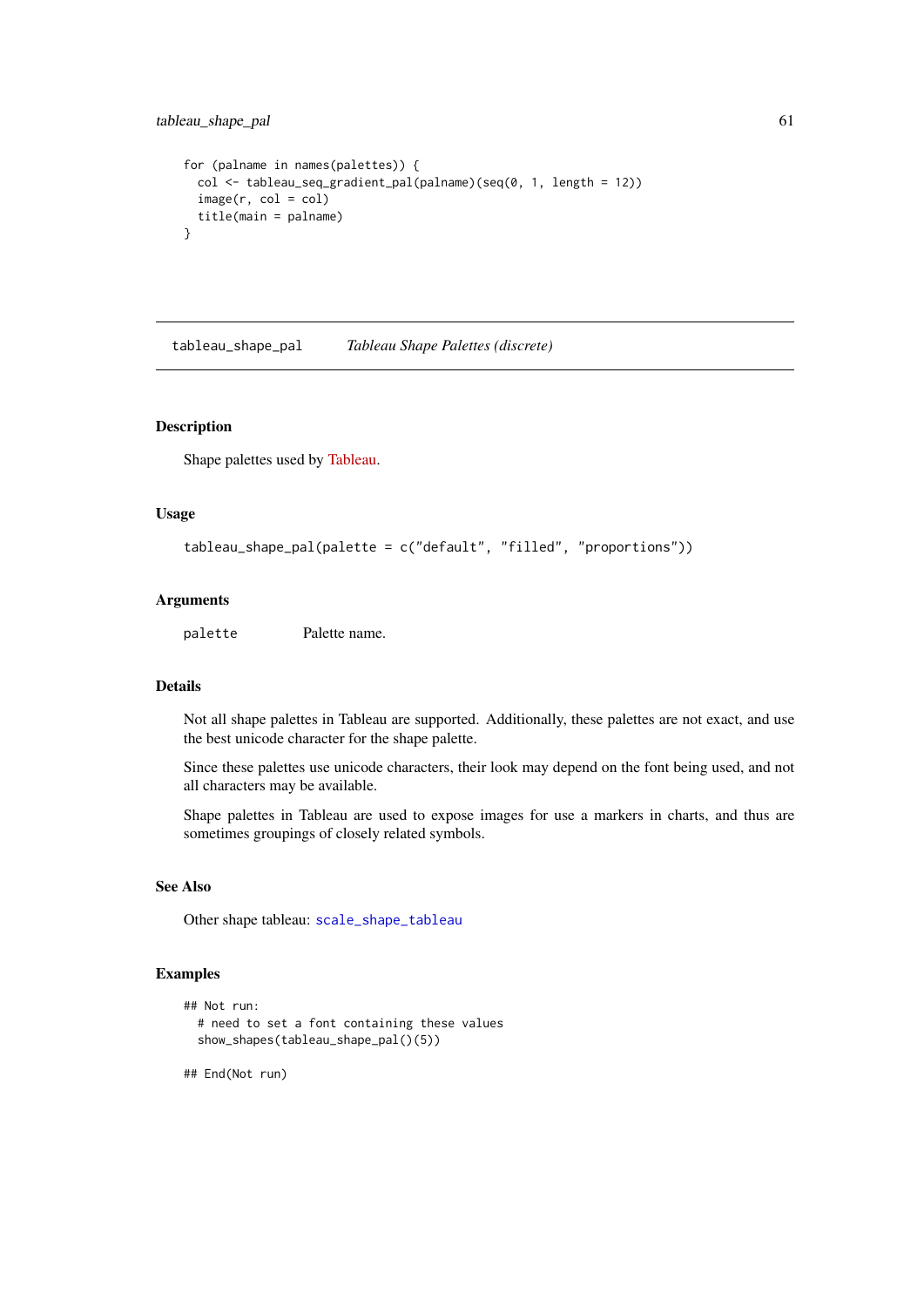<span id="page-61-1"></span>

### Description

Theme similar to the default settings of the 'base' R graphics.

# Usage

```
theme_base(base_size = 16, base_family = "")
```
### Arguments

base\_size base font size base\_family base font family

# See Also

Other themes: [theme\\_clean](#page-62-0), [theme\\_foundation](#page-67-0), [theme\\_igray](#page-69-0), [theme\\_par](#page-72-0), [theme\\_solid](#page-74-0)

## Examples

```
library("ggplot2")
p \leq - ggplot(mtcars) + geom_point(aes(x = wt, y = mpg,
     colour = factor(gear))) + facet_wrap(~am)
p + theme_base()
# Change values of par
par(fg = "blue", bg = "gray", col.lab = "red", font.lab = 3)p + theme_base()
```
<span id="page-61-0"></span>theme\_calc *Theme Calc*

# Description

Theme similar to the default settings of LibreOffice Calc charts.

# Usage

 $themecalc(base_size = 10, base-family = "sans")$ 

| base_size   | base font size   |  |  |
|-------------|------------------|--|--|
| base_family | base font family |  |  |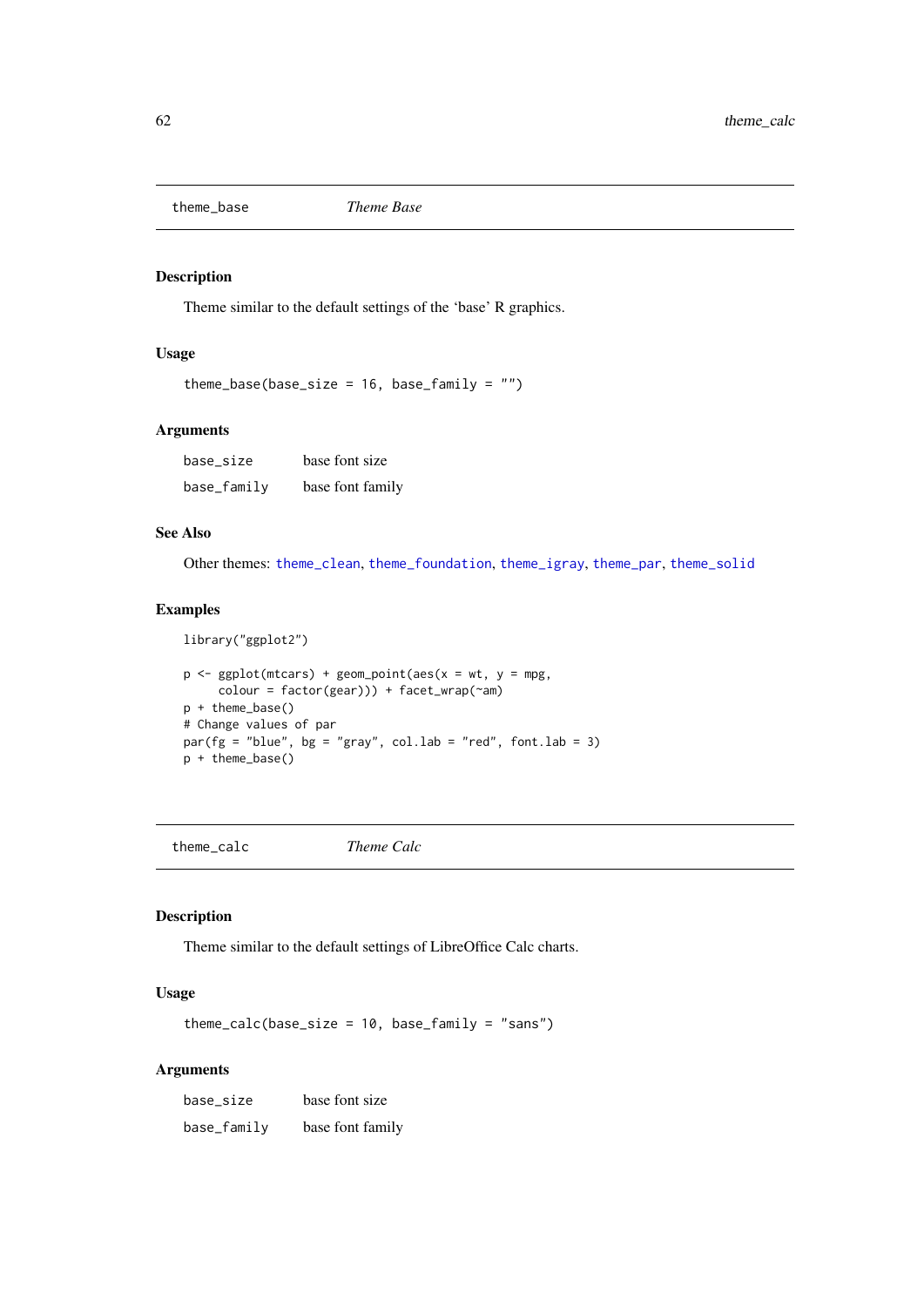### theme\_clean 63

## Examples

library("ggplot2")

```
p <- ggplot(mtcars) +
     geom\_point(aes(x = wt, y = mpg, colour = factor(gear))) +facet_wrap(~am) + theme_calc()
p + scale_color_calc()
q <- ggplot(mtcars) +
     geom\_point(aes(x = wt, y = mp, shape = factor(gear))) +facet_wrap(~am) +
     theme_calc()
q + scale_shape_calc()
```
<span id="page-62-0"></span>theme\_clean *Clean ggplot theme*

### Description

Clean ggplot theme with no panel background, black axis lines and grey fill colour for chart elements.

### Usage

```
themeclean(base_size = 12, base-family = "sans")
```
### Arguments

| base_size   | Base font size.   |
|-------------|-------------------|
| base_family | Base font family. |

### Author(s)

Konrad Zdeb <name.surname@me.com>

## See Also

Other themes: [theme\\_base](#page-61-1), [theme\\_foundation](#page-67-0), [theme\\_igray](#page-69-0), [theme\\_par](#page-72-0), [theme\\_solid](#page-74-0)

# Examples

```
library("ggplot2")
p \leq - ggplot(mtcars, aes(x = wt, y = mpg, colour = factor(gear))) +
 geom_point() +
  facet_wrap(~am) +
  geom\_smooth(method = "lm", se = FALSE) +theme_clean()
p
```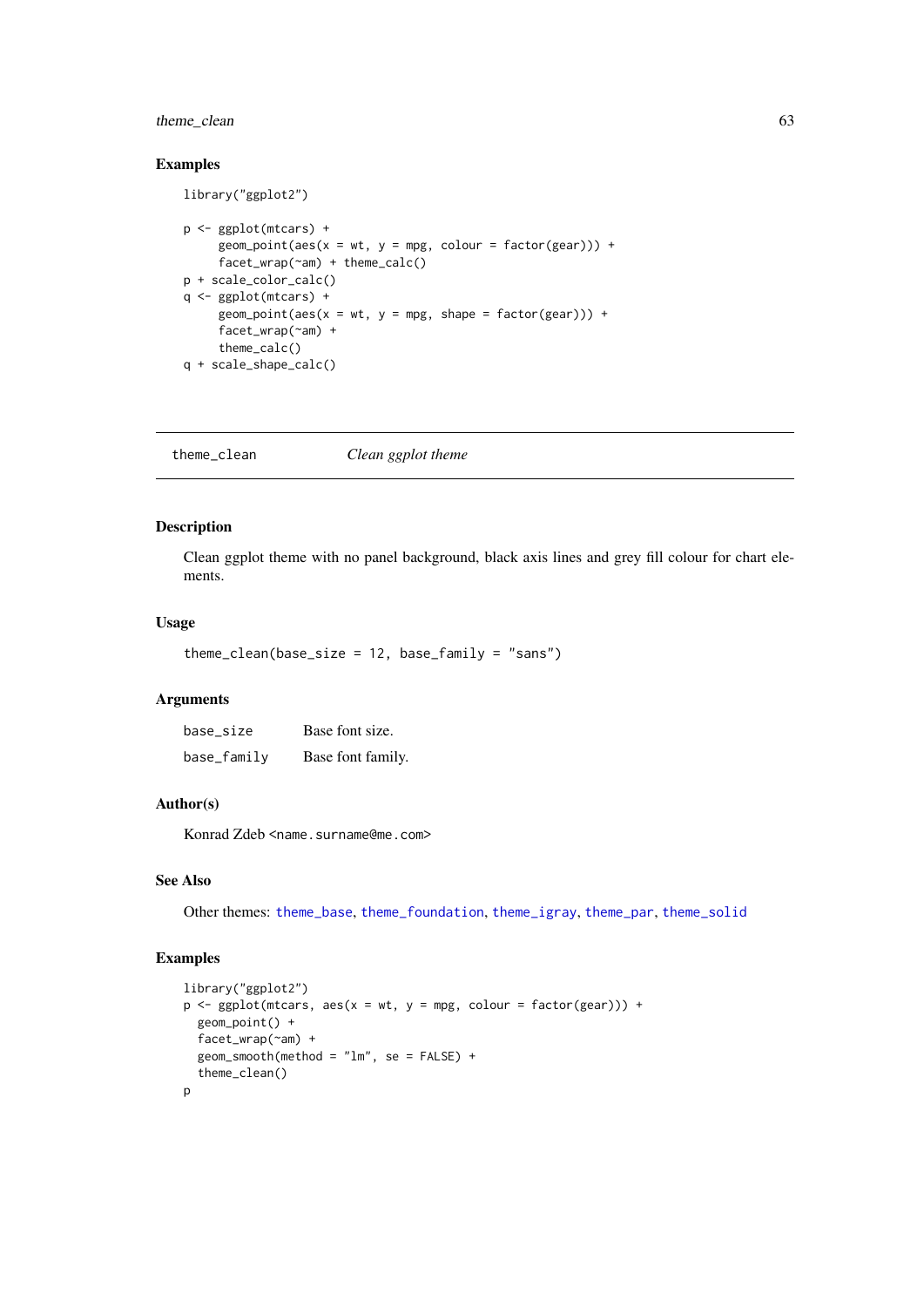## Description

A theme that approximates the style of *The Economist*.

### Usage

```
theme_economist(base_size = 10, base_family = "sans",
 horizontal = TRUE, d\text{kpanel} = FALSE)theme_economist_white(base_size = 11, base_family = "sans",
```

```
gray_b = TRUE, horizontal = TRUE
```
## Arguments

| base_size   | base font size                                                   |
|-------------|------------------------------------------------------------------|
| base_family | base font family                                                 |
| horizontal  | logical Horizontal axis lines?                                   |
| dkpanel     | logical Darker background for panel region?                      |
| gray_bg     | logical If TRUE, use gray background, else use white background. |

### Details

theme\_economist implements the standard bluish-gray background theme in the print *The Economist* and [economist.com.](http://economist.com)

theme\_economist\_white implements a variant with a while panel and light gray (or white) background often used by *The Economist* blog [Graphic Detail.](http://www.economist.com/blogs/graphicdetail)

Use [scale\\_color\\_economist\(](#page-23-0)) with this theme. The x axis should be displayed on the right hand side.

*The Economist* uses "ITC Officina Sans" as its font for graphs. If you have access to this font, you can use it with the extrafont package. "Verdana" is a good substitute.

# Value

An object of class [theme\(](#page-0-0)).

## References

- [The Economist](http://economist.com)
- [Spiekerblog, "ITC Officina Display", January 1, 2007.](http://spiekermann.com/en/itc-officina-display/)
- <http://www.economist.com/help/about-us>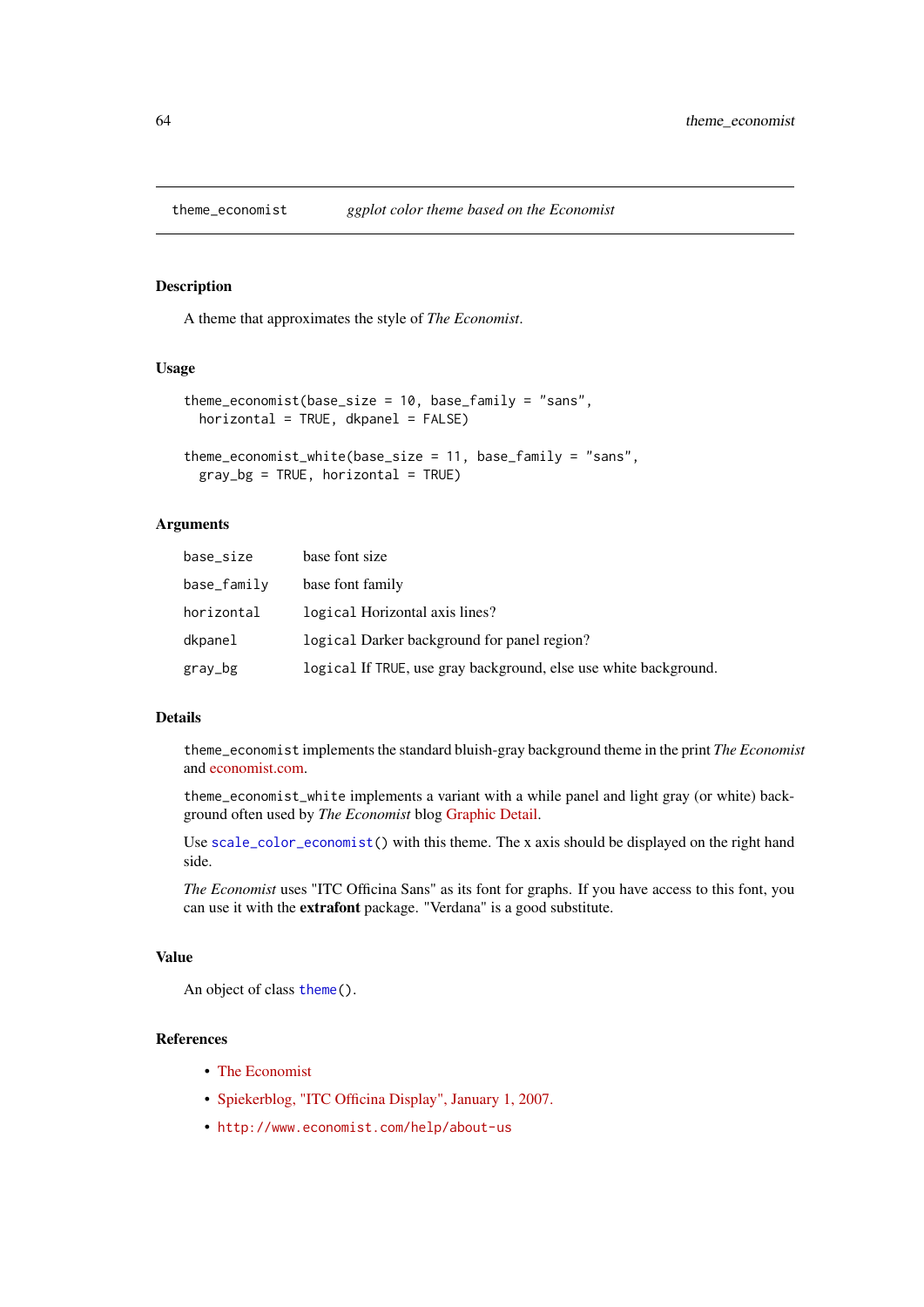### theme\_excel 65

### Examples

```
library("ggplot2")
p <- ggplot(mtcars) +
     geom\_point(aes(x = wt, y = mpg, colour = factor(gear))) +facet_wrap(~am) +
     # Economist puts x-axis labels on the right-hand side
     scale_y_continuous(position = "right")
## Standard
p + theme_economist() +
  scale_colour_economist()
# Change axis lines to vertical
p + theme_economist(horizontal = FALSE) +
    scale_colour_economist() +
    coord_flip()
## White panel/light gray background
p + theme_economist_white() +
    scale_colour_economist()
## All white variant
p + theme_economist_white(gray_bg = FALSE) +
    scale_colour_economist()
## Not run:
## The Economist uses ITC Officina Sans
library("extrafont")
p + theme_economist(base_family="ITC Officina Sans") +
    scale_colour_economist()
## Verdana is a widely available substitute
p + theme_economist(base_family="Verdana") +
    scale_colour_economist()
## End(Not run)
```
<span id="page-64-0"></span>theme\_excel *ggplot theme based on old Excel plots*

### Description

Theme to replicate the ugly monstrosity that was the old gray-background Excel chart. Please never use this. This theme should be combined with the [scale\\_colour\\_excel\(](#page-39-0)) color scale.

# Usage

```
theme_excel(base_size = 12, base_family = ", horizontal = TRUE)
```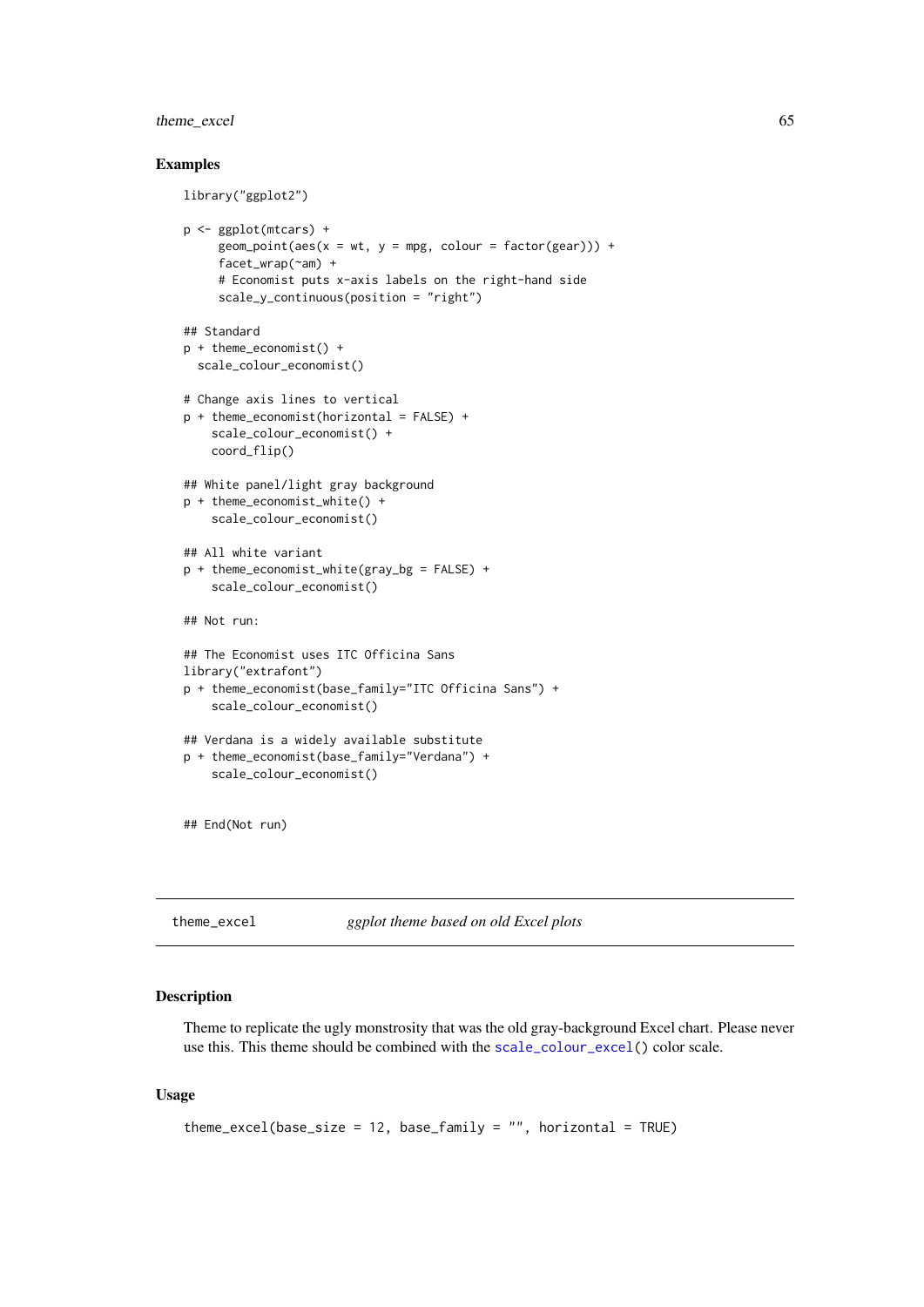# Arguments

| base size   | base font size                  |
|-------------|---------------------------------|
| base_family | base font family                |
| horizontal  | logical. Horizontal axis lines? |

# Value

An object of class [theme\(](#page-0-0)).

## See Also

Other themes excel: [theme\\_excel\\_new](#page-65-0)

# Examples

```
library("ggplot2")
# Line and scatter plot colors
p <- ggplot(mtcars) +
     geom\_point(aes(x = wt, y = mpg, colour = factor(gear))) +facet_wrap(~am)
p + theme_excel() + scale_colour_excel()
# Bar plot (area/fill) colors
ggplot(mpg, aes(x = class, fill = dry)) +geom_bar() +
  scale_fill_excel() +
  theme_excel()
```
<span id="page-65-0"></span>theme\_excel\_new *ggplot theme similar to current Excel plot defaults*

## Description

Theme for ggplot2 that is similar to the default style of charts in current versions of Microsoft Excel.

## Usage

```
theme\_excel_new(base_size = 9, base-family = "sans")
```
# Arguments

| base size   | base font size   |
|-------------|------------------|
| base_family | base font family |

## Value

An object of class [theme\(](#page-0-0)).

## See Also

Other themes excel: [theme\\_excel](#page-64-0)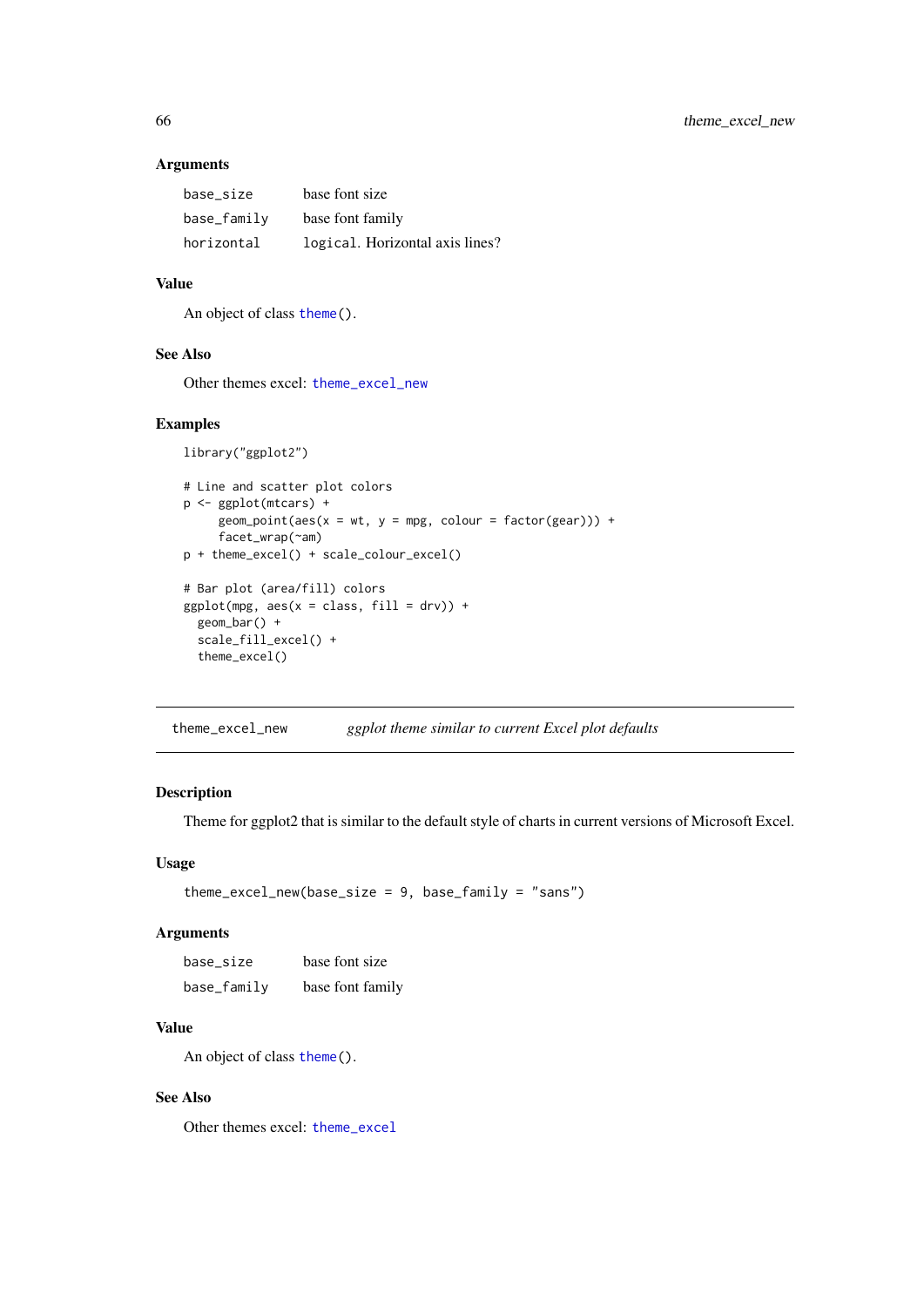#### theme\_few 67

### Examples

```
library("ggplot2")
p <- ggplot(mtcars) +
     geom\_point(aes(x = wt, y = mpg, colour = factor(gear))) +facet_wrap(~am)
p + theme_excel_new() + scale_colour_excel_new()
```
theme\_few *Theme based on Few's "Practical Rules for Using Color in Charts"*

## Description

Theme based on the rules and examples from Stephen Few's *Show Me the Numbers* and "Practical Rules for Using Color in Charts".

## Usage

theme\_few(base\_size =  $12$ , base\_family =  $"$ )

### Arguments

| base_size   | base font size   |
|-------------|------------------|
| base_family | base font family |

### References

Few, S. (2012) *Show Me the Numbers: Designing Tables and Graphs to Enlighten*. 2nd edition. Analytics Press.

Stephen Few, "Practical Rules for Using Color in Charts", [http://www.perceptualedge.com/](http://www.perceptualedge.com/articles/visual_business_intelligence/rules_for_using_color.pdf) [articles/visual\\_business\\_intelligence/rules\\_for\\_using\\_color.pdf](http://www.perceptualedge.com/articles/visual_business_intelligence/rules_for_using_color.pdf).

## Examples

```
library("ggplot2")
p <- ggplot(mtcars) +
 geom\_point(aes(x = wt, y = mpg, colour = factor(gear))) +facet_wrap(~am)
p + theme_few() + scale_colour_few()
p + theme_few() + scale_colour_few("Light")
p + theme_few() + scale_colour_few("Dark")
ggplot(mtcars) +
  geom\_point(aes(x = wt, y = mp, shape = factor(gear))) +theme_few() +
  scale_shape_few()
```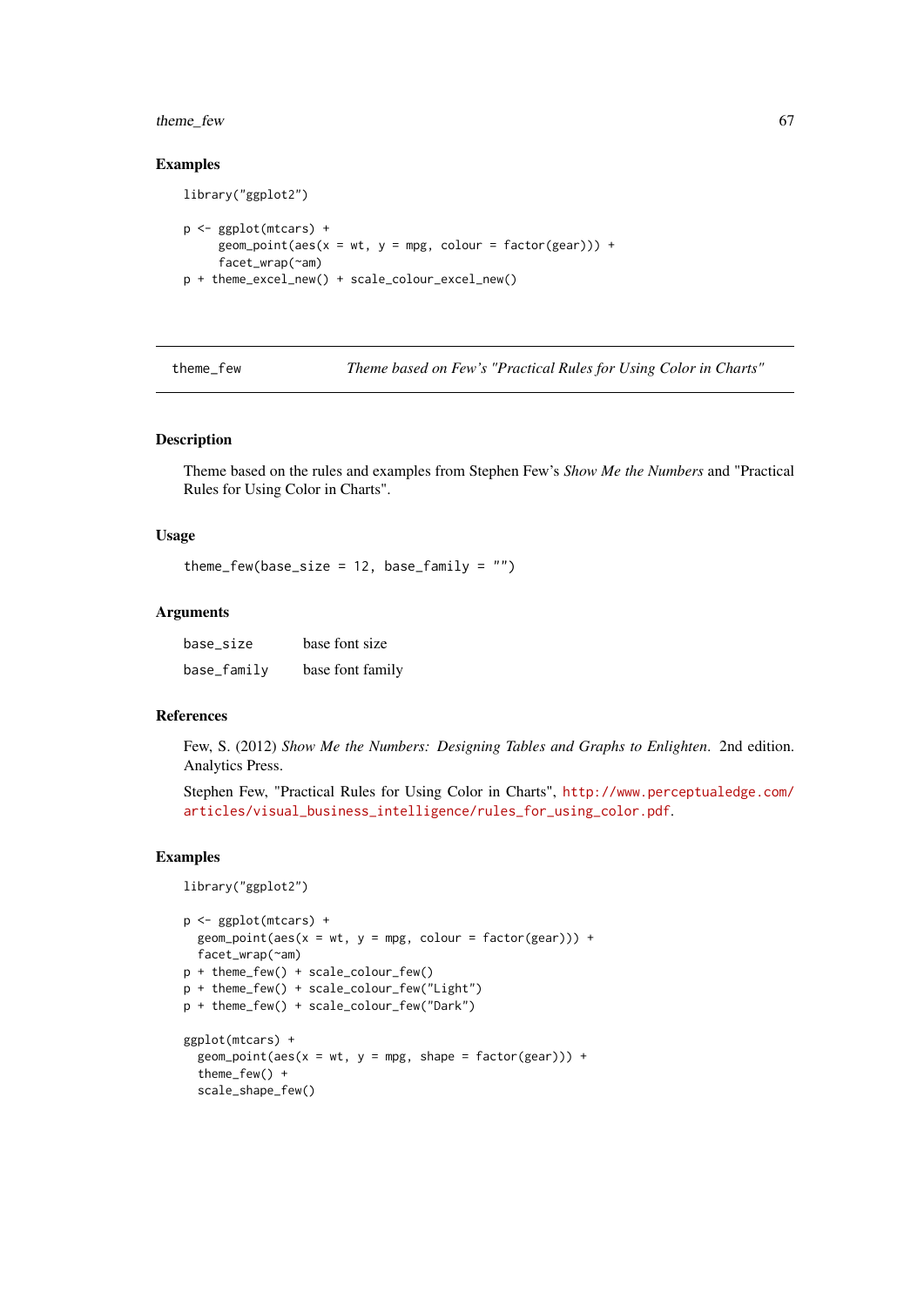theme\_fivethirtyeight *Theme inspired by fivethirtyeight.com plots*

### **Description**

Theme inspired by the plots on [http://fivethirtyeight.com.](fivethirtyeight.com)

# Usage

```
theme_fivethirtyeight(base_size = 12, base_family = "sans")
```
### Arguments

base\_size base font size base\_family base font family

### Examples

```
library("ggplot2")
p \leftarrow ggplot(mtcars, aes(x = wt, y = mpg, colour = factor(gear))) +geom_point() +
  facet_wrap(~am) +
  geom_smooth(method = "lm", se = FALSE) +
  scale_color_fivethirtyeight() +
  theme_fivethirtyeight()
p
```
<span id="page-67-0"></span>theme\_foundation *Foundation Theme*

# Description

This theme is designed to be a foundation from which to build new themes, and not meant to be used directly. theme\_foundation() is a complete theme with only minimal number of elements defined. It is easier to create new themes by extending this one rather than [theme\\_gray\(](#page-0-0)) or [theme\\_bw\(](#page-0-0)), because those themes define elements deep in the hierarchy.

### Usage

```
theme_foundation(base_size = 12, base_family = ")
```
### Arguments

| base size     | base font size   |
|---------------|------------------|
| $base_family$ | base font family |

# Details

This theme takes [theme\\_gray\(](#page-0-0)) and sets all colour and fill values to NULL, except for the toplevel elements (line, rect, and title), which have colour = "black", and fill = "white". This leaves the spacing and-non colour defaults of the default ggplot2 themes in place.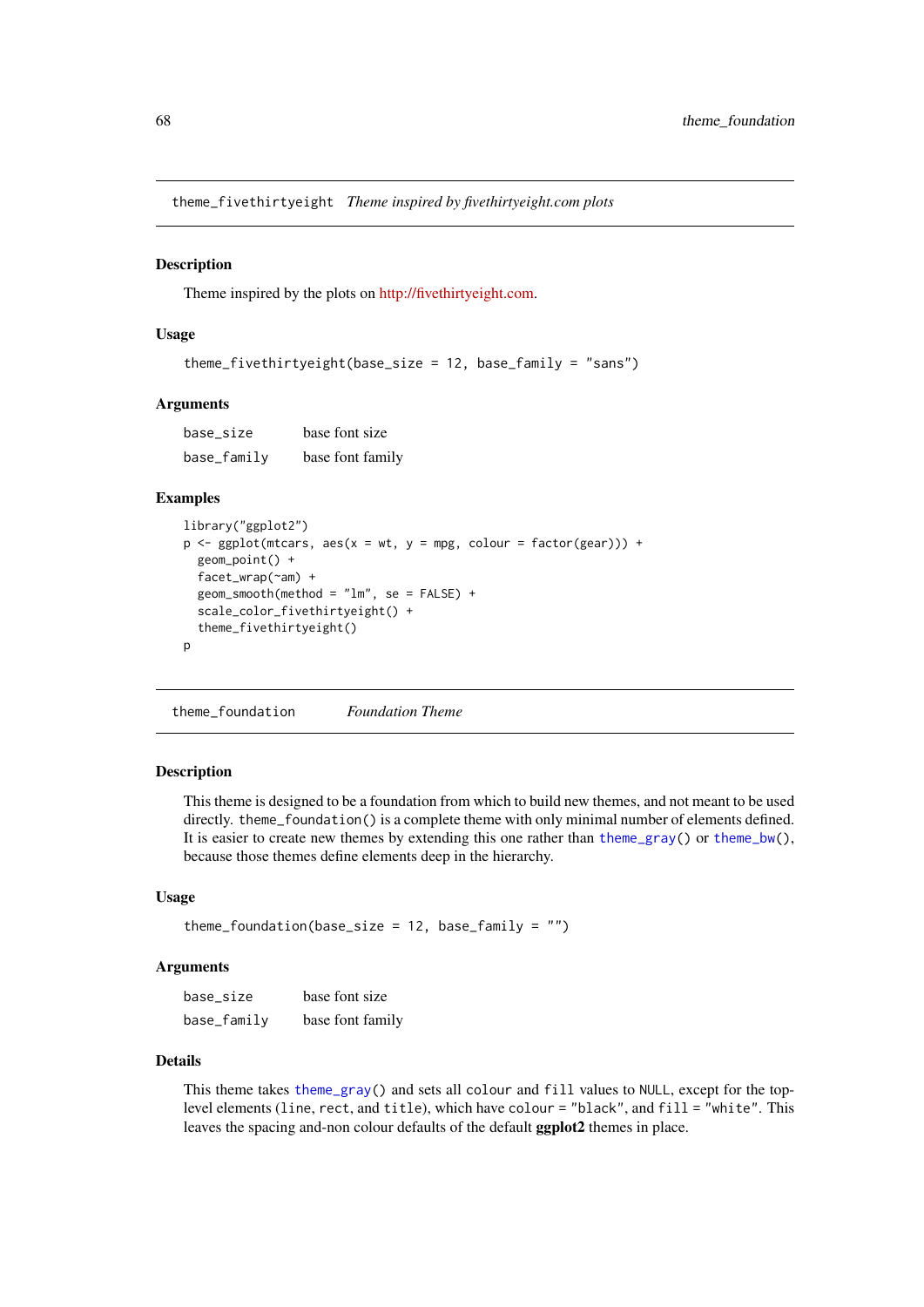#### theme\_gdocs 69

## See Also

Other themes: [theme\\_base](#page-61-1), [theme\\_clean](#page-62-0), [theme\\_igray](#page-69-0), [theme\\_par](#page-72-0), [theme\\_solid](#page-74-0)

<span id="page-68-0"></span>

| theme_gdocs |  | Theme with Google Docs Chart defaults |  |  |
|-------------|--|---------------------------------------|--|--|
|             |  |                                       |  |  |

#### Description

Theme similar to the default look of charts in Google Docs.

## Usage

theme\_gdocs(base\_size =  $12$ , base\_family = "sans")

## Arguments

| base size   | base font size   |  |  |
|-------------|------------------|--|--|
| base_family | base font family |  |  |

#### Examples

library("ggplot2")

p <- ggplot(mtcars) +  $geom\_point(aes(x = wt, y = mpg, colour = factor(gear))) +$ facet\_wrap(~am) p + theme\_gdocs() + scale\_color\_gdocs()

theme\_hc *Highcharts Theme*

# Description

Theme based on the plots in [HighchartsJS](Highcharts JS).

## Usage

```
theme_hc(base_size = 12, base_family = "sans", style = c("default",
  "darkunica"), bgcolor = NULL)
```

| base_size   | base font size                                      |
|-------------|-----------------------------------------------------|
| base_family | base font family                                    |
| style       | The Highcharts theme to use 'default', 'darkunica'. |
| bgcolor     | Deprecated                                          |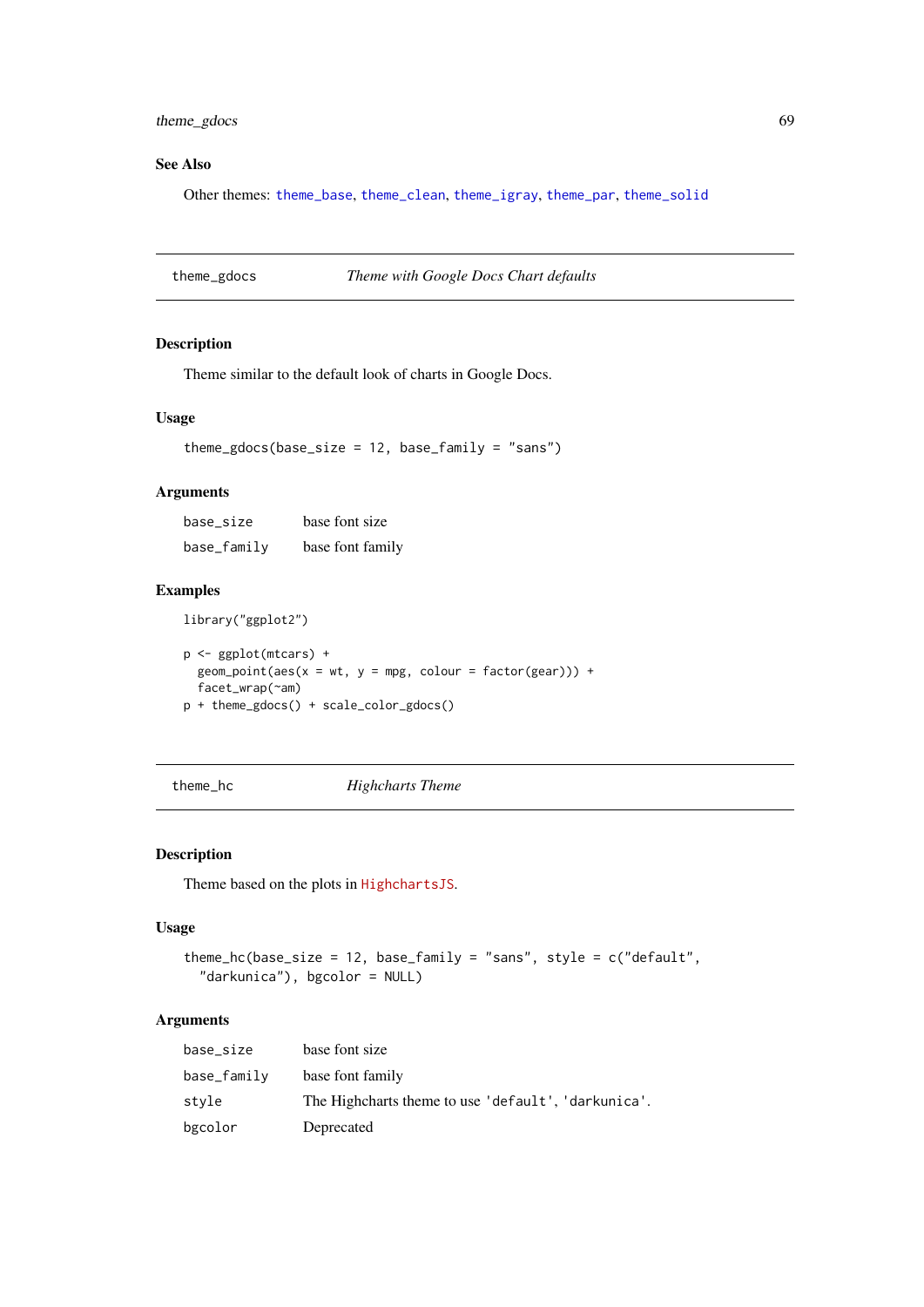### References

<http://www.highcharts.com/demo/line-basic>

<https://github.com/highslide-software/highcharts.com/tree/master/js/themes>

### Examples

```
library("ggplot2")
```

```
p \leq - ggplot(mtcars) + geom_point(aes(x = wt, y = mpg,
     color = factor(gear)) + facet_wrap(\text{ram})p + theme_hc() + scale_colour_hc()
p + theme_hc(bgcolor = "darkunica") +
 scale_colour_hc("darkunica")
dtemp <- data.frame(months = factor(rep(substr(month.name, 1, 3), 4),
                                    levels = substr(month.name, 1, 3)),city = rep(c("Tokyo", "New York", "Berlin", "London"),
                               each = 12),
                    temp = c(7.0, 6.9, 9.5, 14.5, 18.2, 21.5,
                             25.2, 26.5, 23.3, 18.3, 13.9, 9.6,
                             -0.2, 0.8, 5.7, 11.3, 17.0, 22.0,
                             24.8, 24.1, 20.1, 14.1, 8.6, 2.5,
                             -0.9, 0.6, 3.5, 8.4, 13.5, 17.0,
                             18.6, 17.9, 14.3, 9.0, 3.9, 1.0,
                             3.9, 4.2, 5.7, 8.5, 11.9, 15.2,
                             17.0, 16.6, 14.2, 10.3, 6.6, 4.8))
ggplot(dtemp, aes(x = months, y = temp, group = city, color = city)) +geom_line() +
  geom\_point(size = 1.1) +ggtitle("Monthly Average Temperature") +
  theme_hc() +
  scale_colour_hc()
ggplot(dtemp, aes(x = months, y = temp, group = city, color = city)) +geom_line() +
  geom\_point(size = 1.1) +ggtitle("Monthly Average Temperature") +
  theme_hc(bgcolor = "darkunica") +
  scale_fill_hc("darkunica")
```
<span id="page-69-0"></span>theme\_igray *Inverse gray theme*

### Description

Theme with white panel and gray background.

# Usage

```
theme_igray(base_size = 12, base_family = ")
```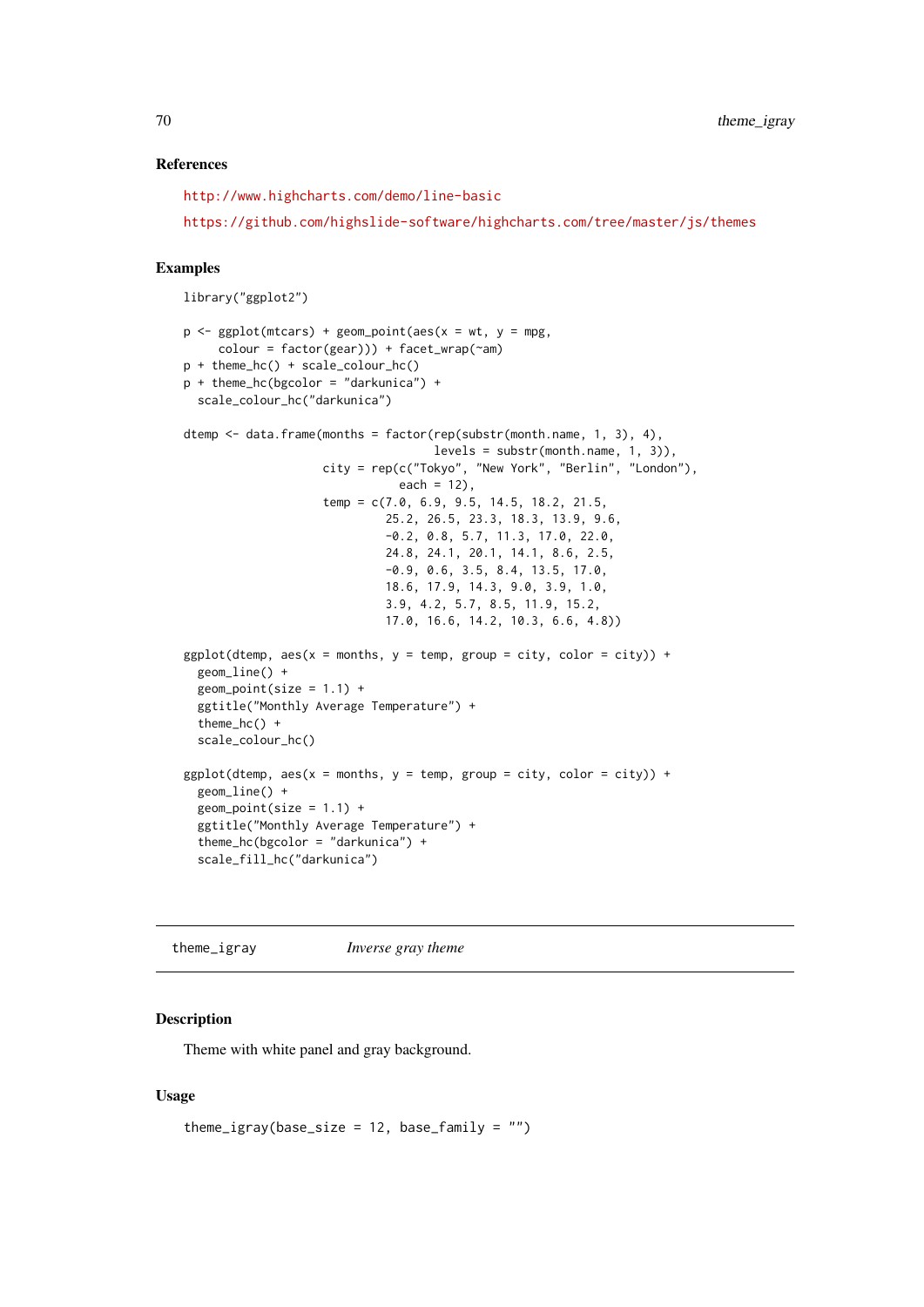### theme\_map 71

### Arguments

| base_size   | base font size   |
|-------------|------------------|
| base_family | base font family |

## Details

This theme inverts the colors in the [theme\\_gray\(](#page-0-0)), a white panel and a light gray area around it. This keeps a white background for the color scales like [theme\\_bw\(](#page-0-0)). But by using a gray background, the plot is closer to the typographical color of the document, which is the motivation for using a gray panel in [theme\\_gray\(](#page-0-0)). This is similar to the style of plots in Stata and Tableau.

## See Also

```
theme_gray(), theme_bw()
Other themes: theme_base, theme_clean, theme_foundation, theme_par, theme_solid
```
#### Examples

library("ggplot2")

```
p <- ggplot(mtcars) +
    geom\_point(aes(x = wt, y = mpg, colour = factor(gear))) +facet_wrap(~am)
p + theme_igray()
```
theme\_map *Clean theme for maps*

### Description

A clean theme that is good for displaying maps from [geom\\_map\(](#page-0-0)).

### Usage

theme map(base size = 9, base family =  $"$ )

## Arguments

base\_size base font size base\_family base font family

# Examples

```
library("maps")
library("ggplot2")
us <- fortify(map_data("state"), region = "region")
gg \leftarrow ggplot() +geom_map(data = us, map = us,aes(x = long, y = lat, map_id = region, group = group),fill = "white", color = "black", size = 0.25) +
  coord_map("albers", lat0 = 39, lat1 = 45) +
```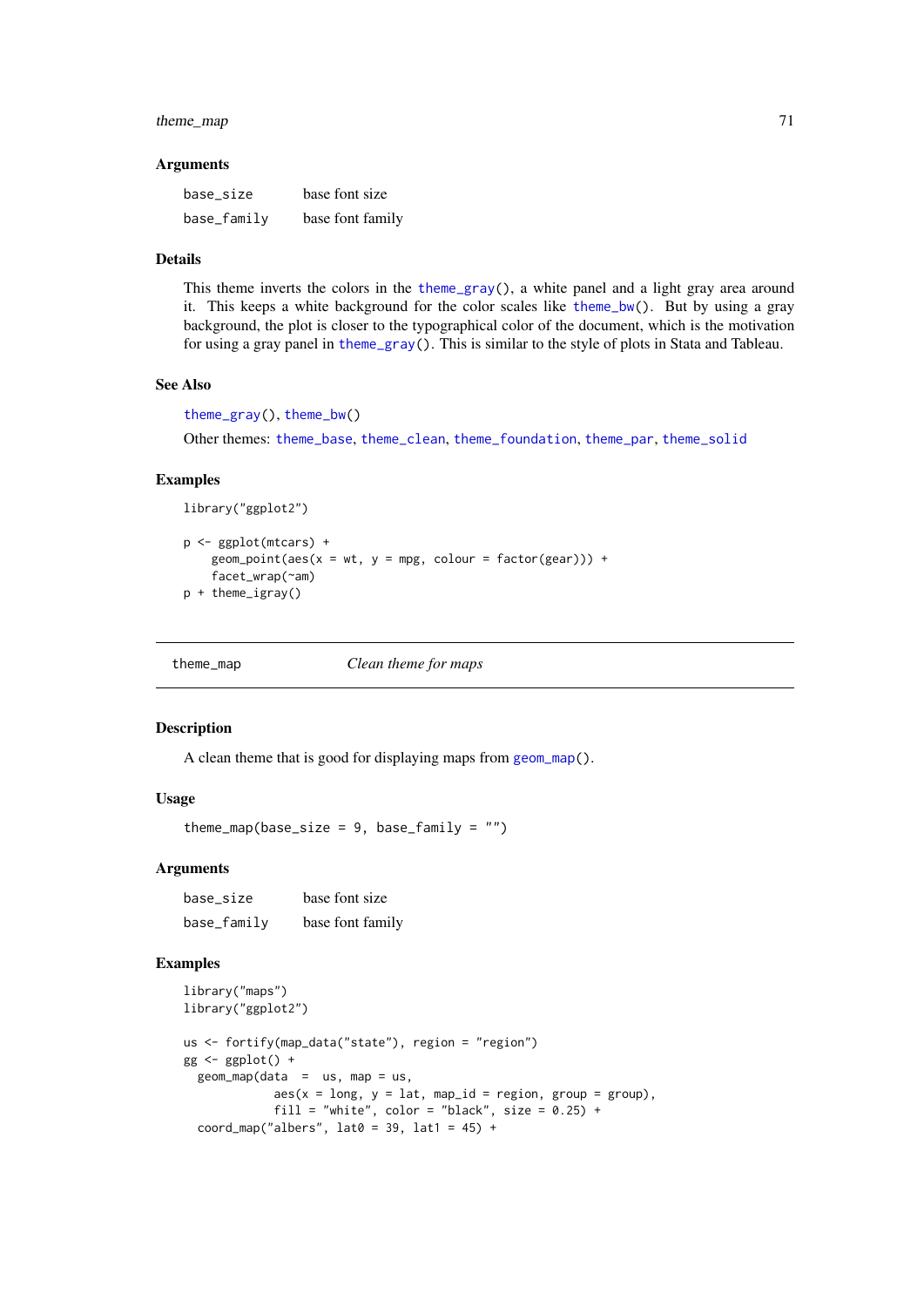```
theme_map()
gg
```
## Description

The **pander** ships with a default theme when the 'unify plots' option is enabled via pander Options, which is now also available outside of **pander** internals, like evals, eval.msgs or Pandoc.brew.

## Usage

```
theme_pander(base_size = 12, base_family = "sans", nomargin = TRUE,
 ff = NULL, fc = "black", fs = NULL, gM = TRUE, gm = TRUE,gc = "grey", gl = "dashed", boxes = FALSE, bc = "white",pc = "transparent", lp = "right", axis = 1)
```
# Arguments

| base_size   | base font size                                               |
|-------------|--------------------------------------------------------------|
| base_family | base font family                                             |
| nomargin    | suppress the white space around the plot (boolean)           |
| ff          | font family, like sans. Deprecated: use base_family instead. |
| fc          | font color (name or hexa code)                               |
| fs          | font size (integer). Deprecated: use base_size instead.      |
| gM          | major grid (boolean)                                         |
| gm          | minor grid (boolean)                                         |
| gc          | grid color (name or hexa code)                               |
| gl          | grid line type $(1ty)$                                       |
| boxes       | to render a border around the plot or not                    |
| bc          | background color (name or hexa code)                         |
| pc          | panel background color (name or hexa code)                   |
| 1p          | legend position                                              |
| axis        | axis angle as defined in par (les)                           |

### Examples

```
require("ggplot2")
if (require("pander")) {
  p \leftarrow ggplot(mtcars, aes(x = mpg, y = wt)) +geom_point()
  p + theme_pander()
  panderOptions("graph.grid.color", "red")
```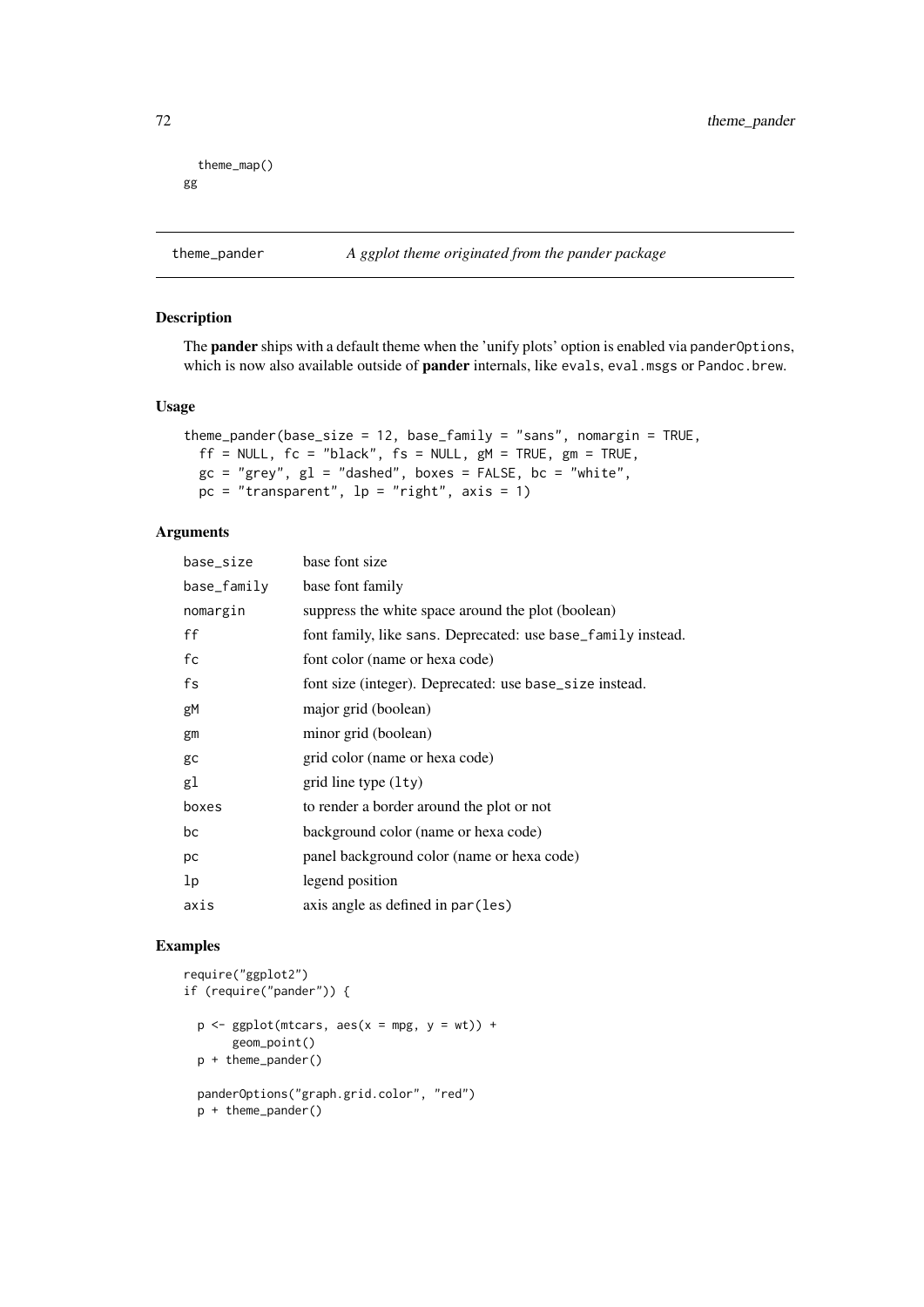# <span id="page-72-1"></span>theme\_par 73

```
p \leftarrow \text{ggplot}(\text{mtcars}, \text{aes}(\text{wt}, \text{mpg}, \text{colour} = \text{factor}(\text{cyl}))) +geom_point()
  p + theme_pander() + scale_color_pander()
  ggplot(mpg, aes(x = class, fill = dry)) +
     geom_bar() +
     scale_fill_pander() +
     theme_pander()
}
```
<span id="page-72-0"></span>theme\_par *Theme which uses the current 'base' graphics parameter values from* [par\(](#page-0-0))*. Not all* par() *parameters, are supported, and not all are relevant to* ggplot2 *themes.*

# Description

Currently this theme uses the values of the parameters: "code", ""ps"", "code" "family", "fg", "bg", "adj", "font", "cex.axis", "cex.lab", "cex.main", "cex.sub", "col.axis", "col.lab", "col.main", "col.sub", "font", "font.axis", "font.lab", "font.main", "font.sub", "las", "lend", "lheight", "lty", "mar", "ps", "tcl", "tck", "xaxt", "yaxt".

# Usage

```
theme_par(base_size = par()$ps, base_family = par()$family)
```
#### Arguments

| base_size   | base font size   |
|-------------|------------------|
| base_family | base font family |

# Details

This theme does not translate the base graphics perfectly, so the graphs produced by it will not be identical to those produced by base graphics, most notably in the spacing of the margins.

#### See Also

Other themes: [theme\\_base](#page-61-0), [theme\\_clean](#page-62-0), [theme\\_foundation](#page-67-0), [theme\\_igray](#page-69-0), [theme\\_solid](#page-74-0)

### Examples

library("ggplot2")

```
p <- ggplot(mtcars) +
  geom\_point(aes(x = wt, y = mpg, colour = factor(gear))) +facet_wrap(~am)
p + theme_par()
# theme changes with respect to values of par
par(font = 2, col.lab = "red", fg = "white", bg = "black")
```

```
p + theme_par()
```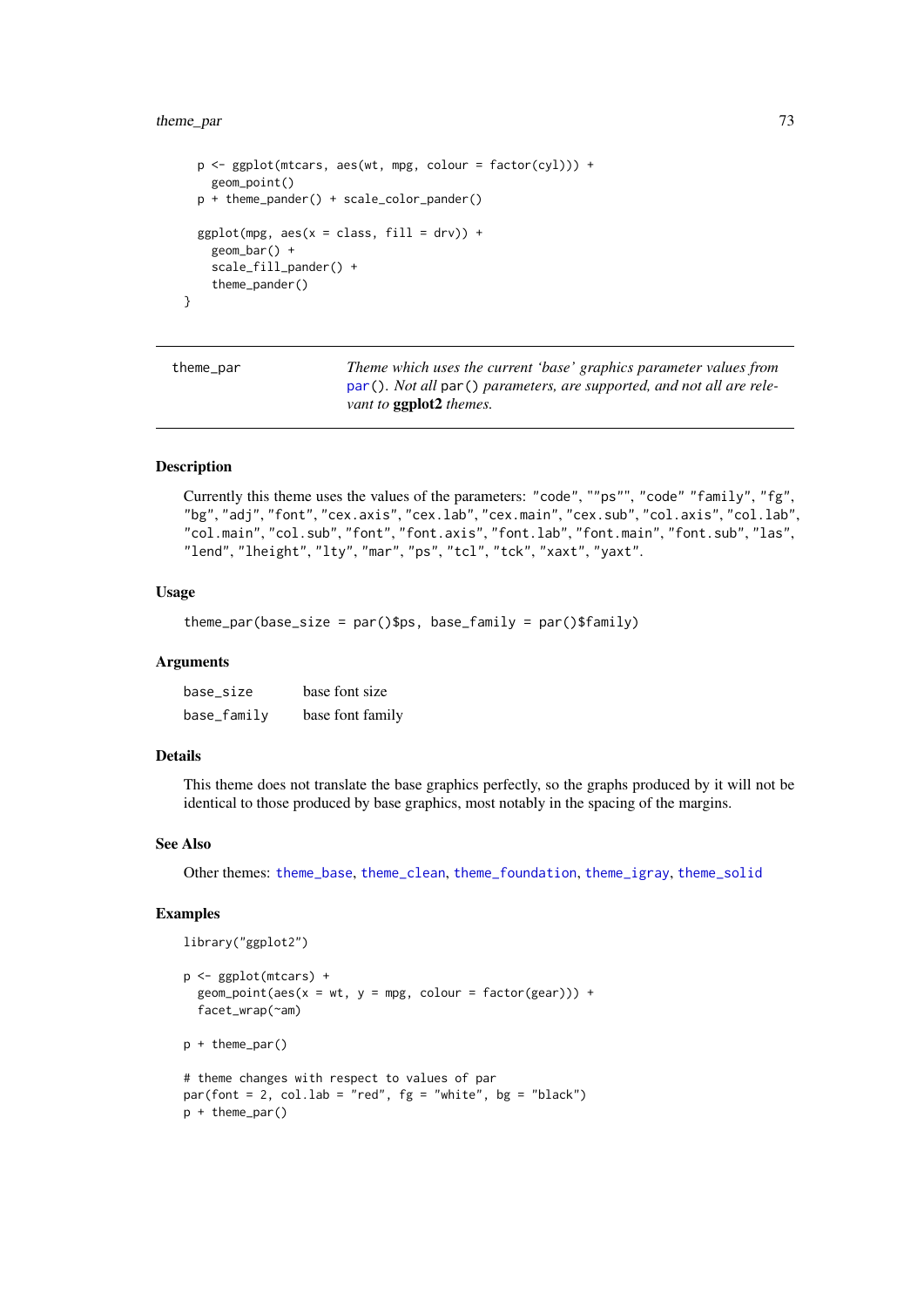<span id="page-73-0"></span>

#### Description

See <http://ethanschoonover.com/solarized> for a description of the Solarized palette.

# Usage

```
theme_solarized(base_size = 12, base_family = "", light = TRUE)
```

```
theme_solarized_2(base_size = 12, base_family = ", light = TRUE)
```
#### Arguments

| base_size   | base font size                |
|-------------|-------------------------------|
| base_family | base font family              |
| light       | logical. Light or dark theme? |

# Details

Plots made with this theme integrate seamlessly with the Solarized Beamer color theme. [https://](https://github.com/jrnold/beamercolorthemesolarized) [github.com/jrnold/beamercolorthemesolarized](https://github.com/jrnold/beamercolorthemesolarized). There are two variations: theme\_solarized is similar to to [theme\\_bw\(](#page-0-0)), while theme\_solarized\_2() is similar to [theme\\_gray\(](#page-0-0)).

# Examples

```
library("ggplot2")
p <- ggplot(mtcars) +
     geom\_point(aes(x = wt, y = mp, colour = factor(gear)))# Light version with different main accent colors
for (accent in names(ggthemes::ggthemes_data[["solarized"]][["accents"]])) {
 print(p + theme_solarized() +
        scale_colour_solarized(accent))
}
# Dark version
p + theme_solarized(light = FALSE) +
    scale_colour_solarized("blue")
# Alternative theme
p + theme_solarized_2(light = FALSE) +
  scale_colour_solarized("blue")
```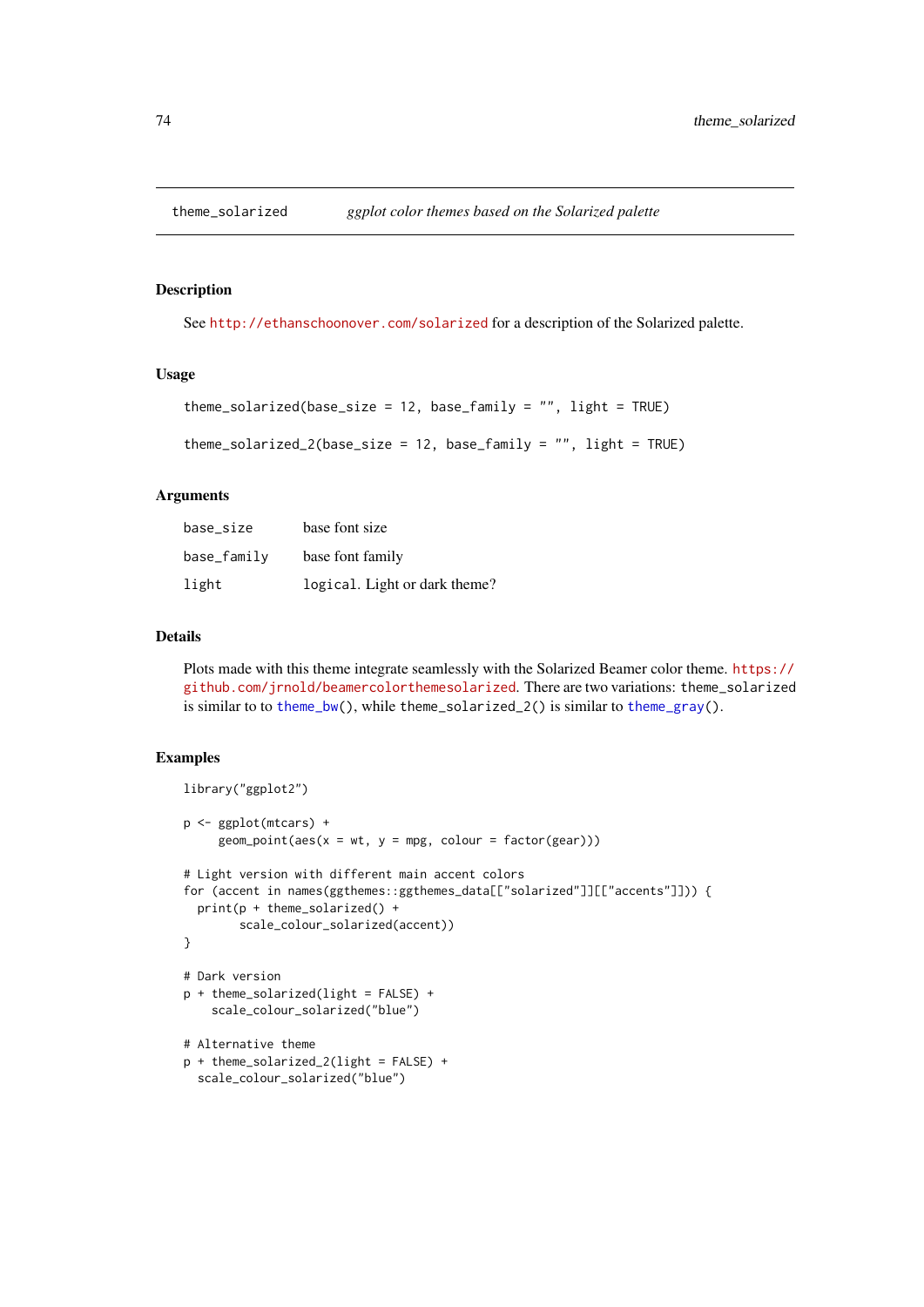<span id="page-74-1"></span><span id="page-74-0"></span>

# Description

Theme that removes all non-geom elements (lines, text, etc), This theme is when only the geometric objects are desired.

# Usage

```
theme_solid(base_size = 12, base_family = ", fill = NA)
```
# Arguments

| base size   | Base font size.                             |
|-------------|---------------------------------------------|
| base_family | Ignored, kept for consistency with theme(). |
| fill        | Background color of the plot.               |

# See Also

Other themes: [theme\\_base](#page-61-0), [theme\\_clean](#page-62-0), [theme\\_foundation](#page-67-0), [theme\\_igray](#page-69-0), [theme\\_par](#page-72-0)

# Examples

```
ggplot(mtcars, aes(wt, mpg)) +
geom_point() +
theme_solid(fill = "white")
ggplot(mtcars, aes(wt, mpg)) +
  geom_point(color = "white") +
  theme_solid(fill = "black")
```
library("ggplot2")

theme\_stata *Themes based on Stata graph schemes*

# Description

Themes based on Stata graph schemes

# Usage

```
theme_stata(base_size = 11, base_family = "sans", scheme = "s2color")
```
# Arguments

| base size   | base font size                                                                                     |
|-------------|----------------------------------------------------------------------------------------------------|
| base_family | base font family                                                                                   |
| scheme      | One of "s2color", "s2mono", "s1color", "s1rcolor", or "s1mono", "s2manual",<br>"s1manual", or "si" |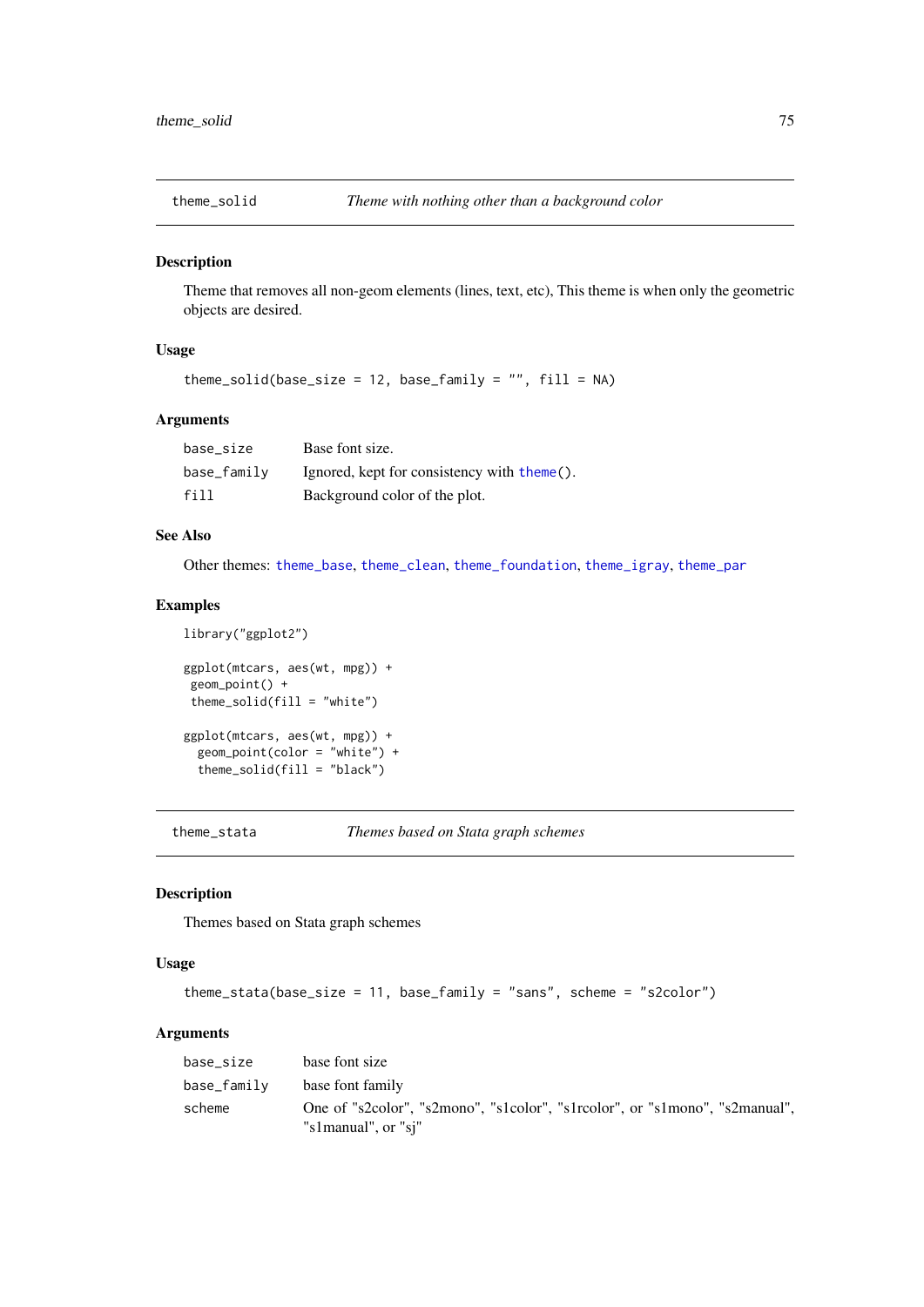# Details

These themes approximate Stata schemes using the features ggplot2. The graphical models of Stata and ggplot2 differ in various ways that make an exact replication impossible (or more difficult than it is worth). Some features in Stata schemes not in ggplot2: defaults for specific graph types, different levels of titles, captions and notes. These themes also adopt some of the ggplot2 defaults, and more effort was made to match the colors and sizes of major elements than in matching the margins.

# References

<http://www.stata.com/help.cgi?schemes>

#### Examples

```
library("ggplot2")
p <- ggplot(mtcars) +
  geom\_point(aes(x = wt, y = mpg, colour = factor(gear))) +facet_wrap(~ am) +
  labs(title = "Graphs by car type",
       x = "Weight (lbs.)", y = "MPG"# s2color
p + theme_stata() +
  scale_colour_stata("s2color")
# s2mono
p + theme_stata(scheme = "s2mono") +
  scale_colour_stata("mono")
# s1color
p + theme_stata(scheme = "s2color") +
  scale_colour_stata("s1color")
# s1rcolor
p + theme_stata(scheme = "s1rcolor") +
 scale_colour_stata("s1rcolor")
# s1mono
p + theme_stata(scheme = "s1mono") +
  scale_colour_stata("mono")
```
theme\_tufte *Tufte Maximal Data, Minimal Ink Theme*

# Description

Theme based on Chapter 6 'Data-Ink Maximization and Graphical Design' of Edward Tufte \*The Visual Display of Quantitative Information\*. No border, no axis lines, no grids. This theme works best in combination with [geom\\_rug\(](#page-0-0)) or [geom\\_rangeframe\(](#page-16-0)).

# Usage

```
theme_tufte(base_size = 11, base_family = "serif", ticks = TRUE)
```
<span id="page-75-0"></span>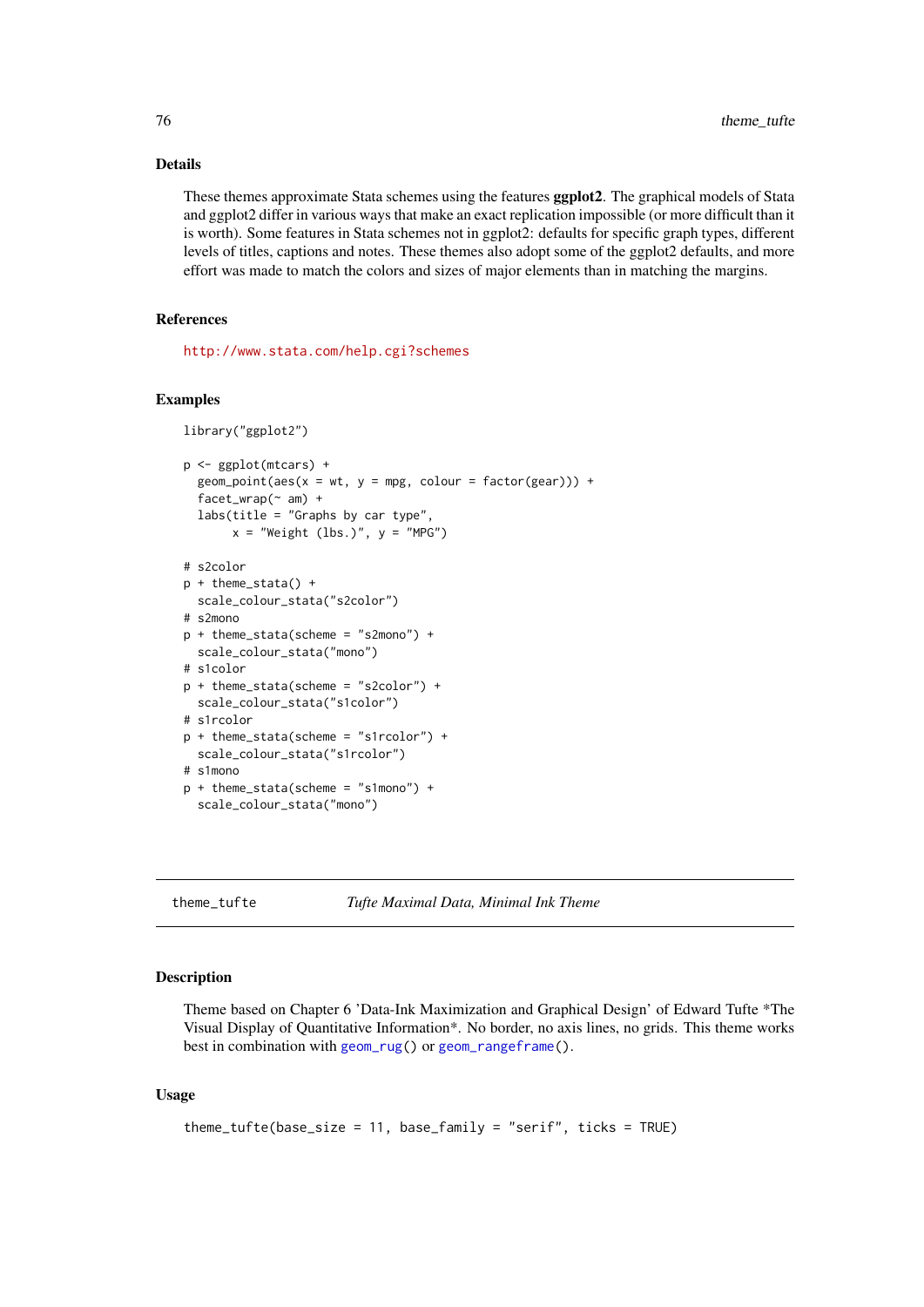#### <span id="page-76-0"></span>theme\_wsj 77

# Arguments

| base size   | base font size           |
|-------------|--------------------------|
| base_family | base font family         |
| ticks       | logical Show axis ticks? |

# Note

The default font family is set to 'serif' as he uses serif fonts for labels in 'The Visual Display of Quantitative Information'. The serif font used by Tufte in his books is a variant of Bembo, while the sans serif font is Gill Sans. If these fonts are installed on your system, then you can use them with the package extrafont.

#### References

Tufte, Edward R. (2001) The Visual Display of Quantitative Information, Chapter 6.

# Examples

library("ggplot2")

```
p \leq - ggplot(mtcars, aes(x = wt, y = mpg)) +
  geom_point() +
  scale_x_continuous(breaks = extended_range_breaks()(mtcars$wt)) +
  scale_y_continuous(breaks = extended_range_breaks()(mtcars$mpg)) +
  ggtitle("Cars")
p + geom_rangeframe() +
  theme_tufte()
p + geom_Tug() +theme_tufte(ticks = FALSE)
```
theme\_wsj *Wall Street Journal theme*

# Description

Theme based on the plots in *The Wall Street Journal*.

# Usage

```
theme_wsj(base_size = 12, color = "brown", base_family = "sans",
 title_family = "mono")
```
# Arguments

| base size    | base font size                                                         |
|--------------|------------------------------------------------------------------------|
| color        | The background color of plot. One of 'brown', 'gray', 'green', 'blue'. |
| base_family  | base font family                                                       |
| title_family | Plot title font family.                                                |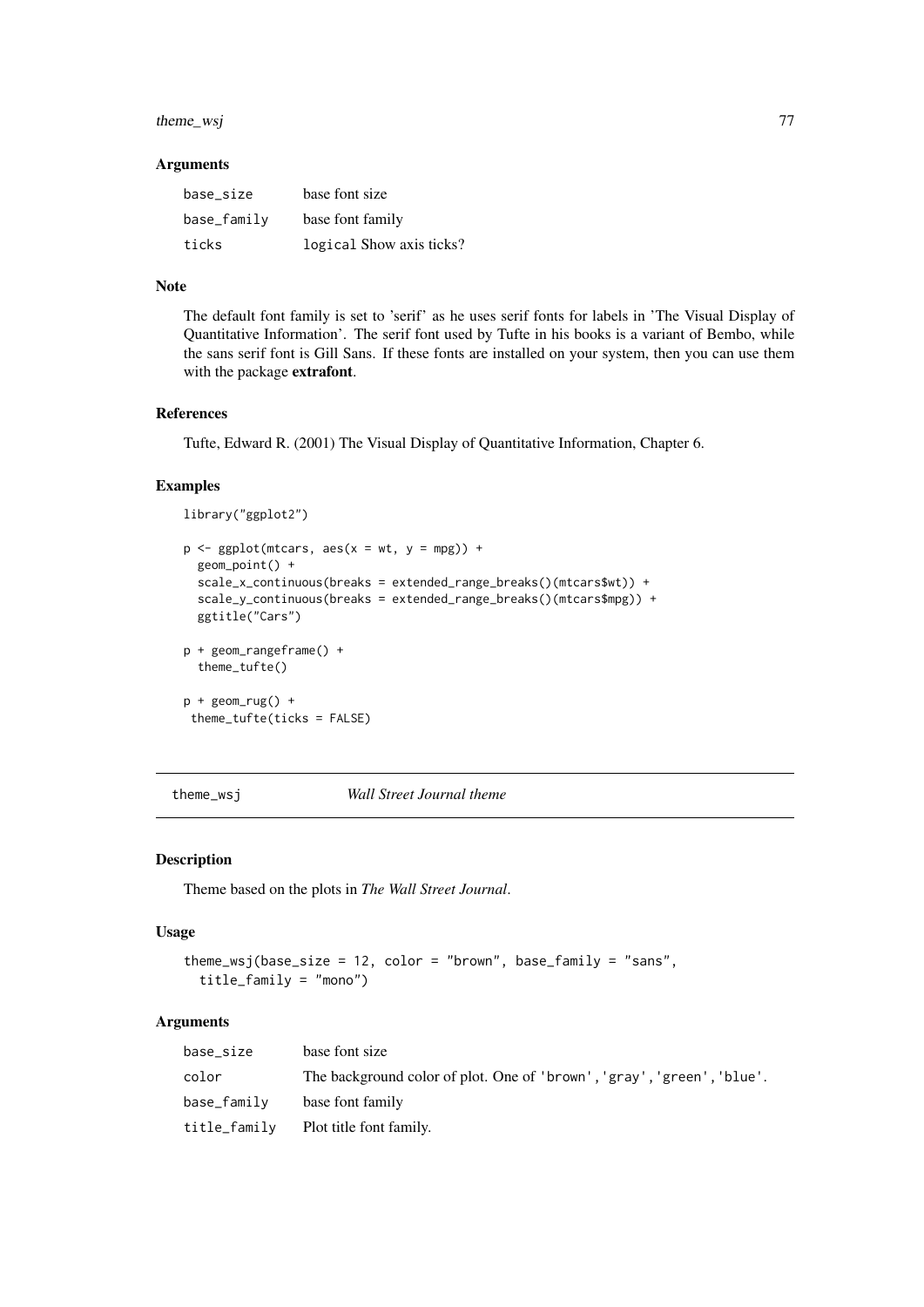# Details

This theme should be used with [scale\\_color\\_wsj\(](#page-37-0)).

# References

<https://twitter.com/WSJGraphics> <https://pinterest.com/wsjgraphics/wsj-graphics/>

# Examples

library("ggplot2")

```
p <- ggplot(mtcars) +
     geom\_point(aes(x = wt, y = mpg, colour = factor(gear))) +facet_wrap(~am) +
     ggtitle("Diamond Prices")
p + scale_colour_wsj("colors6", "") + theme_wsj()
# Use a gray background instead
p + scale_colour_wsj("colors6", "") + theme_wsj(color = "gray")
```
tremmel\_shape\_pal *Shape palette from Tremmel (1995) (discrete)*

#### Description

Based on experiments Tremmel (1995) suggests the following shape palettes:

#### Usage

```
tremmel_shape_pal(overlap = FALSE, alt = FALSE, n3alt = NULL)
```
# Arguments

| overlap   | use an empty circle instead of a solid circle when $n == 2$ .                        |
|-----------|--------------------------------------------------------------------------------------|
| alt.n3alt | If TRUE, then when $n == 3$ , use a solid circle, plus sign and empty triangle. Oth- |
|           | erwise use a solid circle, empty circle, and empty triangle.                         |

# Details

If two symbols, then use a solid circle and plus sign.

If three symbols, then use a solid circle, empty circle, and an empty triangle. However, that set of symbols does not satisfy the requirement that each symbol should differ from the other symbols in the same feature dimension. A set of three symbols that satisfies this is a circle (curvature), plus sign (number of terminators), triangle (line orientation).

This palette supports up to three values. If more than three groups of data, then separate the groups into different plots.

### References

Tremmel, Lothar, (1995) "The Visual Separability of Plotting Symbols in Scatterplots" Journal of Computational and Graphical Statistics, <http://www.jstor.org/stable/1390760>

<span id="page-77-0"></span>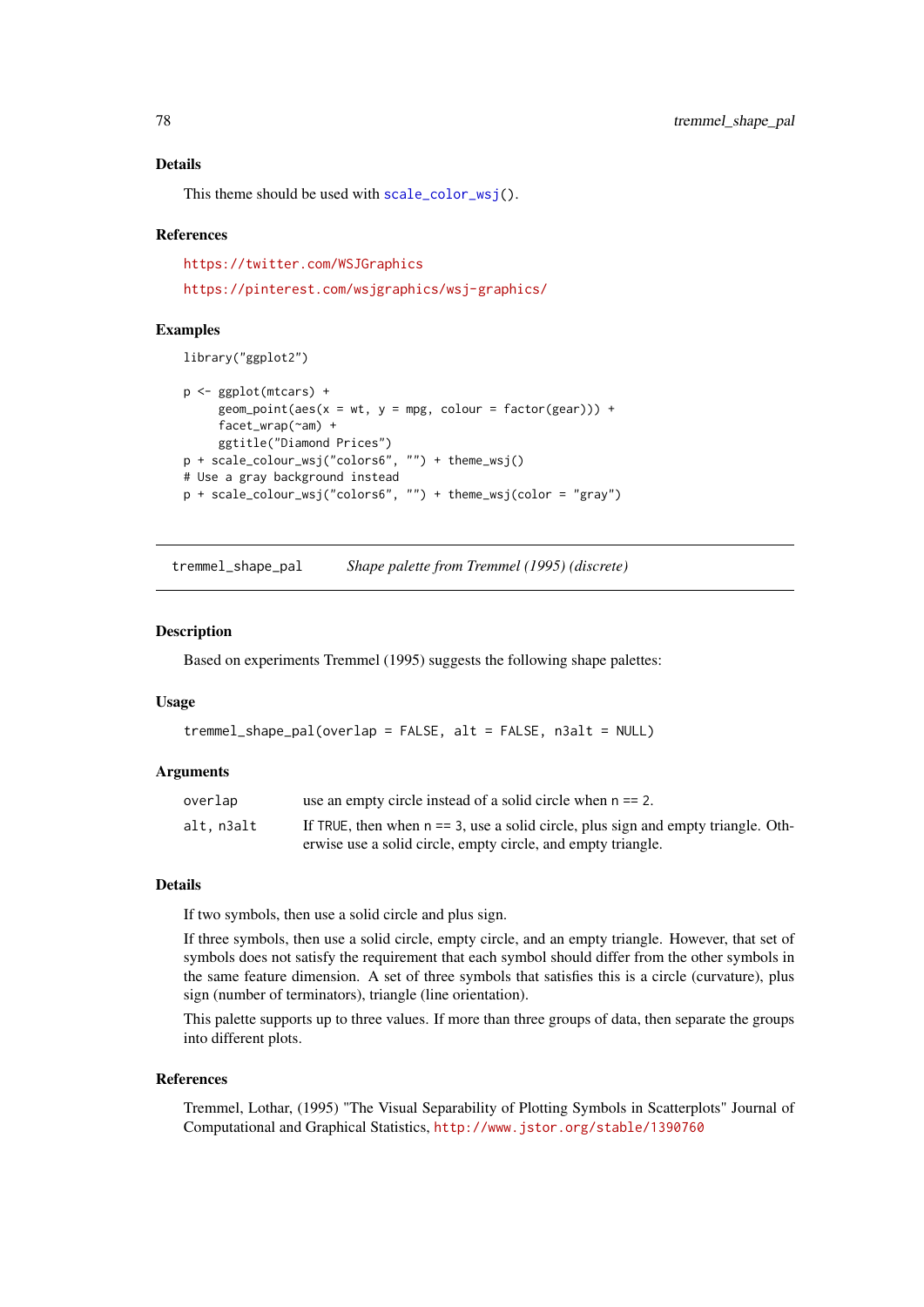#### <span id="page-78-0"></span>wsj\_pal 79

### See Also

Other shapes: [circlefill\\_shape\\_pal](#page-7-0), [cleveland\\_shape\\_pal](#page-8-0), [scale\\_shape\\_circlefill](#page-46-0), [scale\\_shape\\_cleveland](#page-47-0), [scale\\_shape\\_tremmel](#page-51-0)

wsj\_pal *Wall Street Journal color palette (discrete)*

# Description

The Wall Street Journal uses many different color palettes in its plots. This collects a few of them, but is by no means exhaustive. Collections of these plots can be found on the WSJ Graphics [Twitter](https://twitter.com/WSJGraphics) feed and [Pinterest.](https://pinterest.com/wsjgraphics/wsj-graphics/)

#### Usage

```
wsj_pal(palette = "colors6")
```
### Arguments

palette character The color palette to use: . "rgby", "red\_green", "black\_green", "dem\_rep", "colors6"

#### Palettes

The following palettes are defined,

- rgby Red/Green/Blue/Yellow theme. Examples: <https://twitpic.com/b2e3v2>. Up to four values.
- red\_green Green/red two-color scale for good/bad. Examples: <https://twitpic.com/b1avj6>, <http://twitpic.com/a4kxcl>.
- green\_black Black-green 4-color scale for 'Very negative', 'Somewhat negative', 'somewhat positive', 'very positive'. Examples: <https://twitpic.com/awbua0>.
- dem\_rep Democrat/Republican/Undecided blue/red/gray scale. Examples: [https://twitpic.](https://twitpic.com/awbua0) [com/awbua0](https://twitpic.com/awbua0).
- colors6 Red, blue, gold, green, orange, and black palette. Examples: [https://twitpic.com/](https://twitpic.com/9gfg5q) [9gfg5q](https://twitpic.com/9gfg5q).

# See Also

Other colour wsj: [scale\\_colour\\_wsj](#page-37-1)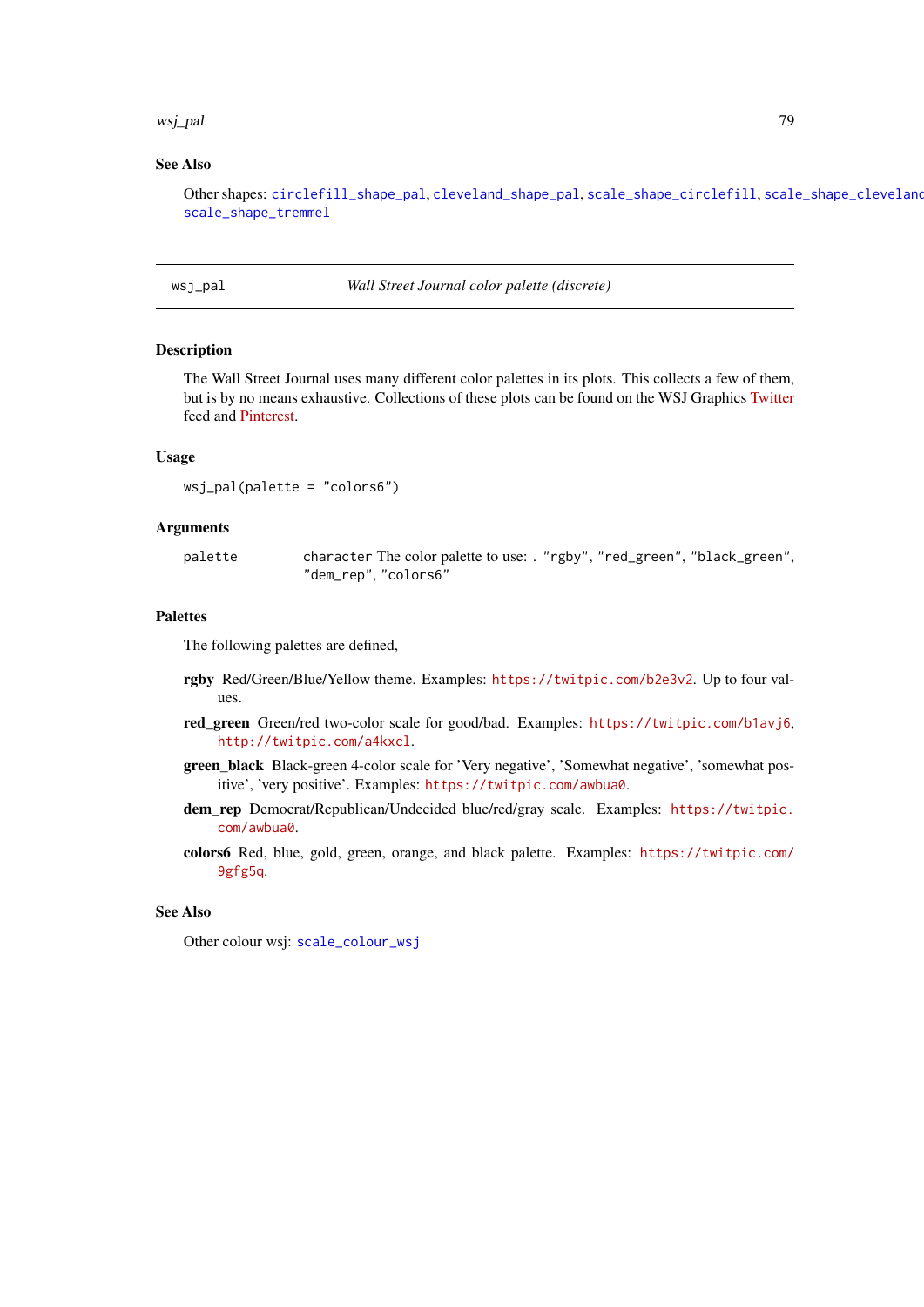# Index

∗Topic datasets canva\_palettes, [7](#page-6-0) geom\_rangeframe, [17](#page-16-1) geom\_tufteboxplot, [18](#page-17-0) ggthemes\_data, [20](#page-19-0) stat\_fivenumber, [57](#page-56-0) aes(), *[17,](#page-16-1) [18](#page-17-0)*, *[57](#page-56-0)* aes\_(), *[17,](#page-16-1) [18](#page-17-0)*, *[57](#page-56-0)* bank\_slopes, [3](#page-2-0) banking, *[5](#page-4-0)* borders(), *[17](#page-16-1)*, *[19](#page-18-0)*, *[58](#page-57-0)* calc\_pal, [5,](#page-4-0) *[40](#page-39-0)* calc\_shape\_pal, [6,](#page-5-0) *[46,](#page-45-0) [47](#page-46-1)* canva\_pal, [6](#page-5-0) canva\_palettes, *[6](#page-5-0)*, [7,](#page-6-0) *[24](#page-23-0)* circlefill\_shape\_pal, [8,](#page-7-1) *[10](#page-9-0)*, *[48,](#page-47-1) [49](#page-48-0)*, *[53](#page-52-0)*, *[79](#page-78-0)* cleveland\_shape\_pal, *[9](#page-8-1)*, [9,](#page-8-1) *[48,](#page-47-1) [49](#page-48-0)*, *[53](#page-52-0)*, *[79](#page-78-0)* colorblind\_pal, [10](#page-9-0) dichromat\_pal, *[11](#page-10-0)* discrete\_scale, *[24](#page-23-0)*, *[49](#page-48-0)* discrete\_scale(), *[37](#page-36-0)* economist\_pal, [12,](#page-11-0) *[25](#page-24-0)* excel\_new\_pal, [12,](#page-11-0) *[13](#page-12-0)*, *[27](#page-26-0)*, *[41](#page-40-0)* excel\_pal, *[13](#page-12-0)*, [13,](#page-12-0) *[27](#page-26-0)*, *[41](#page-40-0)* expand\_scale(), *[11](#page-10-0)*, *[23](#page-22-0)*, *[25,](#page-24-0) [26](#page-25-0)*, *[28,](#page-27-0) [29](#page-28-0)*, *[34](#page-33-0)[–36](#page-35-0)*, *[39](#page-38-0)[–41](#page-40-0)*, *[43,](#page-42-0) [44](#page-43-0)* extended\_range\_breaks *(*extended\_range\_breaks\_*)*, [13](#page-12-0) extended\_range\_breaks\_, [13](#page-12-0) few\_pal, [14,](#page-13-0) *[27,](#page-26-0) [28](#page-27-0)* few\_shape\_pal, [15](#page-14-0) fivethirtyeight\_pal, [16,](#page-15-0) *[29](#page-28-0)* format, *[55](#page-54-0)* fortify(), *[17,](#page-16-1) [18](#page-17-0)*, *[57](#page-56-0)* gdocs\_pal, [16,](#page-15-0) *[43](#page-42-0)*

geom\_boxplot, *[20](#page-19-0)* geom\_map, *[71](#page-70-0)* geom\_rangeframe, [17,](#page-16-1) *[20](#page-19-0)*, *[76](#page-75-0)* geom\_rug, *[76](#page-75-0)* geom\_tufteboxplot, *[18](#page-17-0)*, [18](#page-17-0) GeomRangeFrame *(*geom\_rangeframe*)*, [17](#page-16-1) GeomTufteboxplot *(*geom\_tufteboxplot*)*, [18](#page-17-0) ggplot(), *[17,](#page-16-1) [18](#page-17-0)*, *[57](#page-56-0)* ggthemes, [20](#page-19-0) ggthemes-package *(*ggthemes*)*, [20](#page-19-0) ggthemes\_data, [20](#page-19-0) guides(), *[11](#page-10-0)*, *[23](#page-22-0)*, *[25](#page-24-0)*, *[27](#page-26-0)[–29](#page-28-0)*, *[34](#page-33-0)[–36](#page-35-0)*, *[39](#page-38-0)[–41](#page-40-0)*, *[43](#page-42-0)[–45](#page-44-0)*, *[47](#page-46-1)[–50](#page-49-0)*, *[52,](#page-51-1) [53](#page-52-0)* hc\_pal, [21,](#page-20-0) *[33,](#page-32-0) [34](#page-33-0)* layer(), *[17](#page-16-1)*, *[19](#page-18-0)*, *[58](#page-57-0)* palette\_pander, [21,](#page-20-0) *[24](#page-23-0)* par, *[53,](#page-52-0) [54](#page-53-0)*, *[73](#page-72-1)* ptol\_pal, [22,](#page-21-0) *[34,](#page-33-0) [35](#page-34-0)* scale\_color\_calc *(*scale\_fill\_calc*)*, [39](#page-38-0) scale\_color\_canva *(*scale\_colour\_canva*)*, [24](#page-23-0) scale\_color\_colorblind *(*colorblind\_pal*)*, [10](#page-9-0) scale\_color\_continuous\_tableau *(*scale\_colour\_gradient\_tableau*)*, [31](#page-30-0) scale\_color\_economist, *[64](#page-63-0)* scale\_color\_economist *(*scale\_colour\_economist*)*, [24](#page-23-0) scale\_color\_excel *(*scale\_fill\_excel*)*, [40](#page-39-0) scale\_color\_excel\_new *(*scale\_colour\_excel\_new*)*, [25](#page-24-0) scale\_color\_few *(*scale\_colour\_few*)*, [27](#page-26-0) scale\_color\_fivethirtyeight *(*scale\_colour\_fivethirtyeight*)*, [28](#page-27-0) scale\_color\_gdocs *(*scale\_fill\_gdocs*)*, [42](#page-41-0) scale\_color\_gradient2\_tableau *(*scale\_colour\_gradient2\_tableau*)*, [30](#page-29-0) scale\_color\_gradient\_tableau *(*scale\_colour\_gradient\_tableau*)*, [31](#page-30-0)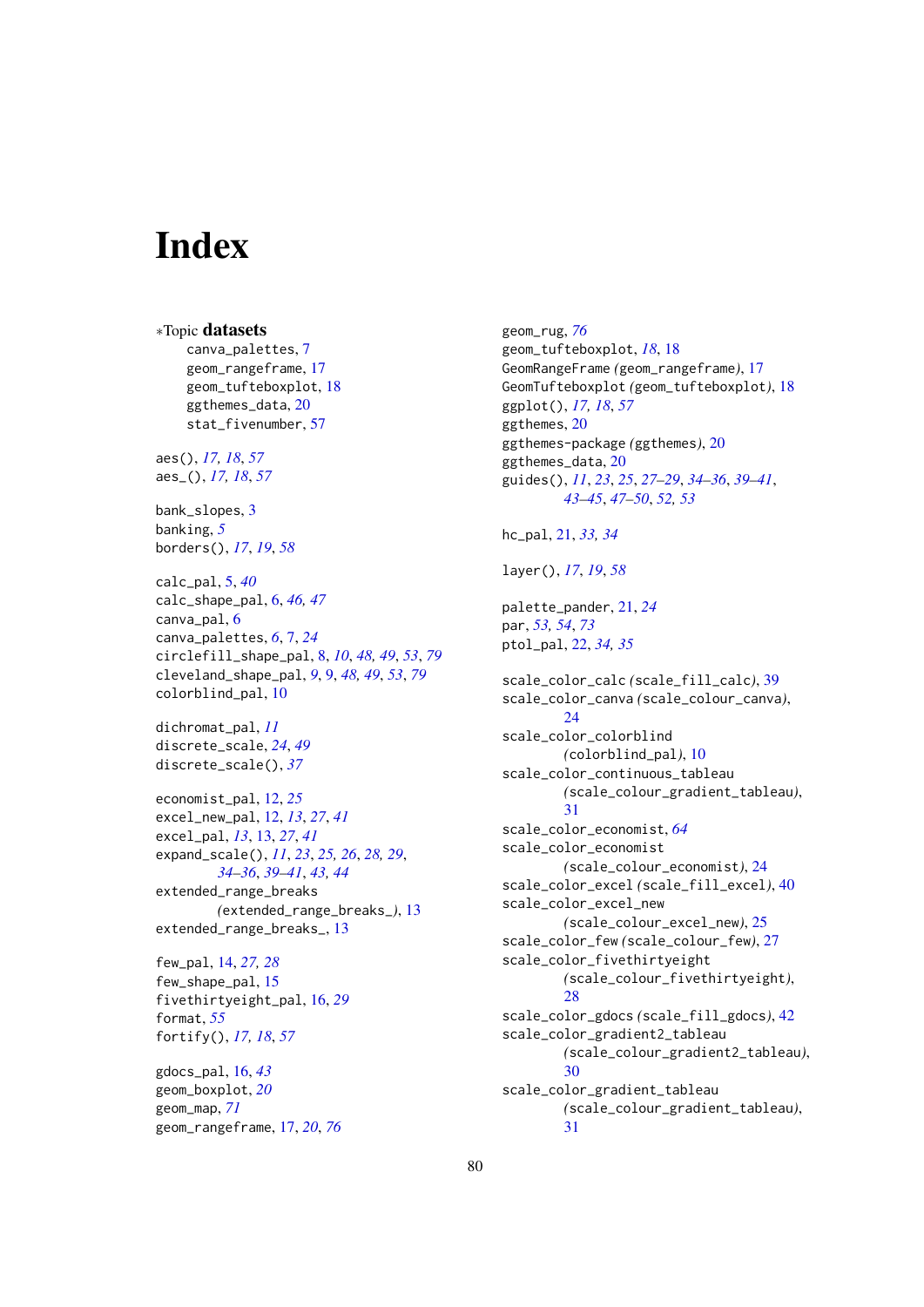# INDEX  $81$

```
scale_color_hc (scale_colour_hc), 33
scale_color_pander, 21, 22
scale_color_ptol (scale_colour_ptol), 34
scale_color_solarized
        (scale_fill_solarized), 43
scale_color_stata (scale_colour_stata),
        35
scale_color_tableau, 11
scale_color_tableau
        (scale_colour_tableau), 37
scale_color_wsj, 78
scale_color_wsj (scale_colour_wsj), 38
scale_colour_calc (scale_fill_calc), 39
scale_colour_canva, 24
scale_colour_colorblind
        (colorblind_pal), 10
scale_colour_economist, 12, 24
scale_colour_excel, 65
scale_colour_excel (scale_fill_excel),
        40scale_colour_excel_new, 13, 25, 41
scale_colour_few, 15, 27
scale_colour_fivethirtyeight, 16, 28
scale_colour_gdocs (scale_fill_gdocs),
        42
scale_colour_gradient2_tableau, 30, 32,
        37, 59, 60
scale_colour_gradient2_tableau(), 31,
        37
scale_colour_gradient_tableau, 30, 31,
        37, 59, 60
scale_colour_gradient_tableau(), 30, 37
scale_colour_hc, 21, 33
scale_colour_pander
        (scale_color_pander), 22
scale_colour_ptol, 22, 34
scale_colour_solarized
        (scale_fill_solarized), 43
scale_colour_stata, 35
scale_colour_tableau, 30, 32, 37, 59, 60
scale_colour_tableau(), 30, 31
scale_colour_wsj, 38, 79
scale_fill_calc, 5, 39
scale_fill_canva (scale_colour_canva),
        24
scale_fill_colorblind (colorblind_pal),
        10
scale_fill_continuous_tableau
        (scale_colour_gradient_tableau),
        31
scale_fill_economist
        (scale_colour_economist), 24
```
scale\_fill\_excel, *[13](#page-12-0)*, *[27](#page-26-0)*, [40](#page-39-0) scale\_fill\_excel\_new *(*scale\_colour\_excel\_new*)*, [25](#page-24-0) scale\_fill\_few *(*scale\_colour\_few*)*, [27](#page-26-0) scale\_fill\_fivethirtyeight *(*scale\_colour\_fivethirtyeight*)*, [28](#page-27-0) scale\_fill\_gdocs, *[16](#page-15-0)*, [42](#page-41-0) scale\_fill\_gradient2\_tableau *(*scale\_colour\_gradient2\_tableau*)*, [30](#page-29-0) scale fill gradient tableau *(*scale\_colour\_gradient\_tableau*)*, [31](#page-30-0) scale\_fill\_hc *(*scale\_colour\_hc*)*, [33](#page-32-0) scale\_fill\_pander *(*scale\_color\_pander*)*, [22](#page-21-0) scale\_fill\_ptol *(*scale\_colour\_ptol*)*, [34](#page-33-0) scale\_fill\_solarized, [43,](#page-42-0) *[56](#page-55-0)* scale\_fill\_stata *(*scale\_colour\_stata*)*, [35](#page-34-0) scale\_fill\_tableau *(*scale\_colour\_tableau*)*, [37](#page-36-0) scale\_fill\_wsj *(*scale\_colour\_wsj*)*, [38](#page-37-2) scale\_linetype\_stata, [45,](#page-44-0) *[56](#page-55-0)* scale\_shape\_calc, *[6](#page-5-0)*, [46](#page-45-0) scale\_shape\_circlefill, *[9,](#page-8-1) [10](#page-9-0)*, [47,](#page-46-1) *[49](#page-48-0)*, *[53](#page-52-0)*, *[79](#page-78-0)* scale\_shape\_cleveland, *[9,](#page-8-1) [10](#page-9-0)*, *[48](#page-47-1)*, [48,](#page-47-1) *[53](#page-52-0)*, *[79](#page-78-0)* scale\_shape\_few, [49,](#page-48-0) *[50](#page-49-0)* scale\_shape\_stata, [50,](#page-49-0) *[57](#page-56-0)* scale\_shape\_tableau, [51,](#page-50-0) *[61](#page-60-0)* scale\_shape\_tremmel, *[9,](#page-8-1) [10](#page-9-0)*, *[48,](#page-47-1) [49](#page-48-0)*, [52,](#page-51-1) *[79](#page-78-0)* show\_col, *[54](#page-53-0)* show\_linetypes, [53,](#page-52-0) *[54](#page-53-0)* show\_shapes, [54](#page-53-0) smart\_digits, [55](#page-54-0) smart\_digits\_format *(*smart\_digits*)*, [55](#page-54-0) solarized\_pal, *[43,](#page-42-0) [44](#page-43-0)*, [55](#page-54-0) stat\_boxplot, *[58](#page-57-0)* stat\_fivenumber, [57](#page-56-0) stata\_linetype\_pal, *[45](#page-44-0)*, [56](#page-55-0) stata\_pal, *[35](#page-34-0)*, [56](#page-55-0) stata\_shape\_pal, *[50](#page-49-0)*, [57](#page-56-0) StatFivenumber *(*stat\_fivenumber*)*, [57](#page-56-0) tableau\_color\_pal, *[30](#page-29-0)*, *[32](#page-31-0)*, *[37](#page-36-0)*, [58,](#page-57-0) *[60](#page-59-0)* tableau\_color\_pal(), *[37](#page-36-0)*, *[60](#page-59-0)* tableau\_div\_gradient\_pal *(*tableau\_gradient\_pal*)*, [60](#page-59-0) tableau\_gradient\_pal, *[30](#page-29-0)*, *[32](#page-31-0)*, *[37](#page-36-0)*, *[59](#page-58-0)*, [60](#page-59-0) tableau\_seq\_gradient\_pal *(*tableau\_gradient\_pal*)*, [60](#page-59-0)